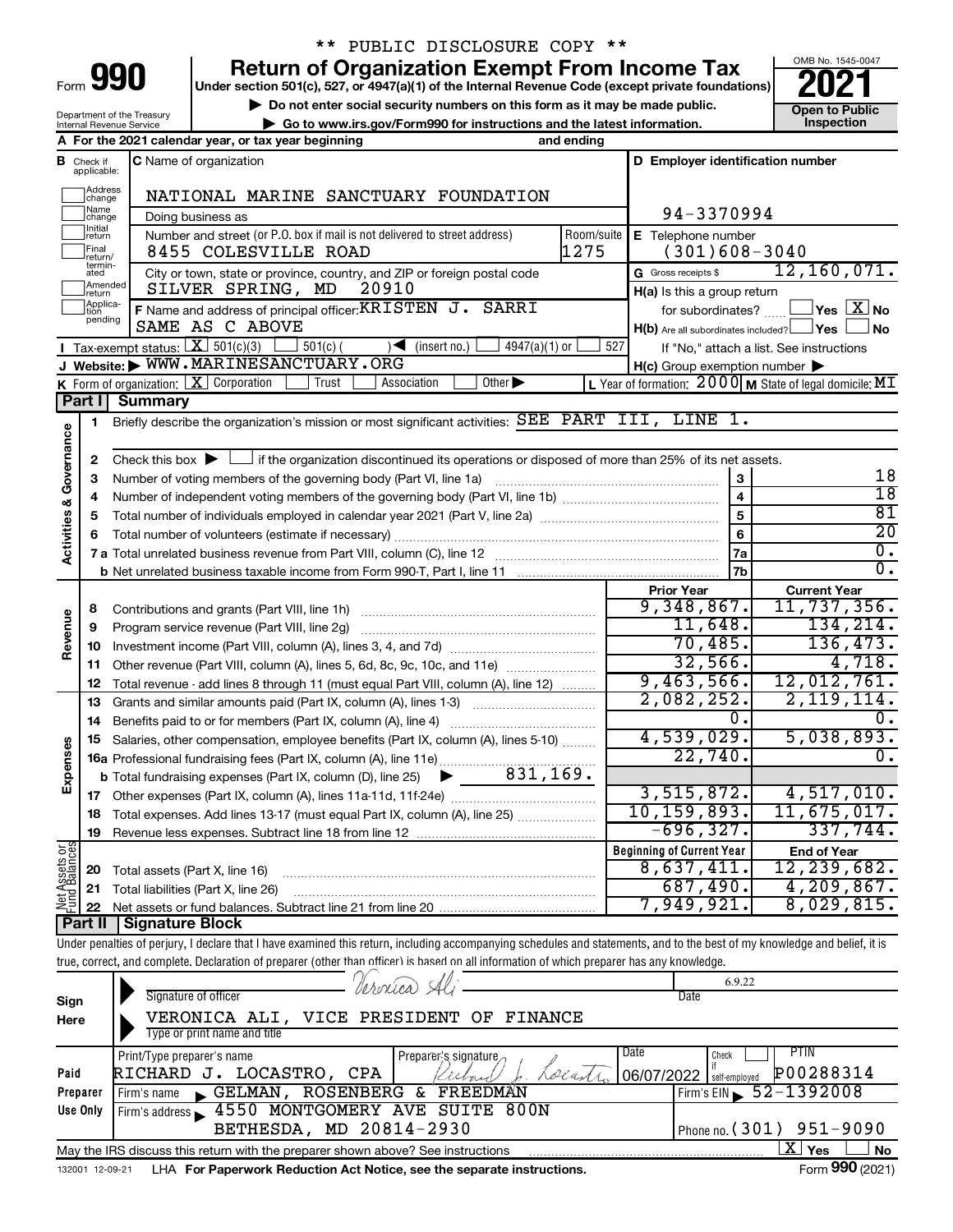|              | NATIONAL MARINE SANCTUARY FOUNDATION<br>Form 990 (2021)                                                                                      | 94-3370994                                     | Page 2                                            |
|--------------|----------------------------------------------------------------------------------------------------------------------------------------------|------------------------------------------------|---------------------------------------------------|
|              | <b>Part III   Statement of Program Service Accomplishments</b>                                                                               |                                                |                                                   |
|              | Check if Schedule O contains a response or note to any line in this Part III                                                                 |                                                | $\boxed{\text{X}}$                                |
| 1.           | Briefly describe the organization's mission:                                                                                                 |                                                |                                                   |
|              | THE NATIONAL MARINE SANCTUARY FOUNDATION IS A LEADING VOICE FOR U.S.                                                                         |                                                |                                                   |
|              | PROTECTED WATERS, WORKING WITH COMMUNITIES TO CONSERVE AND EXPAND                                                                            |                                                |                                                   |
|              | THOSE SPECIAL PLACES FOR A HEALTHY OCEAN, COASTS, AND GREAT LAKES.                                                                           |                                                |                                                   |
|              | WORKING TOGETHER, WE SAFEGUARD SPECIES AND THE PLACES THEY CALL HOME,                                                                        |                                                |                                                   |
| $\mathbf{2}$ | Did the organization undertake any significant program services during the year which were not listed on the                                 |                                                |                                                   |
|              | prior Form 990 or 990-EZ?                                                                                                                    |                                                | $ {\mathsf Y}\mathsf{es}\ \boxed{{\mathsf X}}$ No |
|              | If "Yes," describe these new services on Schedule O.                                                                                         |                                                |                                                   |
| 3            | Did the organization cease conducting, or make significant changes in how it conducts, any program services?                                 | $\overline{\ }$ Yes $\overline{\ \text{X}}$ No |                                                   |
|              | If "Yes," describe these changes on Schedule O.                                                                                              |                                                |                                                   |
| 4            | Describe the organization's program service accomplishments for each of its three largest program services, as measured by expenses.         |                                                |                                                   |
|              | Section 501(c)(3) and 501(c)(4) organizations are required to report the amount of grants and allocations to others, the total expenses, and |                                                |                                                   |
|              | revenue, if any, for each program service reported.                                                                                          |                                                |                                                   |
| 4a           | $461, 458.$ (Revenue \$<br>4,101,140.<br>including grants of \$<br>) (Expenses \$<br>(Code:                                                  |                                                |                                                   |
|              | WORKING IN PARTNERSHIP WITH THE OFFICE OF NATIONAL MARINE SANCTUARIES,                                                                       |                                                |                                                   |
|              | THE NATIONAL MARINE SANCTUARY FOUNDATION (FOUNDATION) IMPLEMENTS PUBLIC                                                                      |                                                |                                                   |
|              | EDUCATION, OUTREACH, CONSERVATION, AND MARITIME HERITAGE PROJECTS THAT                                                                       |                                                |                                                   |
|              | ENCOURAGE PEOPLE TO BECOME ENGAGED STEWARDS OF U.S. OCEAN, COASTS,                                                                           |                                                | AND                                               |
|              | GREAT LAKES WATERS. PROGRAMMATIC WORK INCLUDES:<br>(1)                                                                                       | PROMOTING                                      |                                                   |
|              | SUSTAINABLE RECREATION AND TOURISM IN NATIONAL MARINE SANCTUARIES;                                                                           |                                                | (2)                                               |
|              | ESTABLISHING LIFELONG CONNECTIONS TO NATIONAL MARINE SANCTUARIES AND                                                                         |                                                |                                                   |
|              |                                                                                                                                              |                                                |                                                   |
|              | MONUMENTS THROUGH EDUCATION AND PUBLIC AWARENESS;<br>(3)                                                                                     | DEMONSTRATING HOW                              |                                                   |
|              | THE NATIONAL MARINE SANCTUARY SYSTEM SERVES AS A GLOBAL MODEL FOR                                                                            |                                                |                                                   |
|              | MARINE PROTECTED AREA MANAGEMENT;<br>(4)<br>ENGAGING PARTNERS AND THE PUBLIC                                                                 |                                                |                                                   |
|              | IN CONSERVATION AND STEWARDSHIP OF MARINE PROTECTED AREAS; AND,                                                                              | (5)                                            |                                                   |
|              | PROMOTING NATIONAL MARINE SANCTUARIES AND MONUMENTS AS LIVING                                                                                |                                                |                                                   |
| 4b           | 667, 470. $ $ (Revenue \$<br>2,196,781.<br>including grants of \$<br>(Expenses \$<br>(Code:                                                  |                                                |                                                   |
|              | THE NATIONAL MARINE SANCTUARY FOUNDATION IMPLEMENTS MARINE EDUCATION                                                                         |                                                |                                                   |
|              | AND OUTREACH PROJECTS THROUGHOUT THE U.S. TO PROMOTE AWARENESS AND                                                                           |                                                |                                                   |
|              | UNDERSTANDING OF MARINE SPECIES AND HABITATS MANAGED BY NOAA FISHERIES,                                                                      |                                                |                                                   |
|              | INCLUDING THOSE IN NATIONAL MARINE SANCTUARIES.                                                                                              | OUR EFFORTS FOCUS ON:                          |                                                   |
|              | FOSTERING PARTNERSHIPS THAT BENEFIT EDUCATORS AND THEIR STUDENTS;                                                                            |                                                |                                                   |
|              | EXPANDING AWARENESS OF THE CHALLENGES FACING ENDANGERED AND PROTECTED                                                                        |                                                |                                                   |
|              | SPECIES; ENHANCING SUSTAINABILITY OF FISHING COMMUNITIES--PARTICULARLY                                                                       |                                                |                                                   |
|              | THOSE NEAR NATIONAL MARINE SANCTUARIES; AND, CONVENING STAKEHOLDERS IN                                                                       |                                                |                                                   |
|              | OCEAN AND GREAT LAKES ISSUES TO ADVANCE COLLABORATIONS, PARTNERSHIPS,                                                                        |                                                |                                                   |
|              | AND CROSS-SECTOR UNDERSTANDING. PROGRAMS REACH MORE THAN 1,000 K-12                                                                          |                                                |                                                   |
|              | EDUCATORS ANNUALLY; AND CONNECT SITES IN THE NATIONAL MARINE SANCTUARY                                                                       |                                                |                                                   |
|              | SYSTEM TO SUSTAINABLE FISHERIES/SEAFOOD AND ENDANGERED/PROTECTED                                                                             |                                                |                                                   |
|              | 1, 617, 179. including grants of \$156, 151. ) (Revenue \$<br>(Expenses \$<br>4c (Code:                                                      | 140, 815.                                      |                                                   |
|              | WORKING WITH INDIVIDUAL SANCTUARIES WITHIN THE NATIONAL MARINE                                                                               |                                                |                                                   |
|              | SANCTUARY SYSTEM, THE FOUNDATION SUPPORTS LOCALLY-IMPLEMENTED PROJECTS                                                                       |                                                |                                                   |
|              | TO IMPROVE CONSERVATION AND MANAGEMENT OF OUR PROTECTED WATER, ENGAGE                                                                        |                                                |                                                   |
|              | SURROUNDING COMMUNITIES AND STAKEHOLDERS IN STEWARDSHIP OF SANCTUARIES,                                                                      |                                                |                                                   |
|              | AND TO ENHANCE OUR SCIENTIFIC KNOWLEDGE OF OUR OCEAN, COASTS, AND GREAT                                                                      |                                                |                                                   |
|              | LAKES. THE FOUNDATION SUPPORTS WHALE CONSERVATION AND RESEARCH, MARINE                                                                       |                                                |                                                   |
|              | DEBRIS REMOVALS, AND HABITAT RESTORATION. GOAL: CLEAN SEAS FLORIDA KEYS                                                                      |                                                |                                                   |
|              | HELPED REMOVE NEARLY 4,740 POUNDS OF MARINE DEBRIS AND 9,439 FEET OF                                                                         |                                                |                                                   |
|              | LINES AND ROPE FROM THE FLORIDA KEYS NATIONAL MARINE SANCTUARY.                                                                              |                                                |                                                   |
|              |                                                                                                                                              |                                                |                                                   |
|              |                                                                                                                                              |                                                |                                                   |
|              | THE FOUNDATION ALSO CONDUCTS THE PREMIER OCEAN-FOCUSED CONFERENCE IN                                                                         |                                                |                                                   |
|              | THE U.S., OFFERED VIRTUALLY IN 2021, CONVENING 2,500 STAKEHOLDERS IN                                                                         |                                                |                                                   |
|              | 4d Other program services (Describe on Schedule O.)                                                                                          |                                                |                                                   |
|              | 992, 332. including grants of \$ 834, 035.) (Revenue \$<br>(Expenses \$                                                                      |                                                |                                                   |
|              | 8,907,432.<br>4e Total program service expenses >                                                                                            |                                                |                                                   |
|              |                                                                                                                                              | Form 990 (2021)                                |                                                   |
|              | SEE SCHEDULE O FOR CONTINUATION(S)<br>132002 12-09-21<br>2                                                                                   |                                                |                                                   |
|              |                                                                                                                                              |                                                |                                                   |
|              | 11240609 745960 24064<br>2021.03050 NATIONAL MARINE SANCTUARY F 24064 1                                                                      |                                                |                                                   |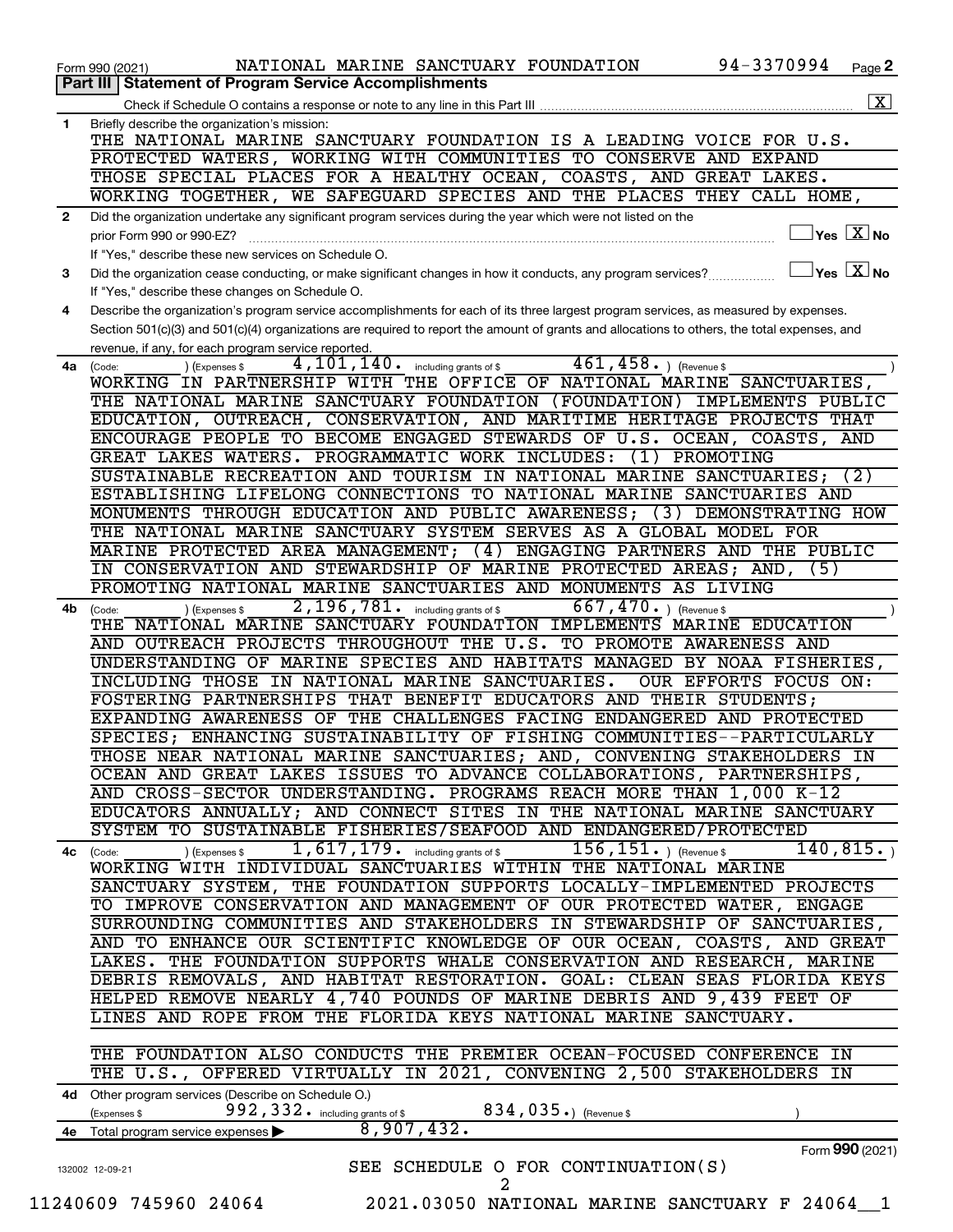|  | Form 990 (2021) |
|--|-----------------|
|  |                 |

**Part IV Checklist of Required Schedules**

|    |                                                                                                                                                  |                 | Yes                     | No                      |
|----|--------------------------------------------------------------------------------------------------------------------------------------------------|-----------------|-------------------------|-------------------------|
| 1. | Is the organization described in section 501(c)(3) or 4947(a)(1) (other than a private foundation)?                                              |                 |                         |                         |
|    | If "Yes," complete Schedule A                                                                                                                    | 1.              | х                       |                         |
| 2  |                                                                                                                                                  | $\overline{2}$  | $\overline{\textbf{x}}$ |                         |
| 3  | Did the organization engage in direct or indirect political campaign activities on behalf of or in opposition to candidates for                  |                 |                         |                         |
|    | public office? If "Yes," complete Schedule C, Part I                                                                                             | 3               |                         | x                       |
| 4  | Section 501(c)(3) organizations. Did the organization engage in lobbying activities, or have a section 501(h) election in effect                 |                 |                         |                         |
|    |                                                                                                                                                  | 4               | х                       |                         |
| 5  | Is the organization a section 501(c)(4), 501(c)(5), or 501(c)(6) organization that receives membership dues, assessments, or                     |                 |                         |                         |
|    |                                                                                                                                                  | 5               |                         | x                       |
| 6  | Did the organization maintain any donor advised funds or any similar funds or accounts for which donors have the right to                        |                 |                         |                         |
|    | provide advice on the distribution or investment of amounts in such funds or accounts? If "Yes," complete Schedule D, Part I                     | 6               |                         | X                       |
| 7  | Did the organization receive or hold a conservation easement, including easements to preserve open space,                                        |                 |                         |                         |
|    | the environment, historic land areas, or historic structures? If "Yes," complete Schedule D, Part II.                                            | $\overline{7}$  |                         | x                       |
| 8  | Did the organization maintain collections of works of art, historical treasures, or other similar assets? If "Yes," complete                     |                 |                         |                         |
|    |                                                                                                                                                  | 8               |                         | x                       |
| 9  | Did the organization report an amount in Part X, line 21, for escrow or custodial account liability, serve as a custodian for                    |                 |                         |                         |
|    | amounts not listed in Part X; or provide credit counseling, debt management, credit repair, or debt negotiation services?                        |                 |                         | x                       |
|    | If "Yes," complete Schedule D, Part IV                                                                                                           | 9               |                         |                         |
| 10 | Did the organization, directly or through a related organization, hold assets in donor-restricted endowments                                     |                 | х                       |                         |
|    |                                                                                                                                                  | 10              |                         |                         |
| 11 | If the organization's answer to any of the following questions is "Yes," then complete Schedule D, Parts VI, VII, VIII, IX, or X,                |                 |                         |                         |
|    | as applicable.                                                                                                                                   |                 |                         |                         |
|    | a Did the organization report an amount for land, buildings, and equipment in Part X, line 10? If "Yes," complete Schedule D,                    |                 | х                       |                         |
|    | Part VI<br><b>b</b> Did the organization report an amount for investments - other securities in Part X, line 12, that is 5% or more of its total | 11a             |                         |                         |
|    |                                                                                                                                                  | 11b             |                         | x                       |
|    | c Did the organization report an amount for investments - program related in Part X, line 13, that is 5% or more of its total                    |                 |                         |                         |
|    |                                                                                                                                                  | 11c             |                         | x                       |
|    | d Did the organization report an amount for other assets in Part X, line 15, that is 5% or more of its total assets reported in                  |                 |                         |                         |
|    |                                                                                                                                                  | 11d             | x                       |                         |
|    |                                                                                                                                                  | 11e             | $\overline{\textbf{x}}$ |                         |
| f  | Did the organization's separate or consolidated financial statements for the tax year include a footnote that addresses                          |                 |                         |                         |
|    | the organization's liability for uncertain tax positions under FIN 48 (ASC 740)? If "Yes," complete Schedule D, Part X                           | 11f             | х                       |                         |
|    | 12a Did the organization obtain separate, independent audited financial statements for the tax year? If "Yes," complete                          |                 |                         |                         |
|    | Schedule D, Parts XI and XII                                                                                                                     | 12a             | x                       |                         |
|    | <b>b</b> Was the organization included in consolidated, independent audited financial statements for the tax year?                               |                 |                         |                         |
|    | If "Yes," and if the organization answered "No" to line 12a, then completing Schedule D, Parts XI and XII is optional                            | 12b             |                         | ▵                       |
| 13 | Is the organization a school described in section $170(b)(1)(A)(ii)$ ? If "Yes," complete Schedule E                                             | 13              |                         | $\overline{\textbf{x}}$ |
|    | 14a Did the organization maintain an office, employees, or agents outside of the United States?                                                  | 14a             | X                       |                         |
|    | <b>b</b> Did the organization have aggregate revenues or expenses of more than \$10,000 from grantmaking, fundraising, business,                 |                 |                         |                         |
|    | investment, and program service activities outside the United States, or aggregate foreign investments valued at \$100,000                       |                 |                         |                         |
|    |                                                                                                                                                  | 14b             | х                       |                         |
| 15 | Did the organization report on Part IX, column (A), line 3, more than \$5,000 of grants or other assistance to or for any                        |                 |                         |                         |
|    | foreign organization? If "Yes," complete Schedule F, Parts II and IV                                                                             | 15              |                         | x                       |
| 16 | Did the organization report on Part IX, column (A), line 3, more than \$5,000 of aggregate grants or other assistance to                         |                 |                         |                         |
|    |                                                                                                                                                  | 16              |                         | x                       |
| 17 | Did the organization report a total of more than \$15,000 of expenses for professional fundraising services on Part IX,                          |                 |                         |                         |
|    |                                                                                                                                                  | 17              |                         | x                       |
| 18 | Did the organization report more than \$15,000 total of fundraising event gross income and contributions on Part VIII, lines                     |                 |                         |                         |
|    |                                                                                                                                                  | 18              | x                       |                         |
| 19 | Did the organization report more than \$15,000 of gross income from gaming activities on Part VIII, line 9a? If "Yes,"                           |                 |                         |                         |
|    | complete Schedule G, Part III                                                                                                                    | 19              |                         | x                       |
|    |                                                                                                                                                  | 20a             |                         | $\overline{\text{X}}$   |
|    |                                                                                                                                                  | 20 <sub>b</sub> |                         |                         |
| 21 | Did the organization report more than \$5,000 of grants or other assistance to any domestic organization or                                      |                 | х                       |                         |
|    |                                                                                                                                                  | 21              |                         |                         |
|    | 132003 12-09-21                                                                                                                                  |                 |                         | Form 990 (2021)         |

132003 12-09-21

11240609 745960 24064 2021.03050 NATIONAL MARINE SANCTUARY F 24064\_\_1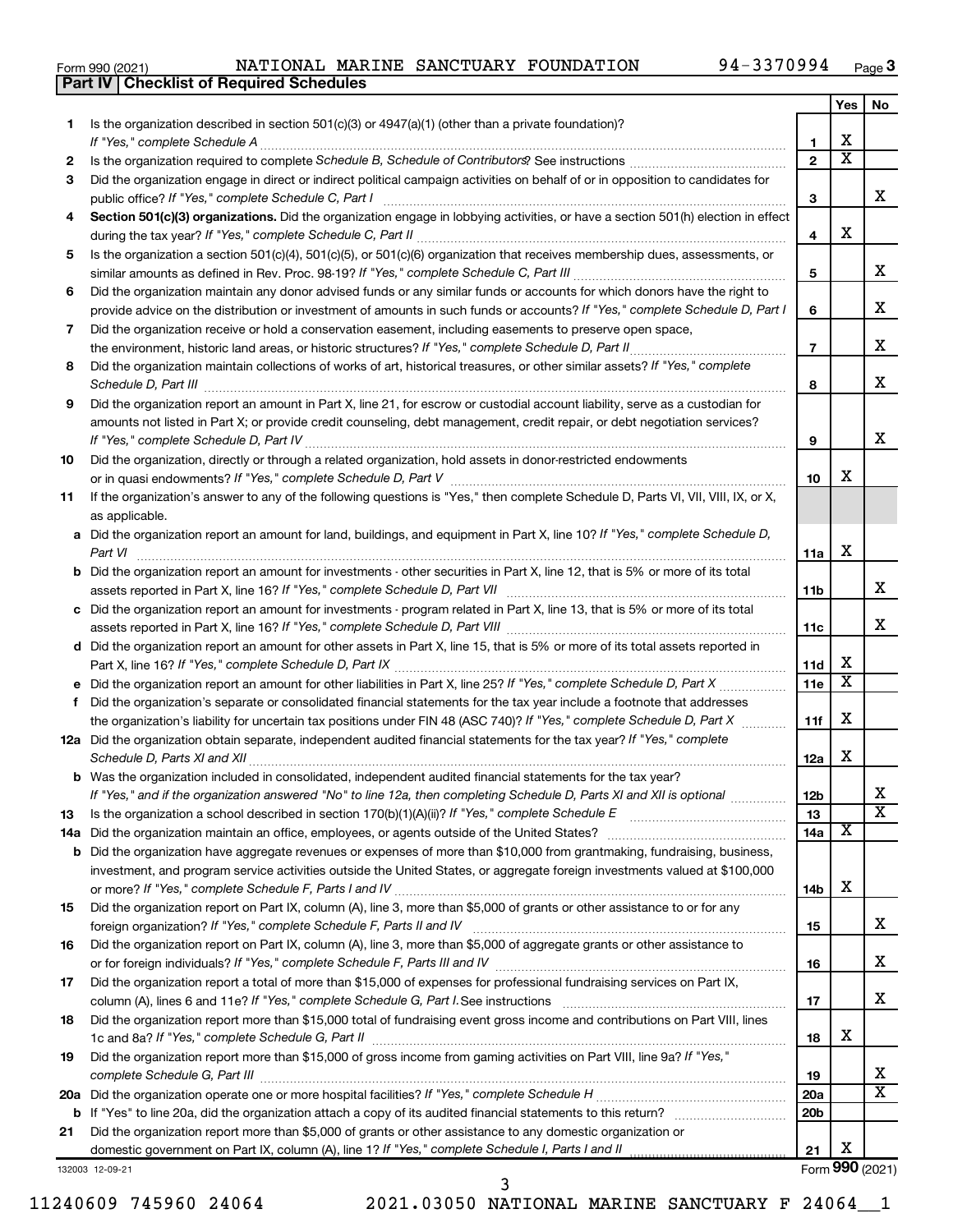|  | Form 990 (2021) |
|--|-----------------|
|  |                 |

*(continued)* **Part IV Checklist of Required Schedules**

|    |                                                                                                                                                                                                                                                                                                                                                                                                                                                                                                            |                 | Yes     | No                           |
|----|------------------------------------------------------------------------------------------------------------------------------------------------------------------------------------------------------------------------------------------------------------------------------------------------------------------------------------------------------------------------------------------------------------------------------------------------------------------------------------------------------------|-----------------|---------|------------------------------|
| 22 | Did the organization report more than \$5,000 of grants or other assistance to or for domestic individuals on<br>Part IX, column (A), line 2? If "Yes," complete Schedule I, Parts I and III [11]] [11]] [11] [11] [11] [11] [1                                                                                                                                                                                                                                                                            | 22              |         | x                            |
| 23 | Did the organization answer "Yes" to Part VII, Section A, line 3, 4, or 5, about compensation of the organization's current                                                                                                                                                                                                                                                                                                                                                                                |                 |         |                              |
|    | and former officers, directors, trustees, key employees, and highest compensated employees? If "Yes," complete<br>$\textit{Schedule J} \textit{ \textbf{} \textbf{} \textbf{} \textbf{} \textbf{} \textbf{} \textbf{} \textbf{} \textbf{} \textbf{} \textbf{} \textbf{} \textbf{} \textbf{} \textbf{} \textbf{} \textbf{} \textbf{} \textbf{} \textbf{} \textbf{} \textbf{} \textbf{} \textbf{} \textbf{} \textbf{} \textbf{} \textbf{} \textbf{} \textbf{} \textbf{} \textbf{} \textbf{} \textbf{} \text$ | 23              | х       |                              |
|    | 24a Did the organization have a tax-exempt bond issue with an outstanding principal amount of more than \$100,000 as of the                                                                                                                                                                                                                                                                                                                                                                                |                 |         |                              |
|    | last day of the year, that was issued after December 31, 2002? If "Yes," answer lines 24b through 24d and complete                                                                                                                                                                                                                                                                                                                                                                                         | 24a             |         | x                            |
|    |                                                                                                                                                                                                                                                                                                                                                                                                                                                                                                            | 24 <sub>b</sub> |         |                              |
|    | c Did the organization maintain an escrow account other than a refunding escrow at any time during the year to defease                                                                                                                                                                                                                                                                                                                                                                                     | 24c             |         |                              |
|    |                                                                                                                                                                                                                                                                                                                                                                                                                                                                                                            | 24d             |         |                              |
|    | 25a Section 501(c)(3), 501(c)(4), and 501(c)(29) organizations. Did the organization engage in an excess benefit                                                                                                                                                                                                                                                                                                                                                                                           |                 |         |                              |
|    | transaction with a disqualified person during the year? If "Yes," complete Schedule L, Part I manufaction with a disqualified person during the year? If "Yes," complete Schedule L, Part I                                                                                                                                                                                                                                                                                                                | 25a             |         | x                            |
|    | <b>b</b> Is the organization aware that it engaged in an excess benefit transaction with a disqualified person in a prior year, and<br>that the transaction has not been reported on any of the organization's prior Forms 990 or 990-EZ? If "Yes," complete<br>Schedule L, Part I                                                                                                                                                                                                                         | 25b             |         | x                            |
| 26 | Did the organization report any amount on Part X, line 5 or 22, for receivables from or payables to any current                                                                                                                                                                                                                                                                                                                                                                                            |                 |         |                              |
|    | or former officer, director, trustee, key employee, creator or founder, substantial contributor, or 35%                                                                                                                                                                                                                                                                                                                                                                                                    |                 |         |                              |
|    |                                                                                                                                                                                                                                                                                                                                                                                                                                                                                                            | 26              |         | X                            |
| 27 | Did the organization provide a grant or other assistance to any current or former officer, director, trustee, key employee,                                                                                                                                                                                                                                                                                                                                                                                |                 |         |                              |
|    | creator or founder, substantial contributor or employee thereof, a grant selection committee member, or to a 35% controlled                                                                                                                                                                                                                                                                                                                                                                                |                 |         | x                            |
|    | entity (including an employee thereof) or family member of any of these persons? If "Yes," complete Schedule L, Part III                                                                                                                                                                                                                                                                                                                                                                                   | 27              |         |                              |
| 28 | Was the organization a party to a business transaction with one of the following parties (see the Schedule L, Part IV,<br>instructions for applicable filing thresholds, conditions, and exceptions):                                                                                                                                                                                                                                                                                                      |                 |         |                              |
|    | a A current or former officer, director, trustee, key employee, creator or founder, or substantial contributor? If                                                                                                                                                                                                                                                                                                                                                                                         | 28a             |         | Х                            |
|    |                                                                                                                                                                                                                                                                                                                                                                                                                                                                                                            | 28 <sub>b</sub> |         | $\overline{\texttt{x}}$      |
|    | c A 35% controlled entity of one or more individuals and/or organizations described in line 28a or 28b?/f                                                                                                                                                                                                                                                                                                                                                                                                  | 28c             |         | Х                            |
| 29 |                                                                                                                                                                                                                                                                                                                                                                                                                                                                                                            | 29              |         | $\overline{\texttt{x}}$      |
| 30 | Did the organization receive contributions of art, historical treasures, or other similar assets, or qualified conservation                                                                                                                                                                                                                                                                                                                                                                                | 30              |         | Х                            |
| 31 | Did the organization liquidate, terminate, or dissolve and cease operations? If "Yes," complete Schedule N, Part I                                                                                                                                                                                                                                                                                                                                                                                         | 31              |         | $\overline{\texttt{x}}$      |
| 32 | Did the organization sell, exchange, dispose of, or transfer more than 25% of its net assets? If "Yes," complete                                                                                                                                                                                                                                                                                                                                                                                           | 32              |         | Х                            |
| 33 | Did the organization own 100% of an entity disregarded as separate from the organization under Regulations                                                                                                                                                                                                                                                                                                                                                                                                 |                 |         |                              |
|    |                                                                                                                                                                                                                                                                                                                                                                                                                                                                                                            | 33              |         | х                            |
| 34 | Was the organization related to any tax-exempt or taxable entity? If "Yes," complete Schedule R, Part II, III, or IV, and                                                                                                                                                                                                                                                                                                                                                                                  |                 |         |                              |
|    | Part V, line 1                                                                                                                                                                                                                                                                                                                                                                                                                                                                                             | 34              |         | х<br>$\overline{\mathbf{X}}$ |
|    |                                                                                                                                                                                                                                                                                                                                                                                                                                                                                                            | 35a             |         |                              |
|    | b If "Yes" to line 35a, did the organization receive any payment from or engage in any transaction with a controlled entity                                                                                                                                                                                                                                                                                                                                                                                |                 |         |                              |
| 36 | Section 501(c)(3) organizations. Did the organization make any transfers to an exempt non-charitable related organization?                                                                                                                                                                                                                                                                                                                                                                                 | 35b             |         |                              |
|    |                                                                                                                                                                                                                                                                                                                                                                                                                                                                                                            | 36              |         | x                            |
| 37 | Did the organization conduct more than 5% of its activities through an entity that is not a related organization                                                                                                                                                                                                                                                                                                                                                                                           |                 |         |                              |
|    |                                                                                                                                                                                                                                                                                                                                                                                                                                                                                                            | 37              |         | x                            |
| 38 | Did the organization complete Schedule O and provide explanations on Schedule O for Part VI, lines 11b and 19?                                                                                                                                                                                                                                                                                                                                                                                             |                 |         |                              |
|    |                                                                                                                                                                                                                                                                                                                                                                                                                                                                                                            | 38              | X       |                              |
|    | Part V<br>Statements Regarding Other IRS Filings and Tax Compliance                                                                                                                                                                                                                                                                                                                                                                                                                                        |                 |         |                              |
|    |                                                                                                                                                                                                                                                                                                                                                                                                                                                                                                            |                 |         |                              |
|    |                                                                                                                                                                                                                                                                                                                                                                                                                                                                                                            |                 | Yes $ $ | No                           |
|    |                                                                                                                                                                                                                                                                                                                                                                                                                                                                                                            |                 |         |                              |
|    | 103<br>1a                                                                                                                                                                                                                                                                                                                                                                                                                                                                                                  |                 |         |                              |
|    | 01<br>1 <sub>b</sub>                                                                                                                                                                                                                                                                                                                                                                                                                                                                                       |                 |         |                              |
|    | c Did the organization comply with backup withholding rules for reportable payments to vendors and reportable gaming                                                                                                                                                                                                                                                                                                                                                                                       | 1c              | Х       |                              |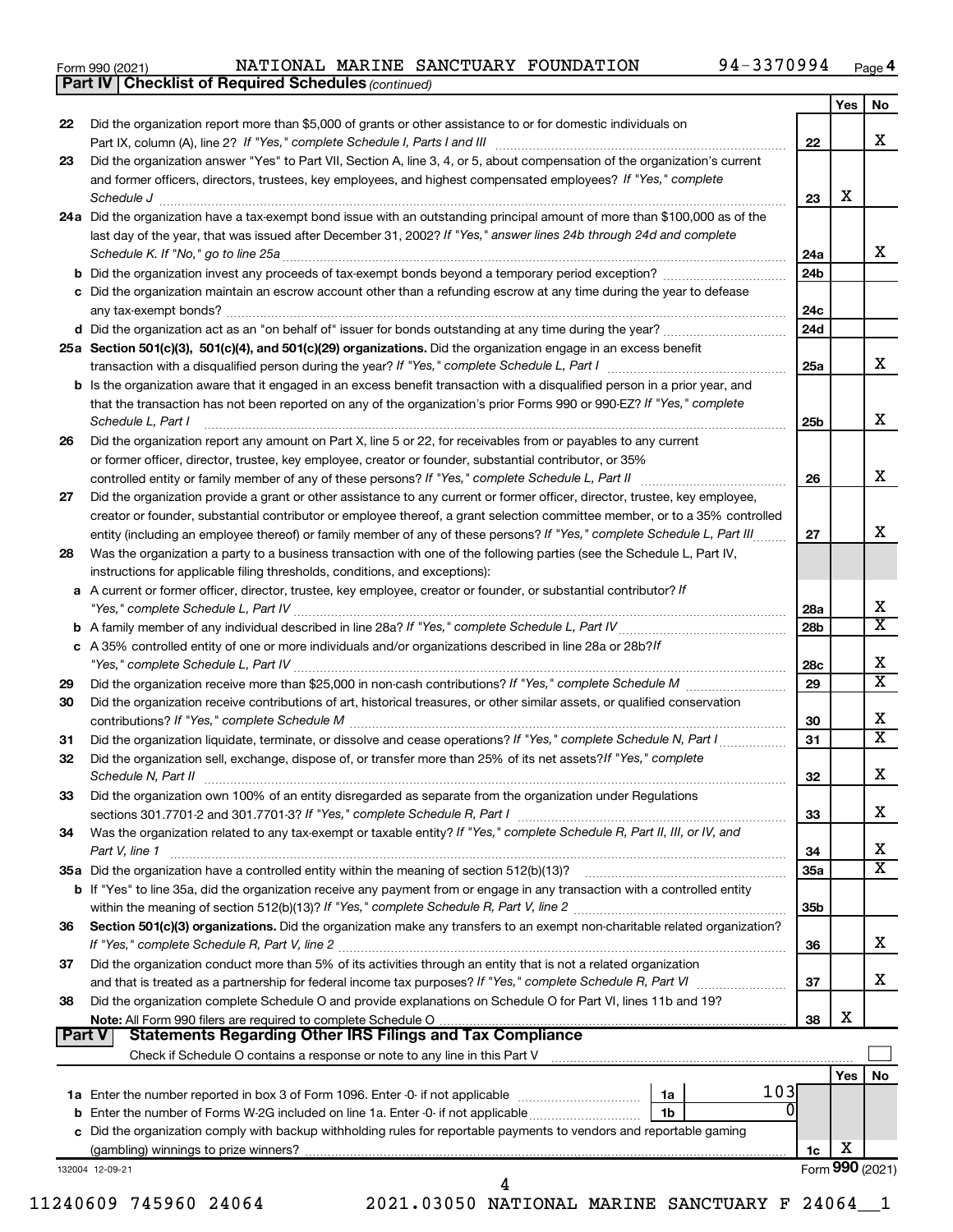| Form 990 (2021) |  |  | NATIONAL MARINE SANCTUARY FOUNDATION                                                | 94-3370994 | Page ${\bf 5}$ |
|-----------------|--|--|-------------------------------------------------------------------------------------|------------|----------------|
|                 |  |  | <b>Part V</b> Statements Regarding Other IRS Filings and Tax Compliance (continued) |            |                |

|         |                                                                                                                                                                                                                                  |                 |     |            | Yes             | No                      |
|---------|----------------------------------------------------------------------------------------------------------------------------------------------------------------------------------------------------------------------------------|-----------------|-----|------------|-----------------|-------------------------|
|         | 2a Enter the number of employees reported on Form W-3, Transmittal of Wage and Tax Statements,                                                                                                                                   |                 |     |            |                 |                         |
|         | filed for the calendar year ending with or within the year covered by this return                                                                                                                                                | 2a              | 81  |            | х               |                         |
|         |                                                                                                                                                                                                                                  |                 |     | 2b         |                 |                         |
|         | 3a Did the organization have unrelated business gross income of \$1,000 or more during the year?                                                                                                                                 |                 |     | За         |                 | x                       |
|         |                                                                                                                                                                                                                                  |                 |     | 3b         |                 |                         |
|         | 4a At any time during the calendar year, did the organization have an interest in, or a signature or other authority over, a                                                                                                     |                 |     |            |                 |                         |
|         | financial account in a foreign country (such as a bank account, securities account, or other financial account)?                                                                                                                 |                 |     | 4a         |                 | х                       |
|         | <b>b</b> If "Yes," enter the name of the foreign country $\blacktriangleright$                                                                                                                                                   |                 |     |            |                 |                         |
|         | See instructions for filing requirements for FinCEN Form 114, Report of Foreign Bank and Financial Accounts (FBAR).                                                                                                              |                 |     |            |                 |                         |
|         |                                                                                                                                                                                                                                  |                 |     | 5a         |                 | x                       |
| b       |                                                                                                                                                                                                                                  |                 |     | 5b         |                 | $\overline{\texttt{x}}$ |
|         |                                                                                                                                                                                                                                  |                 |     | 5c         |                 |                         |
|         | 6a Does the organization have annual gross receipts that are normally greater than \$100,000, and did the organization solicit                                                                                                   |                 |     |            |                 |                         |
|         |                                                                                                                                                                                                                                  |                 |     | 6a         |                 | x                       |
|         | <b>b</b> If "Yes," did the organization include with every solicitation an express statement that such contributions or gifts                                                                                                    |                 |     |            |                 |                         |
|         |                                                                                                                                                                                                                                  |                 |     | 6b         |                 |                         |
| 7<br>a  | Organizations that may receive deductible contributions under section 170(c).<br>Did the organization receive a payment in excess of \$75 made partly as a contribution and partly for goods and services provided to the payor? |                 |     | 7a         | x               |                         |
|         |                                                                                                                                                                                                                                  |                 |     | 7b         | X               |                         |
| с       | Did the organization sell, exchange, or otherwise dispose of tangible personal property for which it was required                                                                                                                |                 |     |            |                 |                         |
|         |                                                                                                                                                                                                                                  |                 |     | 7c         |                 | x                       |
|         |                                                                                                                                                                                                                                  | 7d              |     |            |                 |                         |
| е       | Did the organization receive any funds, directly or indirectly, to pay premiums on a personal benefit contract?                                                                                                                  |                 |     | 7е         |                 | x                       |
| f       |                                                                                                                                                                                                                                  |                 |     | 7f         |                 | $\overline{\texttt{x}}$ |
| g       | If the organization received a contribution of qualified intellectual property, did the organization file Form 8899 as required?                                                                                                 |                 |     | 7g         |                 |                         |
|         | h If the organization received a contribution of cars, boats, airplanes, or other vehicles, did the organization file a Form 1098-C?                                                                                             |                 |     | 7h         |                 |                         |
| 8       | Sponsoring organizations maintaining donor advised funds. Did a donor advised fund maintained by the                                                                                                                             |                 |     |            |                 |                         |
|         | sponsoring organization have excess business holdings at any time during the year?                                                                                                                                               |                 | N/A | 8          |                 |                         |
| 9       | Sponsoring organizations maintaining donor advised funds.                                                                                                                                                                        |                 |     |            |                 |                         |
| a       | Did the sponsoring organization make any taxable distributions under section 4966?                                                                                                                                               |                 | N/A | <b>9a</b>  |                 |                         |
| b<br>10 |                                                                                                                                                                                                                                  |                 |     | 9b         |                 |                         |
| a       | Section 501(c)(7) organizations. Enter:                                                                                                                                                                                          | 10a             |     |            |                 |                         |
| b       | Gross receipts, included on Form 990, Part VIII, line 12, for public use of club facilities                                                                                                                                      | 10 <sub>b</sub> |     |            |                 |                         |
| 11      | Section 501(c)(12) organizations. Enter:                                                                                                                                                                                         |                 |     |            |                 |                         |
|         |                                                                                                                                                                                                                                  | 11a             |     |            |                 |                         |
|         | <b>b</b> Gross income from other sources. (Do not net amounts due or paid to other sources against                                                                                                                               |                 |     |            |                 |                         |
|         |                                                                                                                                                                                                                                  | 11b             |     |            |                 |                         |
|         | 12a Section 4947(a)(1) non-exempt charitable trusts. Is the organization filing Form 990 in lieu of Form 1041?                                                                                                                   |                 |     | 12a        |                 |                         |
|         | <b>b</b> If "Yes," enter the amount of tax-exempt interest received or accrued during the year $\ldots$ $\mathbf{N}/\mathbf{A}$ .                                                                                                | 12b             |     |            |                 |                         |
| 13      | Section 501(c)(29) qualified nonprofit health insurance issuers.                                                                                                                                                                 |                 |     |            |                 |                         |
|         |                                                                                                                                                                                                                                  |                 |     | 1За        |                 |                         |
|         | Note: See the instructions for additional information the organization must report on Schedule O.                                                                                                                                |                 |     |            |                 |                         |
|         | <b>b</b> Enter the amount of reserves the organization is required to maintain by the states in which the                                                                                                                        |                 |     |            |                 |                         |
|         |                                                                                                                                                                                                                                  | 13b             |     |            |                 |                         |
|         | 14a Did the organization receive any payments for indoor tanning services during the tax year?                                                                                                                                   | 13с             |     |            |                 | x                       |
|         | <b>b</b> If "Yes," has it filed a Form 720 to report these payments? If "No," provide an explanation on Schedule O                                                                                                               |                 |     | 14a<br>14b |                 |                         |
| 15      | Is the organization subject to the section 4960 tax on payment(s) of more than \$1,000,000 in remuneration or                                                                                                                    |                 |     |            |                 |                         |
|         | excess parachute payment(s) during the year?                                                                                                                                                                                     |                 |     | 15         |                 | х                       |
|         | If "Yes," see the instructions and file Form 4720, Schedule N.                                                                                                                                                                   |                 |     |            |                 |                         |
| 16      |                                                                                                                                                                                                                                  |                 |     | 16         |                 | x                       |
|         | If "Yes," complete Form 4720, Schedule O.                                                                                                                                                                                        |                 |     |            |                 |                         |
| 17      | Section 501(c)(21) organizations. Did the trust, any disqualified person, or mine operator engage in any                                                                                                                         |                 |     |            |                 |                         |
|         |                                                                                                                                                                                                                                  |                 |     | 17         |                 |                         |
|         |                                                                                                                                                                                                                                  |                 |     |            |                 |                         |
|         | If "Yes," complete Form 6069.<br>5                                                                                                                                                                                               |                 |     |            | Form 990 (2021) |                         |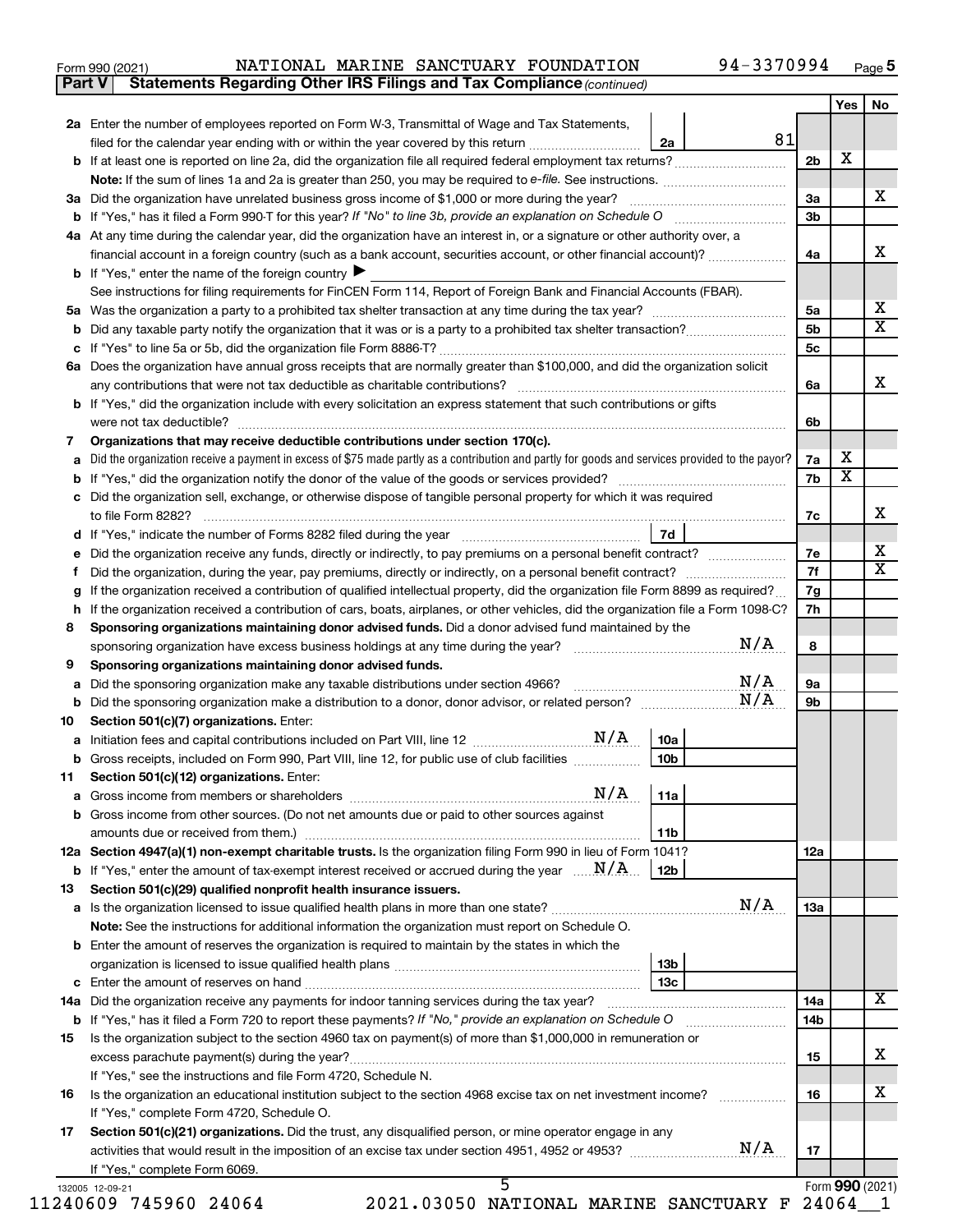| Form 990 (2021) |  |
|-----------------|--|
|-----------------|--|

## Form 990 (2021) Page NATIONAL MARINE SANCTUARY FOUNDATION 94-3370994

**Part VI** Governance, Management, and Disclosure. For each "Yes" response to lines 2 through 7b below, and for a "No" response *to line 8a, 8b, or 10b below, describe the circumstances, processes, or changes on Schedule O. See instructions.*

|     | Check if Schedule O contains a response or note to any line in this Part VI [1] [1] [1] [1] [1] [1] [1] [1] [1                                                                                                                 |       |    |    |                 |                         | $\mathbf{X}$ |
|-----|--------------------------------------------------------------------------------------------------------------------------------------------------------------------------------------------------------------------------------|-------|----|----|-----------------|-------------------------|--------------|
|     | <b>Section A. Governing Body and Management</b>                                                                                                                                                                                |       |    |    |                 |                         |              |
|     |                                                                                                                                                                                                                                |       |    |    |                 | Yes                     | No           |
|     | 1a Enter the number of voting members of the governing body at the end of the tax year                                                                                                                                         |       | 1a | 18 |                 |                         |              |
|     | If there are material differences in voting rights among members of the governing body, or if the governing                                                                                                                    |       |    |    |                 |                         |              |
|     | body delegated broad authority to an executive committee or similar committee, explain on Schedule O.                                                                                                                          |       |    |    |                 |                         |              |
| b   | Enter the number of voting members included on line 1a, above, who are independent                                                                                                                                             |       | 1b | 18 |                 |                         |              |
| 2   | Did any officer, director, trustee, or key employee have a family relationship or a business relationship with any other                                                                                                       |       |    |    |                 |                         |              |
|     | officer, director, trustee, or key employee?                                                                                                                                                                                   |       |    |    | $\mathbf{2}$    |                         |              |
| 3   | Did the organization delegate control over management duties customarily performed by or under the direct supervision                                                                                                          |       |    |    |                 |                         |              |
|     |                                                                                                                                                                                                                                |       |    |    | 3               |                         |              |
| 4   | Did the organization make any significant changes to its governing documents since the prior Form 990 was filed?                                                                                                               |       |    |    | 4               |                         |              |
| 5   |                                                                                                                                                                                                                                |       |    |    | 5               |                         |              |
| 6   |                                                                                                                                                                                                                                |       |    |    | 6               |                         |              |
| 7a  | Did the organization have members, stockholders, or other persons who had the power to elect or appoint one or                                                                                                                 |       |    |    |                 |                         |              |
|     |                                                                                                                                                                                                                                |       |    |    | 7a              |                         |              |
| b   | Are any governance decisions of the organization reserved to (or subject to approval by) members, stockholders, or                                                                                                             |       |    |    |                 |                         |              |
|     |                                                                                                                                                                                                                                |       |    |    | 7b              |                         |              |
| 8   | Did the organization contemporaneously document the meetings held or written actions undertaken during the year by the following:                                                                                              |       |    |    |                 |                         |              |
|     |                                                                                                                                                                                                                                |       |    |    |                 | х                       |              |
| а   |                                                                                                                                                                                                                                |       |    |    | 8а              | $\overline{\mathbf{x}}$ |              |
| b   |                                                                                                                                                                                                                                |       |    |    | 8b              |                         |              |
| 9   | Is there any officer, director, trustee, or key employee listed in Part VII, Section A, who cannot be reached at the                                                                                                           |       |    |    |                 |                         |              |
|     |                                                                                                                                                                                                                                |       |    |    | 9               |                         |              |
|     | <b>Section B. Policies</b> (This Section B requests information about policies not required by the Internal Revenue Code.)                                                                                                     |       |    |    |                 |                         |              |
|     |                                                                                                                                                                                                                                |       |    |    |                 | Yes                     |              |
|     |                                                                                                                                                                                                                                |       |    |    | 10a             | $\overline{\textbf{x}}$ |              |
|     | <b>b</b> If "Yes," did the organization have written policies and procedures governing the activities of such chapters, affiliates,                                                                                            |       |    |    |                 |                         |              |
|     |                                                                                                                                                                                                                                |       |    |    | 10 <sub>b</sub> | Х                       |              |
|     | 11a Has the organization provided a complete copy of this Form 990 to all members of its governing body before filing the form?                                                                                                |       |    |    | 11a             | $\overline{\mathbf{X}}$ |              |
|     | <b>b</b> Describe on Schedule O the process, if any, used by the organization to review this Form 990.                                                                                                                         |       |    |    |                 |                         |              |
| 12a |                                                                                                                                                                                                                                |       |    |    | 12a             | х                       |              |
| b   | Were officers, directors, or trustees, and key employees required to disclose annually interests that could give rise to conflicts?                                                                                            |       |    |    | 12 <sub>b</sub> | $\overline{\mathbf{X}}$ |              |
| с   | Did the organization regularly and consistently monitor and enforce compliance with the policy? If "Yes," describe                                                                                                             |       |    |    |                 |                         |              |
|     |                                                                                                                                                                                                                                |       |    |    | 12c             | Х                       |              |
| 13  |                                                                                                                                                                                                                                |       |    |    | 13              | $\overline{\mathbf{X}}$ |              |
| 14  | Did the organization have a written document retention and destruction policy? [11] manufaction model of the organization have a written document retention and destruction policy?                                            |       |    |    | 14              | $\overline{\mathbf{X}}$ |              |
| 15  | Did the process for determining compensation of the following persons include a review and approval by independent                                                                                                             |       |    |    |                 |                         |              |
|     | persons, comparability data, and contemporaneous substantiation of the deliberation and decision?                                                                                                                              |       |    |    |                 |                         |              |
|     |                                                                                                                                                                                                                                |       |    |    |                 | х                       |              |
| а   | The organization's CEO, Executive Director, or top management official [111] [11] manument material manument of ficial [11] manument material material material material material material material material material material |       |    |    | 15a             | $\overline{\textbf{x}}$ |              |
|     |                                                                                                                                                                                                                                |       |    |    | 15 <sub>b</sub> |                         |              |
|     | If "Yes" to line 15a or 15b, describe the process on Schedule O. See instructions.                                                                                                                                             |       |    |    |                 |                         |              |
|     | 16a Did the organization invest in, contribute assets to, or participate in a joint venture or similar arrangement with a                                                                                                      |       |    |    |                 |                         |              |
|     | taxable entity during the year?                                                                                                                                                                                                |       |    |    | 16a             |                         |              |
|     | b If "Yes," did the organization follow a written policy or procedure requiring the organization to evaluate its participation                                                                                                 |       |    |    |                 |                         |              |
|     | in joint venture arrangements under applicable federal tax law, and take steps to safequard the organization's                                                                                                                 |       |    |    |                 |                         |              |
|     | exempt status with respect to such arrangements?                                                                                                                                                                               |       |    |    | 16b             |                         |              |
|     | <b>Section C. Disclosure</b>                                                                                                                                                                                                   |       |    |    |                 |                         |              |
| 17  | List the states with which a copy of this Form 990 is required to be filed $\blacktriangleright$ SEE SCHEDULE O                                                                                                                |       |    |    |                 |                         |              |
| 18  | Section 6104 requires an organization to make its Forms 1023 (1024 or 1024-A, if applicable), 990, and 990-T (section 501(c)(3)s only) available                                                                               |       |    |    |                 |                         |              |
|     | for public inspection. Indicate how you made these available. Check all that apply.<br>$\lfloor x \rfloor$ Another's website<br>$\lfloor x \rfloor$ Upon request<br><b>X</b> Own website<br>Other (explain on Schedule O)      |       |    |    |                 |                         |              |
| 19  | Describe on Schedule O whether (and if so, how) the organization made its governing documents, conflict of interest policy, and financial                                                                                      |       |    |    |                 |                         |              |
|     |                                                                                                                                                                                                                                |       |    |    |                 |                         |              |
|     | statements available to the public during the tax year.                                                                                                                                                                        |       |    |    |                 |                         |              |
| 20  | State the name, address, and telephone number of the person who possesses the organization's books and records                                                                                                                 |       |    |    |                 |                         |              |
|     | KRISTEN SARRI - (301)608-3040                                                                                                                                                                                                  |       |    |    |                 |                         |              |
|     | 8455 COLESVILLE ROAD, 1275, SILVER SPRING,<br>MD                                                                                                                                                                               | 20910 |    |    |                 |                         |              |
|     | 132006 12-09-21                                                                                                                                                                                                                |       |    |    |                 | Form 990 (2021)         |              |
|     | 6                                                                                                                                                                                                                              |       |    |    |                 |                         |              |
|     | 11240609 745960 24064<br>2021.03050 NATIONAL MARINE SANCTUARY F 24064_1                                                                                                                                                        |       |    |    |                 |                         |              |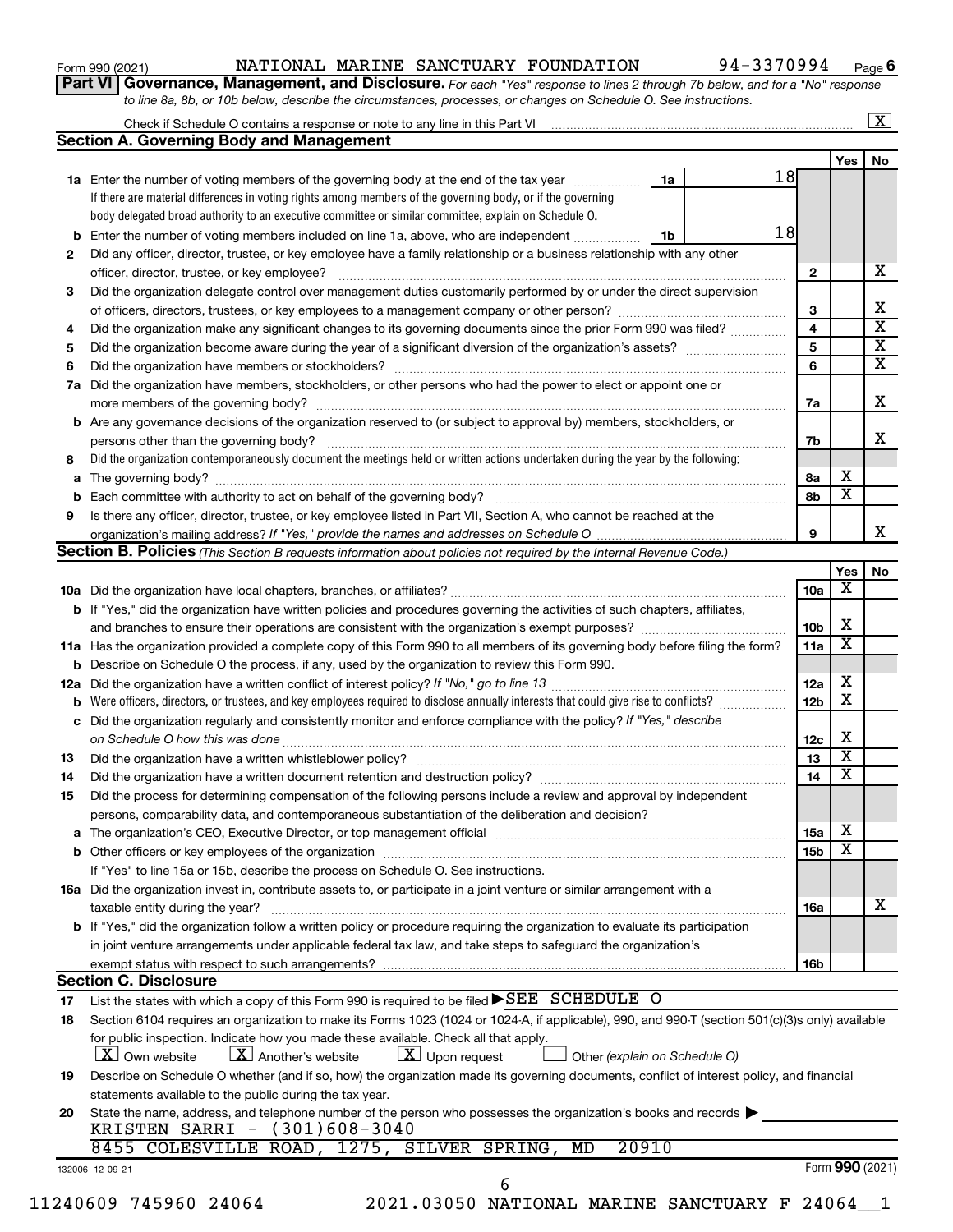$\Box$ 

| Part VII Compensation of Officers, Directors, Trustees, Key Employees, Highest Compensated |
|--------------------------------------------------------------------------------------------|
| <b>Employees, and Independent Contractors</b>                                              |

Check if Schedule O contains a response or note to any line in this Part VII

**Section A. Officers, Directors, Trustees, Key Employees, and Highest Compensated Employees**

**1a**  Complete this table for all persons required to be listed. Report compensation for the calendar year ending with or within the organization's tax year.  $\bullet$  List all of the organization's current officers, directors, trustees (whether individuals or organizations), regardless of amount of compensation.

Enter -0- in columns (D), (E), and (F) if no compensation was paid.

**•** List all of the organization's **current** key employees, if any. See the instructions for definition of "key employee."

**•** List the organization's five *current* highest compensated employees (other than an officer, director, trustee, or key employee) who received reportable compensation (box 5 of Form W-2, Form 1099-MISC, and/or box 1 of Form 1099-NEC) of more than \$100,000 from the organization and any related organizations.

 $\bullet$  List all of the organization's former officers, key employees, and highest compensated employees who received more than \$100,000 of reportable compensation from the organization and any related organizations.

**•** List all of the organization's former directors or trustees that received, in the capacity as a former director or trustee of the organization, more than \$10,000 of reportable compensation from the organization and any related organizations.

See the instructions for the order in which to list the persons above.

Check this box if neither the organization nor any related organization compensated any current officer, director, or trustee.  $\Box$ 

| (A)                                  | (B)               |                                |                                                                  | (C)         |              |                                 |        | (D)                  | (E)                          | (F)                |
|--------------------------------------|-------------------|--------------------------------|------------------------------------------------------------------|-------------|--------------|---------------------------------|--------|----------------------|------------------------------|--------------------|
| Name and title                       | Average           |                                | (do not check more than one                                      | Position    |              |                                 |        | Reportable           | Reportable                   | Estimated          |
|                                      | hours per<br>week |                                | box, unless person is both an<br>officer and a director/trustee) |             |              |                                 |        | compensation<br>from | compensation<br>from related | amount of<br>other |
|                                      | (list any         |                                |                                                                  |             |              |                                 |        | the                  | organizations                | compensation       |
|                                      | hours for         |                                |                                                                  |             |              |                                 |        | organization         | (W-2/1099-MISC/              | from the           |
|                                      | related           |                                |                                                                  |             |              |                                 |        | (W-2/1099-MISC/      | 1099-NEC)                    | organization       |
|                                      | organizations     |                                |                                                                  |             |              |                                 |        | 1099-NEC)            |                              | and related        |
|                                      | below             | Individual trustee or director | Institutional trustee                                            |             | Key employee | Highest compensated<br>employee |        |                      |                              | organizations      |
|                                      | line)             |                                |                                                                  | Officer     |              |                                 | Former |                      |                              |                    |
| KRISTEN SARRI<br>(1)                 | 40.00             |                                |                                                                  |             |              |                                 |        |                      |                              |                    |
| PRESIDENT & CEO                      |                   |                                |                                                                  | $\mathbf X$ |              |                                 |        | 239,211.             | 0.                           | 18,483.            |
| <b>ALLISON ALEXANDER</b><br>(2)      | 40.00             |                                |                                                                  |             |              |                                 |        |                      |                              |                    |
| VICE PRESIDENT OF PROGRAM OPERATIONS |                   |                                |                                                                  |             |              | X                               |        | 111,727.             | 0.                           | 20,986.            |
| VERONICA ALI<br>(3)                  | 40.00             |                                |                                                                  |             |              |                                 |        |                      |                              |                    |
| VICE PRESIDENT OF FINANCE            |                   |                                |                                                                  | X           |              |                                 |        | 111,792.             | $\mathbf 0$ .                | 2,318.             |
| CAROL KING<br>(4)                    | 40.00             |                                |                                                                  |             |              |                                 |        |                      |                              |                    |
| CHIEF OF STAFF                       |                   |                                |                                                                  |             |              | X                               |        | 101,685.             | 0.                           | 10,558.            |
| <b>GINAIA KELLY</b><br>(5)           | 40.00             |                                |                                                                  |             |              |                                 |        |                      |                              |                    |
| MB CHAPTER DIRECTOR                  |                   |                                |                                                                  |             |              | X                               |        | 103,831.             | $\mathbf 0$ .                | 4,056.             |
| (6)<br>MATTHEW MCINTOSH              | 40.00             |                                |                                                                  |             |              |                                 |        |                      |                              |                    |
| VISUAL INFORMATION SPECIALIST        |                   |                                |                                                                  |             |              | $\mathbf X$                     |        | 102,974.             | 0.                           | 4,047.             |
| (7)<br><b>JAMES HNAT</b>             | 1.00              |                                |                                                                  |             |              |                                 |        |                      |                              |                    |
| CHAIRMAN                             |                   | X                              |                                                                  | X           |              |                                 |        | $\mathbf 0$ .        | $\mathbf 0$ .                | $\mathbf 0$ .      |
| <b>JULIAN MYERS</b><br>(8)           | 1.00              |                                |                                                                  |             |              |                                 |        |                      |                              |                    |
| VICE-CHAIR                           |                   | X                              |                                                                  | X           |              |                                 |        | $\mathbf 0$ .        | $\mathbf 0$ .                | 0.                 |
| <b>B. HOLT THRASHER</b><br>(9)       | 1.00              |                                |                                                                  |             |              |                                 |        |                      |                              |                    |
| TREASURER (THROUGH 10/21)            |                   | X                              |                                                                  | $\mathbf X$ |              |                                 |        | $\mathbf 0$ .        | $\mathbf 0$ .                | $\mathbf 0$ .      |
| (10) SUSIE KONDRACKI                 | 1.00              |                                |                                                                  |             |              |                                 |        |                      |                              |                    |
| <b>TREASURER</b>                     |                   | X                              |                                                                  | X           |              |                                 |        | $\mathbf 0$ .        | $\mathbf 0$ .                | $\mathbf 0$ .      |
| (11) MARK MCDADE                     | 1.00              |                                |                                                                  |             |              |                                 |        |                      |                              |                    |
| <b>SECRETARY</b>                     |                   | $\mathbf X$                    |                                                                  | $\mathbf X$ |              |                                 |        | $\mathbf 0$ .        | $\mathbf 0$ .                | $\boldsymbol{0}$ . |
| (12) MARTIN PETERS                   | 0.50              |                                |                                                                  |             |              |                                 |        |                      |                              |                    |
| <b>DIRECTOR</b>                      |                   | X                              |                                                                  |             |              |                                 |        | $\mathbf 0$ .        | $\mathbf 0$ .                | $\mathbf 0$ .      |
| (13) LYNN SCARLETT                   | 0.50              |                                |                                                                  |             |              |                                 |        |                      |                              |                    |
| <b>DIRECTOR</b>                      |                   | $\mathbf X$                    |                                                                  |             |              |                                 |        | $\mathbf 0$ .        | $\mathbf 0$ .                | $\mathbf 0$ .      |
| (14) TOBY MOFFETT                    | 0.50              |                                |                                                                  |             |              |                                 |        |                      |                              |                    |
| <b>DIRECTOR</b>                      |                   | $\mathbf X$                    |                                                                  |             |              |                                 |        | 0.                   | $\mathbf 0$ .                | $\mathbf 0$ .      |
| (15) DAWN RODNEY                     | 0.50              |                                |                                                                  |             |              |                                 |        |                      |                              |                    |
| <b>DIRECTOR</b>                      |                   | X                              |                                                                  |             |              |                                 |        | $\mathbf 0$ .        | $\mathbf 0$ .                | 0.                 |
| (16) BARBARA BIRDSEY                 | 0.50              |                                |                                                                  |             |              |                                 |        |                      |                              |                    |
| <b>DIRECTOR</b>                      |                   | X                              |                                                                  |             |              |                                 |        | 0.                   | $\mathbf 0$ .                | 0.                 |
| (17) JOHN RUDOLF                     | 0.50              |                                |                                                                  |             |              |                                 |        |                      |                              |                    |
| <b>DIRECTOR</b>                      |                   | X                              |                                                                  |             |              |                                 |        | 0.                   | $\mathbf 0$ .                | 0.                 |
| 132007 12-09-21                      |                   |                                |                                                                  |             |              |                                 |        |                      |                              | Form 990 (2021)    |

7

132007 12-09-21

11240609 745960 24064 2021.03050 NATIONAL MARINE SANCTUARY F 24064\_\_1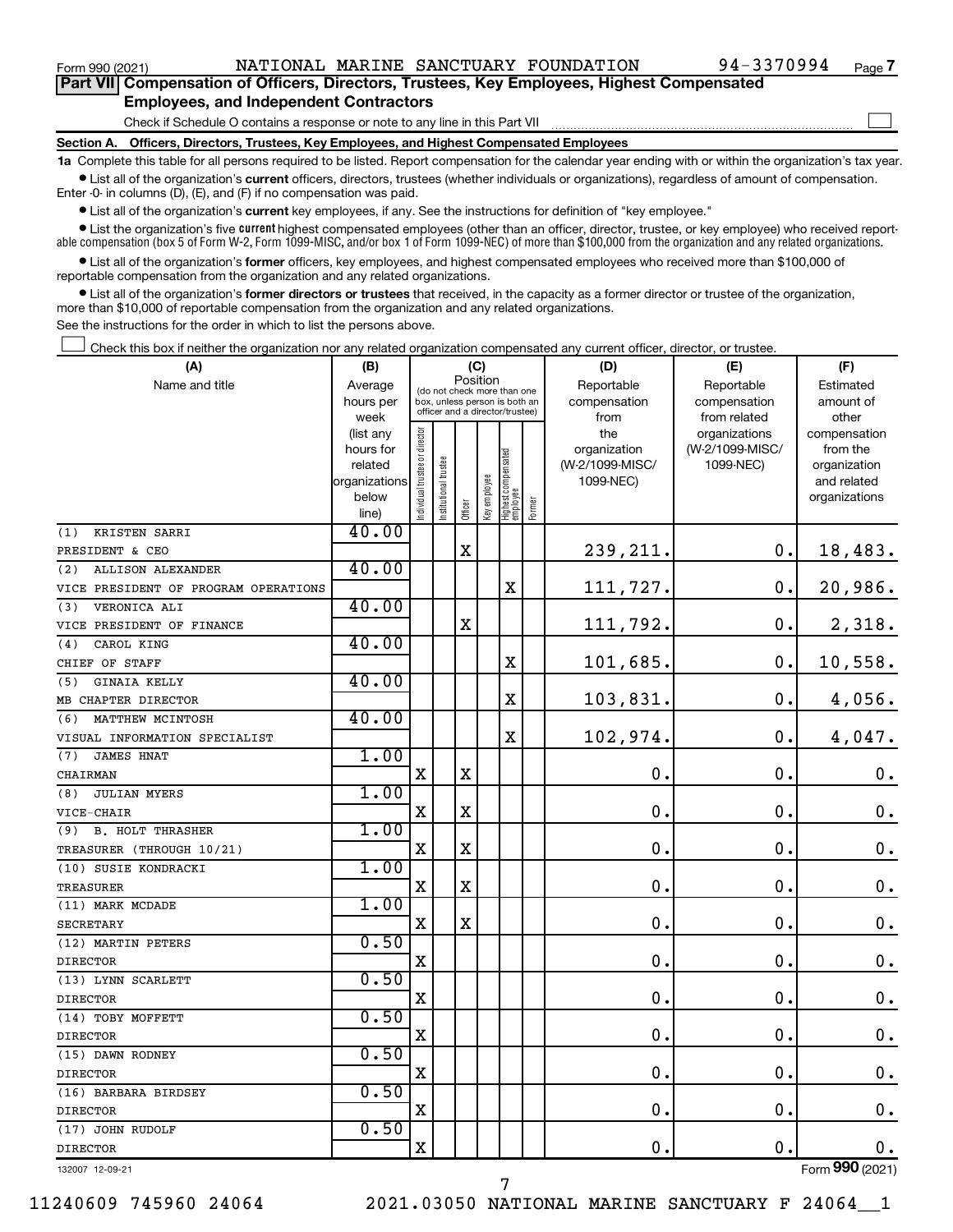| Form 990 (2021)                                                                                                                              |                   |                                |                       |         |             |                                                                  |                                   | NATIONAL MARINE SANCTUARY FOUNDATION | 94-3370994                   |               |                     | Page 8                   |
|----------------------------------------------------------------------------------------------------------------------------------------------|-------------------|--------------------------------|-----------------------|---------|-------------|------------------------------------------------------------------|-----------------------------------|--------------------------------------|------------------------------|---------------|---------------------|--------------------------|
| <b>Part VII</b><br>Section A. Officers, Directors, Trustees, Key Employees, and Highest Compensated Employees (continued)                    |                   |                                |                       |         |             |                                                                  |                                   |                                      |                              |               |                     |                          |
| (A)                                                                                                                                          | (B)               |                                |                       |         | (C)         |                                                                  |                                   | (D)                                  | (E)                          |               |                     | (F)                      |
| Name and title                                                                                                                               | Average           |                                |                       |         | Position    | (do not check more than one                                      |                                   | Reportable                           | Reportable                   |               |                     | Estimated                |
|                                                                                                                                              | hours per         |                                |                       |         |             | box, unless person is both an<br>officer and a director/trustee) |                                   | compensation                         | compensation                 |               |                     | amount of                |
|                                                                                                                                              | week<br>(list any |                                |                       |         |             |                                                                  |                                   | from                                 | from related                 |               |                     | other                    |
|                                                                                                                                              | hours for         |                                |                       |         |             |                                                                  |                                   | the                                  | organizations                |               |                     | compensation             |
|                                                                                                                                              | related           |                                |                       |         |             |                                                                  |                                   | organization<br>(W-2/1099-MISC/      | (W-2/1099-MISC/<br>1099-NEC) |               |                     | from the<br>organization |
|                                                                                                                                              | organizations     |                                |                       |         |             |                                                                  |                                   | 1099-NEC)                            |                              |               |                     | and related              |
|                                                                                                                                              | below             | Individual trustee or director | Institutional trustee |         |             |                                                                  |                                   |                                      |                              |               |                     | organizations            |
|                                                                                                                                              | line)             |                                |                       | Officer | Keyemployee | Highest compensated<br>  employee                                | Former                            |                                      |                              |               |                     |                          |
| (18) HEATHER LUDERMANN                                                                                                                       | 0.50              |                                |                       |         |             |                                                                  |                                   |                                      |                              |               |                     |                          |
| <b>DIRECTOR</b>                                                                                                                              |                   | X                              |                       |         |             |                                                                  |                                   | 0.                                   |                              | 0.            |                     | $0$ .                    |
| (19) GARY DEMASI                                                                                                                             | 0.50              |                                |                       |         |             |                                                                  |                                   |                                      |                              |               |                     |                          |
| <b>DIRECTOR</b>                                                                                                                              |                   | X                              |                       |         |             |                                                                  |                                   | 0.                                   |                              | 0.            |                     | 0.                       |
| (20) JUSTIN DUNNAVANT                                                                                                                        | 0.50              |                                |                       |         |             |                                                                  |                                   |                                      |                              |               |                     |                          |
| <b>DIRECTOR</b>                                                                                                                              | 0.50              | X                              |                       |         |             |                                                                  |                                   | 0.                                   |                              | $\mathbf 0$ . |                     | 0.                       |
| (21) LARRY MERCUILEFF                                                                                                                        |                   | X                              |                       |         |             |                                                                  |                                   | 0.                                   |                              | $\mathbf 0$ . |                     | 0.                       |
| <b>DIRECTOR</b>                                                                                                                              | 0.50              |                                |                       |         |             |                                                                  |                                   |                                      |                              |               |                     |                          |
| (22) ANDY WINER<br><b>DIRECTOR</b>                                                                                                           |                   | X                              |                       |         |             |                                                                  |                                   | 0.                                   |                              | $\mathbf 0$ . |                     | 0.                       |
| (23) DANE NICHOLS                                                                                                                            | 0.50              |                                |                       |         |             |                                                                  |                                   |                                      |                              |               |                     |                          |
| <b>DIRECTOR</b>                                                                                                                              |                   | X                              |                       |         |             |                                                                  |                                   | 0.                                   |                              | $\mathbf 0$ . |                     | 0.                       |
| (24) LAURA ZAGAR                                                                                                                             | 0.50              |                                |                       |         |             |                                                                  |                                   |                                      |                              |               |                     |                          |
| <b>DIRECTOR</b>                                                                                                                              |                   | X                              |                       |         |             |                                                                  |                                   | 0.                                   |                              | $\mathbf 0$ . |                     | 0.                       |
| (25) JOSE ASTORQUI                                                                                                                           | 0.50              |                                |                       |         |             |                                                                  |                                   |                                      |                              |               |                     |                          |
| <b>DIRECTOR</b>                                                                                                                              |                   | X                              |                       |         |             |                                                                  |                                   | 0.                                   |                              | О.            |                     | 0.                       |
|                                                                                                                                              |                   |                                |                       |         |             |                                                                  |                                   |                                      |                              |               |                     |                          |
|                                                                                                                                              |                   |                                |                       |         |             |                                                                  |                                   |                                      |                              |               |                     |                          |
| 771,220.<br>▶<br>σ.                                                                                                                          |                   |                                |                       |         |             |                                                                  | σ.<br>$\overline{\mathfrak{0}}$ . |                                      | 60,448.<br>$\overline{0}$ .  |               |                     |                          |
| c Total from continuation sheets to Part VII, Section A                                                                                      |                   |                                |                       |         |             |                                                                  | ▶                                 | 771,220.                             |                              | σ.            |                     | 60,448.                  |
| Total number of individuals (including but not limited to those listed above) who received more than \$100,000 of reportable<br>$\mathbf{2}$ |                   |                                |                       |         |             |                                                                  |                                   |                                      |                              |               |                     |                          |
| compensation from the organization $\blacktriangleright$                                                                                     |                   |                                |                       |         |             |                                                                  |                                   |                                      |                              |               |                     | 6                        |
|                                                                                                                                              |                   |                                |                       |         |             |                                                                  |                                   |                                      |                              |               |                     | No<br>Yes                |
| 3<br>Did the organization list any former officer, director, trustee, key employee, or highest compensated employee on                       |                   |                                |                       |         |             |                                                                  |                                   |                                      |                              |               |                     |                          |
|                                                                                                                                              |                   |                                |                       |         |             |                                                                  |                                   |                                      |                              |               | 3                   | X                        |
| For any individual listed on line 1a, is the sum of reportable compensation and other compensation from the organization                     |                   |                                |                       |         |             |                                                                  |                                   |                                      |                              |               |                     |                          |
| and related organizations greater than \$150,000? If "Yes," complete Schedule J for such individual                                          |                   |                                |                       |         |             |                                                                  |                                   |                                      |                              |               | 4                   | х                        |
| Did any person listed on line 1a receive or accrue compensation from any unrelated organization or individual for services<br>5              |                   |                                |                       |         |             |                                                                  |                                   |                                      |                              |               |                     |                          |
|                                                                                                                                              |                   |                                |                       |         |             |                                                                  |                                   |                                      |                              |               | 5                   | X                        |
| <b>Section B. Independent Contractors</b>                                                                                                    |                   |                                |                       |         |             |                                                                  |                                   |                                      |                              |               |                     |                          |
| Complete this table for your five highest compensated independent contractors that received more than \$100,000 of compensation from<br>1.   |                   |                                |                       |         |             |                                                                  |                                   |                                      |                              |               |                     |                          |
| the organization. Report compensation for the calendar year ending with or within the organization's tax year.                               |                   |                                |                       |         |             |                                                                  |                                   |                                      |                              |               |                     |                          |
| (A)<br>Name and business address                                                                                                             |                   |                                |                       |         |             |                                                                  |                                   | (B)<br>Description of services       |                              |               | (C)<br>Compensation |                          |
| CAPITOL EXHIBIT SERVICES, INC.                                                                                                               |                   |                                |                       |         |             |                                                                  |                                   |                                      |                              |               |                     |                          |
| 12299 LIVINGSTON ROAD, MANASSAS, VA 20109                                                                                                    |                   |                                |                       |         |             |                                                                  |                                   | EXHIBITS AND KIOSKS                  |                              |               |                     | 325,816.                 |
| MINDGRUB TECHNOLOGIES, 1215 E FORT AVE                                                                                                       |                   |                                |                       |         |             |                                                                  |                                   |                                      |                              |               |                     |                          |
| SUITE 200, BALTIMORE, MD 21230                                                                                                               |                   |                                |                       |         |             |                                                                  |                                   | MOBILE APPLICATION                   |                              |               |                     | 232,557.                 |
| FOR MOMENTUM, 1816 INDEPENDENCE SQ.,<br>STE                                                                                                  |                   |                                |                       |         |             |                                                                  |                                   | CREATE CORPORATE                     |                              |               |                     |                          |
| D, ATLANTA, GA 30338                                                                                                                         |                   |                                |                       |         |             |                                                                  | PARTNER PROGRAM                   |                                      |                              |               | 215,000.            |                          |
| OCEAN ASSOCIATES, INC., 4007 N. ABINGDON                                                                                                     |                   |                                |                       |         |             |                                                                  |                                   |                                      |                              |               |                     |                          |
| STREET, ARLINGTON, VA 22207<br>EMPLOYMENT SERVICES                                                                                           |                   |                                |                       |         |             |                                                                  |                                   |                                      | 146,095.                     |               |                     |                          |
| SARAH MARQUIS<br>MEDIA & PUBLIC                                                                                                              |                   |                                |                       |         |             |                                                                  |                                   |                                      |                              |               |                     |                          |
| 4 ALICANTE AISLE, IRVINE, CA 92614                                                                                                           |                   |                                |                       |         |             |                                                                  |                                   | RELATIONS SERVICES                   |                              |               |                     | 133,080.                 |
| Total number of independent contractors (including but not limited to those listed above) who received more than<br>2                        |                   |                                |                       |         |             |                                                                  |                                   |                                      |                              |               |                     |                          |
| \$100,000 of compensation from the organization                                                                                              |                   |                                |                       |         |             | 7                                                                |                                   |                                      |                              |               |                     |                          |

Form (2021) **990**

132008 12-09-21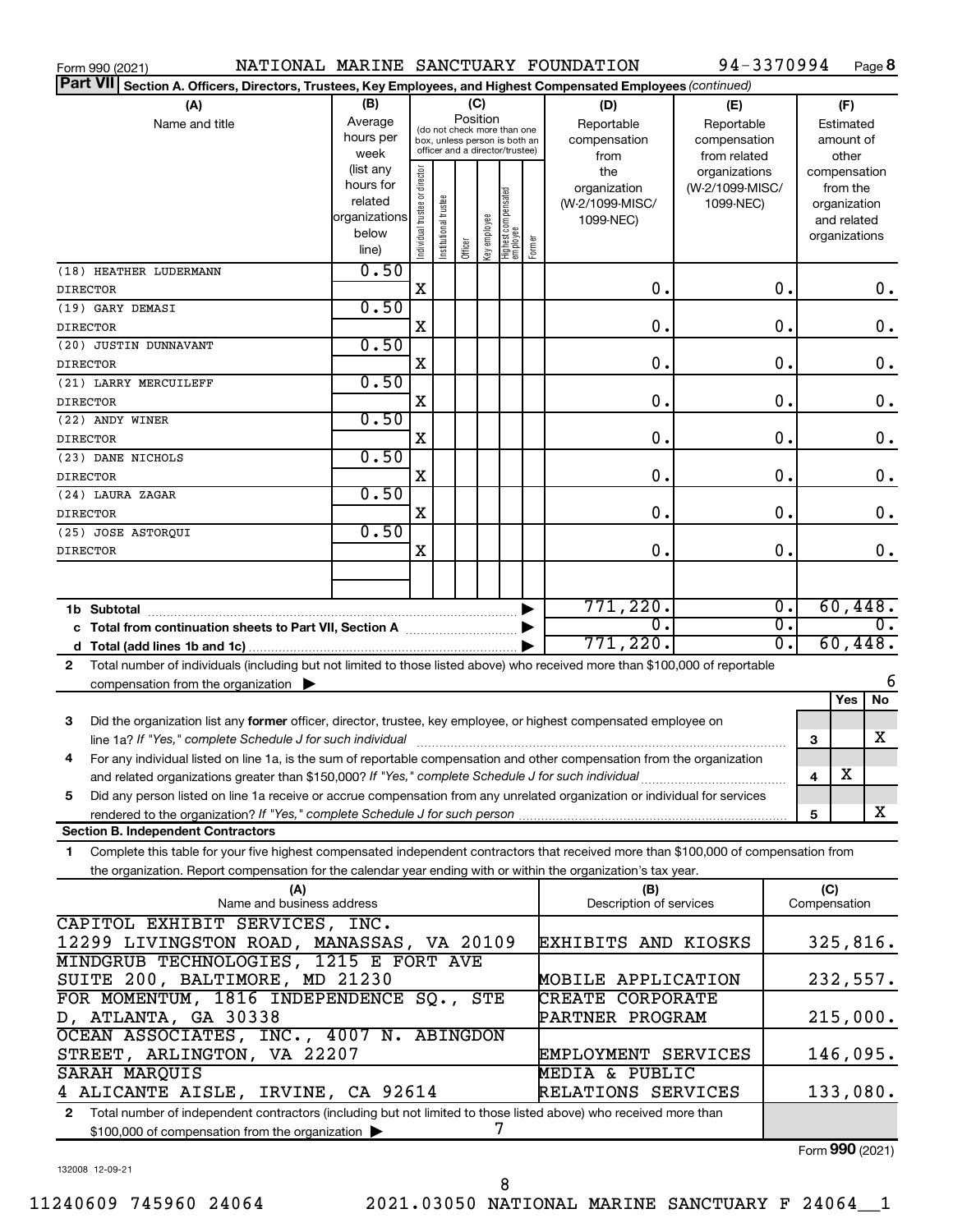|                                                           | Part VIII |     | Statement of Revenue                                  |                 |                |                 |                      |                      |                                                               |                  |                                                                 |
|-----------------------------------------------------------|-----------|-----|-------------------------------------------------------|-----------------|----------------|-----------------|----------------------|----------------------|---------------------------------------------------------------|------------------|-----------------------------------------------------------------|
|                                                           |           |     |                                                       |                 |                |                 |                      | (A)<br>Total revenue | (B)<br>Related or exempt<br>function revenue business revenue | (C)<br>Unrelated | (D)<br>Revenue excluded<br>from tax under<br>sections 512 - 514 |
|                                                           |           |     | 1 a Federated campaigns                               |                 | 1a             |                 | 71,896.              |                      |                                                               |                  |                                                                 |
| Contributions, Gifts, Grants<br>and Other Similar Amounts |           |     | <b>b</b> Membership dues                              |                 | 1 <sub>b</sub> |                 |                      |                      |                                                               |                  |                                                                 |
|                                                           |           |     | c Fundraising events                                  |                 | 1 <sub>c</sub> |                 | 275,068.             |                      |                                                               |                  |                                                                 |
|                                                           |           |     | d Related organizations                               |                 | 1 <sub>d</sub> |                 |                      |                      |                                                               |                  |                                                                 |
|                                                           |           |     | e Government grants (contributions)                   |                 | 1e             |                 | 9,773,176.           |                      |                                                               |                  |                                                                 |
|                                                           |           |     | f All other contributions, gifts, grants, and         |                 |                |                 |                      |                      |                                                               |                  |                                                                 |
|                                                           |           |     | similar amounts not included above                    |                 | 1f             |                 | 1,617,216.           |                      |                                                               |                  |                                                                 |
|                                                           |           |     | Noncash contributions included in lines 1a-1f         |                 | 1g   \$        |                 | 20,727.              |                      |                                                               |                  |                                                                 |
|                                                           |           |     |                                                       |                 |                |                 |                      | 11,737,356.          |                                                               |                  |                                                                 |
|                                                           |           |     |                                                       |                 |                |                 | <b>Business Code</b> |                      |                                                               |                  |                                                                 |
|                                                           |           | 2 a | VESSEL OPERATIONS                                     |                 |                |                 | 900099               | 119,850.             | 119,850.                                                      |                  |                                                                 |
| Program Service<br>Revenue                                |           | b   | REGISTRATION FEES                                     |                 |                |                 | 900099               | 14,364.              | 14,364.                                                       |                  |                                                                 |
|                                                           |           | c   |                                                       |                 |                |                 |                      |                      |                                                               |                  |                                                                 |
|                                                           |           | d   |                                                       |                 |                |                 |                      |                      |                                                               |                  |                                                                 |
|                                                           |           |     |                                                       |                 |                |                 |                      |                      |                                                               |                  |                                                                 |
|                                                           |           |     | All other program service revenue                     |                 |                |                 |                      |                      |                                                               |                  |                                                                 |
|                                                           |           | a   |                                                       |                 |                |                 | ▶                    | 134,214.             |                                                               |                  |                                                                 |
|                                                           | 3         |     | Investment income (including dividends, interest, and |                 |                |                 |                      |                      |                                                               |                  |                                                                 |
|                                                           |           |     |                                                       |                 |                |                 |                      | 126,746.             |                                                               |                  | 126,746.                                                        |
|                                                           | 4         |     | Income from investment of tax-exempt bond proceeds    |                 |                |                 |                      |                      |                                                               |                  |                                                                 |
|                                                           | 5         |     |                                                       |                 |                |                 |                      |                      |                                                               |                  |                                                                 |
|                                                           |           |     |                                                       |                 | (i) Real       |                 | (ii) Personal        |                      |                                                               |                  |                                                                 |
|                                                           |           |     | <b>6 a</b> Gross rents                                | 6a              |                |                 |                      |                      |                                                               |                  |                                                                 |
|                                                           |           |     | <b>b</b> Less: rental expenses $\ldots$               | 6b              |                |                 |                      |                      |                                                               |                  |                                                                 |
|                                                           |           | c   | Rental income or (loss)                               | 6 <sub>c</sub>  |                |                 |                      |                      |                                                               |                  |                                                                 |
|                                                           |           | d   | Net rental income or (loss)                           |                 |                |                 |                      |                      |                                                               |                  |                                                                 |
|                                                           |           |     | 7 a Gross amount from sales of                        |                 | (i) Securities |                 | (ii) Other           |                      |                                                               |                  |                                                                 |
|                                                           |           |     | assets other than inventory                           | 7а              |                | 118,674.        |                      |                      |                                                               |                  |                                                                 |
|                                                           |           |     | <b>b</b> Less: cost or other basis                    |                 |                |                 |                      |                      |                                                               |                  |                                                                 |
|                                                           |           |     | and sales expenses                                    | 7b              |                | 108,947.        |                      |                      |                                                               |                  |                                                                 |
| Revenue                                                   |           |     | c Gain or (loss)                                      | $\overline{7c}$ |                | 9,727.          |                      |                      |                                                               |                  |                                                                 |
|                                                           |           |     |                                                       |                 |                |                 |                      | 9,727.               |                                                               |                  | 9,727.                                                          |
| ৯                                                         |           |     | <b>8 a</b> Gross income from fundraising events (not  |                 |                |                 |                      |                      |                                                               |                  |                                                                 |
| 흉                                                         |           |     | including \$275,068. of                               |                 |                |                 |                      |                      |                                                               |                  |                                                                 |
|                                                           |           |     | contributions reported on line 1c). See               |                 |                |                 |                      |                      |                                                               |                  |                                                                 |
|                                                           |           |     |                                                       |                 |                | 8a              | 25,200.              |                      |                                                               |                  |                                                                 |
|                                                           |           |     | b Less: direct expenses                               |                 |                | 8b              | 36,816.              |                      |                                                               |                  |                                                                 |
|                                                           |           |     | c Net income or (loss) from fundraising events        |                 |                |                 | ▶<br>.               | $-11,616.$           |                                                               |                  | $-11,616.$                                                      |
|                                                           |           |     | 9 a Gross income from gaming activities. See          |                 |                |                 |                      |                      |                                                               |                  |                                                                 |
|                                                           |           |     |                                                       |                 |                | 9a              |                      |                      |                                                               |                  |                                                                 |
|                                                           |           |     |                                                       |                 |                | 9 <sub>b</sub>  |                      |                      |                                                               |                  |                                                                 |
|                                                           |           |     | c Net income or (loss) from gaming activities         |                 |                |                 | .                    |                      |                                                               |                  |                                                                 |
|                                                           |           |     | 10 a Gross sales of inventory, less returns           |                 |                |                 |                      |                      |                                                               |                  |                                                                 |
|                                                           |           |     |                                                       |                 |                | 10a             | 8,148.               |                      |                                                               |                  |                                                                 |
|                                                           |           |     | <b>b</b> Less: cost of goods sold                     |                 |                | 10 <sub>b</sub> | 1,547.               |                      |                                                               |                  |                                                                 |
|                                                           |           |     | c Net income or (loss) from sales of inventory        |                 |                |                 |                      | 6,601.               | 6,601.                                                        |                  |                                                                 |
|                                                           |           |     |                                                       |                 |                |                 | <b>Business Code</b> |                      |                                                               |                  |                                                                 |
|                                                           |           |     | 11 a MISCELLANEOUS                                    |                 |                |                 | 900099               | 9,733.               |                                                               |                  | 9,733.                                                          |
|                                                           |           | b   |                                                       |                 |                |                 |                      |                      |                                                               |                  |                                                                 |
|                                                           |           | c   |                                                       |                 |                |                 |                      |                      |                                                               |                  |                                                                 |
| Miscellaneous<br>Revenue                                  |           |     |                                                       |                 |                |                 |                      |                      |                                                               |                  |                                                                 |
|                                                           |           |     |                                                       |                 |                |                 |                      | 9,733.               |                                                               |                  |                                                                 |
|                                                           | 12        |     |                                                       |                 |                |                 |                      | 12,012,761.          | 140,815.                                                      | 0.               | 134,590.                                                        |
| 132009 12-09-21                                           |           |     |                                                       |                 |                |                 |                      |                      |                                                               |                  | Form 990 (2021)                                                 |

Form 990 (2021) Page NATIONAL MARINE SANCTUARY FOUNDATION 94-3370994

94-3370994 Page 9

**Part 1990 (2021)**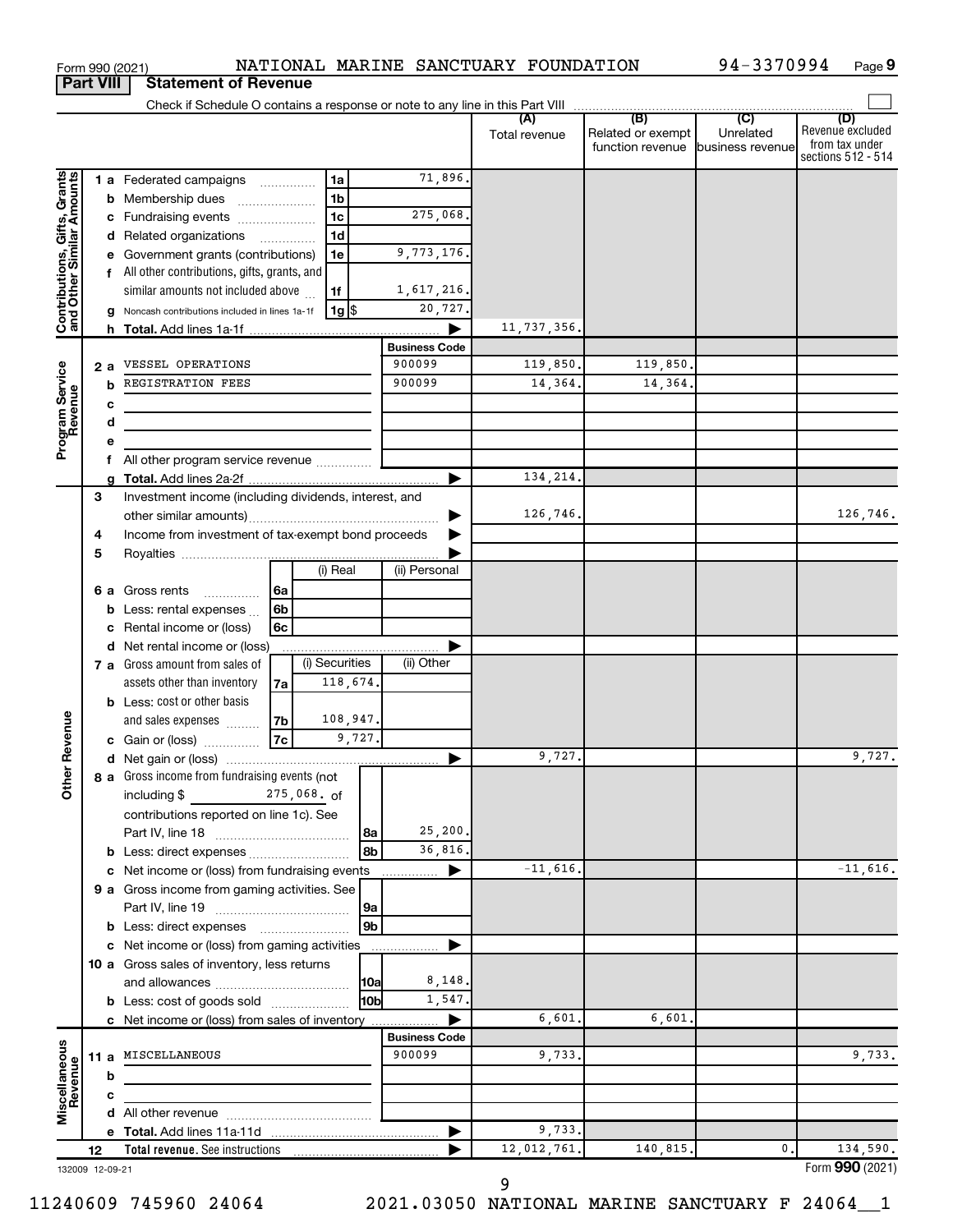Form 990 (2021) Page NATIONAL MARINE SANCTUARY FOUNDATION 94-3370994 **Part IX Statement of Functional Expenses**

94-3370994 Page 10

*Section 501(c)(3) and 501(c)(4) organizations must complete all columns. All other organizations must complete column (A).*

|              | Check if Schedule O contains a response or note to any line in this Part IX                                |                       |                                    |                                           |                                |  |  |  |  |  |  |  |
|--------------|------------------------------------------------------------------------------------------------------------|-----------------------|------------------------------------|-------------------------------------------|--------------------------------|--|--|--|--|--|--|--|
|              | Do not include amounts reported on lines 6b,<br>7b, 8b, 9b, and 10b of Part VIII.                          | (A)<br>Total expenses | (B)<br>Program service<br>expenses | (C)<br>Management and<br>general expenses | (D)<br>Fundraising<br>expenses |  |  |  |  |  |  |  |
| 1.           | Grants and other assistance to domestic organizations                                                      |                       |                                    |                                           |                                |  |  |  |  |  |  |  |
|              | and domestic governments. See Part IV, line 21                                                             | 2, 119, 114.          | 2, 119, 114.                       |                                           |                                |  |  |  |  |  |  |  |
| $\mathbf{2}$ | Grants and other assistance to domestic                                                                    |                       |                                    |                                           |                                |  |  |  |  |  |  |  |
|              | individuals. See Part IV, line 22                                                                          |                       |                                    |                                           |                                |  |  |  |  |  |  |  |
| 3            | Grants and other assistance to foreign                                                                     |                       |                                    |                                           |                                |  |  |  |  |  |  |  |
|              | organizations, foreign governments, and foreign                                                            |                       |                                    |                                           |                                |  |  |  |  |  |  |  |
|              | individuals. See Part IV, lines 15 and 16                                                                  |                       |                                    |                                           |                                |  |  |  |  |  |  |  |
| 4            | Benefits paid to or for members                                                                            |                       |                                    |                                           |                                |  |  |  |  |  |  |  |
| 5            | Compensation of current officers, directors,                                                               |                       |                                    |                                           |                                |  |  |  |  |  |  |  |
|              | trustees, and key employees                                                                                | 371,804.              | 64,424.                            | 242,956.                                  | 64,424.                        |  |  |  |  |  |  |  |
| 6            | Compensation not included above to disqualified                                                            |                       |                                    |                                           |                                |  |  |  |  |  |  |  |
|              | persons (as defined under section 4958(f)(1)) and                                                          |                       |                                    |                                           |                                |  |  |  |  |  |  |  |
|              | persons described in section 4958(c)(3)(B)                                                                 |                       |                                    |                                           |                                |  |  |  |  |  |  |  |
| 7            | Other salaries and wages                                                                                   | 3,859,171.            | 2,859,660.                         | 786, 271.                                 | 213, 240.                      |  |  |  |  |  |  |  |
| 8            | Pension plan accruals and contributions (include                                                           |                       |                                    |                                           |                                |  |  |  |  |  |  |  |
|              | section 401(k) and 403(b) employer contributions)                                                          | 107,839.              | 79,985.                            | 23,902.                                   | $\frac{3,952}{19,895}$         |  |  |  |  |  |  |  |
| 9            | Other employee benefits                                                                                    | 440,322.              | 319,839.                           | 100,588.                                  |                                |  |  |  |  |  |  |  |
| 10           |                                                                                                            | 259,757.              | 184,647.                           | 62, 113.                                  | 12,997.                        |  |  |  |  |  |  |  |
| 11           | Fees for services (nonemployees):                                                                          |                       |                                    |                                           |                                |  |  |  |  |  |  |  |
| a            |                                                                                                            |                       |                                    |                                           |                                |  |  |  |  |  |  |  |
| b            |                                                                                                            | 13,461.               | 646.                               | 12,815                                    |                                |  |  |  |  |  |  |  |
| c            |                                                                                                            | 119,897.              |                                    | 119,897.                                  |                                |  |  |  |  |  |  |  |
| d            |                                                                                                            |                       |                                    |                                           |                                |  |  |  |  |  |  |  |
| e            | Professional fundraising services. See Part IV, line 17                                                    |                       |                                    |                                           |                                |  |  |  |  |  |  |  |
| f            | Investment management fees                                                                                 | 4,320.                |                                    | 4,320.                                    |                                |  |  |  |  |  |  |  |
| a            | Other. (If line 11g amount exceeds 10% of line 25,                                                         |                       |                                    |                                           |                                |  |  |  |  |  |  |  |
|              | column (A), amount, list line 11g expenses on Sch O.)                                                      | 1,159,310.            | 833,609.                           | 71,836.                                   | 253,865.                       |  |  |  |  |  |  |  |
| 12           |                                                                                                            | 143,535.              | 101, 171.                          | 8, 223.                                   | 34,141.                        |  |  |  |  |  |  |  |
| 13           |                                                                                                            | 242, 131.             | 211, 115.                          | 18,777.                                   | 12, 239.                       |  |  |  |  |  |  |  |
| 14           |                                                                                                            | 409, 131.             | 176,015.                           | 225, 243.                                 | 7,873.                         |  |  |  |  |  |  |  |
| 15           |                                                                                                            |                       |                                    |                                           |                                |  |  |  |  |  |  |  |
| 16           |                                                                                                            | 444,602.              | 298, 391.                          | 146, 211<br>10, 294.                      |                                |  |  |  |  |  |  |  |
| 17           | Travel                                                                                                     | 160, 931.             | 131, 358.                          |                                           | 19,279.                        |  |  |  |  |  |  |  |
| 18           | Payments of travel or entertainment expenses                                                               |                       |                                    |                                           |                                |  |  |  |  |  |  |  |
|              | for any federal, state, or local public officials                                                          |                       |                                    |                                           |                                |  |  |  |  |  |  |  |
| 19           | Conferences, conventions, and meetings                                                                     | 490,765.              | 311, 348.                          | 36,442.                                   | 142,975.                       |  |  |  |  |  |  |  |
| 20           | Interest                                                                                                   |                       |                                    |                                           |                                |  |  |  |  |  |  |  |
| 21           |                                                                                                            | 52, 562.              | 50, 597.                           | 1,965.                                    |                                |  |  |  |  |  |  |  |
| 22           | Depreciation, depletion, and amortization                                                                  | 20, 243.              | 7,469.                             | 12,774.                                   |                                |  |  |  |  |  |  |  |
| 23           | Insurance<br>Other expenses. Itemize expenses not covered                                                  |                       |                                    |                                           |                                |  |  |  |  |  |  |  |
| 24           | above. (List miscellaneous expenses on line 24e. If<br>line 24e amount exceeds 10% of line 25, column (A), |                       |                                    |                                           |                                |  |  |  |  |  |  |  |
| a            | amount, list line 24e expenses on Schedule O.)<br>EXHIBITS AND KIOSKS                                      | 381,228.              | 381,228.                           |                                           |                                |  |  |  |  |  |  |  |
| b            | EQUIP., RENTAL & MAINT.                                                                                    | 346,985.              | 328,588.                           | 18,397.                                   |                                |  |  |  |  |  |  |  |
| C            | PROGRAM EXPENSES                                                                                           | 182, 756.             | 182,756.                           |                                           |                                |  |  |  |  |  |  |  |
| d            | <b>VESSEL OPERATIONS</b>                                                                                   | 120,077.              | 120,077.                           |                                           |                                |  |  |  |  |  |  |  |
|              | e All other expenses                                                                                       | 225,076.              | 145, 395.                          | 33,392.                                   | 46,289.                        |  |  |  |  |  |  |  |
| 25           | Total functional expenses. Add lines 1 through 24e                                                         | 11,675,017.           | 8,907,432.                         | 1,936,416.                                | 831, 169.                      |  |  |  |  |  |  |  |
| 26           | <b>Joint costs.</b> Complete this line only if the organization                                            |                       |                                    |                                           |                                |  |  |  |  |  |  |  |
|              | reported in column (B) joint costs from a combined                                                         |                       |                                    |                                           |                                |  |  |  |  |  |  |  |
|              | educational campaign and fundraising solicitation.                                                         |                       |                                    |                                           |                                |  |  |  |  |  |  |  |
|              | Check here $\blacktriangleright$<br>if following SOP 98-2 (ASC 958-720)                                    |                       |                                    |                                           |                                |  |  |  |  |  |  |  |

132010 12-09-21

Form (2021) **990**

11240609 745960 24064 2021.03050 NATIONAL MARINE SANCTUARY F 24064\_\_1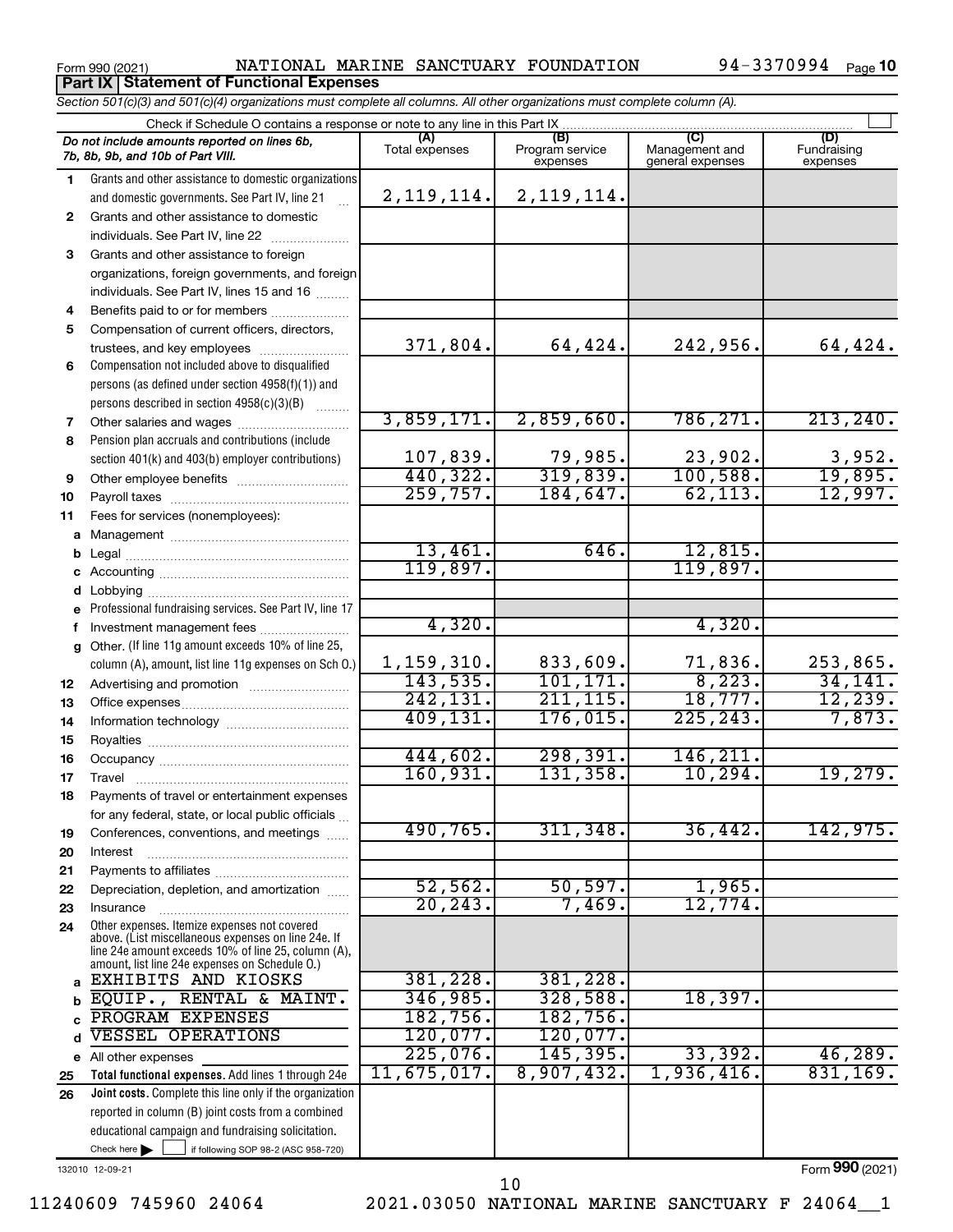## Form 990 (2021) Page NATIONAL MARINE SANCTUARY FOUNDATION 94-3370994 **Part X** | Balance Sheet

Check if Schedule O contains a response or note to any line in this Part X

94-3370994 Page 11

|                             |    |                                                                                 |     |          | (A)<br>Beginning of year |                         | (B)<br>End of year |
|-----------------------------|----|---------------------------------------------------------------------------------|-----|----------|--------------------------|-------------------------|--------------------|
|                             | 1  |                                                                                 |     |          | 1,675,170.               | $\mathbf{1}$            | 1,617,701.         |
|                             | 2  |                                                                                 |     |          | 2,050,852.               | $\overline{\mathbf{2}}$ | 1,935,290.         |
|                             | 3  |                                                                                 |     |          | 316,636.                 | $\mathbf{3}$            | 729,095.           |
|                             | 4  |                                                                                 |     |          | 95,679.                  | $\overline{\mathbf{4}}$ | 336, 355.          |
|                             | 5  | Loans and other receivables from any current or former officer, director,       |     |          |                          |                         |                    |
|                             |    | trustee, key employee, creator or founder, substantial contributor, or 35%      |     |          |                          |                         |                    |
|                             |    | controlled entity or family member of any of these persons                      |     |          |                          | 5                       |                    |
|                             | 6  | Loans and other receivables from other disqualified persons (as defined         |     |          |                          |                         |                    |
|                             |    | under section $4958(f)(1)$ , and persons described in section $4958(c)(3)(B)$   |     | 1.1.1.1  |                          | 6                       |                    |
|                             | 7  |                                                                                 |     |          |                          | $\overline{7}$          |                    |
| Assets                      | 8  |                                                                                 |     |          |                          | 8                       |                    |
|                             | 9  |                                                                                 |     |          | 59,182.                  | 9                       | 63,744.            |
|                             |    | <b>10a</b> Land, buildings, and equipment: cost or other                        |     |          |                          |                         |                    |
|                             |    | basis. Complete Part VI of Schedule D                                           | 10a | 305,413. |                          |                         |                    |
|                             |    | <b>b</b> Less: accumulated depreciation<br>$\ldots \ldots \ldots \ldots$        | 10b | 205,844. | 129,676.                 | 10 <sub>c</sub>         | 99,569.            |
|                             | 11 |                                                                                 |     |          | 4,224,660.               | 11                      | 4,593,472.         |
|                             | 12 |                                                                                 |     |          | 64, 354.                 | 12                      | 72,676.            |
|                             | 13 |                                                                                 |     |          |                          | 13                      |                    |
|                             | 14 |                                                                                 |     |          |                          | 14                      |                    |
|                             | 15 |                                                                                 |     |          | 21,202.                  | 15                      | 2,791,780.         |
|                             | 16 |                                                                                 |     |          | 8,637,411.               | 16                      | 12, 239, 682.      |
|                             | 17 |                                                                                 |     |          | 687,490.                 | 17                      | 1,310,923.         |
|                             | 18 |                                                                                 |     | 18       |                          |                         |                    |
|                             | 19 |                                                                                 |     | 19       |                          |                         |                    |
|                             | 20 |                                                                                 |     | 20       |                          |                         |                    |
|                             | 21 | Escrow or custodial account liability. Complete Part IV of Schedule D           |     | 21       |                          |                         |                    |
| Liabilities                 | 22 | Loans and other payables to any current or former officer, director,            |     |          |                          |                         |                    |
|                             |    | trustee, key employee, creator or founder, substantial contributor, or 35%      |     |          |                          |                         |                    |
|                             |    | controlled entity or family member of any of these persons                      |     |          |                          | 22                      |                    |
|                             | 23 | Secured mortgages and notes payable to unrelated third parties                  |     |          |                          | 23                      |                    |
|                             | 24 | Unsecured notes and loans payable to unrelated third parties                    |     |          |                          | 24                      |                    |
|                             | 25 | Other liabilities (including federal income tax, payables to related third      |     |          |                          |                         |                    |
|                             |    | parties, and other liabilities not included on lines 17-24). Complete Part X    |     |          | 0.                       | 25                      | 2,898,944.         |
|                             | 26 | of Schedule D                                                                   |     |          | 687,490.                 | 26                      | 4, 209, 867.       |
|                             |    | Organizations that follow FASB ASC 958, check here >                            |     | X        |                          |                         |                    |
|                             |    | and complete lines 27, 28, 32, and 33.                                          |     |          |                          |                         |                    |
|                             | 27 |                                                                                 |     |          | 4,887,349.               | 27                      | 4,925,622.         |
|                             | 28 |                                                                                 |     |          | 3,062,572.               | 28                      | 3, 104, 193.       |
|                             |    | Organizations that do not follow FASB ASC 958, check here $\blacktriangleright$ |     |          |                          |                         |                    |
|                             |    | and complete lines 29 through 33.                                               |     |          |                          |                         |                    |
|                             | 29 |                                                                                 |     |          |                          | 29                      |                    |
|                             | 30 | Paid-in or capital surplus, or land, building, or equipment fund                |     |          |                          | 30                      |                    |
|                             | 31 | Retained earnings, endowment, accumulated income, or other funds                |     |          |                          | 31                      |                    |
| Net Assets or Fund Balances | 32 |                                                                                 |     |          | 7,949,921.               | 32                      | 8,029,815.         |
|                             | 33 |                                                                                 |     |          | 8,637,411.               | 33                      | 12,239,682.        |

Form (2021) **990**

 $\perp$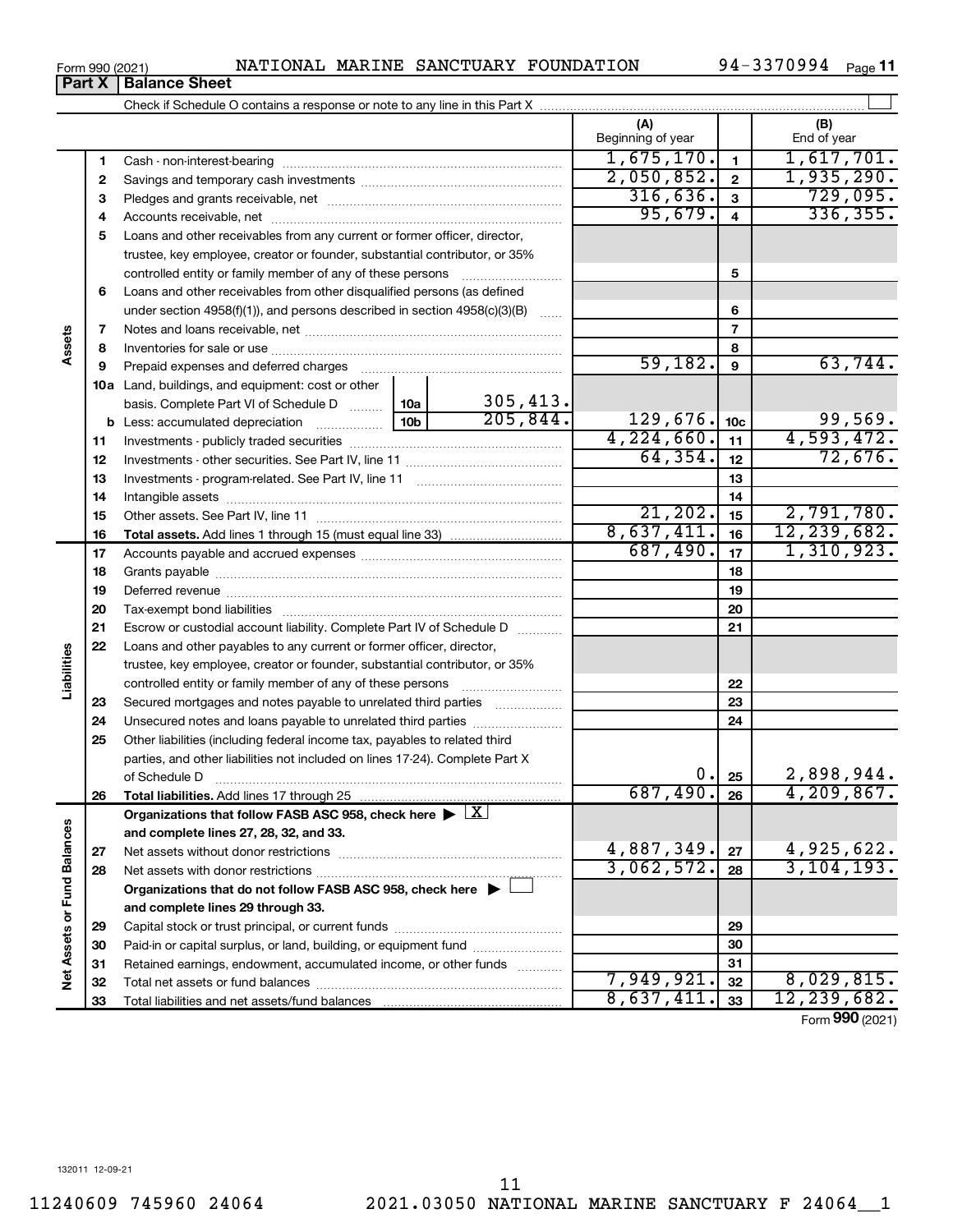|    | NATIONAL MARINE SANCTUARY FOUNDATION<br>Form 990 (2021)                                                                                                                                                                        |                         | 94-3370994     |            | Page 12            |  |  |  |  |  |  |  |
|----|--------------------------------------------------------------------------------------------------------------------------------------------------------------------------------------------------------------------------------|-------------------------|----------------|------------|--------------------|--|--|--|--|--|--|--|
|    | Part XI<br><b>Reconciliation of Net Assets</b>                                                                                                                                                                                 |                         |                |            |                    |  |  |  |  |  |  |  |
|    |                                                                                                                                                                                                                                |                         |                |            | $\boxed{\text{X}}$ |  |  |  |  |  |  |  |
|    |                                                                                                                                                                                                                                |                         |                |            |                    |  |  |  |  |  |  |  |
| 1  |                                                                                                                                                                                                                                | $\mathbf{1}$            | 12,012,761.    |            |                    |  |  |  |  |  |  |  |
| 2  |                                                                                                                                                                                                                                | $\mathbf{2}$            | 11,675,017.    |            |                    |  |  |  |  |  |  |  |
| з  | Revenue less expenses. Subtract line 2 from line 1                                                                                                                                                                             | 3                       |                |            | 337,744.           |  |  |  |  |  |  |  |
| 4  |                                                                                                                                                                                                                                | $\overline{\mathbf{4}}$ | 7,949,921.     |            |                    |  |  |  |  |  |  |  |
| 5  | Net unrealized gains (losses) on investments [11] matter contracts and the state of the state of the state of the state of the state of the state of the state of the state of the state of the state of the state of the stat | 5                       |                |            | 258,983.           |  |  |  |  |  |  |  |
| 6  |                                                                                                                                                                                                                                | 6                       |                |            |                    |  |  |  |  |  |  |  |
| 7  | Investment expenses www.communication.com/www.communication.com/www.communication.com/www.com                                                                                                                                  | $\overline{7}$          |                |            |                    |  |  |  |  |  |  |  |
| 8  | Prior period adjustments www.communication.communication.communication.com/                                                                                                                                                    | 8                       |                |            |                    |  |  |  |  |  |  |  |
| 9  | Other changes in net assets or fund balances (explain on Schedule O) manufactured control of the changes in net assets or fund balances (explain on Schedule O)                                                                | 9                       | $-516, 833.$   |            |                    |  |  |  |  |  |  |  |
| 10 | Net assets or fund balances at end of year. Combine lines 3 through 9 (must equal Part X, line 32,                                                                                                                             |                         |                |            |                    |  |  |  |  |  |  |  |
|    |                                                                                                                                                                                                                                | 10                      | 8,029,815.     |            |                    |  |  |  |  |  |  |  |
|    | Part XII Financial Statements and Reporting                                                                                                                                                                                    |                         |                |            |                    |  |  |  |  |  |  |  |
|    |                                                                                                                                                                                                                                |                         |                |            |                    |  |  |  |  |  |  |  |
|    |                                                                                                                                                                                                                                |                         |                | Yes        | <b>No</b>          |  |  |  |  |  |  |  |
| 1. | $\mathbf{X}$ Accrual<br>Accounting method used to prepare the Form 990: [130] Cash<br>$\Box$ Other                                                                                                                             |                         |                |            |                    |  |  |  |  |  |  |  |
|    | If the organization changed its method of accounting from a prior year or checked "Other," explain on Schedule O.                                                                                                              |                         |                |            |                    |  |  |  |  |  |  |  |
|    |                                                                                                                                                                                                                                |                         | 2a             |            | X                  |  |  |  |  |  |  |  |
|    | If "Yes," check a box below to indicate whether the financial statements for the year were compiled or reviewed on a                                                                                                           |                         |                |            |                    |  |  |  |  |  |  |  |
|    | separate basis, consolidated basis, or both:                                                                                                                                                                                   |                         |                |            |                    |  |  |  |  |  |  |  |
|    | Consolidated basis<br>Both consolidated and separate basis<br>Separate basis                                                                                                                                                   |                         |                |            |                    |  |  |  |  |  |  |  |
|    |                                                                                                                                                                                                                                |                         | 2 <sub>b</sub> | x          |                    |  |  |  |  |  |  |  |
|    | If "Yes," check a box below to indicate whether the financial statements for the year were audited on a separate basis,                                                                                                        |                         |                |            |                    |  |  |  |  |  |  |  |
|    | consolidated basis, or both:                                                                                                                                                                                                   |                         |                |            |                    |  |  |  |  |  |  |  |
|    | $ \mathbf{X} $ Separate basis<br>Consolidated basis<br>Both consolidated and separate basis                                                                                                                                    |                         |                |            |                    |  |  |  |  |  |  |  |
|    | c If "Yes" to line 2a or 2b, does the organization have a committee that assumes responsibility for oversight of the audit,                                                                                                    |                         |                |            |                    |  |  |  |  |  |  |  |
|    |                                                                                                                                                                                                                                |                         | 2c             | X          |                    |  |  |  |  |  |  |  |
|    | If the organization changed either its oversight process or selection process during the tax year, explain on Schedule O.                                                                                                      |                         |                |            |                    |  |  |  |  |  |  |  |
|    | 3a As a result of a federal award, was the organization required to undergo an audit or audits as set forth in the Single Audit                                                                                                |                         |                |            |                    |  |  |  |  |  |  |  |
|    |                                                                                                                                                                                                                                |                         | 3a             | x          |                    |  |  |  |  |  |  |  |
|    | <b>b</b> If "Yes," did the organization undergo the required audit or audits? If the organization did not undergo the required audit                                                                                           |                         |                |            |                    |  |  |  |  |  |  |  |
|    |                                                                                                                                                                                                                                |                         | 3b             | X          |                    |  |  |  |  |  |  |  |
|    |                                                                                                                                                                                                                                |                         |                | <u>nnn</u> |                    |  |  |  |  |  |  |  |

Form (2021) **990**

132012 12-09-21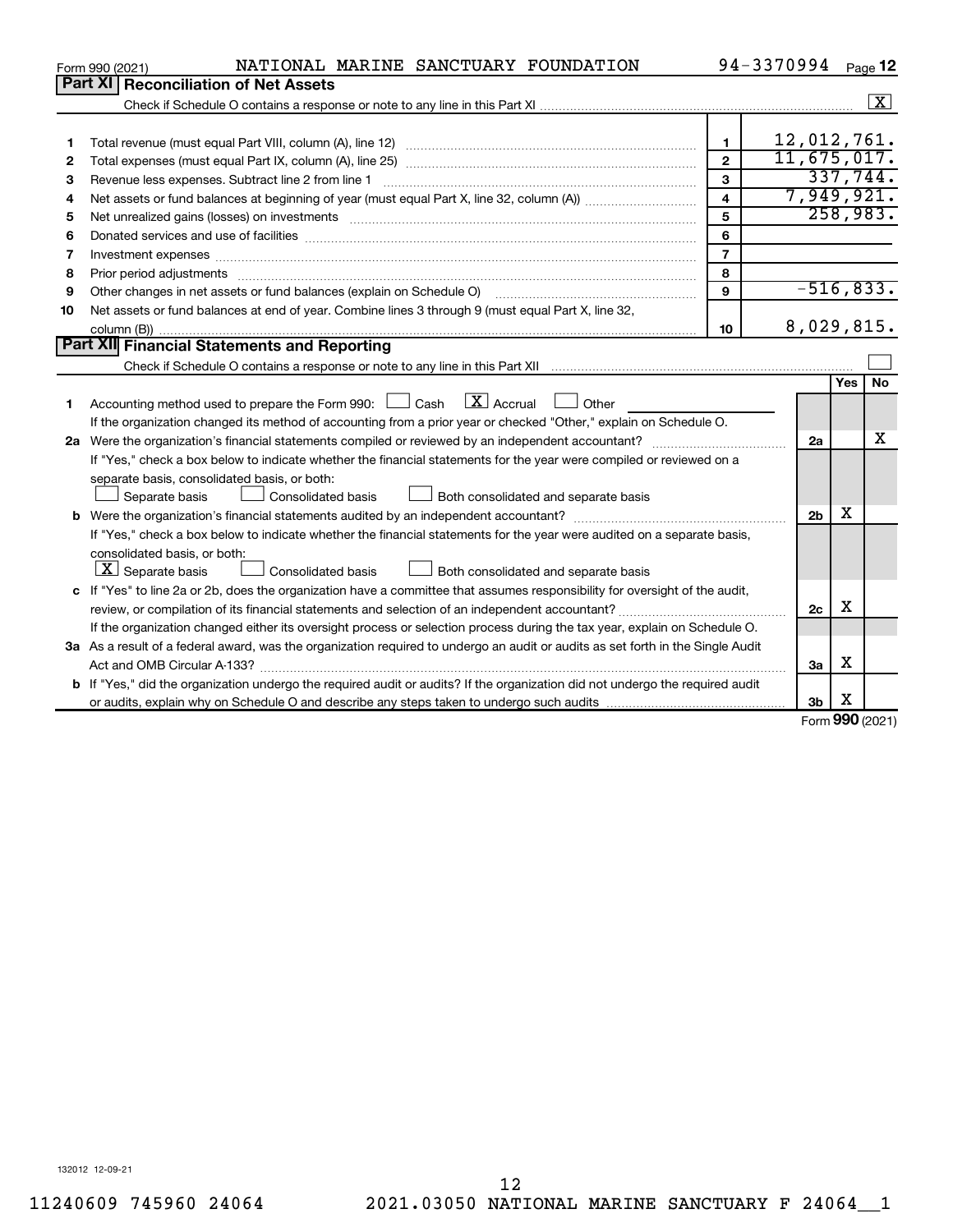Department of the Treasury Internal Revenue Service

# Form 990)<br> **Complete if the organization is a section 501(c)(3) organization or a section**<br> **Public Charity Status and Public Support**

**4947(a)(1) nonexempt charitable trust.**

**| Attach to Form 990 or Form 990-EZ. | Go to www.irs.gov/Form990 for instructions and the latest information.**

| <b>Open to Public</b><br>Inspection |
|-------------------------------------|
| ıor idantification numbor           |

OMB No. 1545-0047

|                          | י שט נט אי אינו האפה היוס אויין און אי אינו וויט וויסט אינו וויס וויס איז אין וויס וויס א |                                    |
|--------------------------|-------------------------------------------------------------------------------------------|------------------------------------|
| Name of the organization |                                                                                           | <b>Emplover identification nun</b> |

|                |                     |                                                                                                                                              |          | NATIONAL MARINE SANCTUARY FOUNDATION                   |                                 |    |                                                      |  | 94-3370994                                         |  |  |  |  |  |
|----------------|---------------------|----------------------------------------------------------------------------------------------------------------------------------------------|----------|--------------------------------------------------------|---------------------------------|----|------------------------------------------------------|--|----------------------------------------------------|--|--|--|--|--|
|                | Part I              | Reason for Public Charity Status. (All organizations must complete this part.) See instructions.                                             |          |                                                        |                                 |    |                                                      |  |                                                    |  |  |  |  |  |
|                |                     | The organization is not a private foundation because it is: (For lines 1 through 12, check only one box.)                                    |          |                                                        |                                 |    |                                                      |  |                                                    |  |  |  |  |  |
| 1              |                     | A church, convention of churches, or association of churches described in <b>section 170(b)(1)(A)(i).</b>                                    |          |                                                        |                                 |    |                                                      |  |                                                    |  |  |  |  |  |
| 2              |                     | A school described in section 170(b)(1)(A)(ii). (Attach Schedule E (Form 990).)                                                              |          |                                                        |                                 |    |                                                      |  |                                                    |  |  |  |  |  |
| 3              |                     | A hospital or a cooperative hospital service organization described in section 170(b)(1)(A)(iii).                                            |          |                                                        |                                 |    |                                                      |  |                                                    |  |  |  |  |  |
| 4              |                     | A medical research organization operated in conjunction with a hospital described in section 170(b)(1)(A)(iii). Enter the hospital's name,   |          |                                                        |                                 |    |                                                      |  |                                                    |  |  |  |  |  |
|                |                     | city, and state:                                                                                                                             |          |                                                        |                                 |    |                                                      |  |                                                    |  |  |  |  |  |
| 5              |                     | An organization operated for the benefit of a college or university owned or operated by a governmental unit described in                    |          |                                                        |                                 |    |                                                      |  |                                                    |  |  |  |  |  |
|                |                     | section 170(b)(1)(A)(iv). (Complete Part II.)                                                                                                |          |                                                        |                                 |    |                                                      |  |                                                    |  |  |  |  |  |
| 6              |                     | A federal, state, or local government or governmental unit described in section 170(b)(1)(A)(v).                                             |          |                                                        |                                 |    |                                                      |  |                                                    |  |  |  |  |  |
| $\overline{7}$ | $\lfloor x \rfloor$ | An organization that normally receives a substantial part of its support from a governmental unit or from the general public described in    |          |                                                        |                                 |    |                                                      |  |                                                    |  |  |  |  |  |
|                |                     | section 170(b)(1)(A)(vi). (Complete Part II.)                                                                                                |          |                                                        |                                 |    |                                                      |  |                                                    |  |  |  |  |  |
| 8              |                     | A community trust described in section 170(b)(1)(A)(vi). (Complete Part II.)                                                                 |          |                                                        |                                 |    |                                                      |  |                                                    |  |  |  |  |  |
| 9              |                     | An agricultural research organization described in section 170(b)(1)(A)(ix) operated in conjunction with a land-grant college                |          |                                                        |                                 |    |                                                      |  |                                                    |  |  |  |  |  |
|                |                     | or university or a non-land-grant college of agriculture (see instructions). Enter the name, city, and state of the college or               |          |                                                        |                                 |    |                                                      |  |                                                    |  |  |  |  |  |
|                |                     | university:                                                                                                                                  |          |                                                        |                                 |    |                                                      |  |                                                    |  |  |  |  |  |
| 10             |                     | An organization that normally receives (1) more than 33 1/3% of its support from contributions, membership fees, and gross receipts from     |          |                                                        |                                 |    |                                                      |  |                                                    |  |  |  |  |  |
|                |                     | activities related to its exempt functions, subject to certain exceptions; and (2) no more than 33 1/3% of its support from gross investment |          |                                                        |                                 |    |                                                      |  |                                                    |  |  |  |  |  |
|                |                     | income and unrelated business taxable income (less section 511 tax) from businesses acquired by the organization after June 30, 1975.        |          |                                                        |                                 |    |                                                      |  |                                                    |  |  |  |  |  |
|                |                     | See section 509(a)(2). (Complete Part III.)                                                                                                  |          |                                                        |                                 |    |                                                      |  |                                                    |  |  |  |  |  |
| 11             |                     | An organization organized and operated exclusively to test for public safety. See section 509(a)(4).                                         |          |                                                        |                                 |    |                                                      |  |                                                    |  |  |  |  |  |
| 12             |                     | An organization organized and operated exclusively for the benefit of, to perform the functions of, or to carry out the purposes of one or   |          |                                                        |                                 |    |                                                      |  |                                                    |  |  |  |  |  |
|                |                     | more publicly supported organizations described in section 509(a)(1) or section 509(a)(2). See section 509(a)(3). Check the box on           |          |                                                        |                                 |    |                                                      |  |                                                    |  |  |  |  |  |
|                |                     | lines 12a through 12d that describes the type of supporting organization and complete lines 12e, 12f, and 12g.                               |          |                                                        |                                 |    |                                                      |  |                                                    |  |  |  |  |  |
| а              |                     | Type I. A supporting organization operated, supervised, or controlled by its supported organization(s), typically by giving                  |          |                                                        |                                 |    |                                                      |  |                                                    |  |  |  |  |  |
|                |                     | the supported organization(s) the power to regularly appoint or elect a majority of the directors or trustees of the supporting              |          |                                                        |                                 |    |                                                      |  |                                                    |  |  |  |  |  |
|                |                     | organization. You must complete Part IV, Sections A and B.                                                                                   |          |                                                        |                                 |    |                                                      |  |                                                    |  |  |  |  |  |
| b              |                     | Type II. A supporting organization supervised or controlled in connection with its supported organization(s), by having                      |          |                                                        |                                 |    |                                                      |  |                                                    |  |  |  |  |  |
|                |                     | control or management of the supporting organization vested in the same persons that control or manage the supported                         |          |                                                        |                                 |    |                                                      |  |                                                    |  |  |  |  |  |
|                |                     | organization(s). You must complete Part IV, Sections A and C.                                                                                |          |                                                        |                                 |    |                                                      |  |                                                    |  |  |  |  |  |
| с              |                     | Type III functionally integrated. A supporting organization operated in connection with, and functionally integrated with,                   |          |                                                        |                                 |    |                                                      |  |                                                    |  |  |  |  |  |
|                |                     | its supported organization(s) (see instructions). You must complete Part IV, Sections A, D, and E.                                           |          |                                                        |                                 |    |                                                      |  |                                                    |  |  |  |  |  |
| d              |                     | Type III non-functionally integrated. A supporting organization operated in connection with its supported organization(s)                    |          |                                                        |                                 |    |                                                      |  |                                                    |  |  |  |  |  |
|                |                     | that is not functionally integrated. The organization generally must satisfy a distribution requirement and an attentiveness                 |          |                                                        |                                 |    |                                                      |  |                                                    |  |  |  |  |  |
|                |                     | requirement (see instructions). You must complete Part IV, Sections A and D, and Part V.                                                     |          |                                                        |                                 |    |                                                      |  |                                                    |  |  |  |  |  |
| е              |                     | Check this box if the organization received a written determination from the IRS that it is a Type I, Type II, Type III                      |          |                                                        |                                 |    |                                                      |  |                                                    |  |  |  |  |  |
|                |                     | functionally integrated, or Type III non-functionally integrated supporting organization.                                                    |          |                                                        |                                 |    |                                                      |  |                                                    |  |  |  |  |  |
| f.             |                     | Enter the number of supported organizations                                                                                                  |          |                                                        |                                 |    |                                                      |  |                                                    |  |  |  |  |  |
| g              |                     | Provide the following information about the supported organization(s).<br>(i) Name of supported                                              |          |                                                        | (iv) Is the organization listed |    |                                                      |  |                                                    |  |  |  |  |  |
|                |                     | organization                                                                                                                                 | (ii) EIN | (iii) Type of organization<br>(described on lines 1-10 | in your governing document?     |    | (v) Amount of monetary<br>support (see instructions) |  | (vi) Amount of other<br>support (see instructions) |  |  |  |  |  |
|                |                     |                                                                                                                                              |          | above (see instructions))                              | Yes                             | No |                                                      |  |                                                    |  |  |  |  |  |
|                |                     |                                                                                                                                              |          |                                                        |                                 |    |                                                      |  |                                                    |  |  |  |  |  |
|                |                     |                                                                                                                                              |          |                                                        |                                 |    |                                                      |  |                                                    |  |  |  |  |  |
|                |                     |                                                                                                                                              |          |                                                        |                                 |    |                                                      |  |                                                    |  |  |  |  |  |
|                |                     |                                                                                                                                              |          |                                                        |                                 |    |                                                      |  |                                                    |  |  |  |  |  |
|                |                     |                                                                                                                                              |          |                                                        |                                 |    |                                                      |  |                                                    |  |  |  |  |  |
|                |                     |                                                                                                                                              |          |                                                        |                                 |    |                                                      |  |                                                    |  |  |  |  |  |
|                |                     |                                                                                                                                              |          |                                                        |                                 |    |                                                      |  |                                                    |  |  |  |  |  |
|                |                     |                                                                                                                                              |          |                                                        |                                 |    |                                                      |  |                                                    |  |  |  |  |  |
|                |                     |                                                                                                                                              |          |                                                        |                                 |    |                                                      |  |                                                    |  |  |  |  |  |
| Total          |                     |                                                                                                                                              |          |                                                        |                                 |    |                                                      |  |                                                    |  |  |  |  |  |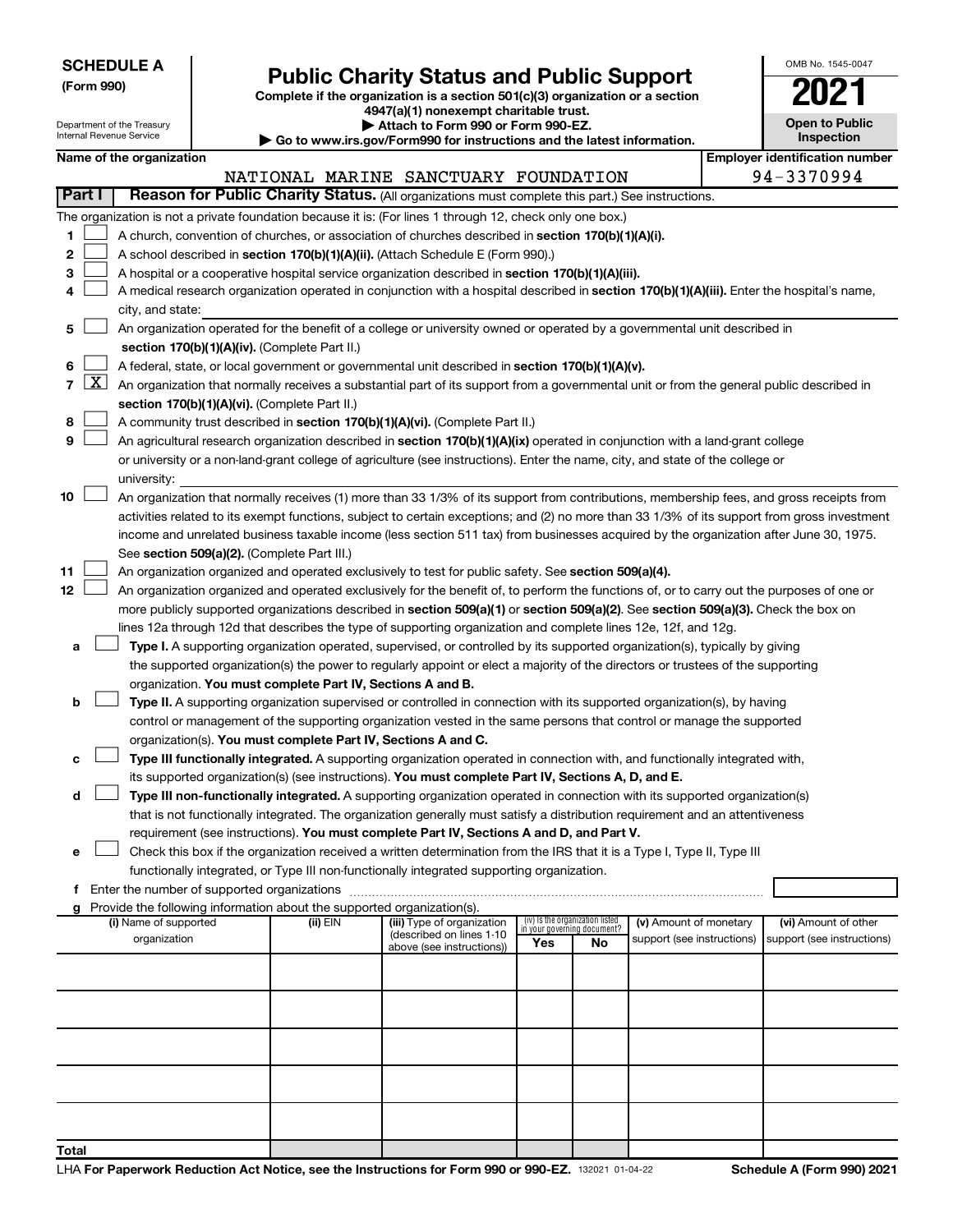#### 94-3370994 Page 2 Schedule A (Form 990) 2021 NATIONAL MARINE SANCTUARY FOUNDATION 94-3370994 Page

(Complete only if you checked the box on line 5, 7, or 8 of Part I or if the organization failed to qualify under Part III. If the organization fails to qualify under the tests listed below, please complete Part III.) **Part II** | Support Schedule for Organizations Described in Sections 170(b)(1)(A)(iv) and 170(b)(1)(A)(vi)

|    | <b>Section A. Public Support</b>                                                                                                           |            |            |            |              |               |                                    |
|----|--------------------------------------------------------------------------------------------------------------------------------------------|------------|------------|------------|--------------|---------------|------------------------------------|
|    | Calendar year (or fiscal year beginning in)                                                                                                | (a) 2017   | (b) 2018   | $(c)$ 2019 | $(d)$ 2020   | (e) 2021      | (f) Total                          |
|    | 1 Gifts, grants, contributions, and                                                                                                        |            |            |            |              |               |                                    |
|    | membership fees received. (Do not                                                                                                          |            |            |            |              |               |                                    |
|    | include any "unusual grants.")                                                                                                             | 9,328,561. | 4,104,925. | 9,643,488. | 9,348,867.   | 11,737,356.   | 44, 163, 197.                      |
|    | 2 Tax revenues levied for the organ-                                                                                                       |            |            |            |              |               |                                    |
|    | ization's benefit and either paid to                                                                                                       |            |            |            |              |               |                                    |
|    | or expended on its behalf                                                                                                                  |            |            |            |              |               |                                    |
|    | 3 The value of services or facilities                                                                                                      |            |            |            |              |               |                                    |
|    | furnished by a governmental unit to                                                                                                        |            |            |            |              |               |                                    |
|    | the organization without charge                                                                                                            |            |            |            |              |               |                                    |
|    | 4 Total. Add lines 1 through 3                                                                                                             | 9,328,561. | 4,104,925. | 9,643,488. | 9, 348, 867. | 11,737,356.   | 44, 163, 197.                      |
|    | 5 The portion of total contributions                                                                                                       |            |            |            |              |               |                                    |
|    | by each person (other than a                                                                                                               |            |            |            |              |               |                                    |
|    | governmental unit or publicly                                                                                                              |            |            |            |              |               |                                    |
|    | supported organization) included                                                                                                           |            |            |            |              |               |                                    |
|    | on line 1 that exceeds 2% of the                                                                                                           |            |            |            |              |               |                                    |
|    | amount shown on line 11,                                                                                                                   |            |            |            |              |               |                                    |
|    | column (f)                                                                                                                                 |            |            |            |              |               |                                    |
|    | 6 Public support. Subtract line 5 from line 4.                                                                                             |            |            |            |              |               | 44, 163, 197.                      |
|    | <b>Section B. Total Support</b>                                                                                                            |            |            |            |              |               |                                    |
|    | Calendar year (or fiscal year beginning in)                                                                                                | (a) 2017   | (b) 2018   | $(c)$ 2019 | $(d)$ 2020   | (e) 2021      | (f) Total                          |
|    | 7 Amounts from line 4                                                                                                                      | 9,328,561  | 4,104,925. | 9,643,488. | 9,348,867    | 11, 737, 356. | 44, 163, 197.                      |
|    | 8 Gross income from interest,                                                                                                              |            |            |            |              |               |                                    |
|    | dividends, payments received on                                                                                                            |            |            |            |              |               |                                    |
|    | securities loans, rents, royalties,                                                                                                        |            |            |            |              |               |                                    |
|    | and income from similar sources                                                                                                            | 105, 169.  | 63, 441.   | 126,872.   | 58,642.      | 126,746.      | 480,870.                           |
|    | 9 Net income from unrelated business                                                                                                       |            |            |            |              |               |                                    |
|    | activities, whether or not the                                                                                                             |            |            |            |              |               |                                    |
|    | business is regularly carried on                                                                                                           |            |            |            |              | $\mathbf 0$ . |                                    |
|    | 10 Other income. Do not include gain                                                                                                       |            |            |            |              |               |                                    |
|    | or loss from the sale of capital                                                                                                           |            |            |            |              |               |                                    |
|    | assets (Explain in Part VI.)                                                                                                               | 69,486.    | 24,450.    | 3, 207.    | 12,702.      |               | $9,733.$ 119,578.                  |
|    | 11 Total support. Add lines 7 through 10                                                                                                   |            |            |            |              |               | 44,763,645.                        |
|    | <b>12</b> Gross receipts from related activities, etc. (see instructions)                                                                  |            |            |            |              | 12            | 1,881,879.                         |
|    | 13 First 5 years. If the Form 990 is for the organization's first, second, third, fourth, or fifth tax year as a section 501(c)(3)         |            |            |            |              |               |                                    |
|    | organization, check this box and stop here                                                                                                 |            |            |            |              |               |                                    |
|    | Section C. Computation of Public Support Percentage                                                                                        |            |            |            |              |               |                                    |
|    |                                                                                                                                            |            |            |            |              | 14            | 98.66<br>%                         |
|    |                                                                                                                                            |            |            |            |              | 15            | 98.25<br>%                         |
|    | 16a 33 1/3% support test - 2021. If the organization did not check the box on line 13, and line 14 is 33 1/3% or more, check this box and  |            |            |            |              |               |                                    |
|    | stop here. The organization qualifies as a publicly supported organization                                                                 |            |            |            |              |               | $\blacktriangleright$ $\mathbf{X}$ |
|    | b 33 1/3% support test - 2020. If the organization did not check a box on line 13 or 16a, and line 15 is 33 1/3% or more, check this box   |            |            |            |              |               |                                    |
|    |                                                                                                                                            |            |            |            |              |               |                                    |
|    | 17a 10% -facts-and-circumstances test - 2021. If the organization did not check a box on line 13, 16a, or 16b, and line 14 is 10% or more, |            |            |            |              |               |                                    |
|    | and if the organization meets the facts-and-circumstances test, check this box and stop here. Explain in Part VI how the organization      |            |            |            |              |               |                                    |
|    | meets the facts-and-circumstances test. The organization qualifies as a publicly supported organization                                    |            |            |            |              |               |                                    |
|    | b 10% -facts-and-circumstances test - 2020. If the organization did not check a box on line 13, 16a, 16b, or 17a, and line 15 is 10% or    |            |            |            |              |               |                                    |
|    | more, and if the organization meets the facts-and-circumstances test, check this box and stop here. Explain in Part VI how the             |            |            |            |              |               |                                    |
|    | organization meets the facts-and-circumstances test. The organization qualifies as a publicly supported organization                       |            |            |            |              |               |                                    |
| 18 | Private foundation. If the organization did not check a box on line 13, 16a, 16b, 17a, or 17b, check this box and see instructions         |            |            |            |              |               |                                    |
|    |                                                                                                                                            |            |            |            |              |               | Schedule A (Form 990) 2021         |

132022 01-04-22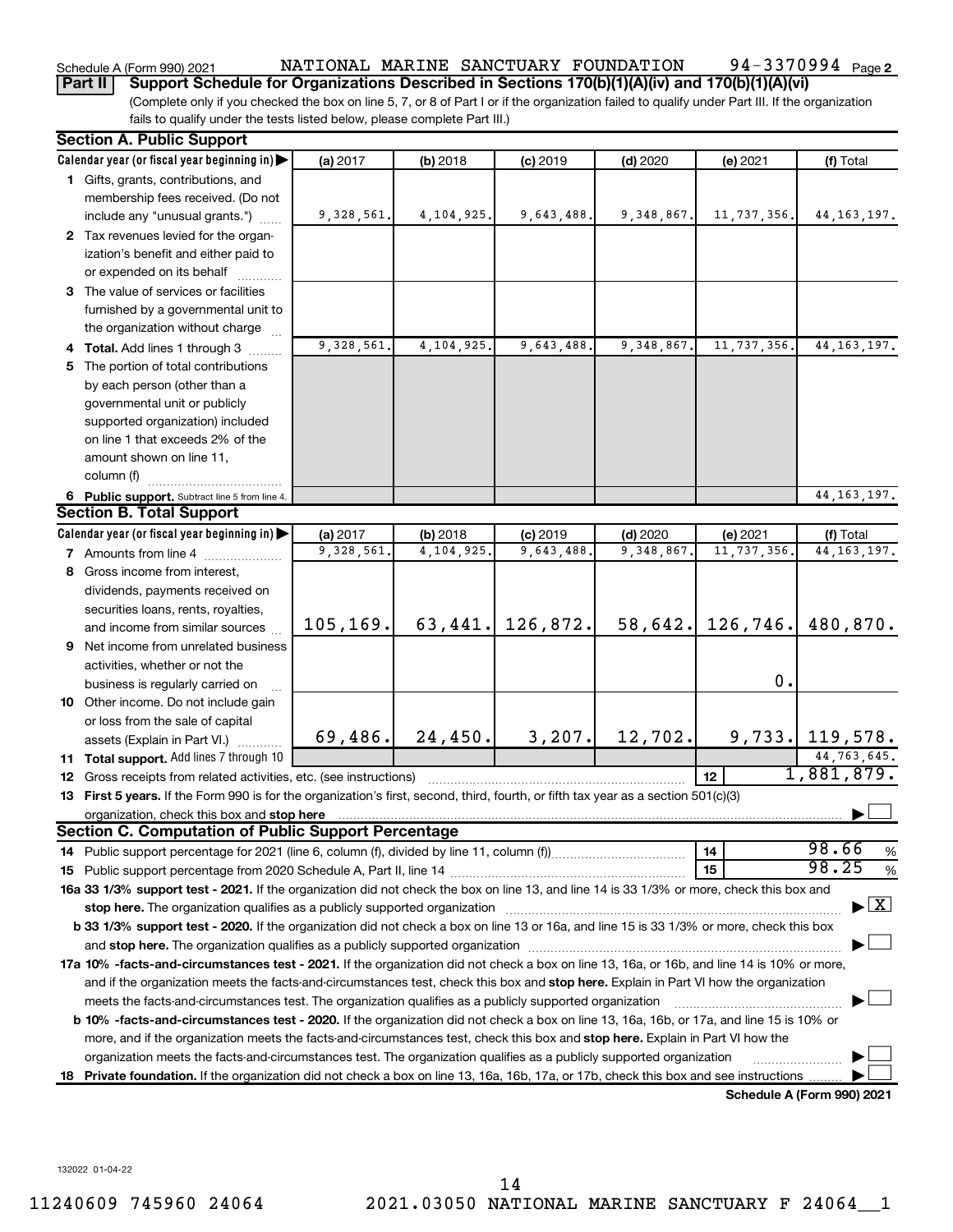| Schedule A (Form 990) 2021 |                                                                                     |  |  | NATIONAL MARINE SANCTUARY FOUNDATION | 94-3370994 <sub>Page 3</sub> |  |  |  |
|----------------------------|-------------------------------------------------------------------------------------|--|--|--------------------------------------|------------------------------|--|--|--|
|                            | <b>Part III   Support Schedule for Organizations Described in Section 509(a)(2)</b> |  |  |                                      |                              |  |  |  |

(Complete only if you checked the box on line 10 of Part I or if the organization failed to qualify under Part II. If the organization fails to qualify under the tests listed below, please complete Part II.)

| <b>Section A. Public Support</b>                                                                                                                                                                                               |          |          |            |            |          |                            |
|--------------------------------------------------------------------------------------------------------------------------------------------------------------------------------------------------------------------------------|----------|----------|------------|------------|----------|----------------------------|
| Calendar year (or fiscal year beginning in)                                                                                                                                                                                    | (a) 2017 | (b) 2018 | $(c)$ 2019 | $(d)$ 2020 | (e) 2021 | (f) Total                  |
| 1 Gifts, grants, contributions, and                                                                                                                                                                                            |          |          |            |            |          |                            |
| membership fees received. (Do not                                                                                                                                                                                              |          |          |            |            |          |                            |
| include any "unusual grants.")                                                                                                                                                                                                 |          |          |            |            |          |                            |
| 2 Gross receipts from admissions,<br>merchandise sold or services per-<br>formed, or facilities furnished in<br>any activity that is related to the<br>organization's tax-exempt purpose                                       |          |          |            |            |          |                            |
| 3 Gross receipts from activities that                                                                                                                                                                                          |          |          |            |            |          |                            |
| are not an unrelated trade or bus-                                                                                                                                                                                             |          |          |            |            |          |                            |
| iness under section 513                                                                                                                                                                                                        |          |          |            |            |          |                            |
| 4 Tax revenues levied for the organ-                                                                                                                                                                                           |          |          |            |            |          |                            |
| ization's benefit and either paid to<br>or expended on its behalf                                                                                                                                                              |          |          |            |            |          |                            |
| 5 The value of services or facilities                                                                                                                                                                                          |          |          |            |            |          |                            |
| furnished by a governmental unit to                                                                                                                                                                                            |          |          |            |            |          |                            |
| the organization without charge                                                                                                                                                                                                |          |          |            |            |          |                            |
| 6 Total. Add lines 1 through 5                                                                                                                                                                                                 |          |          |            |            |          |                            |
| 7a Amounts included on lines 1, 2, and                                                                                                                                                                                         |          |          |            |            |          |                            |
| 3 received from disqualified persons                                                                                                                                                                                           |          |          |            |            |          |                            |
| <b>b</b> Amounts included on lines 2 and 3 received<br>from other than disqualified persons that<br>exceed the greater of \$5,000 or 1% of the<br>amount on line 13 for the year                                               |          |          |            |            |          |                            |
| c Add lines 7a and 7b                                                                                                                                                                                                          |          |          |            |            |          |                            |
| 8 Public support. (Subtract line 7c from line 6.)                                                                                                                                                                              |          |          |            |            |          |                            |
| <b>Section B. Total Support</b>                                                                                                                                                                                                |          |          |            |            |          |                            |
| Calendar year (or fiscal year beginning in)                                                                                                                                                                                    | (a) 2017 | (b) 2018 | $(c)$ 2019 | $(d)$ 2020 | (e) 2021 | (f) Total                  |
| <b>9</b> Amounts from line 6                                                                                                                                                                                                   |          |          |            |            |          |                            |
| <b>10a</b> Gross income from interest,<br>dividends, payments received on<br>securities loans, rents, royalties,<br>and income from similar sources                                                                            |          |          |            |            |          |                            |
| <b>b</b> Unrelated business taxable income<br>(less section 511 taxes) from businesses                                                                                                                                         |          |          |            |            |          |                            |
| acquired after June 30, 1975                                                                                                                                                                                                   |          |          |            |            |          |                            |
| c Add lines 10a and 10b                                                                                                                                                                                                        |          |          |            |            |          |                            |
| 11 Net income from unrelated business<br>activities not included on line 10b,<br>whether or not the business is<br>regularly carried on                                                                                        |          |          |            |            |          |                            |
| <b>12</b> Other income. Do not include gain<br>or loss from the sale of capital<br>assets (Explain in Part VI.) $\cdots$                                                                                                       |          |          |            |            |          |                            |
| <b>13</b> Total support. (Add lines 9, 10c, 11, and 12.)                                                                                                                                                                       |          |          |            |            |          |                            |
| 14 First 5 years. If the Form 990 is for the organization's first, second, third, fourth, or fifth tax year as a section 501(c)(3) organization,                                                                               |          |          |            |            |          |                            |
| check this box and stop here manufactured and stop here and stop here are manufactured and stop here and stop here and stop here and stop here and stop here and stop here and stop here are all the stop of the stop of the s |          |          |            |            |          |                            |
| <b>Section C. Computation of Public Support Percentage</b>                                                                                                                                                                     |          |          |            |            |          |                            |
|                                                                                                                                                                                                                                |          |          |            |            | 15       | ℅                          |
| 16 Public support percentage from 2020 Schedule A, Part III, line 15                                                                                                                                                           |          |          |            |            | 16       | %                          |
| Section D. Computation of Investment Income Percentage                                                                                                                                                                         |          |          |            |            |          |                            |
|                                                                                                                                                                                                                                |          |          |            |            | 17       | %                          |
| 18 Investment income percentage from 2020 Schedule A, Part III, line 17                                                                                                                                                        |          |          |            |            | 18       | %                          |
| 19a 33 1/3% support tests - 2021. If the organization did not check the box on line 14, and line 15 is more than 33 1/3%, and line 17 is not                                                                                   |          |          |            |            |          |                            |
| more than 33 1/3%, check this box and stop here. The organization qualifies as a publicly supported organization                                                                                                               |          |          |            |            |          |                            |
| b 33 1/3% support tests - 2020. If the organization did not check a box on line 14 or line 19a, and line 16 is more than 33 1/3%, and                                                                                          |          |          |            |            |          |                            |
| line 18 is not more than 33 1/3%, check this box and stop here. The organization qualifies as a publicly supported organization                                                                                                |          |          |            |            |          |                            |
|                                                                                                                                                                                                                                |          |          |            |            |          |                            |
| 132023 01-04-22                                                                                                                                                                                                                |          |          | 15         |            |          | Schedule A (Form 990) 2021 |

11240609 745960 24064 2021.03050 NATIONAL MARINE SANCTUARY F 24064\_\_1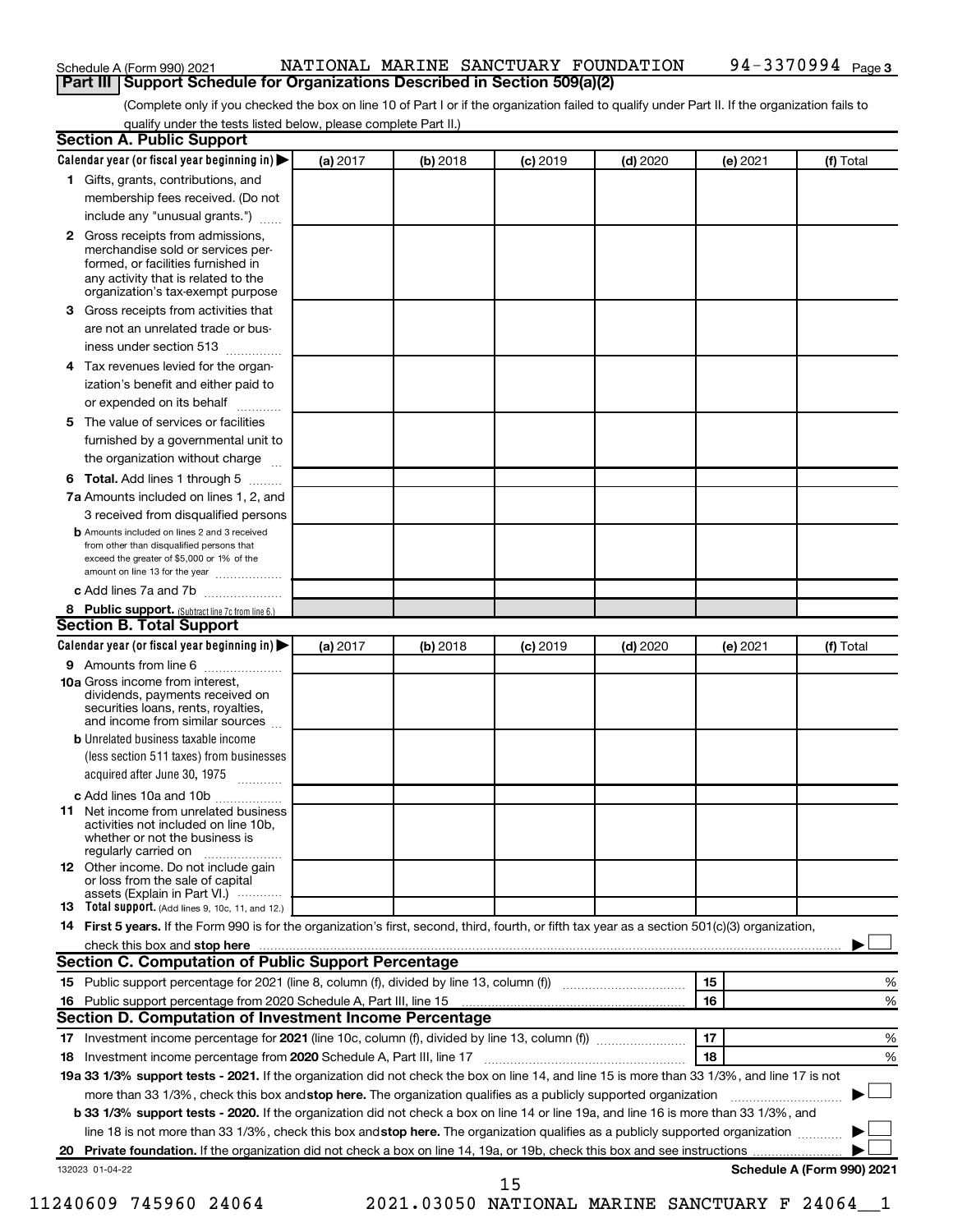**1**

**2**

**3a**

**3b**

**3c**

**4a**

**4b**

**4c**

**5a**

**5b 5c**

**6**

**7**

**8**

**9a**

**9b**

**9c**

**10a**

**Yes No**

# **Part IV Supporting Organizations**

(Complete only if you checked a box in line 12 on Part I. If you checked box 12a, Part I, complete Sections A and B. If you checked box 12b, Part I, complete Sections A and C. If you checked box 12c, Part I, complete Sections A, D, and E. If you checked box 12d, Part I, complete Sections A and D, and complete Part V.)

# **Section A. All Supporting Organizations**

- **1** Are all of the organization's supported organizations listed by name in the organization's governing documents? If "No," describe in Part VI how the supported organizations are designated. If designated by *class or purpose, describe the designation. If historic and continuing relationship, explain.*
- **2** Did the organization have any supported organization that does not have an IRS determination of status under section 509(a)(1) or (2)? If "Yes," explain in Part **VI** how the organization determined that the supported *organization was described in section 509(a)(1) or (2).*
- **3a** Did the organization have a supported organization described in section 501(c)(4), (5), or (6)? If "Yes," answer *lines 3b and 3c below.*
- **b** Did the organization confirm that each supported organization qualified under section 501(c)(4), (5), or (6) and satisfied the public support tests under section 509(a)(2)? If "Yes," describe in Part VI when and how the *organization made the determination.*
- **c** Did the organization ensure that all support to such organizations was used exclusively for section 170(c)(2)(B) purposes? If "Yes," explain in Part VI what controls the organization put in place to ensure such use.
- **4 a** *If* Was any supported organization not organized in the United States ("foreign supported organization")? *"Yes," and if you checked box 12a or 12b in Part I, answer lines 4b and 4c below.*
- **b** Did the organization have ultimate control and discretion in deciding whether to make grants to the foreign supported organization? If "Yes," describe in Part VI how the organization had such control and discretion *despite being controlled or supervised by or in connection with its supported organizations.*
- **c** Did the organization support any foreign supported organization that does not have an IRS determination under sections 501(c)(3) and 509(a)(1) or (2)? If "Yes," explain in Part VI what controls the organization used *to ensure that all support to the foreign supported organization was used exclusively for section 170(c)(2)(B) purposes.*
- **5a** Did the organization add, substitute, or remove any supported organizations during the tax year? If "Yes," answer lines 5b and 5c below (if applicable). Also, provide detail in **Part VI,** including (i) the names and EIN *numbers of the supported organizations added, substituted, or removed; (ii) the reasons for each such action; (iii) the authority under the organization's organizing document authorizing such action; and (iv) how the action was accomplished (such as by amendment to the organizing document).*
- **b Type I or Type II only.** Was any added or substituted supported organization part of a class already designated in the organization's organizing document?
- **c Substitutions only.**  Was the substitution the result of an event beyond the organization's control?
- **6** Did the organization provide support (whether in the form of grants or the provision of services or facilities) to **Part VI.** support or benefit one or more of the filing organization's supported organizations? If "Yes," provide detail in anyone other than (i) its supported organizations, (ii) individuals that are part of the charitable class benefited by one or more of its supported organizations, or (iii) other supporting organizations that also
- **7** Did the organization provide a grant, loan, compensation, or other similar payment to a substantial contributor regard to a substantial contributor? If "Yes," complete Part I of Schedule L (Form 990). (as defined in section 4958(c)(3)(C)), a family member of a substantial contributor, or a 35% controlled entity with
- **8** Did the organization make a loan to a disqualified person (as defined in section 4958) not described on line 7? *If "Yes," complete Part I of Schedule L (Form 990).*
- **9 a** Was the organization controlled directly or indirectly at any time during the tax year by one or more in section 509(a)(1) or (2))? If "Yes," provide detail in **Part VI.** disqualified persons, as defined in section 4946 (other than foundation managers and organizations described
- **b** Did one or more disqualified persons (as defined on line 9a) hold a controlling interest in any entity in which the supporting organization had an interest? If "Yes," provide detail in Part VI.
- **c** Did a disqualified person (as defined on line 9a) have an ownership interest in, or derive any personal benefit from, assets in which the supporting organization also had an interest? If "Yes," provide detail in Part VI.
- **10 a** Was the organization subject to the excess business holdings rules of section 4943 because of section supporting organizations)? If "Yes," answer line 10b below. 4943(f) (regarding certain Type II supporting organizations, and all Type III non-functionally integrated
	- **b** Did the organization have any excess business holdings in the tax year? (Use Schedule C, Form 4720, to *determine whether the organization had excess business holdings.)*

132024 01-04-21

11240609 745960 24064 2021.03050 NATIONAL MARINE SANCTUARY F 24064\_\_1 16

**10b Schedule A (Form 990) 2021**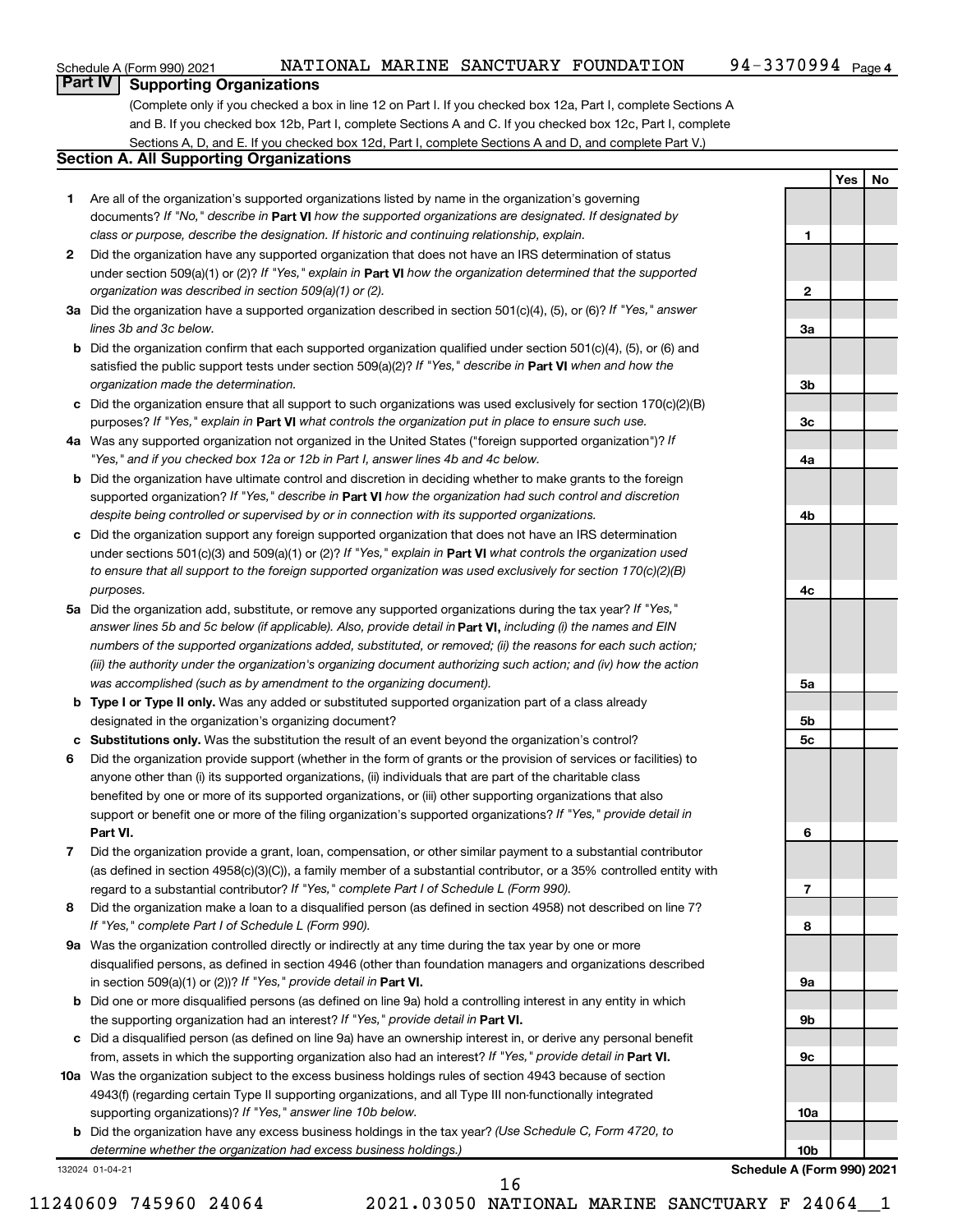#### 94-3370994 <sub>Page 5</sub> **Yes No 11** Has the organization accepted a gift or contribution from any of the following persons? **a** A person who directly or indirectly controls, either alone or together with persons described on lines 11b and **b** A family member of a person described on line 11a above? **c** *If "Yes" to line 11a, 11b, or 11c, provide* A 35% controlled entity of a person described on line 11a or 11b above? **11a 11b** detail in Part VI. Schedule A (Form 990) 2021 NATIONAL MARINE SANCTUARY FOUNDATION 94-3370994 Page 11c below, the governing body of a supported organization? **Part IV Supporting Organizations** *(continued)*

#### **Part VI. 11c Section B. Type I Supporting Organizations**

| Did the governing body, members of the governing body, officers acting in their official capacity, or membership of one or<br>more supported organizations have the power to regularly appoint or elect at least a majority of the organization's officers,<br>directors, or trustees at all times during the tax year? If "No," describe in <b>Part VI</b> how the supported organization(s)<br>effectively operated, supervised, or controlled the organization's activities. If the organization had more than one supported<br>organization, describe how the powers to appoint and/or remove officers, directors, or trustees were allocated among the |  |
|-------------------------------------------------------------------------------------------------------------------------------------------------------------------------------------------------------------------------------------------------------------------------------------------------------------------------------------------------------------------------------------------------------------------------------------------------------------------------------------------------------------------------------------------------------------------------------------------------------------------------------------------------------------|--|
| supported organizations and what conditions or restrictions, if any, applied to such powers during the tax year.                                                                                                                                                                                                                                                                                                                                                                                                                                                                                                                                            |  |
| Point and consideration and complete the contract of convenience and consideration with contract the complete of                                                                                                                                                                                                                                                                                                                                                                                                                                                                                                                                            |  |

**2** Did the organization operate for the benefit of any supported organization other than the supported **Part VI**  *how providing such benefit carried out the purposes of the supported organization(s) that operated,* organization(s) that operated, supervised, or controlled the supporting organization? If "Yes," explain in *supervised, or controlled the supporting organization.*

## **Section C. Type II Supporting Organizations**

| Were a majority of the organization's directors or trustees during the tax year also a majority of the directors     |  |
|----------------------------------------------------------------------------------------------------------------------|--|
| or trustees of each of the organization's supported organization(s)? If "No," describe in <b>Part VI</b> how control |  |
| or management of the supporting organization was vested in the same persons that controlled or managed               |  |
| the supported organization(s).                                                                                       |  |

#### **Section D. All Type III Supporting Organizations**

|              |                                                                                                                        |   | Yes | No |
|--------------|------------------------------------------------------------------------------------------------------------------------|---|-----|----|
|              | Did the organization provide to each of its supported organizations, by the last day of the fifth month of the         |   |     |    |
|              | organization's tax year, (i) a written notice describing the type and amount of support provided during the prior tax  |   |     |    |
|              | year, (ii) a copy of the Form 990 that was most recently filed as of the date of notification, and (iii) copies of the |   |     |    |
|              | organization's governing documents in effect on the date of notification, to the extent not previously provided?       |   |     |    |
| $\mathbf{2}$ | Were any of the organization's officers, directors, or trustees either (i) appointed or elected by the supported       |   |     |    |
|              | organization(s) or (ii) serving on the governing body of a supported organization? If "No," explain in Part VI how     |   |     |    |
|              | the organization maintained a close and continuous working relationship with the supported organization(s).            | 2 |     |    |
| 3            | By reason of the relationship described on line 2, above, did the organization's supported organizations have a        |   |     |    |
|              | significant voice in the organization's investment policies and in directing the use of the organization's             |   |     |    |
|              | income or assets at all times during the tax year? If "Yes," describe in <b>Part VI</b> the role the organization's    |   |     |    |
|              | supported organizations played in this regard.                                                                         | 3 |     |    |

#### **Section E. Type III Functionally Integrated Supporting Organizations**

- **1** Check the box next to the method that the organization used to satisfy the Integral Part Test during the yealsee instructions).
- **a line organization satisfied the Activities Test. Complete line 2 below.**
- **b** The organization is the parent of each of its supported organizations. Complete line 3 below.  $\sim$
- **c** The organization supported a governmental entity. Describe in Part VI how you supported a governmental entity (see instructions).  $\sim$
- **2 Answer lines 2a and 2b below. Yes No** Activities Test.
- **a** Did substantially all of the organization's activities during the tax year directly further the exempt purposes of the supported organization(s) to which the organization was responsive? If "Yes," then in Part VI identify **those supported organizations and explain**  *how these activities directly furthered their exempt purposes, how the organization was responsive to those supported organizations, and how the organization determined that these activities constituted substantially all of its activities.*
- **b** Did the activities described on line 2a, above, constitute activities that, but for the organization's involvement, **Part VI**  *the reasons for the organization's position that its supported organization(s) would have engaged in* one or more of the organization's supported organization(s) would have been engaged in? If "Yes," explain in *these activities but for the organization's involvement.*
- 3 Parent of Supported Organizations. Answer lines 3a and 3b below.
- **a** Did the organization have the power to regularly appoint or elect a majority of the officers, directors, or trustees of each of the supported organizations? If "Yes" or "No" provide details in Part VI.
- **b** Did the organization exercise a substantial degree of direction over the policies, programs, and activities of each of its supported organizations? If "Yes," describe in Part VI the role played by the organization in this regard.

132025 01-04-22

**3b Schedule A (Form 990) 2021**

**2a**

**2b**

**3a**

**Yes No**

**Yes No**

**2**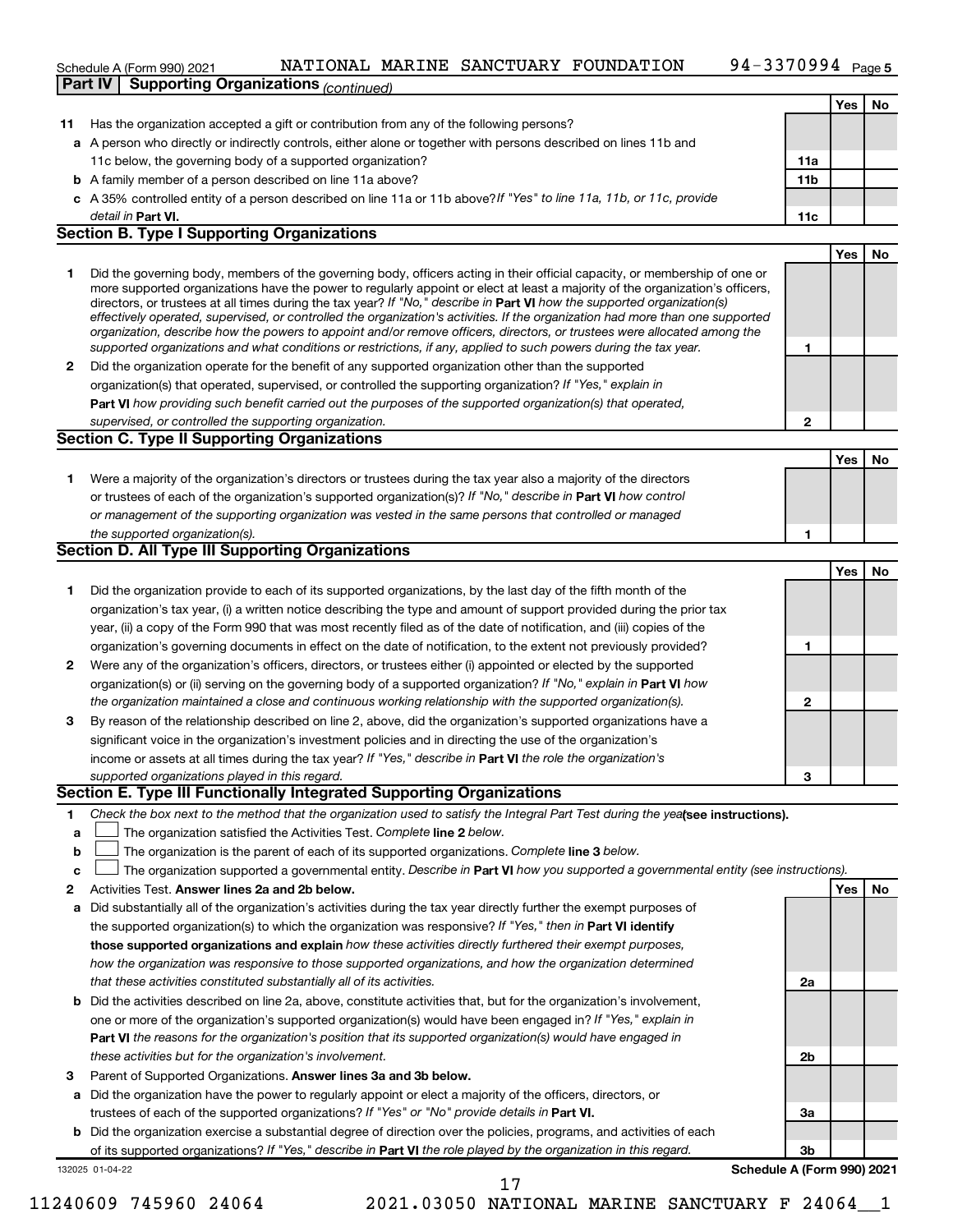| Schedule A (Form 990) 2021 |
|----------------------------|
|----------------------------|

#### Schedule A (Form 990) 2021 NATIONAL MARINE SANCTUARY FOUNDATION 94-3370994 Page **Part V | Type III Non-Functionally Integrated 509(a)(3) Supporting Organizations**

| 1            | Check here if the organization satisfied the Integral Part Test as a qualifying trust on Nov. 20, 1970 (explain in Part VI). See instructions. |                |                |                                |
|--------------|------------------------------------------------------------------------------------------------------------------------------------------------|----------------|----------------|--------------------------------|
|              | All other Type III non-functionally integrated supporting organizations must complete Sections A through E.                                    |                |                |                                |
|              | Section A - Adjusted Net Income                                                                                                                |                | (A) Prior Year | (B) Current Year<br>(optional) |
| -1           | Net short-term capital gain                                                                                                                    | 1              |                |                                |
| 2            | Recoveries of prior-year distributions                                                                                                         | $\overline{2}$ |                |                                |
| 3            | Other gross income (see instructions)                                                                                                          | 3              |                |                                |
| 4            | Add lines 1 through 3.                                                                                                                         | 4              |                |                                |
| 5            | Depreciation and depletion                                                                                                                     | 5              |                |                                |
| 6            | Portion of operating expenses paid or incurred for production or                                                                               |                |                |                                |
|              | collection of gross income or for management, conservation, or                                                                                 |                |                |                                |
|              | maintenance of property held for production of income (see instructions)                                                                       | 6              |                |                                |
| 7            | Other expenses (see instructions)                                                                                                              | 7              |                |                                |
| 8            | Adjusted Net Income (subtract lines 5, 6, and 7 from line 4)                                                                                   | 8              |                |                                |
|              | Section B - Minimum Asset Amount                                                                                                               |                | (A) Prior Year | (B) Current Year<br>(optional) |
| 1            | Aggregate fair market value of all non-exempt-use assets (see                                                                                  |                |                |                                |
|              | instructions for short tax year or assets held for part of year):                                                                              |                |                |                                |
|              | <b>a</b> Average monthly value of securities                                                                                                   | 1a             |                |                                |
|              | <b>b</b> Average monthly cash balances                                                                                                         | 1b             |                |                                |
|              | c Fair market value of other non-exempt-use assets                                                                                             | 1c             |                |                                |
|              | d Total (add lines 1a, 1b, and 1c)                                                                                                             | 1d             |                |                                |
|              | e Discount claimed for blockage or other factors                                                                                               |                |                |                                |
|              | (explain in detail in <b>Part VI</b> ):                                                                                                        |                |                |                                |
| 2            | Acquisition indebtedness applicable to non-exempt-use assets                                                                                   | $\mathbf{2}$   |                |                                |
| З            | Subtract line 2 from line 1d.                                                                                                                  | 3              |                |                                |
| 4            | Cash deemed held for exempt use. Enter 0.015 of line 3 (for greater amount,                                                                    |                |                |                                |
|              | see instructions)                                                                                                                              | 4              |                |                                |
| 5            | Net value of non-exempt-use assets (subtract line 4 from line 3)                                                                               | 5              |                |                                |
| 6            | Multiply line 5 by 0.035.                                                                                                                      | 6              |                |                                |
| 7            | Recoveries of prior-year distributions                                                                                                         | 7              |                |                                |
| 8            | Minimum Asset Amount (add line 7 to line 6)                                                                                                    | 8              |                |                                |
|              | Section C - Distributable Amount                                                                                                               |                |                | <b>Current Year</b>            |
| 1            | Adjusted net income for prior year (from Section A, line 8, column A)                                                                          | 1              |                |                                |
| $\mathbf{2}$ | Enter 0.85 of line 1.                                                                                                                          | $\mathbf{2}$   |                |                                |
| 3            | Minimum asset amount for prior year (from Section B, line 8, column A)                                                                         | 3              |                |                                |
| 4            | Enter greater of line 2 or line 3.                                                                                                             | 4              |                |                                |
| 5            | Income tax imposed in prior year                                                                                                               | 5              |                |                                |
| 6            | <b>Distributable Amount.</b> Subtract line 5 from line 4, unless subject to                                                                    |                |                |                                |
|              | emergency temporary reduction (see instructions).                                                                                              | 6              |                |                                |
|              |                                                                                                                                                |                |                |                                |

**7** Check here if the current year is the organization's first as a non-functionally integrated Type III supporting organization (see instructions).

**Schedule A (Form 990) 2021**

132026 01-04-22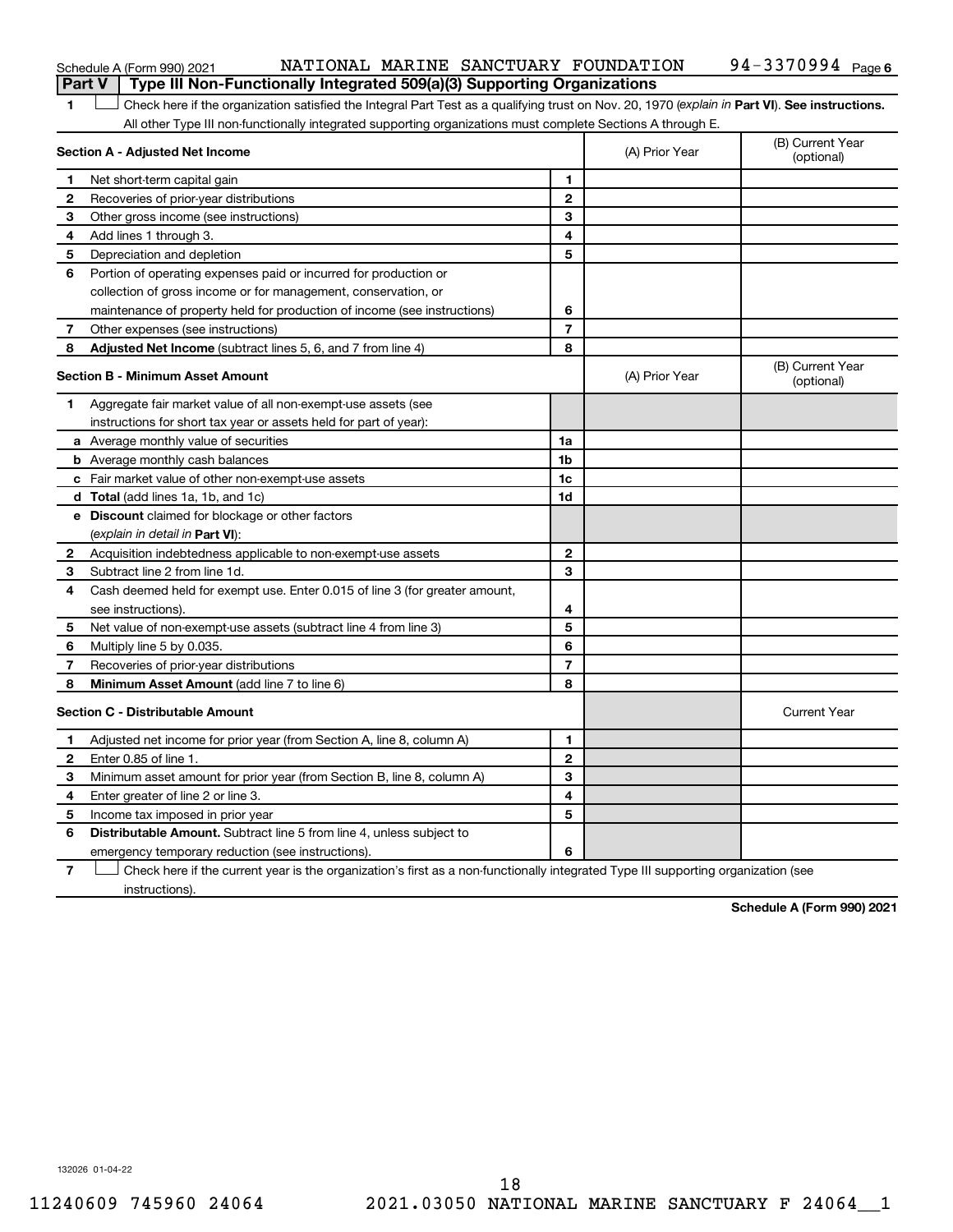#### Schedule A (Form 990) 2021 Page NATIONAL MARINE SANCTUARY FOUNDATION 94-3370994

| <b>Part V</b> | Type III Non-Functionally Integrated 509(a)(3) Supporting Organizations (continued)        |                             |                                       |    |                                                |
|---------------|--------------------------------------------------------------------------------------------|-----------------------------|---------------------------------------|----|------------------------------------------------|
|               | <b>Section D - Distributions</b>                                                           |                             |                                       |    | <b>Current Year</b>                            |
| 1             | Amounts paid to supported organizations to accomplish exempt purposes                      |                             |                                       | 1  |                                                |
| 2             | Amounts paid to perform activity that directly furthers exempt purposes of supported       |                             |                                       |    |                                                |
|               | organizations, in excess of income from activity                                           |                             |                                       | 2  |                                                |
| 3             | Administrative expenses paid to accomplish exempt purposes of supported organizations      |                             |                                       | 3  |                                                |
| 4             | Amounts paid to acquire exempt-use assets                                                  |                             |                                       | 4  |                                                |
| 5             | Qualified set-aside amounts (prior IRS approval required - provide details in Part VI)     |                             |                                       | 5  |                                                |
| 6             | Other distributions ( <i>describe in Part VI</i> ). See instructions.                      |                             |                                       | 6  |                                                |
| 7             | Total annual distributions. Add lines 1 through 6.                                         |                             |                                       | 7  |                                                |
| 8             | Distributions to attentive supported organizations to which the organization is responsive |                             |                                       |    |                                                |
|               | ( <i>provide details in Part VI</i> ). See instructions.                                   |                             |                                       | 8  |                                                |
| 9             | Distributable amount for 2021 from Section C, line 6                                       |                             |                                       | 9  |                                                |
| 10            | Line 8 amount divided by line 9 amount                                                     |                             |                                       | 10 |                                                |
|               |                                                                                            | (i)                         | (iii)                                 |    | (iii)                                          |
|               | <b>Section E - Distribution Allocations (see instructions)</b>                             | <b>Excess Distributions</b> | <b>Underdistributions</b><br>Pre-2021 |    | <b>Distributable</b><br><b>Amount for 2021</b> |
| 1             | Distributable amount for 2021 from Section C, line 6                                       |                             |                                       |    |                                                |
| 2             | Underdistributions, if any, for years prior to 2021 (reason-                               |                             |                                       |    |                                                |
|               | able cause required - explain in Part VI). See instructions.                               |                             |                                       |    |                                                |
| 3             | Excess distributions carryover, if any, to 2021                                            |                             |                                       |    |                                                |
|               | a From 2016                                                                                |                             |                                       |    |                                                |
|               | <b>b</b> From 2017                                                                         |                             |                                       |    |                                                |
|               | c From 2018                                                                                |                             |                                       |    |                                                |
|               | <b>d</b> From 2019                                                                         |                             |                                       |    |                                                |
|               | e From 2020                                                                                |                             |                                       |    |                                                |
|               | f Total of lines 3a through 3e                                                             |                             |                                       |    |                                                |
|               | g Applied to underdistributions of prior years                                             |                             |                                       |    |                                                |
|               | <b>h</b> Applied to 2021 distributable amount                                              |                             |                                       |    |                                                |
| Ť.            | Carryover from 2016 not applied (see instructions)                                         |                             |                                       |    |                                                |
|               | Remainder. Subtract lines 3g, 3h, and 3i from line 3f.                                     |                             |                                       |    |                                                |
| 4             | Distributions for 2021 from Section D,                                                     |                             |                                       |    |                                                |
|               | line $7:$                                                                                  |                             |                                       |    |                                                |
|               | a Applied to underdistributions of prior years                                             |                             |                                       |    |                                                |
|               | <b>b</b> Applied to 2021 distributable amount                                              |                             |                                       |    |                                                |
|               | c Remainder. Subtract lines 4a and 4b from line 4.                                         |                             |                                       |    |                                                |
| 5             | Remaining underdistributions for years prior to 2021, if                                   |                             |                                       |    |                                                |
|               | any. Subtract lines 3g and 4a from line 2. For result greater                              |                             |                                       |    |                                                |
|               | than zero, explain in Part VI. See instructions.                                           |                             |                                       |    |                                                |
| 6             | Remaining underdistributions for 2021. Subtract lines 3h                                   |                             |                                       |    |                                                |
|               | and 4b from line 1. For result greater than zero, explain in                               |                             |                                       |    |                                                |
|               | <b>Part VI.</b> See instructions.                                                          |                             |                                       |    |                                                |
| 7             | Excess distributions carryover to 2022. Add lines 3j                                       |                             |                                       |    |                                                |
|               | and 4c.                                                                                    |                             |                                       |    |                                                |
| 8             | Breakdown of line 7:                                                                       |                             |                                       |    |                                                |
|               | a Excess from 2017                                                                         |                             |                                       |    |                                                |
|               | <b>b</b> Excess from 2018                                                                  |                             |                                       |    |                                                |
|               | c Excess from 2019                                                                         |                             |                                       |    |                                                |
|               | d Excess from 2020                                                                         |                             |                                       |    |                                                |
|               | e Excess from 2021                                                                         |                             |                                       |    |                                                |

**Schedule A (Form 990) 2021**

132027 01-04-22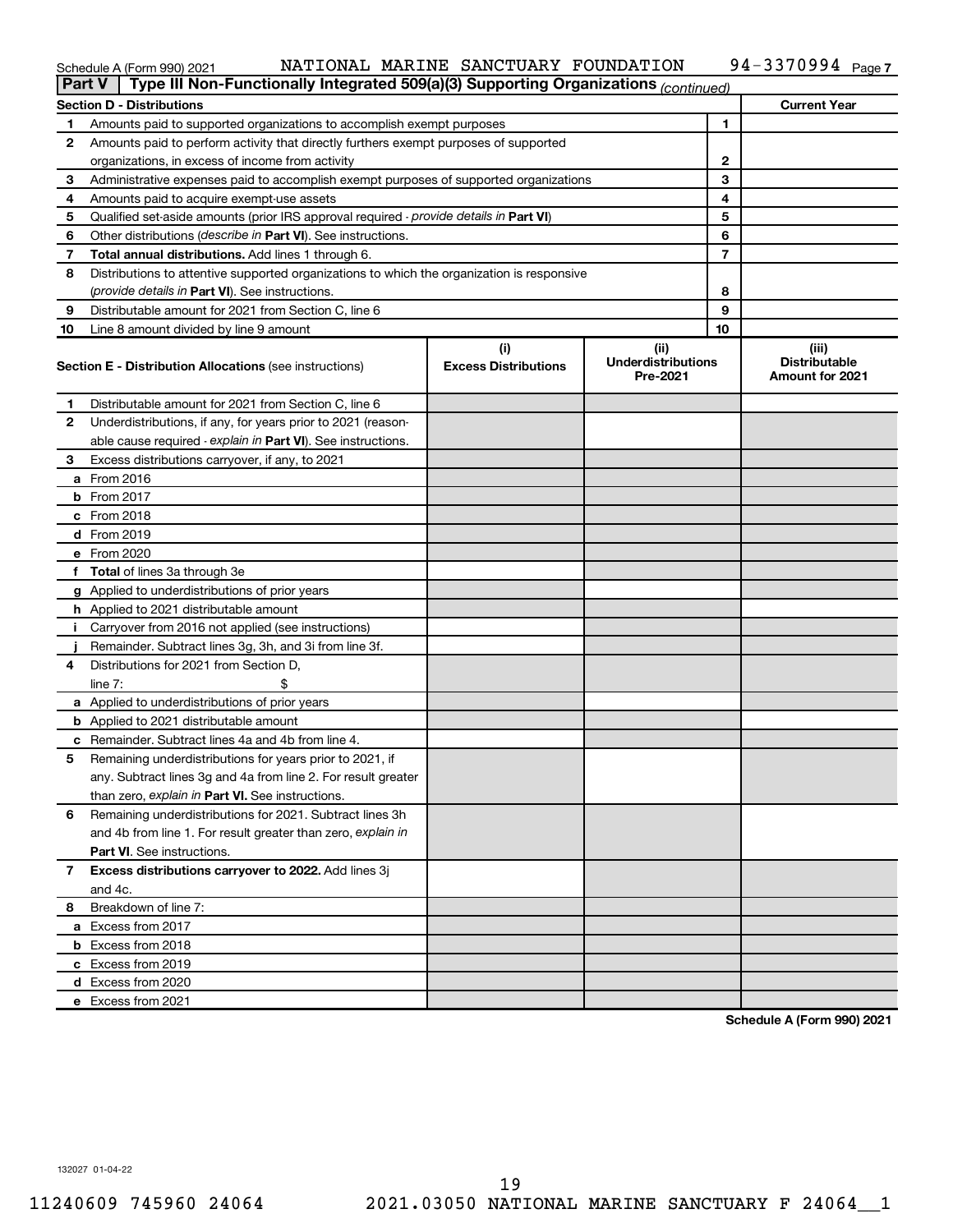| Schedule A (Form 990) 2021           | 94-3370994 Page 8<br>NATIONAL MARINE SANCTUARY FOUNDATION                                                                                                                                                                                                                                                                                                                                                                                                                                                                                                            |
|--------------------------------------|----------------------------------------------------------------------------------------------------------------------------------------------------------------------------------------------------------------------------------------------------------------------------------------------------------------------------------------------------------------------------------------------------------------------------------------------------------------------------------------------------------------------------------------------------------------------|
| <b>Part VI</b>                       | Supplemental Information. Provide the explanations required by Part II, line 10; Part II, line 17a or 17b; Part III, line 12;<br>Part IV, Section A, lines 1, 2, 3b, 3c, 4b, 4c, 5a, 6, 9a, 9b, 9c, 11a, 11b, and 11c; Part IV, Section B, lines 1 and 2; Part IV, Section C,<br>line 1; Part IV, Section D, lines 2 and 3; Part IV, Section E, lines 1c, 2a, 2b, 3a, and 3b; Part V, line 1; Part V, Section B, line 1e; Part V,<br>Section D, lines 5, 6, and 8; and Part V, Section E, lines 2, 5, and 6. Also complete this part for any additional information. |
| (See instructions.)                  |                                                                                                                                                                                                                                                                                                                                                                                                                                                                                                                                                                      |
| PART II, SHORT YEAR EXPLANATION:     |                                                                                                                                                                                                                                                                                                                                                                                                                                                                                                                                                                      |
|                                      | THE FOUNDATION CHANGED ITS YEAR-END FROM JUNE 30 TO DECEMBER 31,                                                                                                                                                                                                                                                                                                                                                                                                                                                                                                     |
|                                      | EFFECTIVE FOR THE SIX MONTHS ENDED DECEMBER 31, 2018. THEREFORE, THE                                                                                                                                                                                                                                                                                                                                                                                                                                                                                                 |
| 2018 COLUMN INCLUDES A SHORT PERIOD. |                                                                                                                                                                                                                                                                                                                                                                                                                                                                                                                                                                      |
|                                      |                                                                                                                                                                                                                                                                                                                                                                                                                                                                                                                                                                      |
|                                      |                                                                                                                                                                                                                                                                                                                                                                                                                                                                                                                                                                      |
|                                      |                                                                                                                                                                                                                                                                                                                                                                                                                                                                                                                                                                      |
|                                      |                                                                                                                                                                                                                                                                                                                                                                                                                                                                                                                                                                      |
|                                      |                                                                                                                                                                                                                                                                                                                                                                                                                                                                                                                                                                      |
|                                      |                                                                                                                                                                                                                                                                                                                                                                                                                                                                                                                                                                      |
|                                      |                                                                                                                                                                                                                                                                                                                                                                                                                                                                                                                                                                      |
|                                      |                                                                                                                                                                                                                                                                                                                                                                                                                                                                                                                                                                      |
|                                      |                                                                                                                                                                                                                                                                                                                                                                                                                                                                                                                                                                      |
|                                      |                                                                                                                                                                                                                                                                                                                                                                                                                                                                                                                                                                      |
|                                      |                                                                                                                                                                                                                                                                                                                                                                                                                                                                                                                                                                      |
|                                      |                                                                                                                                                                                                                                                                                                                                                                                                                                                                                                                                                                      |
|                                      |                                                                                                                                                                                                                                                                                                                                                                                                                                                                                                                                                                      |
|                                      |                                                                                                                                                                                                                                                                                                                                                                                                                                                                                                                                                                      |
|                                      |                                                                                                                                                                                                                                                                                                                                                                                                                                                                                                                                                                      |
|                                      |                                                                                                                                                                                                                                                                                                                                                                                                                                                                                                                                                                      |
|                                      |                                                                                                                                                                                                                                                                                                                                                                                                                                                                                                                                                                      |
|                                      |                                                                                                                                                                                                                                                                                                                                                                                                                                                                                                                                                                      |
|                                      |                                                                                                                                                                                                                                                                                                                                                                                                                                                                                                                                                                      |
|                                      |                                                                                                                                                                                                                                                                                                                                                                                                                                                                                                                                                                      |
|                                      |                                                                                                                                                                                                                                                                                                                                                                                                                                                                                                                                                                      |
|                                      |                                                                                                                                                                                                                                                                                                                                                                                                                                                                                                                                                                      |
|                                      |                                                                                                                                                                                                                                                                                                                                                                                                                                                                                                                                                                      |
|                                      |                                                                                                                                                                                                                                                                                                                                                                                                                                                                                                                                                                      |
|                                      |                                                                                                                                                                                                                                                                                                                                                                                                                                                                                                                                                                      |
|                                      |                                                                                                                                                                                                                                                                                                                                                                                                                                                                                                                                                                      |
|                                      |                                                                                                                                                                                                                                                                                                                                                                                                                                                                                                                                                                      |
|                                      |                                                                                                                                                                                                                                                                                                                                                                                                                                                                                                                                                                      |
| 132028 01-04-22                      | Schedule A (Form 990) 2021<br>20                                                                                                                                                                                                                                                                                                                                                                                                                                                                                                                                     |
| 11240609 745960 24064                | 2021.03050 NATIONAL MARINE SANCTUARY F 24064_1                                                                                                                                                                                                                                                                                                                                                                                                                                                                                                                       |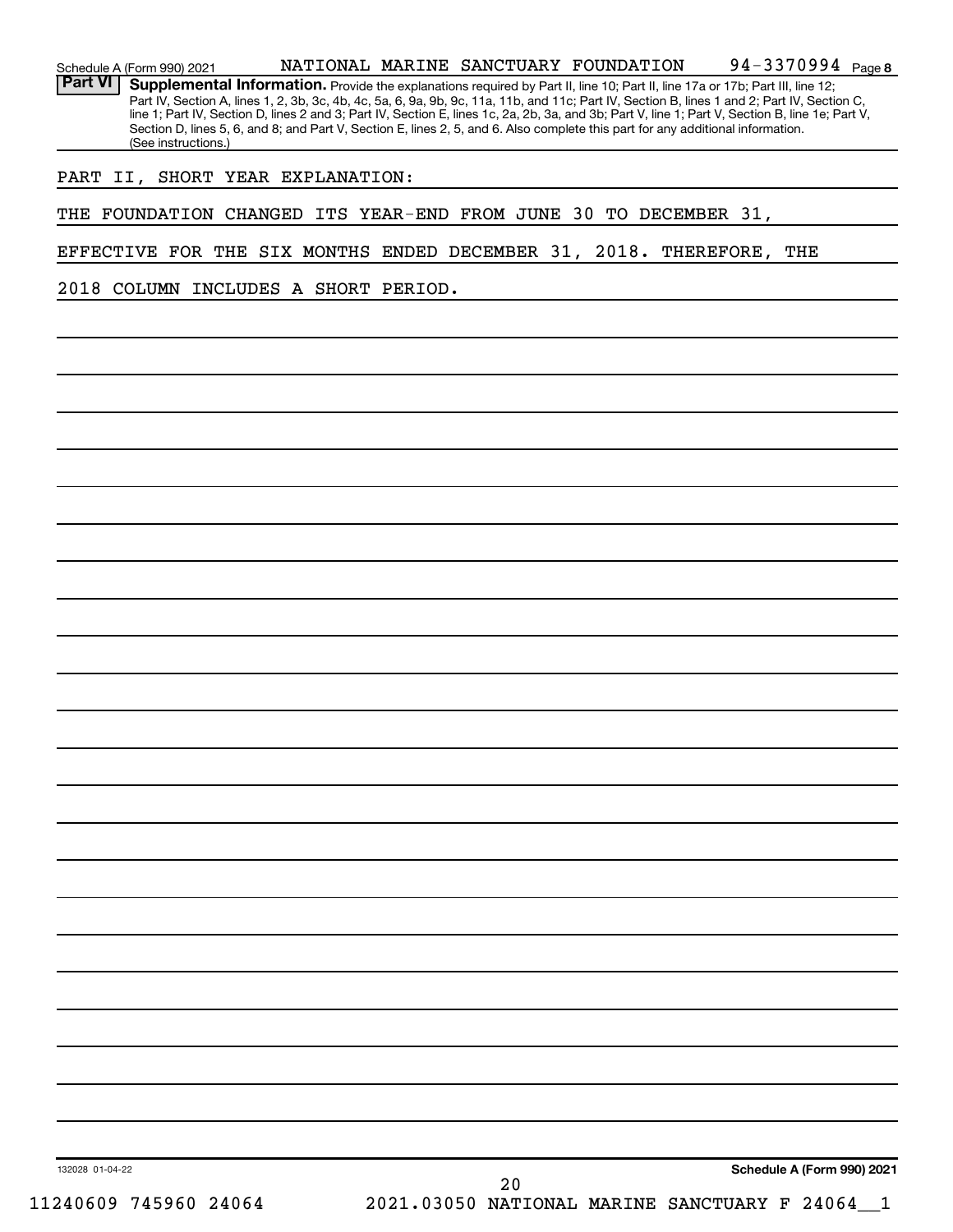Department of the Treasury Internal Revenue Service

\*\* PUBLIC DISCLOSURE COPY \*\*

# **Schedule B Schedule of Contributors**

**(Form 990) | Attach to Form 990 or Form 990-PF. | Go to www.irs.gov/Form990 for the latest information.** OMB No. 1545-0047

**2021**

**Employer identification number**

NATIONAL MARINE SANCTUARY FOUNDATION 94-3370994

| Name of the organization |  |
|--------------------------|--|
|                          |  |
|                          |  |

| <b>Organization type (check one):</b> |                                                                           |  |  |
|---------------------------------------|---------------------------------------------------------------------------|--|--|
| Filers of:                            | Section:                                                                  |  |  |
| Form 990 or 990-EZ                    | $ \mathbf{X} $ 501(c)( 3) (enter number) organization                     |  |  |
|                                       | 4947(a)(1) nonexempt charitable trust not treated as a private foundation |  |  |
|                                       | 527 political organization                                                |  |  |
| Form 990-PF                           | 501(c)(3) exempt private foundation                                       |  |  |
|                                       | 4947(a)(1) nonexempt charitable trust treated as a private foundation     |  |  |
|                                       | 501(c)(3) taxable private foundation                                      |  |  |

Check if your organization is covered by the General Rule or a Special Rule.

**Note:**  Only a section 501(c)(7), (8), or (10) organization can check boxes for both the General Rule and a Special Rule. See instructions.

#### **General Rule**

 $\mathcal{L}^{\text{eff}}$ 

For an organization filing Form 990, 990-EZ, or 990-PF that received, during the year, contributions totaling \$5,000 or more (in money or property) from any one contributor. Complete Parts I and II. See instructions for determining a contributor's total contributions.

## **Special Rules**

- contributor, during the year, total contributions of the greater of (1) \$5,000; or (2) 2% of the amount on (i) Form 990, Part VIII, line 1h;  $\boxed{\text{X}}$  For an organization described in section 501(c)(3) filing Form 990 or 990-EZ that met the 33 1/3% support test of the regulations under sections 509(a)(1) and 170(b)(1)(A)(vi), that checked Schedule A (Form 990), Part II, line 13, 16a, or 16b, and that received from any one or (ii) Form 990-EZ, line 1. Complete Parts I and II.
- For an organization described in section 501(c)(7), (8), or (10) filing Form 990 or 990-EZ that received from any one contributor, during the year, total contributions of more than \$1,000 exclusively for religious, charitable, scientific, literary, or educational purposes, or for the prevention of cruelty to children or animals. Complete Parts I (entering "N/A" in column (b) instead of the contributor name and address), II, and III.  $\mathcal{L}^{\text{eff}}$

purpose. Don't complete any of the parts unless the General Rule applies to this organization because it received nonexclusively year, contributions exclusively for religious, charitable, etc., purposes, but no such contributions totaled more than \$1,000. If this box is checked, enter here the total contributions that were received during the year for an exclusively religious, charitable, etc., For an organization described in section 501(c)(7), (8), or (10) filing Form 990 or 990-EZ that received from any one contributor, during the religious, charitable, etc., contributions totaling \$5,000 or more during the year  $\ldots$  $\ldots$  $\ldots$  $\ldots$  $\ldots$  $\ldots$  $\mathcal{L}^{\text{eff}}$ 

Caution: An organization that isn't covered by the General Rule and/or the Special Rules doesn't file Schedule B (Form 990), but it must answer "No" on Part IV, line 2, of its Form 990; or check the box on line H of its Form 990-EZ or on its Form 990-PF, Part I, line 2, to certify that it doesn't meet the filing requirements of Schedule B (Form 990).

LHA For Paperwork Reduction Act Notice, see the instructions for Form 990, 990-EZ, or 990-PF. **Schell B (Form 990)** (2021)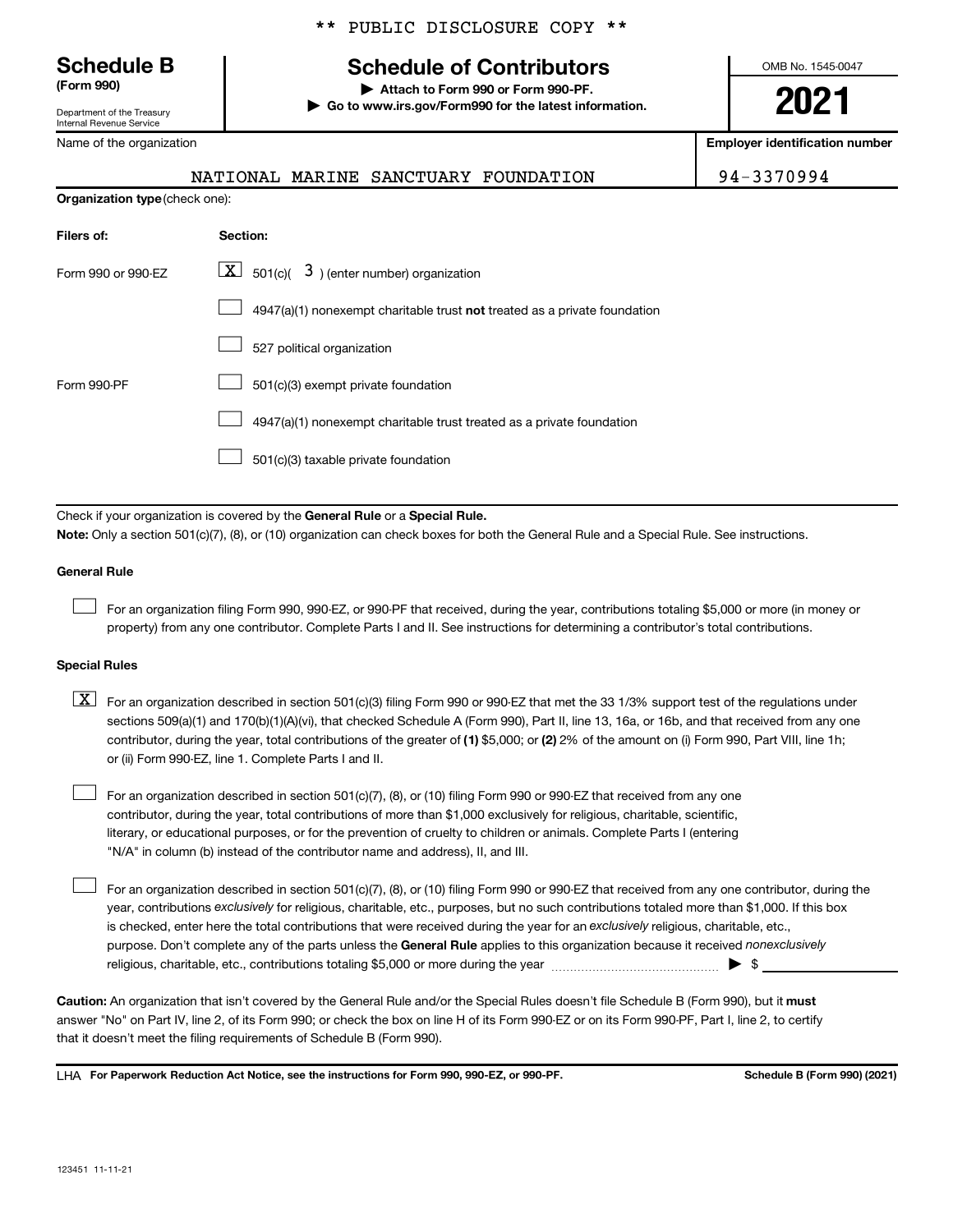NATIONAL MARINE SANCTUARY FOUNDATION 194-3370994

**(a) (b) (c)** Part I Contributors (see instructions). Use duplicate copies of Part I if additional space is needed.

| <b>Total contributions</b><br>Type of contribution<br>No.<br>Name, address, and ZIP + 4<br>1<br>$\overline{\mathbf{X}}$<br>Person<br>Payroll<br>7,318,620.<br>Noncash<br>$\frac{1}{2}$<br>(Complete Part II for<br>noncash contributions.)<br>(c)<br>(d)<br>(b)<br>(a)<br><b>Total contributions</b><br>Type of contribution<br>No.<br>Name, address, and ZIP + 4<br>2<br>$\overline{\mathbf{X}}$<br>Person<br>Payroll<br>850,732.<br>Noncash<br>\$<br>(Complete Part II for<br>noncash contributions.)<br>(c)<br>(d)<br>(b)<br>(a)<br><b>Total contributions</b><br>Type of contribution<br>No.<br>Name, address, and ZIP + 4<br>3<br>$\overline{\mathbf{X}}$<br>Person<br>Payroll<br>376,737.<br>Noncash<br>\$<br>(Complete Part II for<br>noncash contributions.)<br>(b)<br>(c)<br>(d)<br>(a)<br><b>Total contributions</b><br>No.<br>Name, address, and ZIP + 4<br>Type of contribution<br>$\overline{\text{X}}$<br>4<br>Person<br>Payroll<br>838,100.<br>Noncash<br>\$<br>(Complete Part II for<br>noncash contributions.)<br>(d)<br>(b)<br>(c)<br>(a)<br>No.<br><b>Total contributions</b><br>Type of contribution<br>Name, address, and ZIP + 4<br>Person<br>Payroll<br>Noncash<br>\$<br>(Complete Part II for<br>noncash contributions.)<br>(c)<br>(d)<br>(a)<br>(b)<br><b>Total contributions</b><br>Type of contribution<br>No.<br>Name, address, and ZIP + 4<br>Person<br>Payroll<br>Noncash<br>\$<br>(Complete Part II for<br>noncash contributions.)<br>123452 11-11-21 | (a) | (b) | (c) | (d)                          |
|--------------------------------------------------------------------------------------------------------------------------------------------------------------------------------------------------------------------------------------------------------------------------------------------------------------------------------------------------------------------------------------------------------------------------------------------------------------------------------------------------------------------------------------------------------------------------------------------------------------------------------------------------------------------------------------------------------------------------------------------------------------------------------------------------------------------------------------------------------------------------------------------------------------------------------------------------------------------------------------------------------------------------------------------------------------------------------------------------------------------------------------------------------------------------------------------------------------------------------------------------------------------------------------------------------------------------------------------------------------------------------------------------------------------------------------------------------------------------------------|-----|-----|-----|------------------------------|
|                                                                                                                                                                                                                                                                                                                                                                                                                                                                                                                                                                                                                                                                                                                                                                                                                                                                                                                                                                                                                                                                                                                                                                                                                                                                                                                                                                                                                                                                                      |     |     |     |                              |
|                                                                                                                                                                                                                                                                                                                                                                                                                                                                                                                                                                                                                                                                                                                                                                                                                                                                                                                                                                                                                                                                                                                                                                                                                                                                                                                                                                                                                                                                                      |     |     |     |                              |
|                                                                                                                                                                                                                                                                                                                                                                                                                                                                                                                                                                                                                                                                                                                                                                                                                                                                                                                                                                                                                                                                                                                                                                                                                                                                                                                                                                                                                                                                                      |     |     |     |                              |
|                                                                                                                                                                                                                                                                                                                                                                                                                                                                                                                                                                                                                                                                                                                                                                                                                                                                                                                                                                                                                                                                                                                                                                                                                                                                                                                                                                                                                                                                                      |     |     |     |                              |
|                                                                                                                                                                                                                                                                                                                                                                                                                                                                                                                                                                                                                                                                                                                                                                                                                                                                                                                                                                                                                                                                                                                                                                                                                                                                                                                                                                                                                                                                                      |     |     |     |                              |
|                                                                                                                                                                                                                                                                                                                                                                                                                                                                                                                                                                                                                                                                                                                                                                                                                                                                                                                                                                                                                                                                                                                                                                                                                                                                                                                                                                                                                                                                                      |     |     |     |                              |
|                                                                                                                                                                                                                                                                                                                                                                                                                                                                                                                                                                                                                                                                                                                                                                                                                                                                                                                                                                                                                                                                                                                                                                                                                                                                                                                                                                                                                                                                                      |     |     |     |                              |
|                                                                                                                                                                                                                                                                                                                                                                                                                                                                                                                                                                                                                                                                                                                                                                                                                                                                                                                                                                                                                                                                                                                                                                                                                                                                                                                                                                                                                                                                                      |     |     |     |                              |
|                                                                                                                                                                                                                                                                                                                                                                                                                                                                                                                                                                                                                                                                                                                                                                                                                                                                                                                                                                                                                                                                                                                                                                                                                                                                                                                                                                                                                                                                                      |     |     |     |                              |
|                                                                                                                                                                                                                                                                                                                                                                                                                                                                                                                                                                                                                                                                                                                                                                                                                                                                                                                                                                                                                                                                                                                                                                                                                                                                                                                                                                                                                                                                                      |     |     |     |                              |
| 22                                                                                                                                                                                                                                                                                                                                                                                                                                                                                                                                                                                                                                                                                                                                                                                                                                                                                                                                                                                                                                                                                                                                                                                                                                                                                                                                                                                                                                                                                   |     |     |     | Schedule B (Form 990) (2021) |

**Employer identification number**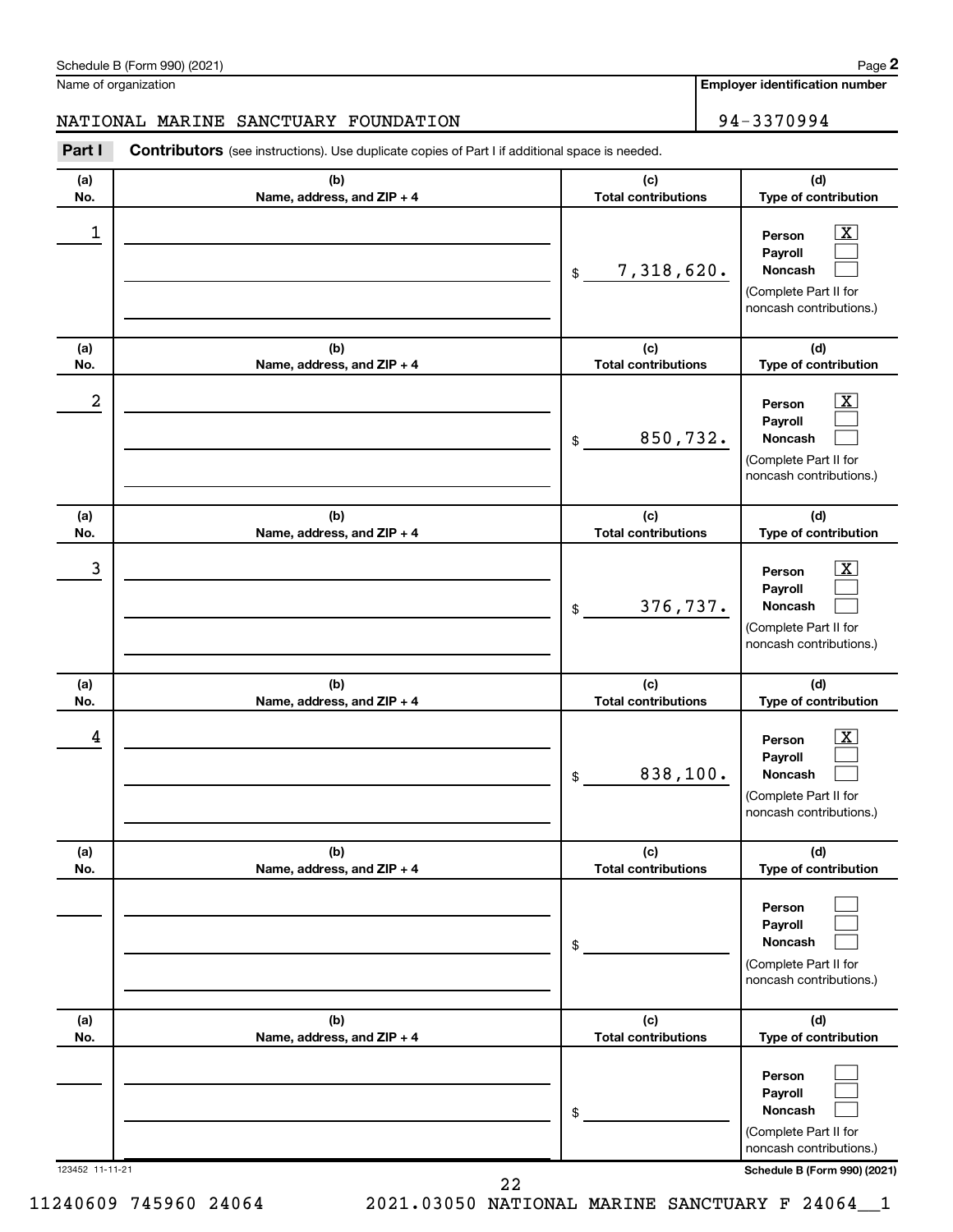| (d)<br>No.<br>from<br>Part I | (b)<br>Description of noncash property given | (c)<br>FMV (or estimate)<br>(See instructions.) | (d)<br>Date received         |
|------------------------------|----------------------------------------------|-------------------------------------------------|------------------------------|
| (a)                          |                                              | \$                                              |                              |
| No.<br>from<br>Part I        | (b)<br>Description of noncash property given | (c)<br>FMV (or estimate)<br>(See instructions.) | (d)<br>Date received         |
|                              |                                              | \$                                              |                              |
| (a)<br>No.<br>from<br>Part I | (b)<br>Description of noncash property given | (c)<br>FMV (or estimate)<br>(See instructions.) | (d)<br>Date received         |
|                              |                                              | \$                                              |                              |
| (a)<br>No.<br>from<br>Part I | (b)<br>Description of noncash property given | (c)<br>FMV (or estimate)<br>(See instructions.) | (d)<br>Date received         |
|                              |                                              | \$                                              |                              |
| (a)<br>No.<br>from<br>Part I | (b)<br>Description of noncash property given | (c)<br>FMV (or estimate)<br>(See instructions.) | (d)<br>Date received         |
|                              |                                              | \$                                              |                              |
| (a)<br>No.<br>from<br>Part I | (b)<br>Description of noncash property given | (c)<br>FMV (or estimate)<br>(See instructions.) | (d)<br>Date received         |
| 123453 11-11-21              |                                              | \$                                              | Schedule B (Form 990) (2021) |

Part II Noncash Property (see instructions). Use duplicate copies of Part II if additional space is needed.

Name of organization

**Employer identification number**

NATIONAL MARINE SANCTUARY FOUNDATION 94-3370994

**3**

# Schedule B (Form 990) (2021)

**(a)**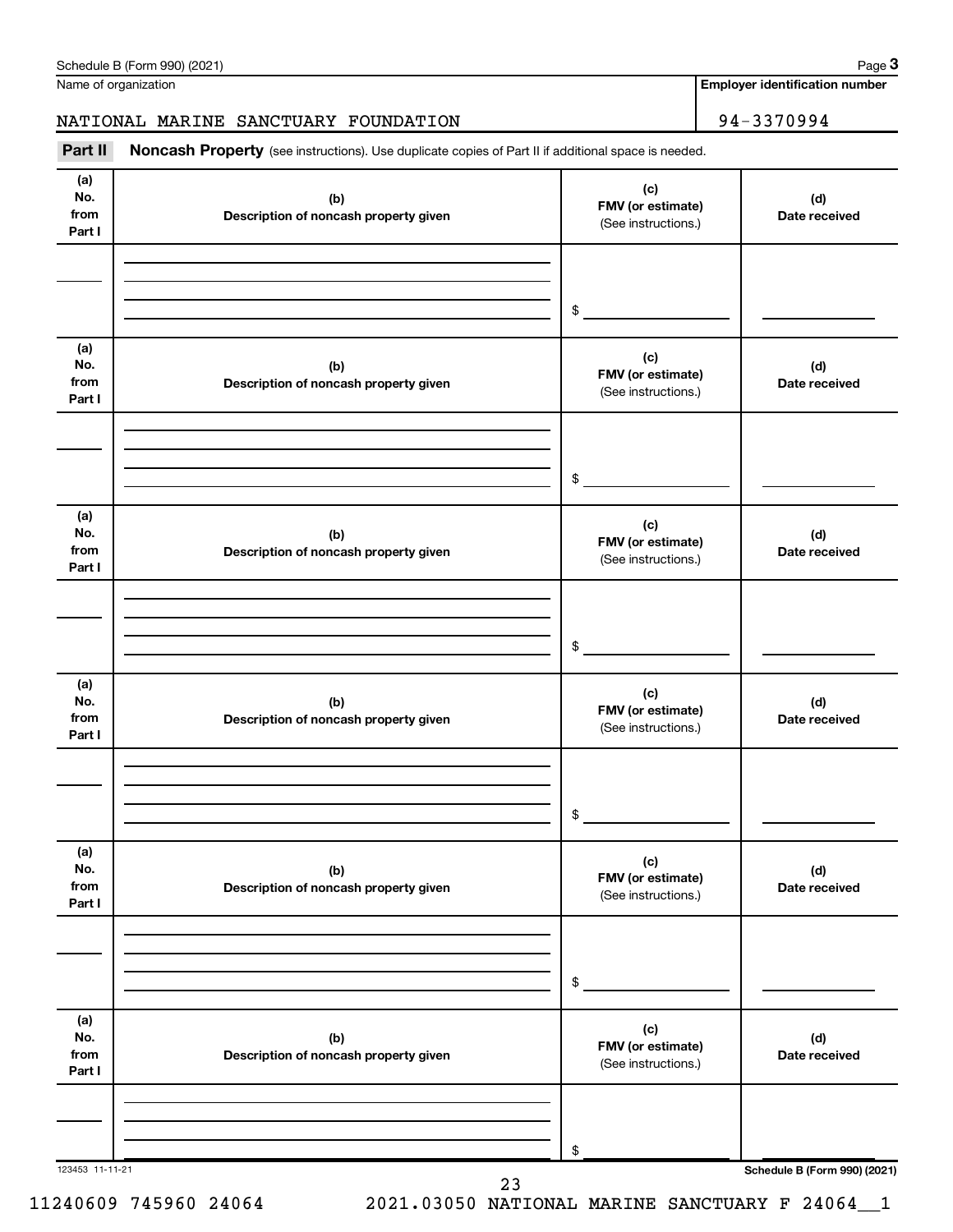|                           | Schedule B (Form 990) (2021)                                                                                                                                                                                                                                           |                      | Page 4                                   |
|---------------------------|------------------------------------------------------------------------------------------------------------------------------------------------------------------------------------------------------------------------------------------------------------------------|----------------------|------------------------------------------|
|                           | Name of organization                                                                                                                                                                                                                                                   |                      | <b>Employer identification number</b>    |
|                           | NATIONAL MARINE SANCTUARY FOUNDATION                                                                                                                                                                                                                                   |                      | 94-3370994                               |
| Part III                  | Exclusively religious, charitable, etc., contributions to organizations described in section 501(c)(7), (8), or (10) that total more than \$1,000 for the year                                                                                                         |                      |                                          |
|                           | from any one contributor. Complete columns (a) through (e) and the following line entry. For organizations<br>completing Part III, enter the total of exclusively religious, charitable, etc., contributions of \$1,000 or less for the year. (Enter this info. once.) |                      |                                          |
| (a) No.                   | Use duplicate copies of Part III if additional space is needed.                                                                                                                                                                                                        |                      |                                          |
| from<br>Part I            | (b) Purpose of gift                                                                                                                                                                                                                                                    | (c) Use of gift      | (d) Description of how gift is held      |
|                           |                                                                                                                                                                                                                                                                        |                      |                                          |
|                           |                                                                                                                                                                                                                                                                        |                      |                                          |
|                           |                                                                                                                                                                                                                                                                        |                      |                                          |
|                           |                                                                                                                                                                                                                                                                        | (e) Transfer of gift |                                          |
|                           |                                                                                                                                                                                                                                                                        |                      |                                          |
|                           | Transferee's name, address, and ZIP + 4                                                                                                                                                                                                                                |                      | Relationship of transferor to transferee |
|                           |                                                                                                                                                                                                                                                                        |                      |                                          |
|                           |                                                                                                                                                                                                                                                                        |                      |                                          |
| (a) No.                   |                                                                                                                                                                                                                                                                        |                      |                                          |
| from<br>Part I            | (b) Purpose of gift                                                                                                                                                                                                                                                    | (c) Use of gift      | (d) Description of how gift is held      |
|                           |                                                                                                                                                                                                                                                                        |                      |                                          |
|                           |                                                                                                                                                                                                                                                                        |                      |                                          |
|                           |                                                                                                                                                                                                                                                                        |                      |                                          |
|                           |                                                                                                                                                                                                                                                                        | (e) Transfer of gift |                                          |
|                           | Transferee's name, address, and ZIP + 4                                                                                                                                                                                                                                |                      | Relationship of transferor to transferee |
|                           |                                                                                                                                                                                                                                                                        |                      |                                          |
|                           |                                                                                                                                                                                                                                                                        |                      |                                          |
|                           |                                                                                                                                                                                                                                                                        |                      |                                          |
| (a) No.<br>from           | (b) Purpose of gift                                                                                                                                                                                                                                                    | (c) Use of gift      | (d) Description of how gift is held      |
| Part I                    |                                                                                                                                                                                                                                                                        |                      |                                          |
|                           |                                                                                                                                                                                                                                                                        |                      |                                          |
|                           |                                                                                                                                                                                                                                                                        |                      |                                          |
|                           |                                                                                                                                                                                                                                                                        | (e) Transfer of gift |                                          |
|                           |                                                                                                                                                                                                                                                                        |                      |                                          |
|                           | Transferee's name, address, and ZIP + 4                                                                                                                                                                                                                                |                      | Relationship of transferor to transferee |
|                           |                                                                                                                                                                                                                                                                        |                      |                                          |
|                           |                                                                                                                                                                                                                                                                        |                      |                                          |
|                           |                                                                                                                                                                                                                                                                        |                      |                                          |
| (a) No.<br>from<br>Part I | (b) Purpose of gift                                                                                                                                                                                                                                                    | (c) Use of gift      | (d) Description of how gift is held      |
|                           |                                                                                                                                                                                                                                                                        |                      |                                          |
|                           |                                                                                                                                                                                                                                                                        |                      |                                          |
|                           |                                                                                                                                                                                                                                                                        |                      |                                          |
|                           |                                                                                                                                                                                                                                                                        | (e) Transfer of gift |                                          |
|                           |                                                                                                                                                                                                                                                                        |                      |                                          |
|                           | Transferee's name, address, and ZIP + 4                                                                                                                                                                                                                                |                      | Relationship of transferor to transferee |
|                           |                                                                                                                                                                                                                                                                        |                      |                                          |
|                           |                                                                                                                                                                                                                                                                        |                      |                                          |
|                           |                                                                                                                                                                                                                                                                        |                      |                                          |
| 123454 11-11-21           |                                                                                                                                                                                                                                                                        | 24                   | Schedule B (Form 990) (2021)             |

11240609 745960 24064 2021.03050 NATIONAL MARINE SANCTUARY F 24064\_\_1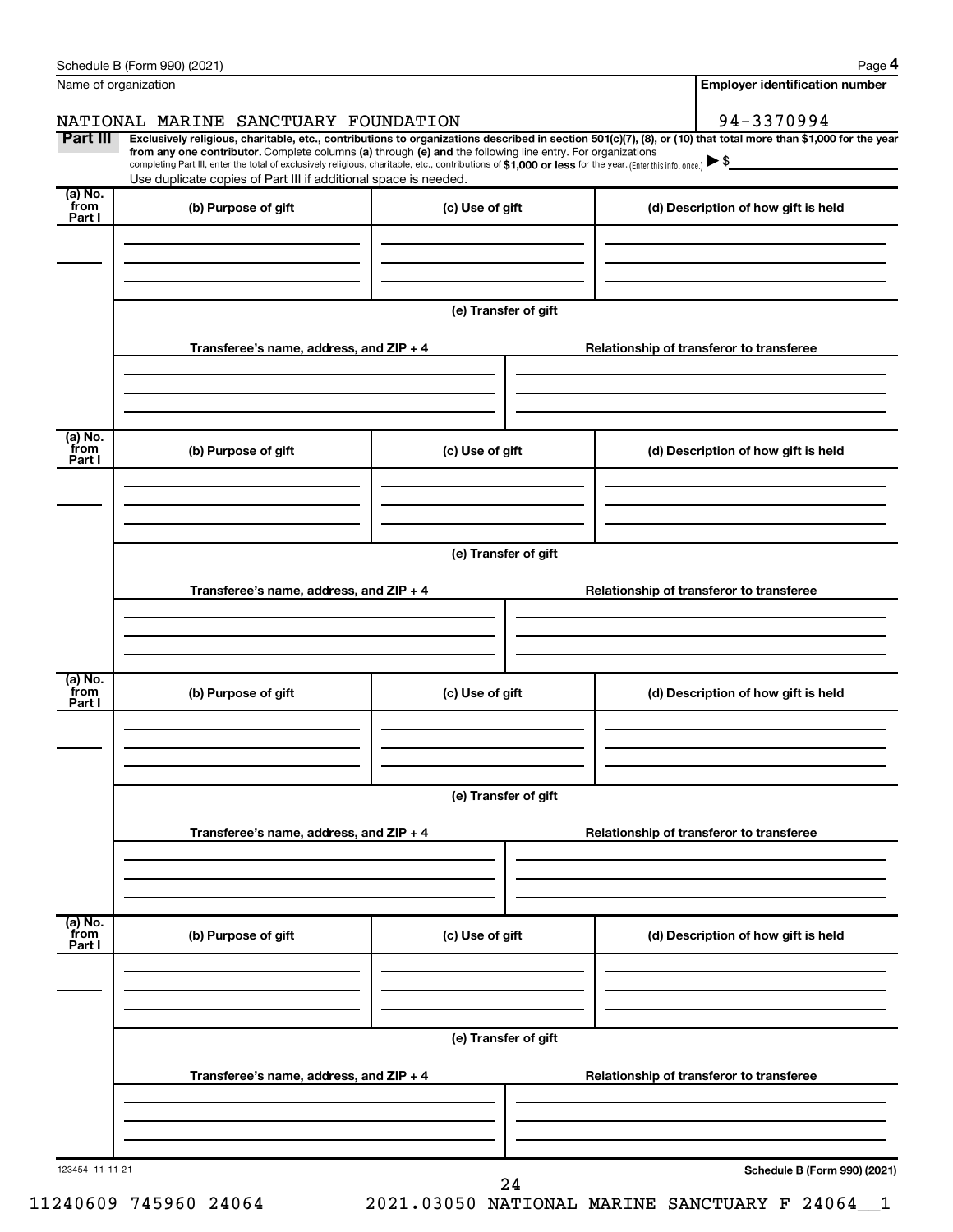| <b>SCHEDULE C</b>                                      | <b>Political Campaign and Lobbying Activities</b>                                                                                                                                                                                                                                              |         |                            |                          | OMB No. 1545-0047                                |
|--------------------------------------------------------|------------------------------------------------------------------------------------------------------------------------------------------------------------------------------------------------------------------------------------------------------------------------------------------------|---------|----------------------------|--------------------------|--------------------------------------------------|
| (Form 990)                                             | For Organizations Exempt From Income Tax Under section 501(c) and section 527                                                                                                                                                                                                                  |         |                            |                          |                                                  |
| Department of the Treasury                             | Complete if the organization is described below. Attach to Form 990 or Form 990-EZ.                                                                                                                                                                                                            |         |                            |                          | <b>Open to Public</b>                            |
| Internal Revenue Service                               | Go to www.irs.gov/Form990 for instructions and the latest information.                                                                                                                                                                                                                         |         |                            |                          | Inspection                                       |
|                                                        | If the organization answered "Yes," on Form 990, Part IV, line 3, or Form 990-EZ, Part V, line 46 (Political Campaign Activities), then                                                                                                                                                        |         |                            |                          |                                                  |
|                                                        | • Section 501(c)(3) organizations: Complete Parts I-A and B. Do not complete Part I-C.<br>● Section 501(c) (other than section 501(c)(3)) organizations: Complete Parts I-A and C below. Do not complete Part I-B.                                                                             |         |                            |                          |                                                  |
| · Section 527 organizations: Complete Part I-A only.   |                                                                                                                                                                                                                                                                                                |         |                            |                          |                                                  |
|                                                        | If the organization answered "Yes," on Form 990, Part IV, line 4, or Form 990-EZ, Part VI, line 47 (Lobbying Activities), then                                                                                                                                                                 |         |                            |                          |                                                  |
|                                                        | • Section 501(c)(3) organizations that have filed Form 5768 (election under section 501(h)): Complete Part II-A. Do not complete Part II-B.                                                                                                                                                    |         |                            |                          |                                                  |
|                                                        | • Section 501(c)(3) organizations that have NOT filed Form 5768 (election under section 501(h)): Complete Part II-B. Do not complete Part II-A.                                                                                                                                                |         |                            |                          |                                                  |
|                                                        | If the organization answered "Yes," on Form 990, Part IV, line 5 (Proxy Tax) (See separate instructions) or Form 990-EZ, Part V, line 35c (Proxy                                                                                                                                               |         |                            |                          |                                                  |
| Tax) (See separate instructions), then                 |                                                                                                                                                                                                                                                                                                |         |                            |                          |                                                  |
|                                                        | • Section 501(c)(4), (5), or (6) organizations: Complete Part III.                                                                                                                                                                                                                             |         |                            |                          |                                                  |
| Name of organization                                   |                                                                                                                                                                                                                                                                                                |         |                            |                          | <b>Employer identification number</b>            |
|                                                        | NATIONAL MARINE SANCTUARY FOUNDATION                                                                                                                                                                                                                                                           |         |                            |                          | 94-3370994                                       |
| Part I-A                                               | Complete if the organization is exempt under section 501(c) or is a section 527 organization.                                                                                                                                                                                                  |         |                            |                          |                                                  |
|                                                        |                                                                                                                                                                                                                                                                                                |         |                            |                          |                                                  |
|                                                        | 1 Provide a description of the organization's direct and indirect political campaign activities in Part IV.                                                                                                                                                                                    |         |                            |                          |                                                  |
| Political campaign activity expenditures<br>2          |                                                                                                                                                                                                                                                                                                |         |                            | $\triangleright$ \$      |                                                  |
| Volunteer hours for political campaign activities<br>3 |                                                                                                                                                                                                                                                                                                |         |                            |                          |                                                  |
|                                                        | Part I-B Complete if the organization is exempt under section 501(c)(3).                                                                                                                                                                                                                       |         |                            |                          |                                                  |
|                                                        |                                                                                                                                                                                                                                                                                                |         |                            | $\blacktriangleright$ \$ |                                                  |
| 2                                                      |                                                                                                                                                                                                                                                                                                |         |                            | $\blacktriangleright$ \$ |                                                  |
| З                                                      |                                                                                                                                                                                                                                                                                                |         |                            |                          | Yes<br>No                                        |
|                                                        |                                                                                                                                                                                                                                                                                                |         |                            |                          | Yes<br><b>No</b>                                 |
| b If "Yes," describe in Part IV.                       |                                                                                                                                                                                                                                                                                                |         |                            |                          |                                                  |
|                                                        | Part I-C Complete if the organization is exempt under section 501(c), except section 501(c)(3).                                                                                                                                                                                                |         |                            |                          |                                                  |
|                                                        | 1 Enter the amount directly expended by the filing organization for section 527 exempt function activities                                                                                                                                                                                     |         |                            | $\blacktriangleright$ \$ |                                                  |
| 2                                                      | Enter the amount of the filing organization's funds contributed to other organizations for section 527                                                                                                                                                                                         |         |                            |                          |                                                  |
| exempt function activities                             |                                                                                                                                                                                                                                                                                                |         |                            | ▶ \$                     |                                                  |
|                                                        | 3 Total exempt function expenditures. Add lines 1 and 2. Enter here and on Form 1120-POL,                                                                                                                                                                                                      |         |                            |                          |                                                  |
|                                                        |                                                                                                                                                                                                                                                                                                |         |                            | $\triangleright$ \$      | Yes<br><b>No</b>                                 |
|                                                        |                                                                                                                                                                                                                                                                                                |         |                            |                          |                                                  |
| 5                                                      | Enter the names, addresses and employer identification number (EIN) of all section 527 political organizations to which the filing organization<br>made payments. For each organization listed, enter the amount paid from the filing organization's funds. Also enter the amount of political |         |                            |                          |                                                  |
|                                                        | contributions received that were promptly and directly delivered to a separate political organization, such as a separate segregated fund or a                                                                                                                                                 |         |                            |                          |                                                  |
|                                                        | political action committee (PAC). If additional space is needed, provide information in Part IV.                                                                                                                                                                                               |         |                            |                          |                                                  |
| (a) Name                                               | (b) Address                                                                                                                                                                                                                                                                                    | (c) EIN | (d) Amount paid from       |                          | (e) Amount of political                          |
|                                                        |                                                                                                                                                                                                                                                                                                |         | filing organization's      |                          | contributions received and                       |
|                                                        |                                                                                                                                                                                                                                                                                                |         | funds. If none, enter -0-. |                          | promptly and directly<br>delivered to a separate |
|                                                        |                                                                                                                                                                                                                                                                                                |         |                            |                          | political organization.                          |
|                                                        |                                                                                                                                                                                                                                                                                                |         |                            |                          | If none, enter -0-.                              |
|                                                        |                                                                                                                                                                                                                                                                                                |         |                            |                          |                                                  |
|                                                        |                                                                                                                                                                                                                                                                                                |         |                            |                          |                                                  |
|                                                        |                                                                                                                                                                                                                                                                                                |         |                            |                          |                                                  |
|                                                        |                                                                                                                                                                                                                                                                                                |         |                            |                          |                                                  |
|                                                        |                                                                                                                                                                                                                                                                                                |         |                            |                          |                                                  |
|                                                        |                                                                                                                                                                                                                                                                                                |         |                            |                          |                                                  |
|                                                        |                                                                                                                                                                                                                                                                                                |         |                            |                          |                                                  |
|                                                        |                                                                                                                                                                                                                                                                                                |         |                            |                          |                                                  |
|                                                        |                                                                                                                                                                                                                                                                                                |         |                            |                          |                                                  |
|                                                        |                                                                                                                                                                                                                                                                                                |         |                            |                          |                                                  |
|                                                        |                                                                                                                                                                                                                                                                                                |         |                            |                          |                                                  |
|                                                        | For Paperwork Reduction Act Notice, see the Instructions for Form 990 or 990-EZ.                                                                                                                                                                                                               |         |                            |                          | Schedule C (Form 990) 2021                       |
| LHA                                                    |                                                                                                                                                                                                                                                                                                |         |                            |                          |                                                  |

132041 11-03-21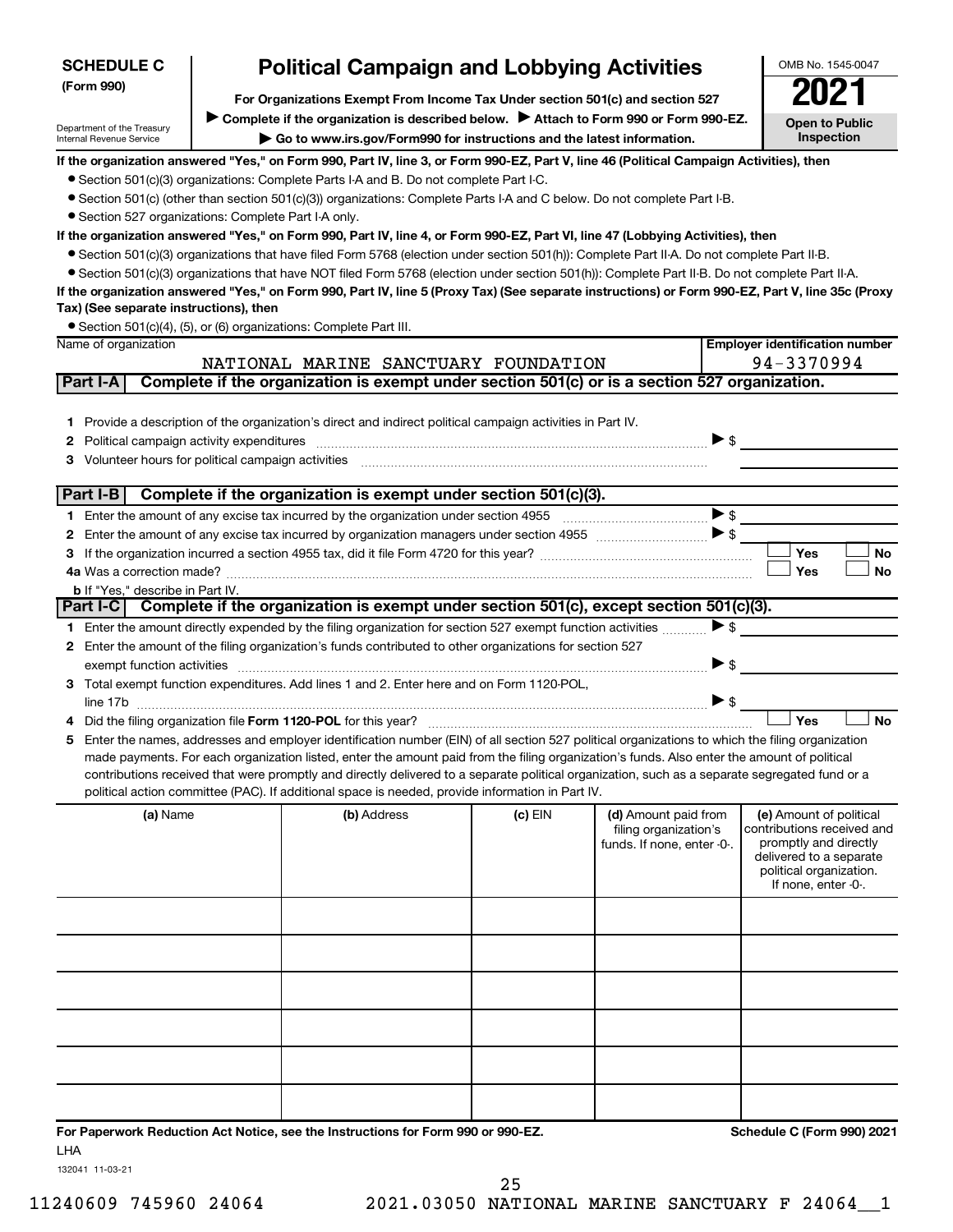| Schedule C (Form 990) 2021<br>Complete if the organization is exempt under section 501(c)(3) and filed Form 5768 (election under<br>Part II-A                                          |                                        |                                                         | NATIONAL MARINE SANCTUARY FOUNDATION |                                        | 94-3370994 Page 2              |
|----------------------------------------------------------------------------------------------------------------------------------------------------------------------------------------|----------------------------------------|---------------------------------------------------------|--------------------------------------|----------------------------------------|--------------------------------|
| section 501(h)).<br>A Check $\blacktriangleright$<br>if the filing organization belongs to an affiliated group (and list in Part IV each affiliated group member's name, address, EIN, |                                        |                                                         |                                      |                                        |                                |
| expenses, and share of excess lobbying expenditures).                                                                                                                                  |                                        |                                                         |                                      |                                        |                                |
| B Check D<br>if the filing organization checked box A and "limited control" provisions apply.                                                                                          |                                        |                                                         |                                      |                                        |                                |
| (The term "expenditures" means amounts paid or incurred.)                                                                                                                              | <b>Limits on Lobbying Expenditures</b> |                                                         |                                      | (a) Filing<br>organization's<br>totals | (b) Affiliated group<br>totals |
| <b>1a</b> Total lobbying expenditures to influence public opinion (grassroots lobbying)                                                                                                |                                        |                                                         |                                      |                                        |                                |
| <b>b</b> Total lobbying expenditures to influence a legislative body (direct lobbying) [11] [12] Total lobbying expenditures to influence a legislative body (direct lobbying)         |                                        |                                                         |                                      |                                        |                                |
| c                                                                                                                                                                                      |                                        |                                                         |                                      |                                        |                                |
| Other exempt purpose expenditures<br>d                                                                                                                                                 |                                        |                                                         |                                      |                                        |                                |
| е                                                                                                                                                                                      |                                        |                                                         |                                      |                                        |                                |
| f Lobbying nontaxable amount. Enter the amount from the following table in both columns.                                                                                               |                                        |                                                         |                                      |                                        |                                |
| If the amount on line $1e$ , column (a) or (b) is:                                                                                                                                     |                                        | The lobbying nontaxable amount is:                      |                                      |                                        |                                |
| Not over \$500,000                                                                                                                                                                     |                                        | 20% of the amount on line 1e.                           |                                      |                                        |                                |
| Over \$500,000 but not over \$1,000,000                                                                                                                                                |                                        | \$100,000 plus 15% of the excess over \$500,000.        |                                      |                                        |                                |
| Over \$1,000,000 but not over \$1,500,000                                                                                                                                              |                                        | \$175,000 plus 10% of the excess over \$1,000,000       |                                      |                                        |                                |
| Over \$1,500,000 but not over \$17,000,000                                                                                                                                             |                                        | \$225,000 plus 5% of the excess over \$1,500,000.       |                                      |                                        |                                |
| Over \$17,000,000                                                                                                                                                                      | \$1,000,000.                           |                                                         |                                      |                                        |                                |
|                                                                                                                                                                                        |                                        |                                                         |                                      |                                        |                                |
| <b>g</b> Grassroots nontaxable amount (enter 25% of line 1f)<br>h Subtract line 1g from line 1a. If zero or less, enter -0-                                                            |                                        |                                                         |                                      |                                        |                                |
|                                                                                                                                                                                        |                                        |                                                         |                                      |                                        |                                |
| If there is an amount other than zero on either line 1h or line 1i, did the organization file Form 4720                                                                                |                                        |                                                         |                                      |                                        |                                |
| reporting section 4911 tax for this year?                                                                                                                                              |                                        |                                                         |                                      |                                        | Yes<br>No                      |
|                                                                                                                                                                                        |                                        | 4-Year Averaging Period Under Section 501(h)            |                                      |                                        |                                |
| (Some organizations that made a section 501(h) election do not have to complete all of the five columns below.                                                                         |                                        | See the separate instructions for lines 2a through 2f.) |                                      |                                        |                                |
|                                                                                                                                                                                        |                                        | Lobbying Expenditures During 4-Year Averaging Period    |                                      |                                        |                                |
| Calendar year<br>(or fiscal year beginning in)                                                                                                                                         | (a) 2018                               | (b) 2019                                                | $(c)$ 2020                           | $(d)$ 2021                             | (e) Total                      |
| 2a Lobbying nontaxable amount                                                                                                                                                          |                                        |                                                         |                                      |                                        |                                |
| <b>b</b> Lobbying ceiling amount<br>(150% of line 2a, column(e))                                                                                                                       |                                        |                                                         |                                      |                                        |                                |
| c Total lobbying expenditures                                                                                                                                                          |                                        |                                                         |                                      |                                        |                                |
| d Grassroots nontaxable amount                                                                                                                                                         |                                        |                                                         |                                      |                                        |                                |
| e Grassroots ceiling amount<br>(150% of line 2d, column (e))                                                                                                                           |                                        |                                                         |                                      |                                        |                                |
| f Grassroots lobbying expenditures                                                                                                                                                     |                                        |                                                         |                                      |                                        | Schodule C (Form 000) 2021     |

**Schedule C (Form 990) 2021**

132042 11-03-21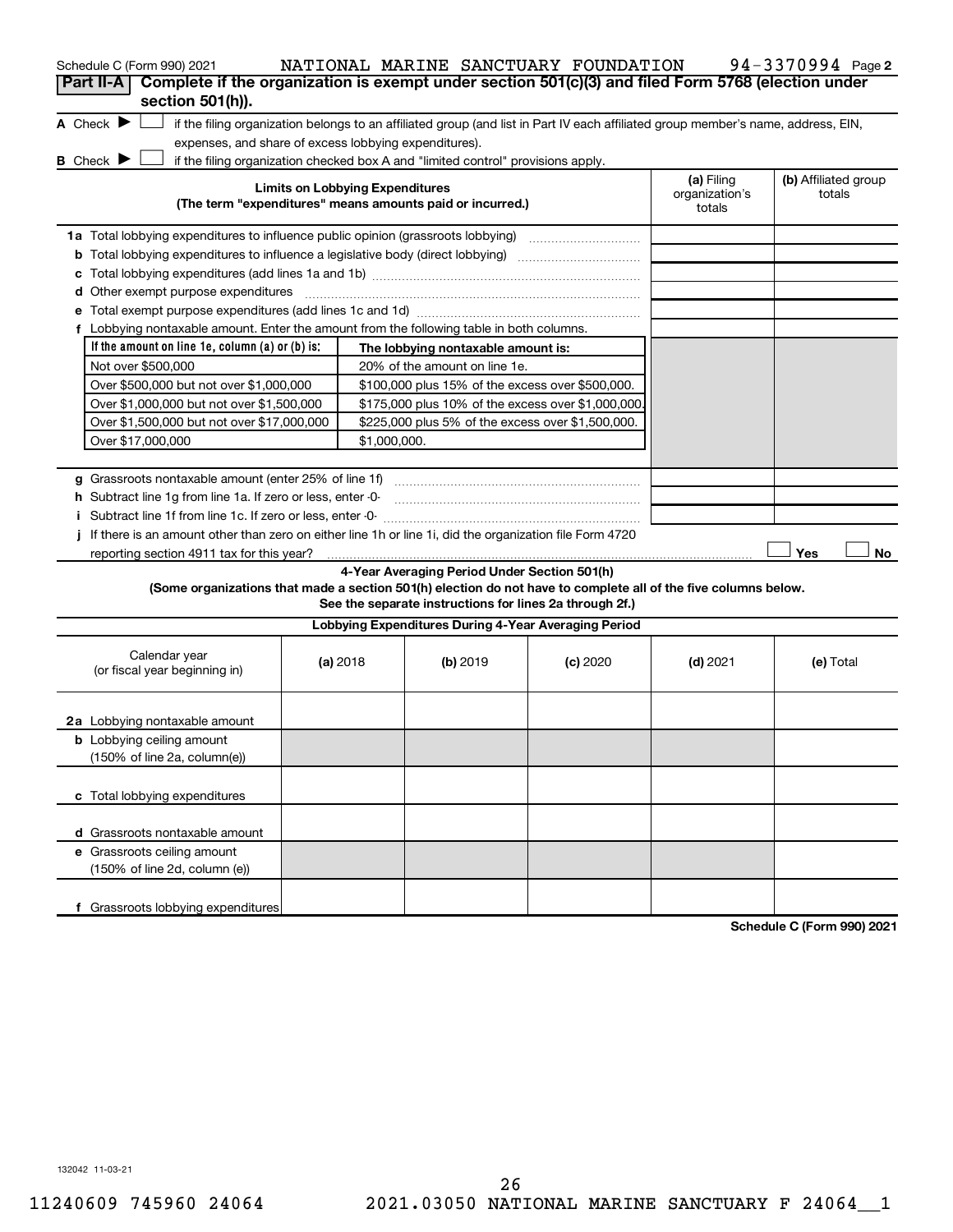## Schedule C (Form 990) 2021 Page NATIONAL MARINE SANCTUARY FOUNDATION 94-3370994

# **Part II-B** Complete if the organization is exempt under section 501(c)(3) and has NOT filed Form 5768 **(election under section 501(h)).**

|    | For each "Yes" response on lines 1a through 1i below, provide in Part IV a detailed description                                                                                                                                      |                         | (a)                     |     | (b)                        |
|----|--------------------------------------------------------------------------------------------------------------------------------------------------------------------------------------------------------------------------------------|-------------------------|-------------------------|-----|----------------------------|
|    | of the lobbying activity.                                                                                                                                                                                                            | Yes                     | No                      |     | Amount                     |
| 1. | During the year, did the filing organization attempt to influence foreign, national, state, or<br>local legislation, including any attempt to influence public opinion on a legislative matter<br>or referendum, through the use of: |                         |                         |     |                            |
|    |                                                                                                                                                                                                                                      |                         | х                       |     |                            |
|    | <b>b</b> Paid staff or management (include compensation in expenses reported on lines 1c through 1i)?                                                                                                                                | X                       |                         |     |                            |
|    |                                                                                                                                                                                                                                      |                         | х                       |     |                            |
|    |                                                                                                                                                                                                                                      | $\overline{\textbf{X}}$ |                         |     |                            |
|    |                                                                                                                                                                                                                                      |                         | х                       |     |                            |
|    |                                                                                                                                                                                                                                      |                         | $\overline{\textbf{x}}$ |     |                            |
|    | g Direct contact with legislators, their staffs, government officials, or a legislative body?                                                                                                                                        |                         | $\overline{\text{x}}$   |     |                            |
|    | h Rallies, demonstrations, seminars, conventions, speeches, lectures, or any similar means?                                                                                                                                          |                         | $\overline{\textbf{x}}$ |     |                            |
|    | <i>i</i> Other activities?                                                                                                                                                                                                           | $\overline{\textbf{x}}$ |                         |     | 2,492.                     |
|    |                                                                                                                                                                                                                                      |                         |                         |     | 2,492.                     |
|    | 2a Did the activities in line 1 cause the organization to be not described in section 501(c)(3)?                                                                                                                                     |                         | х                       |     |                            |
|    |                                                                                                                                                                                                                                      |                         |                         |     |                            |
|    |                                                                                                                                                                                                                                      |                         |                         |     |                            |
|    | c If "Yes," enter the amount of any tax incurred by organization managers under section 4912                                                                                                                                         |                         |                         |     |                            |
|    | d If the filing organization incurred a section 4912 tax, did it file Form 4720 for this year?<br>Complete if the organization is exempt under section 501(c)(4), section 501(c)(5), or section<br>Part III-AT                       |                         |                         |     |                            |
|    | $501(c)(6)$ .                                                                                                                                                                                                                        |                         |                         |     |                            |
|    |                                                                                                                                                                                                                                      |                         |                         | Yes | No                         |
| 1. |                                                                                                                                                                                                                                      |                         | 1                       |     |                            |
| 2  |                                                                                                                                                                                                                                      |                         | $\mathbf{2}$            |     |                            |
| з  | Did the organization agree to carry over lobbying and political campaign activity expenditures from the prior year?                                                                                                                  |                         | 3                       |     |                            |
|    | Complete if the organization is exempt under section 501(c)(4), section 501(c)(5), or section<br> Part III-B                                                                                                                         |                         |                         |     |                            |
|    | 501(c)(6) and if either (a) BOTH Part III-A, lines 1 and 2, are answered "No" OR (b) Part III-A, line 3, is                                                                                                                          |                         |                         |     |                            |
|    | answered "Yes."                                                                                                                                                                                                                      |                         |                         |     |                            |
| 1. | Dues, assessments and similar amounts from members [111] Dues, assessments and similar and similar amounts from members [11] Dues, assessments and similar amounts from members [11] Dues and the state and state and state an       |                         | 1                       |     |                            |
| 2  | Section 162(e) nondeductible lobbying and political expenditures (do not include amounts of political                                                                                                                                |                         |                         |     |                            |
|    | expenses for which the section 527(f) tax was paid).                                                                                                                                                                                 |                         |                         |     |                            |
|    |                                                                                                                                                                                                                                      |                         | 2a                      |     |                            |
|    | <b>b</b> Carryover from last year manufactured and content to content the content of the content of the content of the content of the content of the content of the content of the content of the content of the content of the con  |                         | 2b                      |     |                            |
| c  |                                                                                                                                                                                                                                      |                         | 2c                      |     |                            |
|    | Aggregate amount reported in section 6033(e)(1)(A) notices of nondeductible section 162(e) dues manufactured                                                                                                                         |                         | 3                       |     |                            |
| 4  | If notices were sent and the amount on line 2c exceeds the amount on line 3, what portion of the excess                                                                                                                              |                         |                         |     |                            |
|    | does the organization agree to carryover to the reasonable estimate of nondeductible lobbying and political                                                                                                                          |                         |                         |     |                            |
|    |                                                                                                                                                                                                                                      |                         | $\overline{\mathbf{r}}$ |     |                            |
|    |                                                                                                                                                                                                                                      |                         | 5                       |     |                            |
|    | Part IV  <br><b>Supplemental Information</b>                                                                                                                                                                                         |                         |                         |     |                            |
|    | Provide the descriptions required for Part I-A, line 1; Part I-B, line 4; Part I-C, line 5; Part II-A (affiliated group list); Part II-A, lines 1 and 2 (See                                                                         |                         |                         |     |                            |
|    | instructions); and Part II-B, line 1. Also, complete this part for any additional information.                                                                                                                                       |                         |                         |     |                            |
|    | PART II-B, LINE 1, LOBBYING ACTIVITIES:                                                                                                                                                                                              |                         |                         |     |                            |
|    | THE FOUNDATION'S LOBBYING ACTIVITIES SUPPORT ONLINE MAILING ADVOCACY                                                                                                                                                                 |                         |                         |     |                            |
|    |                                                                                                                                                                                                                                      |                         |                         |     |                            |
|    | TOOLS THAT SEND LETTERS DIRECTLY TO LEGISLATORS AND OTHER ELECTED                                                                                                                                                                    |                         |                         |     |                            |
|    | OFFICIALS, HOSTING ONLINE HILL FLY-IN MEETINGS AND DISTRICT DAY EVENTS                                                                                                                                                               |                         |                         |     |                            |
|    | THAT ENABLE THE FOUNDATION TO CONNECT BUSINESSES AND COMMUNITY LEADERS                                                                                                                                                               |                         |                         |     |                            |
|    |                                                                                                                                                                                                                                      |                         |                         |     |                            |
|    | TO THEIR ELECTED OFFICIALS TO VOICE THEIR SUPPORT FOR SANCTUARIES.                                                                                                                                                                   |                         |                         |     | Schedule C (Form 990) 2021 |
|    | 132043 11-03-21                                                                                                                                                                                                                      |                         |                         |     |                            |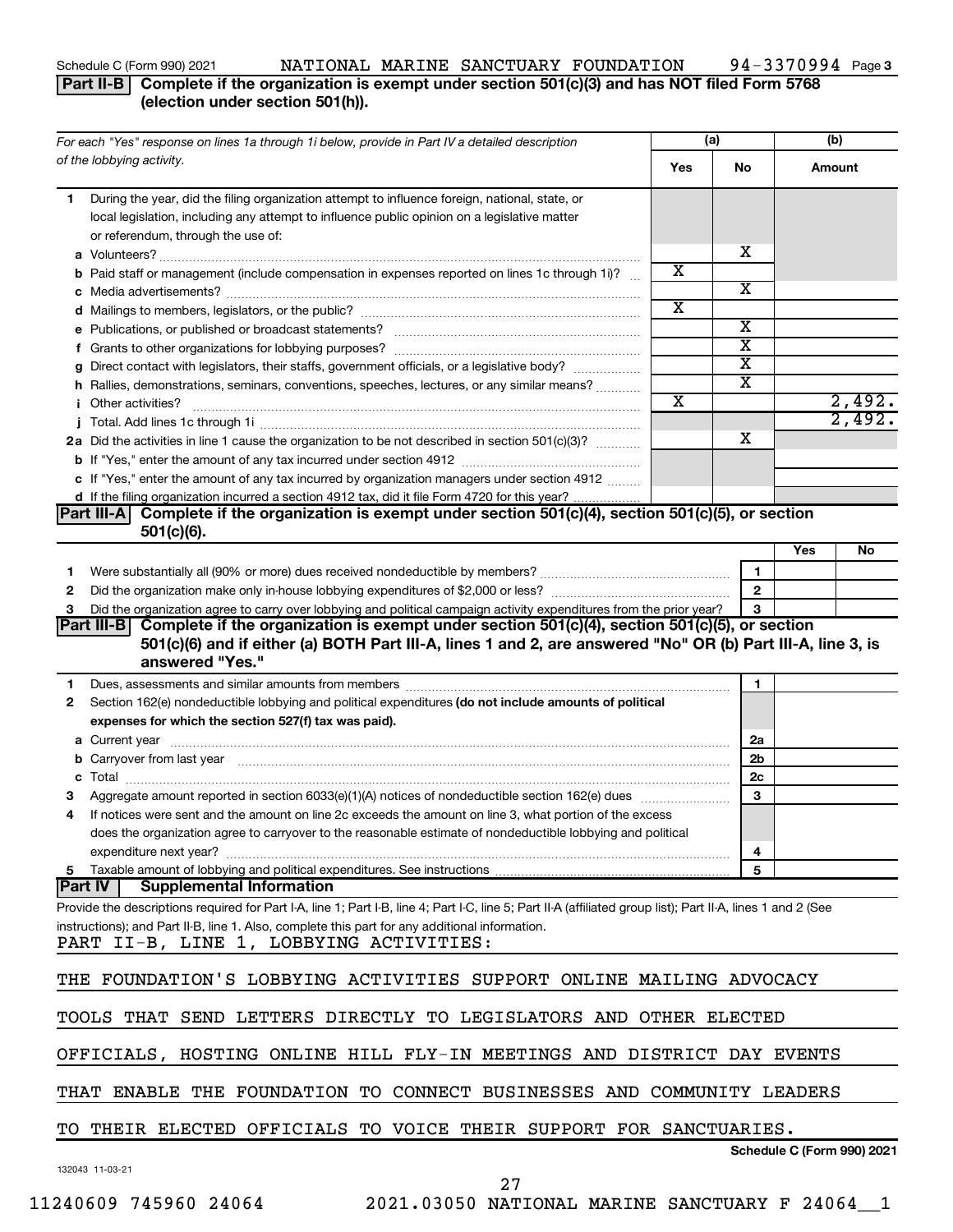| <b>SCHEDULE D</b> |  |
|-------------------|--|
|-------------------|--|

**| Complete if the organization answered "Yes" on Form 990, Part IV, line 6, 7, 8, 9, 10, 11a, 11b, 11c, 11d, 11e, 11f, 12a, or 12b. SCHEDULE D Supplemental Financial Statements**<br> **Form 990 Example 5 2021**<br>
Part IV. line 6, 7, 8, 9, 10, 11a, 11b, 11c, 11d, 11e, 11f, 12a, or 12b.

**| Attach to Form 990. |Go to www.irs.gov/Form990 for instructions and the latest information.**



Department of the Treasury Internal Revenue Service

Name of the organization<br>**NATIONAL MARINE SANCTUARY FOUNDATION** 94-3370994 NATIONAL MARINE SANCTUARY FOUNDATION

| Part I  | Organizations Maintaining Donor Advised Funds or Other Similar Funds or Accounts. Complete if the                                                                                                                             |                         |                                                    |
|---------|-------------------------------------------------------------------------------------------------------------------------------------------------------------------------------------------------------------------------------|-------------------------|----------------------------------------------------|
|         | organization answered "Yes" on Form 990, Part IV, line 6.                                                                                                                                                                     | (a) Donor advised funds | (b) Funds and other accounts                       |
|         |                                                                                                                                                                                                                               |                         |                                                    |
| 1.      |                                                                                                                                                                                                                               |                         |                                                    |
| 2       | Aggregate value of contributions to (during year)                                                                                                                                                                             |                         |                                                    |
| 3       | Aggregate value of grants from (during year)                                                                                                                                                                                  |                         |                                                    |
| 4       | Did the organization inform all donors and donor advisors in writing that the assets held in donor advised funds                                                                                                              |                         |                                                    |
| 5       |                                                                                                                                                                                                                               |                         | Yes<br>No                                          |
|         | Did the organization inform all grantees, donors, and donor advisors in writing that grant funds can be used only                                                                                                             |                         |                                                    |
| 6       | for charitable purposes and not for the benefit of the donor or donor advisor, or for any other purpose conferring                                                                                                            |                         |                                                    |
|         | impermissible private benefit?                                                                                                                                                                                                |                         | Yes<br>No                                          |
| Part II | <b>Conservation Easements.</b> Complete if the organization answered "Yes" on Form 990, Part IV, line 7.                                                                                                                      |                         |                                                    |
| 1.      | Purpose(s) of conservation easements held by the organization (check all that apply).                                                                                                                                         |                         |                                                    |
|         | Preservation of land for public use (for example, recreation or education)                                                                                                                                                    |                         | Preservation of a historically important land area |
|         | Protection of natural habitat                                                                                                                                                                                                 |                         | Preservation of a certified historic structure     |
|         | Preservation of open space                                                                                                                                                                                                    |                         |                                                    |
| 2       | Complete lines 2a through 2d if the organization held a qualified conservation contribution in the form of a conservation easement on the last                                                                                |                         |                                                    |
|         | day of the tax year.                                                                                                                                                                                                          |                         | Held at the End of the Tax Year                    |
|         |                                                                                                                                                                                                                               |                         | 2a                                                 |
|         | <b>b</b> Total acreage restricted by conservation easements                                                                                                                                                                   |                         | 2b                                                 |
| С       |                                                                                                                                                                                                                               |                         | 2c                                                 |
| d       | Number of conservation easements included in (c) acquired after 7/25/06, and not on a historic structure                                                                                                                      |                         |                                                    |
|         | listed in the National Register [111] Marshall Register [11] Marshall Register [11] Marshall Register [11] Marshall Register [11] Marshall Register [11] Marshall Register [11] Marshall Register [11] Marshall Register [11] |                         | 2d                                                 |
| 3       | Number of conservation easements modified, transferred, released, extinguished, or terminated by the organization during the tax                                                                                              |                         |                                                    |
|         | year                                                                                                                                                                                                                          |                         |                                                    |
| 4       | Number of states where property subject to conservation easement is located >                                                                                                                                                 |                         |                                                    |
| 5       | Does the organization have a written policy regarding the periodic monitoring, inspection, handling of                                                                                                                        |                         |                                                    |
|         | violations, and enforcement of the conservation easements it holds?                                                                                                                                                           |                         | Yes<br>No                                          |
| 6       | Staff and volunteer hours devoted to monitoring, inspecting, handling of violations, and enforcing conservation easements during the year                                                                                     |                         |                                                    |
|         |                                                                                                                                                                                                                               |                         |                                                    |
| 7       | Amount of expenses incurred in monitoring, inspecting, handling of violations, and enforcing conservation easements during the year                                                                                           |                         |                                                    |
|         | ▶ \$                                                                                                                                                                                                                          |                         |                                                    |
| 8       | Does each conservation easement reported on line 2(d) above satisfy the requirements of section 170(h)(4)(B)(i)                                                                                                               |                         |                                                    |
|         |                                                                                                                                                                                                                               |                         | Yes<br>No                                          |
| 9       | In Part XIII, describe how the organization reports conservation easements in its revenue and expense statement and                                                                                                           |                         |                                                    |
|         | balance sheet, and include, if applicable, the text of the footnote to the organization's financial statements that describes the                                                                                             |                         |                                                    |
|         | organization's accounting for conservation easements.                                                                                                                                                                         |                         |                                                    |
|         | Part III   Organizations Maintaining Collections of Art, Historical Treasures, or Other Similar Assets.                                                                                                                       |                         |                                                    |
|         | Complete if the organization answered "Yes" on Form 990, Part IV, line 8.                                                                                                                                                     |                         |                                                    |
|         | 1a If the organization elected, as permitted under FASB ASC 958, not to report in its revenue statement and balance sheet works                                                                                               |                         |                                                    |
|         | of art, historical treasures, or other similar assets held for public exhibition, education, or research in furtherance of public                                                                                             |                         |                                                    |
|         | service, provide in Part XIII the text of the footnote to its financial statements that describes these items.                                                                                                                |                         |                                                    |
|         | <b>b</b> If the organization elected, as permitted under FASB ASC 958, to report in its revenue statement and balance sheet works of                                                                                          |                         |                                                    |
|         | art, historical treasures, or other similar assets held for public exhibition, education, or research in furtherance of public service,                                                                                       |                         |                                                    |
|         | provide the following amounts relating to these items:                                                                                                                                                                        |                         |                                                    |
|         | (i)                                                                                                                                                                                                                           |                         |                                                    |
|         | (ii) Assets included in Form 990, Part X [1] [1] [1] [1] [1] [1] [1] Assets included in Form 990, Part X                                                                                                                      |                         | $\blacktriangleright$ \$                           |
| 2       | If the organization received or held works of art, historical treasures, or other similar assets for financial gain, provide                                                                                                  |                         |                                                    |
|         | the following amounts required to be reported under FASB ASC 958 relating to these items:                                                                                                                                     |                         |                                                    |
| а       |                                                                                                                                                                                                                               |                         | $\blacktriangleright$ \$                           |
|         |                                                                                                                                                                                                                               |                         | $\blacktriangleright$ \$                           |
|         | LHA For Paperwork Reduction Act Notice, see the Instructions for Form 990.                                                                                                                                                    |                         | Schedule D (Form 990) 2021                         |
|         | 132051 10-28-21                                                                                                                                                                                                               |                         |                                                    |

11240609 745960 24064 2021.03050 NATIONAL MARINE SANCTUARY F 24064\_\_1 28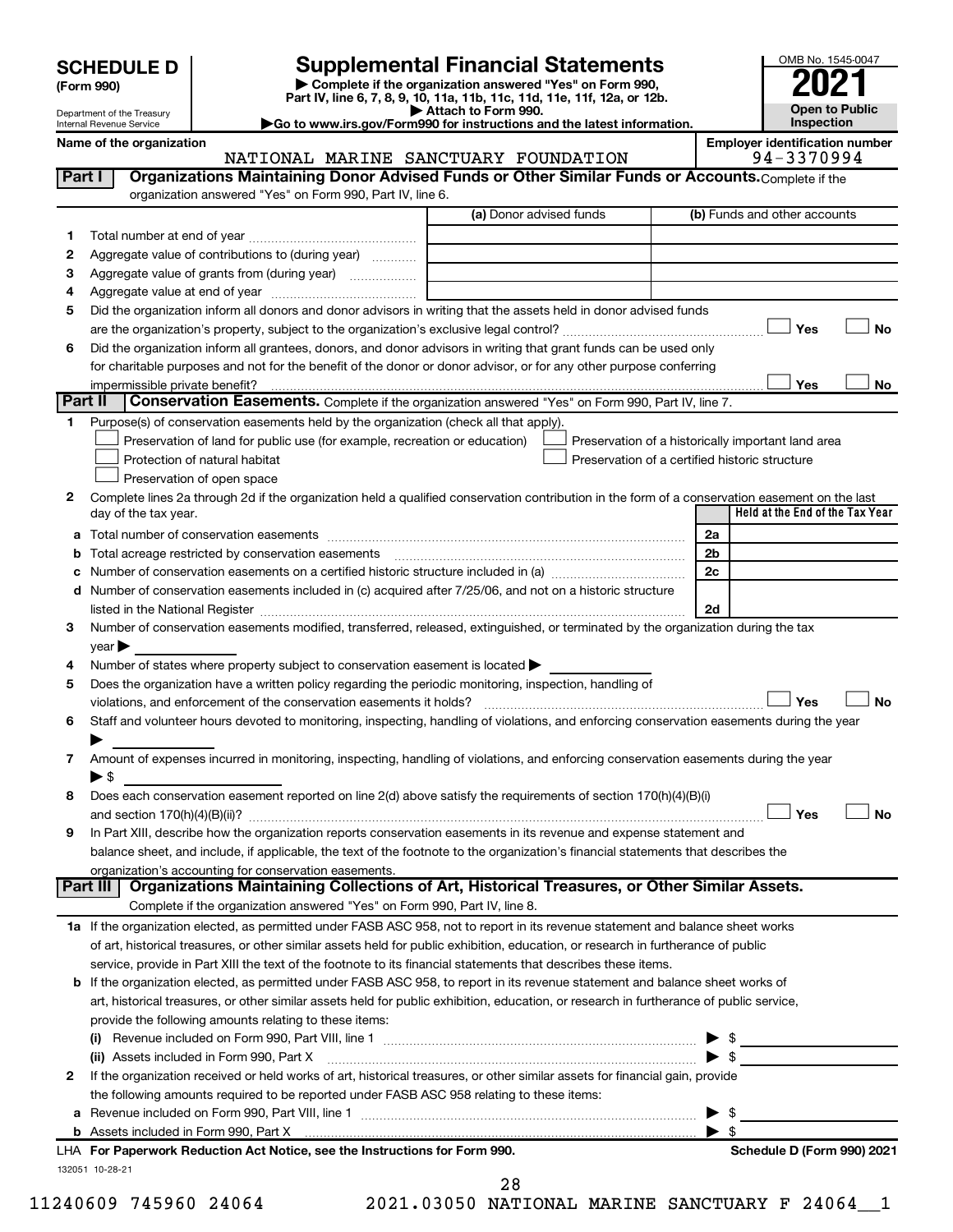|               | Schedule D (Form 990) 2021                                                                                                                                                                                                     | NATIONAL MARINE SANCTUARY FOUNDATION |                |               |                                                                             |          |                 | 94-3370994 Page 2          |                |             |          |
|---------------|--------------------------------------------------------------------------------------------------------------------------------------------------------------------------------------------------------------------------------|--------------------------------------|----------------|---------------|-----------------------------------------------------------------------------|----------|-----------------|----------------------------|----------------|-------------|----------|
|               | Organizations Maintaining Collections of Art, Historical Treasures, or Other Similar Assets(continued)<br>Part III                                                                                                             |                                      |                |               |                                                                             |          |                 |                            |                |             |          |
| 3             | Using the organization's acquisition, accession, and other records, check any of the following that make significant use of its                                                                                                |                                      |                |               |                                                                             |          |                 |                            |                |             |          |
|               | collection items (check all that apply):                                                                                                                                                                                       |                                      |                |               |                                                                             |          |                 |                            |                |             |          |
| a             | Public exhibition                                                                                                                                                                                                              | d                                    |                |               | Loan or exchange program                                                    |          |                 |                            |                |             |          |
| b             | Scholarly research                                                                                                                                                                                                             | e                                    | Other          |               |                                                                             |          |                 |                            |                |             |          |
| c             | Preservation for future generations                                                                                                                                                                                            |                                      |                |               |                                                                             |          |                 |                            |                |             |          |
| 4             | Provide a description of the organization's collections and explain how they further the organization's exempt purpose in Part XIII.                                                                                           |                                      |                |               |                                                                             |          |                 |                            |                |             |          |
| 5             | During the year, did the organization solicit or receive donations of art, historical treasures, or other similar assets                                                                                                       |                                      |                |               |                                                                             |          |                 |                            |                |             |          |
|               |                                                                                                                                                                                                                                |                                      |                |               |                                                                             |          |                 |                            | Yes            |             | No       |
|               | Part IV<br>Escrow and Custodial Arrangements. Complete if the organization answered "Yes" on Form 990, Part IV, line 9, or                                                                                                     |                                      |                |               |                                                                             |          |                 |                            |                |             |          |
|               | reported an amount on Form 990, Part X, line 21.                                                                                                                                                                               |                                      |                |               |                                                                             |          |                 |                            |                |             |          |
|               | 1a Is the organization an agent, trustee, custodian or other intermediary for contributions or other assets not included                                                                                                       |                                      |                |               |                                                                             |          |                 |                            |                |             |          |
|               |                                                                                                                                                                                                                                |                                      |                |               |                                                                             |          |                 |                            | Yes            |             | No       |
|               | b If "Yes," explain the arrangement in Part XIII and complete the following table:                                                                                                                                             |                                      |                |               |                                                                             |          |                 |                            |                |             |          |
|               |                                                                                                                                                                                                                                |                                      |                |               |                                                                             |          |                 |                            | Amount         |             |          |
|               | c Beginning balance measurements and the contract of the contract of the contract of the contract of the contract of the contract of the contract of the contract of the contract of the contract of the contract of the contr |                                      |                |               |                                                                             |          | 1c              |                            |                |             |          |
|               |                                                                                                                                                                                                                                |                                      |                |               |                                                                             |          | 1d              |                            |                |             |          |
|               | e Distributions during the year manufactured and continuum and contact the year manufactured and contact the year manufactured and contact the year manufactured and contact the year manufactured and contact the year manufa |                                      |                |               |                                                                             |          | 1e              |                            |                |             |          |
|               |                                                                                                                                                                                                                                |                                      |                |               |                                                                             |          | 1f              |                            |                |             |          |
|               | 2a Did the organization include an amount on Form 990, Part X, line 21, for escrow or custodial account liability?                                                                                                             |                                      |                |               |                                                                             |          |                 |                            | Yes            |             | No       |
|               | <b>b</b> If "Yes," explain the arrangement in Part XIII. Check here if the explanation has been provided on Part XIII                                                                                                          |                                      |                |               |                                                                             |          |                 |                            |                |             |          |
| <b>Part V</b> | <b>Endowment Funds.</b> Complete if the organization answered "Yes" on Form 990, Part IV, line 10.                                                                                                                             |                                      |                |               |                                                                             |          |                 |                            |                |             |          |
|               |                                                                                                                                                                                                                                | (a) Current year                     | (b) Prior year |               | (c) Two years back $\vert$ (d) Three years back $\vert$ (e) Four years back |          |                 |                            |                |             |          |
|               | <b>1a</b> Beginning of year balance <i>manument</i>                                                                                                                                                                            | 4,934,320.                           | 4,906,353.     |               | 4,769,537.                                                                  |          |                 | 5,495,583.                 |                | 6,044,478.  |          |
| b             |                                                                                                                                                                                                                                | 10,466.                              |                | 10,027.       |                                                                             | 73,488.  |                 |                            |                |             |          |
|               | c Net investment earnings, gains, and losses                                                                                                                                                                                   | 391,136.                             |                | 480,678.      |                                                                             | 568,195. |                 | $-165,041.$                |                | $-398,895.$ |          |
|               |                                                                                                                                                                                                                                |                                      |                |               |                                                                             |          |                 | 561,005.                   |                |             | 150,000. |
|               | e Other expenditures for facilities                                                                                                                                                                                            |                                      |                |               |                                                                             |          |                 |                            |                |             |          |
|               | and programs                                                                                                                                                                                                                   | 117,083.                             |                | 261, 275.     |                                                                             | 434,484. |                 |                            |                |             |          |
|               | f Administrative expenses <i></i>                                                                                                                                                                                              | 12,195.                              |                | 201, 463.     |                                                                             | 70,383.  |                 |                            |                |             |          |
|               | End of year balance                                                                                                                                                                                                            | 5,206,644.                           | 4,934,320.     |               | 4,906,353.                                                                  |          |                 | 4,769,537.                 |                | 5,495,583.  |          |
| g<br>2        | Provide the estimated percentage of the current year end balance (line 1g, column (a)) held as:                                                                                                                                |                                      |                |               |                                                                             |          |                 |                            |                |             |          |
|               | Board designated or quasi-endowment                                                                                                                                                                                            | 100,0000                             | %              |               |                                                                             |          |                 |                            |                |             |          |
|               | .0000<br>Permanent endowment                                                                                                                                                                                                   | %                                    |                |               |                                                                             |          |                 |                            |                |             |          |
|               | .0000%<br>c Term endowment $\blacktriangleright$                                                                                                                                                                               |                                      |                |               |                                                                             |          |                 |                            |                |             |          |
|               | The percentages on lines 2a, 2b, and 2c should equal 100%.                                                                                                                                                                     |                                      |                |               |                                                                             |          |                 |                            |                |             |          |
|               | 3a Are there endowment funds not in the possession of the organization that are held and administered for the organization                                                                                                     |                                      |                |               |                                                                             |          |                 |                            |                |             |          |
|               |                                                                                                                                                                                                                                |                                      |                |               |                                                                             |          |                 |                            |                | Yes         | No       |
|               | by:<br>(i)                                                                                                                                                                                                                     |                                      |                |               |                                                                             |          |                 |                            | 3a(i)          |             | х        |
|               |                                                                                                                                                                                                                                |                                      |                |               |                                                                             |          |                 |                            | 3a(ii)         |             | x        |
|               |                                                                                                                                                                                                                                |                                      |                |               |                                                                             |          |                 |                            | 3b             |             |          |
| 4             | Describe in Part XIII the intended uses of the organization's endowment funds.                                                                                                                                                 |                                      |                |               |                                                                             |          |                 |                            |                |             |          |
|               | Land, Buildings, and Equipment.<br>Part VI                                                                                                                                                                                     |                                      |                |               |                                                                             |          |                 |                            |                |             |          |
|               | Complete if the organization answered "Yes" on Form 990, Part IV, line 11a. See Form 990, Part X, line 10.                                                                                                                     |                                      |                |               |                                                                             |          |                 |                            |                |             |          |
|               | Description of property                                                                                                                                                                                                        | (a) Cost or other                    |                |               | (b) Cost or other                                                           |          | (c) Accumulated |                            | (d) Book value |             |          |
|               |                                                                                                                                                                                                                                | basis (investment)                   |                | basis (other) |                                                                             |          | depreciation    |                            |                |             |          |
|               |                                                                                                                                                                                                                                |                                      |                |               |                                                                             |          |                 |                            |                |             |          |
|               |                                                                                                                                                                                                                                |                                      |                |               |                                                                             |          |                 |                            |                |             |          |
|               |                                                                                                                                                                                                                                |                                      |                |               | 22,455.                                                                     |          | 2,168.          |                            |                | 20, 287.    |          |
|               |                                                                                                                                                                                                                                |                                      |                |               | 282,958.                                                                    |          | 203,676.        |                            |                | 79,282.     |          |
|               |                                                                                                                                                                                                                                |                                      |                |               |                                                                             |          |                 |                            |                |             |          |
|               |                                                                                                                                                                                                                                |                                      |                |               |                                                                             |          |                 |                            |                | 99,569.     |          |
|               | Total. Add lines 1a through 1e. (Column (d) must equal Form 990, Part X, column (B), line 10c.)                                                                                                                                |                                      |                |               |                                                                             |          |                 |                            |                |             |          |
|               |                                                                                                                                                                                                                                |                                      |                |               |                                                                             |          |                 | Schedule D (Form 990) 2021 |                |             |          |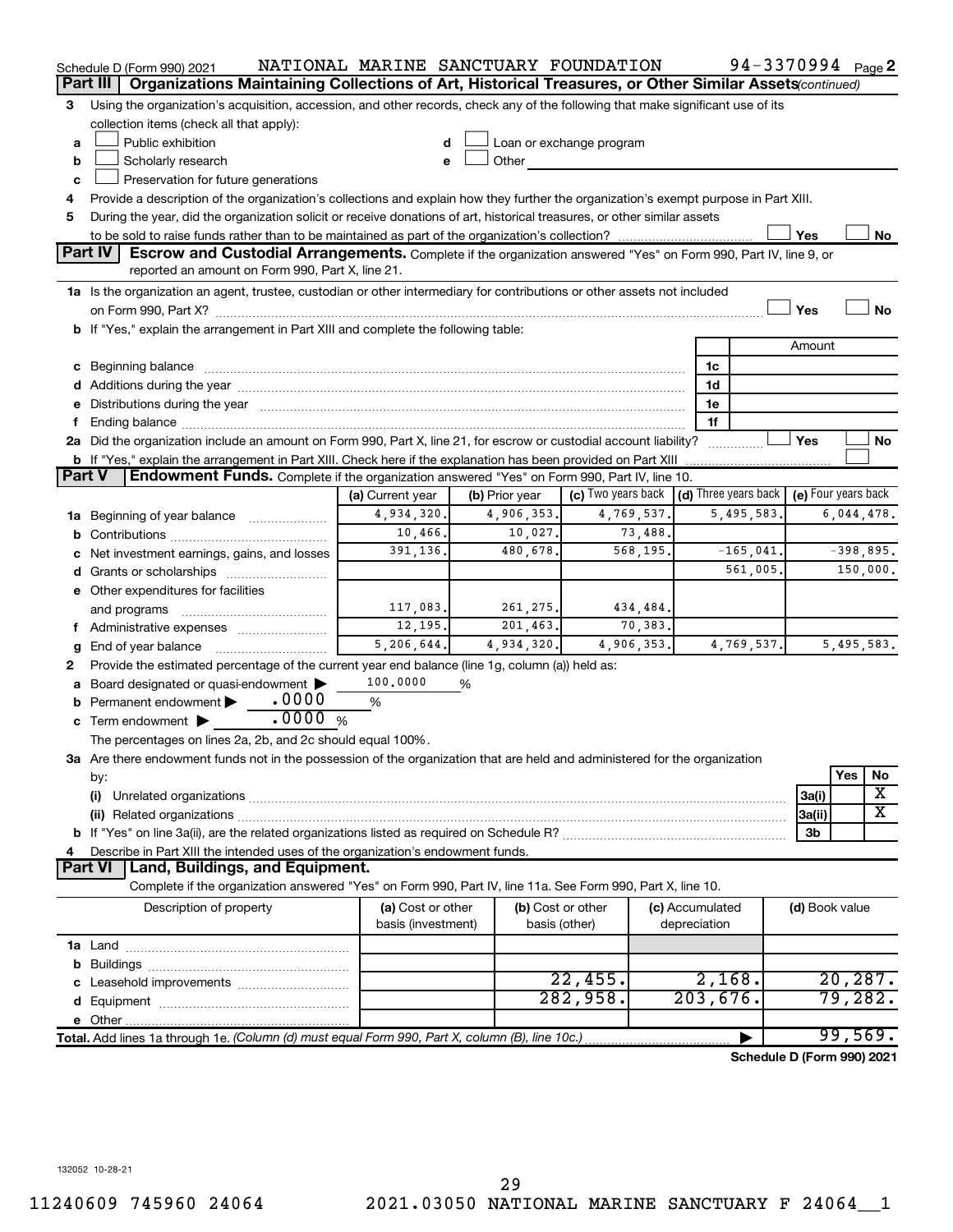| Part VII Investments - Other Securities.<br>Complete if the organization answered "Yes" on Form 990, Part IV, line 11b. See Form 990, Part X, line 12. |                 |                                                           |                     |
|--------------------------------------------------------------------------------------------------------------------------------------------------------|-----------------|-----------------------------------------------------------|---------------------|
| (a) Description of security or category (including name of security)                                                                                   | (b) Book value  | (c) Method of valuation: Cost or end-of-year market value |                     |
|                                                                                                                                                        |                 |                                                           |                     |
|                                                                                                                                                        |                 |                                                           |                     |
| (3) Other                                                                                                                                              |                 |                                                           |                     |
| (A)                                                                                                                                                    |                 |                                                           |                     |
| (B)                                                                                                                                                    |                 |                                                           |                     |
| (C)                                                                                                                                                    |                 |                                                           |                     |
| (D)                                                                                                                                                    |                 |                                                           |                     |
| (E)                                                                                                                                                    |                 |                                                           |                     |
| (F)                                                                                                                                                    |                 |                                                           |                     |
| (G)                                                                                                                                                    |                 |                                                           |                     |
| (H)                                                                                                                                                    |                 |                                                           |                     |
| Total. (Col. (b) must equal Form 990, Part X, col. (B) line 12.)                                                                                       |                 |                                                           |                     |
| Part VIII Investments - Program Related.                                                                                                               |                 |                                                           |                     |
| Complete if the organization answered "Yes" on Form 990, Part IV, line 11c. See Form 990, Part X, line 13.                                             |                 |                                                           |                     |
| (a) Description of investment                                                                                                                          | (b) Book value  | (c) Method of valuation: Cost or end-of-year market value |                     |
| (1)                                                                                                                                                    |                 |                                                           |                     |
| (2)                                                                                                                                                    |                 |                                                           |                     |
| (3)                                                                                                                                                    |                 |                                                           |                     |
| (4)                                                                                                                                                    |                 |                                                           |                     |
| (5)                                                                                                                                                    |                 |                                                           |                     |
| (6)                                                                                                                                                    |                 |                                                           |                     |
| (7)                                                                                                                                                    |                 |                                                           |                     |
| (8)                                                                                                                                                    |                 |                                                           |                     |
| (9)                                                                                                                                                    |                 |                                                           |                     |
| Total. (Col. (b) must equal Form 990, Part X, col. (B) line 13.)                                                                                       |                 |                                                           |                     |
| Part IX<br><b>Other Assets.</b>                                                                                                                        |                 |                                                           |                     |
| Complete if the organization answered "Yes" on Form 990, Part IV, line 11d. See Form 990, Part X, line 15.                                             | (a) Description |                                                           | (b) Book value      |
| $(1)$ DEPOSITS                                                                                                                                         |                 |                                                           | 22,005.             |
| RIGHT-OF-USE ASSETS                                                                                                                                    |                 |                                                           | 2,769,775.          |
| (2)                                                                                                                                                    |                 |                                                           |                     |
| (3)                                                                                                                                                    |                 |                                                           |                     |
| (4)                                                                                                                                                    |                 |                                                           |                     |
| (5)<br>(6)                                                                                                                                             |                 |                                                           |                     |
| (7)                                                                                                                                                    |                 |                                                           |                     |
| (8)                                                                                                                                                    |                 |                                                           |                     |
| (9)                                                                                                                                                    |                 |                                                           |                     |
| Total. (Column (b) must equal Form 990, Part X, col. (B) line 15.)                                                                                     |                 |                                                           | 2,791,780.          |
| <b>Other Liabilities.</b><br>Part X                                                                                                                    |                 |                                                           |                     |
| Complete if the organization answered "Yes" on Form 990, Part IV, line 11e or 11f. See Form 990, Part X, line 25.                                      |                 |                                                           |                     |
| (a) Description of liability<br>1.                                                                                                                     |                 |                                                           | (b) Book value      |
| Federal income taxes<br>(1)                                                                                                                            |                 |                                                           |                     |
| OPERATING LEASE LIABILITIES<br>(2)                                                                                                                     |                 |                                                           | 2,898,944.          |
| (3)                                                                                                                                                    |                 |                                                           |                     |
| (4)                                                                                                                                                    |                 |                                                           |                     |
| (5)                                                                                                                                                    |                 |                                                           |                     |
| (6)                                                                                                                                                    |                 |                                                           |                     |
| (7)                                                                                                                                                    |                 |                                                           |                     |
| (8)                                                                                                                                                    |                 |                                                           |                     |
| (9)                                                                                                                                                    |                 |                                                           |                     |
|                                                                                                                                                        |                 |                                                           | 2,898,944.          |
| 2. Liability for uncertain tax positions. In Part XIII, provide the text of the footnote to the organization's financial statements that reports the   |                 |                                                           |                     |
| organization's liability for uncertain tax positions under FASB ASC 740. Check here if the text of the footnote has been provided in Part XIII.        |                 |                                                           | $\lfloor x \rfloor$ |

Schedule D (Form 990) 2021 MATIONAL MARINE SANCTUARY FOUNDATION 94-3370994 Page

**Part VII** Investments - Other Securities.

**Schedule D (Form 990) 2021**

94-3370994 <sub>Page</sub>3

132053 10-28-21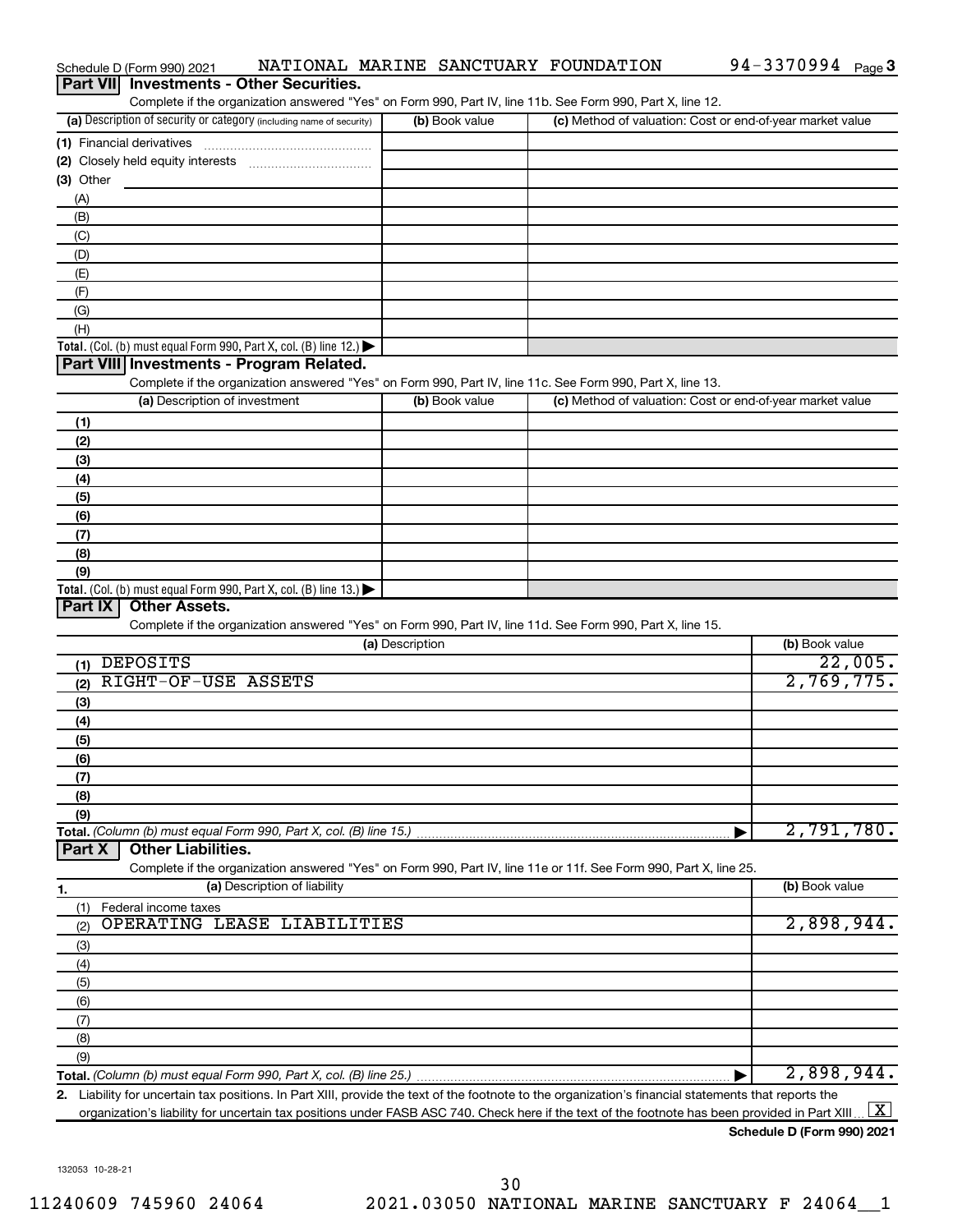|    | NATIONAL MARINE SANCTUARY FOUNDATION<br>Schedule D (Form 990) 2021                                                                                                                                                                  |                |                         |                 | 94-3370994 $_{Page 4}$ |
|----|-------------------------------------------------------------------------------------------------------------------------------------------------------------------------------------------------------------------------------------|----------------|-------------------------|-----------------|------------------------|
|    | Part XI<br>Reconciliation of Revenue per Audited Financial Statements With Revenue per Return.                                                                                                                                      |                |                         |                 |                        |
|    | Complete if the organization answered "Yes" on Form 990, Part IV, line 12a.                                                                                                                                                         |                |                         |                 |                        |
| 1  | Total revenue, gains, and other support per audited financial statements                                                                                                                                                            |                |                         | $\overline{1}$  | 11,788,954.            |
| 2  | Amounts included on line 1 but not on Form 990, Part VIII, line 12:                                                                                                                                                                 |                |                         |                 |                        |
| a  |                                                                                                                                                                                                                                     | 2a             | 258,983.                |                 |                        |
| b  |                                                                                                                                                                                                                                     | 2 <sub>b</sub> |                         |                 |                        |
| c  |                                                                                                                                                                                                                                     | 2 <sub>c</sub> |                         |                 |                        |
| d  | Other (Describe in Part XIII.) <b>Construction Construction</b> Chern Construction Chern Chern Chern Chern Chern Chern                                                                                                              | 2d             | 359,630.                |                 |                        |
| е  | Add lines 2a through 2d                                                                                                                                                                                                             |                |                         | 2e              | 618, 613.              |
| з  |                                                                                                                                                                                                                                     |                |                         | 3               | 11, 170, 341.          |
| 4  | Amounts included on Form 990, Part VIII, line 12, but not on line 1:                                                                                                                                                                |                |                         |                 |                        |
|    |                                                                                                                                                                                                                                     |                | $\frac{4,320}{838,100}$ |                 |                        |
| b  |                                                                                                                                                                                                                                     | 4 <sub>h</sub> |                         |                 |                        |
| c. | Add lines 4a and 4b                                                                                                                                                                                                                 |                |                         | 4с              | 842,420.               |
|    |                                                                                                                                                                                                                                     |                |                         | $5\overline{5}$ | 12,012,761.            |
|    |                                                                                                                                                                                                                                     |                |                         |                 |                        |
|    | Part XII   Reconciliation of Expenses per Audited Financial Statements With Expenses per Return.                                                                                                                                    |                |                         |                 |                        |
|    | Complete if the organization answered "Yes" on Form 990, Part IV, line 12a.                                                                                                                                                         |                |                         |                 |                        |
| 1  |                                                                                                                                                                                                                                     |                |                         | $\blacksquare$  | 11,709,060.            |
| 2  | Amounts included on line 1 but not on Form 990, Part IX, line 25:                                                                                                                                                                   |                |                         |                 |                        |
| a  |                                                                                                                                                                                                                                     | 2a             |                         |                 |                        |
| b  |                                                                                                                                                                                                                                     | 2 <sub>b</sub> |                         |                 |                        |
|    |                                                                                                                                                                                                                                     | 2 <sub>c</sub> |                         |                 |                        |
| d  |                                                                                                                                                                                                                                     | 2d             | 38, 363.                |                 |                        |
| е  | Add lines 2a through 2d <b>[10]</b> University material contracts and the set of the set of the set of the set of the set of the set of the set of the set of the set of the set of the set of the set of the set of the set of the |                |                         | 2e              | 38,363.                |
| 3  |                                                                                                                                                                                                                                     |                |                         | $\mathbf{3}$    | 11,670,697.            |
| 4  | Amounts included on Form 990, Part IX, line 25, but not on line 1:                                                                                                                                                                  |                |                         |                 |                        |
| a  |                                                                                                                                                                                                                                     | 4a             | 4,320.                  |                 |                        |
| b  |                                                                                                                                                                                                                                     | 4 <sub>b</sub> |                         |                 |                        |
|    | c Add lines 4a and 4b                                                                                                                                                                                                               |                |                         | 4c              | 4,320.                 |
| 5  | Part XIII Supplemental Information.                                                                                                                                                                                                 |                |                         | 5               | 11,675,017 <b>.</b>    |

Provide the descriptions required for Part II, lines 3, 5, and 9; Part III, lines 1a and 4; Part IV, lines 1b and 2b; Part V, line 4; Part X, line 2; Part XI, lines 2d and 4b; and Part XII, lines 2d and 4b. Also complete this part to provide any additional information.

#### PART V, LINE 4:

THE OPERATIONAL ACTIVITY FUND IS A FUND WITHOUT DONOR RESTRICTIONS THAT

SUPPORTS PROGRAMS AND OPERATIONS OF THE FOUNDATION.

PART X, LINE 2:

FOR THE YEAR ENDED DECEMBER 31, 2021, THE FOUNDATION HAS DOCUMENTED ITS

CONSIDERATION OF FASB ASC 740-10, INCOME TAXES, THAT PROVIDES GUIDANCE FOR

REPORTING UNCERTAINTY IN INCOME TAXES AND HAS DETERMINED THAT NO MATERIAL

UNCERTAIN TAX POSITIONS QUALIFY FOR EITHER RECOGNITION OR DISCLOSURE IN

THE FINANCIAL STATEMENTS.

PART XI, LINE 2D - OTHER ADJUSTMENTS:

132054 10-28-21

**Schedule D (Form 990) 2021**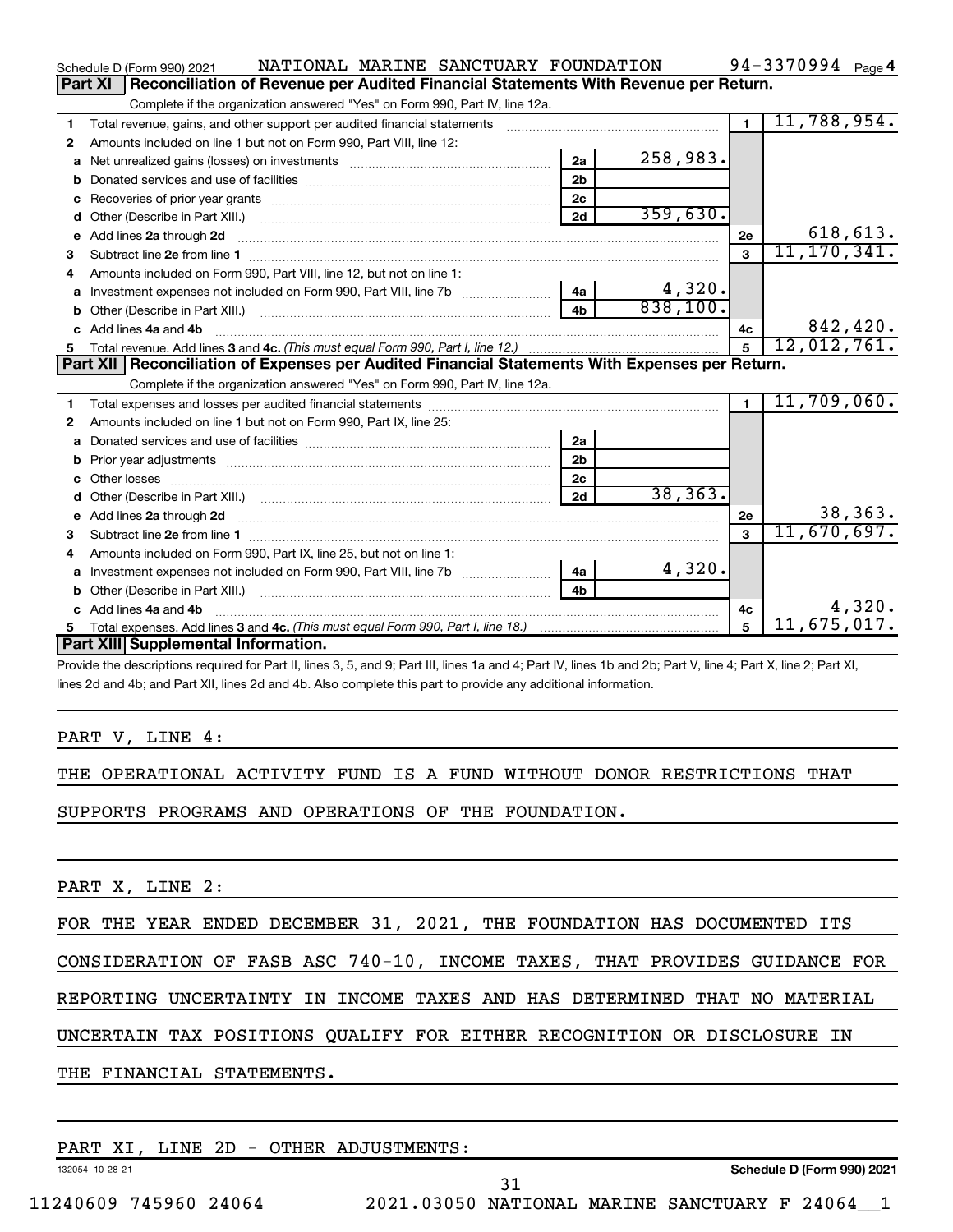| Schedule D (Form 990) 2021 NATIONAL MARINE SANCTUARY FOUNDATION 94-3370994 Page 5<br><b>Part XIII Supplemental Information (continued)</b>                      |
|-----------------------------------------------------------------------------------------------------------------------------------------------------------------|
| <u> 1989 - Johann Stoff, deutscher Stoffen und der Stoffen und der Stoffen und der Stoffen und der Stoffen und der</u>                                          |
| COST OF GOODS SOLD INCLUDED AS AN EXPENSE ON THE 1,547.                                                                                                         |
| FINANCIAL STATEMENTS AND NETTED AGAINST SALES REVENUE ON <b>STATEMENTS</b>                                                                                      |
| PART VIII, LINE 10B.                                                                                                                                            |
| SPECIAL EVENT EXPENSES INCLUDED AS AN EXPENSE ON THE 36,816.                                                                                                    |
| FINANCIAL STATEMENTS AND NETTED AGAINST REVENUE ON PART VIII,                                                                                                   |
| LINE 8B.<br><u> 1989 - Andrea Santana, amerikana amerikana amerikana amerikana amerikana amerikana amerikana amerikana amerika</u>                              |
| PPP LOAN THAT WAS REPORTED AS A CONDITIONAL GRANT ON THE 321,267.                                                                                               |
| FINANCIAL STATEMENTS, BUT HAS NOT OFFICALLY BEEN GRANTED                                                                                                        |
| FORGIVNESS DURING THE TAX PERIOD. HOWEVER, PRIOR TO FILING <b>ALL CONSERVANCE</b>                                                                               |
| THE FORM 990, ORGANIZATION RECEIVED FULL FORGIVENESS FROM THE SBA.                                                                                              |
| TOTAL TO SCHEDULE D, PART XI, LINE 2D<br>259,630.                                                                                                               |
| <u> 1989 - Johann Stoff, deutscher Stoff, der Stoff, der Stoff, der Stoff, der Stoff, der Stoff, der Stoff, der S</u>                                           |
| PART XI, LINE 4B - OTHER ADJUSTMENTS:<br><u> 1989 - Johann Stoff, deutscher Stoffen und der Stoffen und der Stoffen und der Stoffen und der Stoffen und der</u> |
| 2020 PPP LOAN THAT WAS REPORTED AS A CONDITIONAL GRANT ON 838,100.                                                                                              |
| THE PRIOR YEAR FINANCIAL STATEMENTS, BUT GRANTED FORGIVENESS                                                                                                    |
| DURING DURING THE TAX PERIOD.                                                                                                                                   |
|                                                                                                                                                                 |
| PART XII, LINE 2D - OTHER ADJUSTMENTS:                                                                                                                          |
| COST OF GOODS SOLD INCLUDED AS AN EXPENSE ON THE<br>1,547.                                                                                                      |
| FINANCIAL STATEMENTS AND NETTED AGAINST SALES REVENUE ON                                                                                                        |
| PART VIII, LINE 10B.                                                                                                                                            |
| 36,816.<br>SPECIAL EVENT EXPENSES INCLUDED AS AN EXPENSE ON THE                                                                                                 |
| FINANCIAL STATEMENTS AND NETTED AGAINST REVENUE ON PART VIII,                                                                                                   |
| LINE 8B.                                                                                                                                                        |
| 38, 363.<br>TOTAL TO SCHEDULE D, PART XII, LINE 2D                                                                                                              |
|                                                                                                                                                                 |
|                                                                                                                                                                 |
|                                                                                                                                                                 |
|                                                                                                                                                                 |

132055 10-28-21

**Schedule D (Form 990) 2021**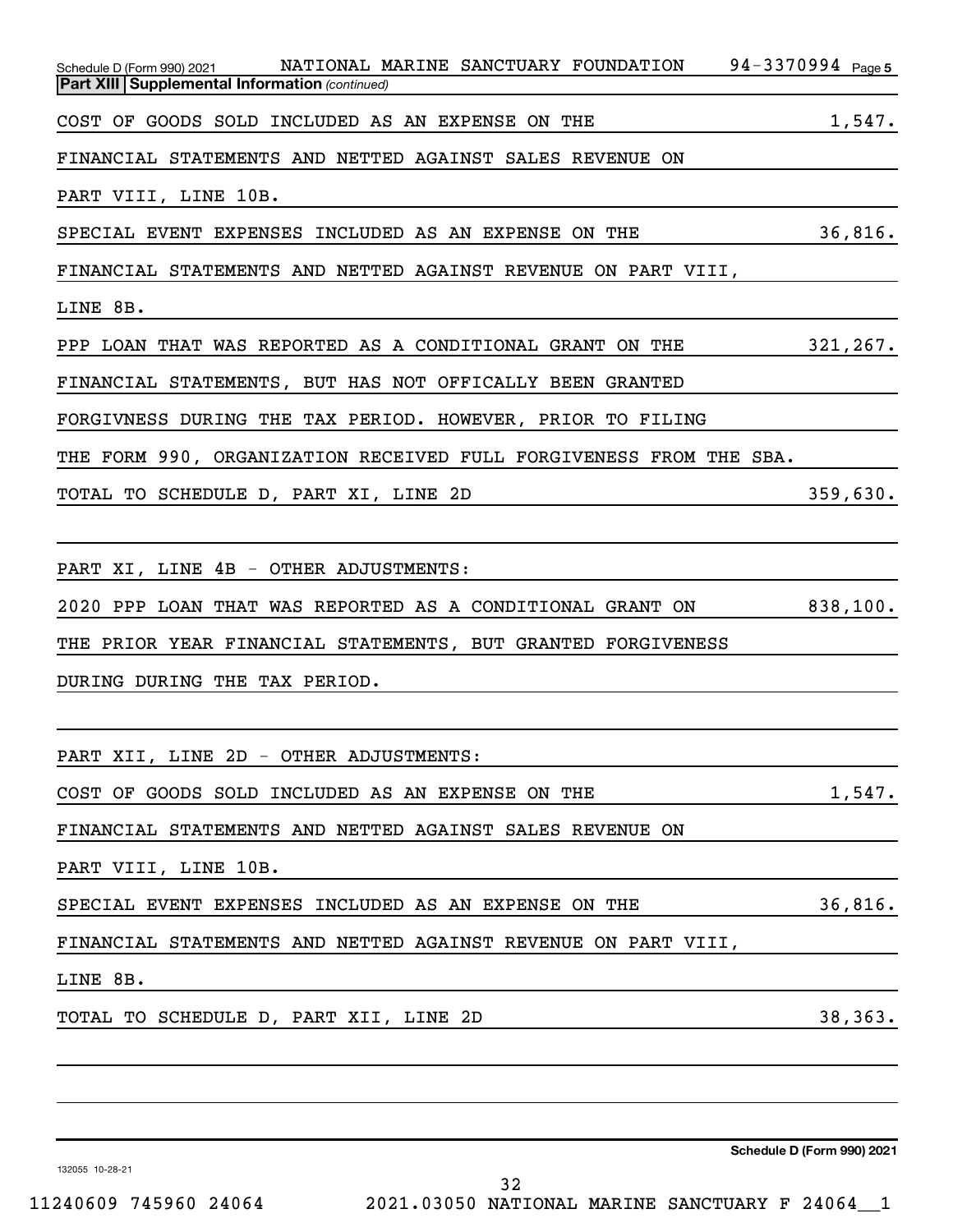| <b>SCHEDULE F</b> | <b>Statement of Activities Outside the United States</b>                                 | OMB No. 1545-0 |
|-------------------|------------------------------------------------------------------------------------------|----------------|
|                   |                                                                                          |                |
| (Form 990)        | ► Complete if the organization answered "Yes" on Form 990, Part IV. line 14b. 15. or 16. | 2021           |
|                   |                                                                                          |                |

**| Attach to Form 990.**

**| Go to www.irs.gov/Form990 for instructions and the latest information. Open to Public** 

**3 (a)** Region **a (b)** Number of **| (c)** Number of **| (d)** Activities conducted in the region **|** (e) If activity listed in (d) **| (f) 3 a** Subtotal .................. **b** Total from continuation **c Totals**  (add lines 3a Activities per Region. (The following Part I, line 3 table can be duplicated if additional space is needed.) (a) Region (b) Number of offices in the region employees, agents, and independent contractors in the region (by type) (such as, fundraising, program services, investments, grants to recipients located in the region) (e) If activity listed in (d) is a program service, describe specific type of service(s) in the region (f) Total expenditures for and investments in the region sheets to Part  $1$   $\ldots$ ... and 3b) EAST ASIA AND THE SEE PART V FOR FULL SEE PART V FOR FULL PACIFIC 140,594. 0 9 PROGRAM SERVICES ACTIVITIES DESCRIPTION 140,594. CENTRAL AMERICA AND SEE PART V FOR FULL THE CARIBBEAN **1** 2 PROGRAM SERVICES ACTIVITIES DESCRIPTION 84,346. SEE PART V FOR FULL SOUTH AMERICA 64,347. 0  $12$  309,287. 0 0 0. 0  $12$  309,287.

**For Paperwork Reduction Act Notice, see the Instructions for Form 990. Schedule F (Form 990) 2021** LHA

132071 12-20-21

#### Department of the Treasury Internal Revenue Service

Name of the organization

## NATIONAL MARINE SANCTUARY FOUNDATION **194-3370994**

Part I | General Information on Activities Outside the United States. Complete if the organization answered "Yes" on Form 990, Part IV, line 14b.

- **1 For grantmakers.**  Does the organization maintain records to substantiate the amount of its grants and other assistance, **Yes No** the grantees' eligibility for the grants or assistance, and the selection criteria used to award the grants or assistance? ~~ † † X
- **2 For grantmakers.**  Describe in Part V the organization's procedures for monitoring the use of its grants and other assistance outside the United States.
- 



**Employer identification number**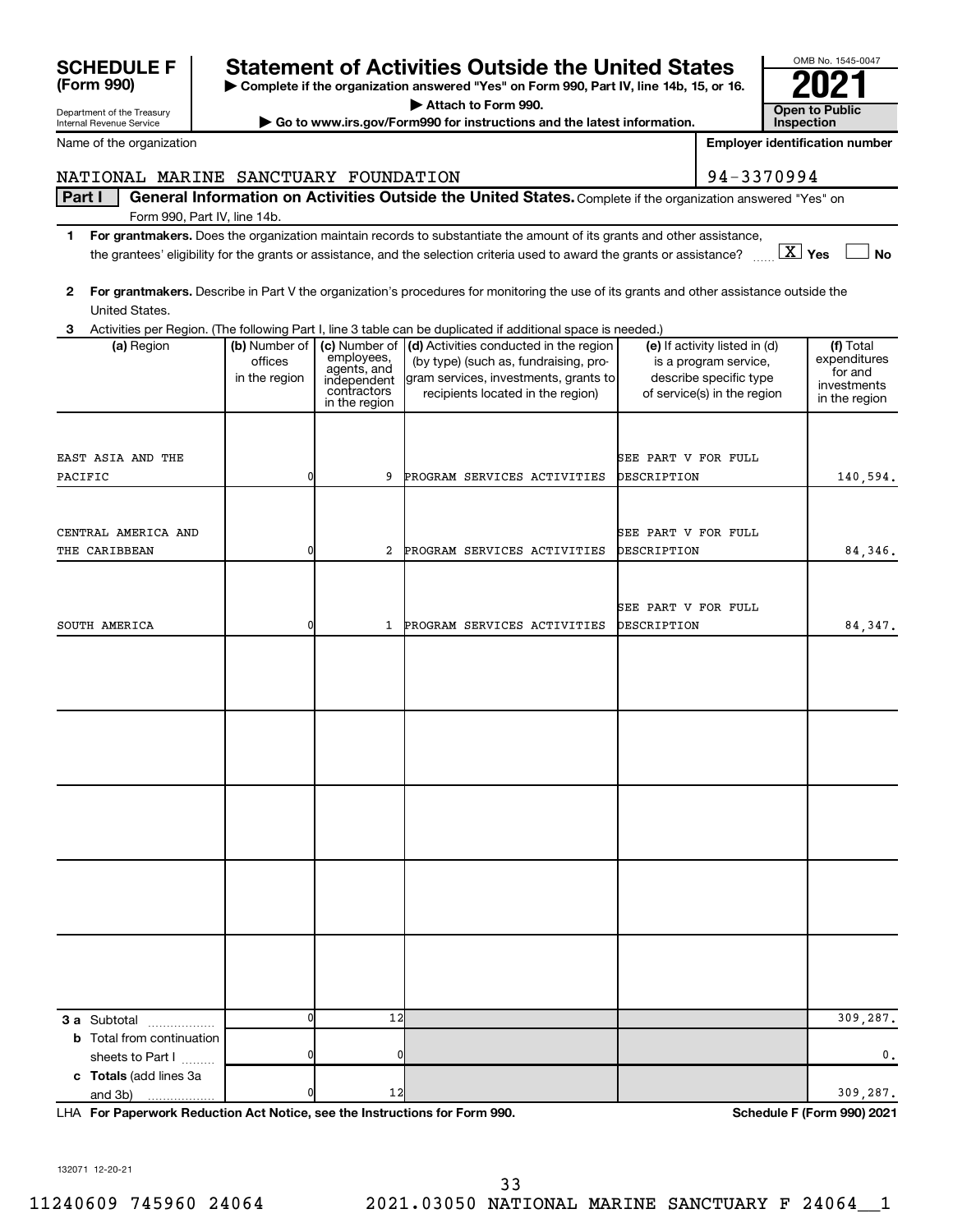Part II | Grants and Other Assistance to Organizations or Entities Outside the United States. Complete if the organization answered "Yes" on Form 990, Part IV, line 15, for any recipient who received more than \$5,000. Part II can be duplicated if additional space is needed.

| $\mathbf{1}$<br>(a) Name of organization                | (b) IRS code section<br>and EIN (if applicable) | (c) Region | (d) Purpose of<br>grant                                                                                                                 | (e) Amount | (f) Manner of<br>of cash grant cash disbursement | (g) Amount of<br>noncash<br>assistance | (h) Description<br>of noncash<br>assistance | (i) Method of<br>valuation (book, FMV,<br>appraisal, other) |
|---------------------------------------------------------|-------------------------------------------------|------------|-----------------------------------------------------------------------------------------------------------------------------------------|------------|--------------------------------------------------|----------------------------------------|---------------------------------------------|-------------------------------------------------------------|
|                                                         |                                                 |            |                                                                                                                                         |            |                                                  |                                        |                                             |                                                             |
|                                                         |                                                 |            |                                                                                                                                         |            |                                                  |                                        |                                             |                                                             |
|                                                         |                                                 |            |                                                                                                                                         |            |                                                  |                                        |                                             |                                                             |
|                                                         |                                                 |            |                                                                                                                                         |            |                                                  |                                        |                                             |                                                             |
|                                                         |                                                 |            |                                                                                                                                         |            |                                                  |                                        |                                             |                                                             |
|                                                         |                                                 |            |                                                                                                                                         |            |                                                  |                                        |                                             |                                                             |
|                                                         |                                                 |            |                                                                                                                                         |            |                                                  |                                        |                                             |                                                             |
|                                                         |                                                 |            |                                                                                                                                         |            |                                                  |                                        |                                             |                                                             |
|                                                         |                                                 |            |                                                                                                                                         |            |                                                  |                                        |                                             |                                                             |
|                                                         |                                                 |            |                                                                                                                                         |            |                                                  |                                        |                                             |                                                             |
|                                                         |                                                 |            |                                                                                                                                         |            |                                                  |                                        |                                             |                                                             |
|                                                         |                                                 |            |                                                                                                                                         |            |                                                  |                                        |                                             |                                                             |
|                                                         |                                                 |            |                                                                                                                                         |            |                                                  |                                        |                                             |                                                             |
|                                                         |                                                 |            |                                                                                                                                         |            |                                                  |                                        |                                             |                                                             |
|                                                         |                                                 |            |                                                                                                                                         |            |                                                  |                                        |                                             |                                                             |
|                                                         |                                                 |            |                                                                                                                                         |            |                                                  |                                        |                                             |                                                             |
| $\mathbf{2}$                                            |                                                 |            | Enter total number of recipient organizations listed above that are recognized as charities by the foreign country, recognized as a tax |            |                                                  |                                        |                                             |                                                             |
| 3 Enter total number of other organizations or entities |                                                 |            |                                                                                                                                         |            |                                                  |                                        |                                             |                                                             |

**Schedule F (Form 990) 2021**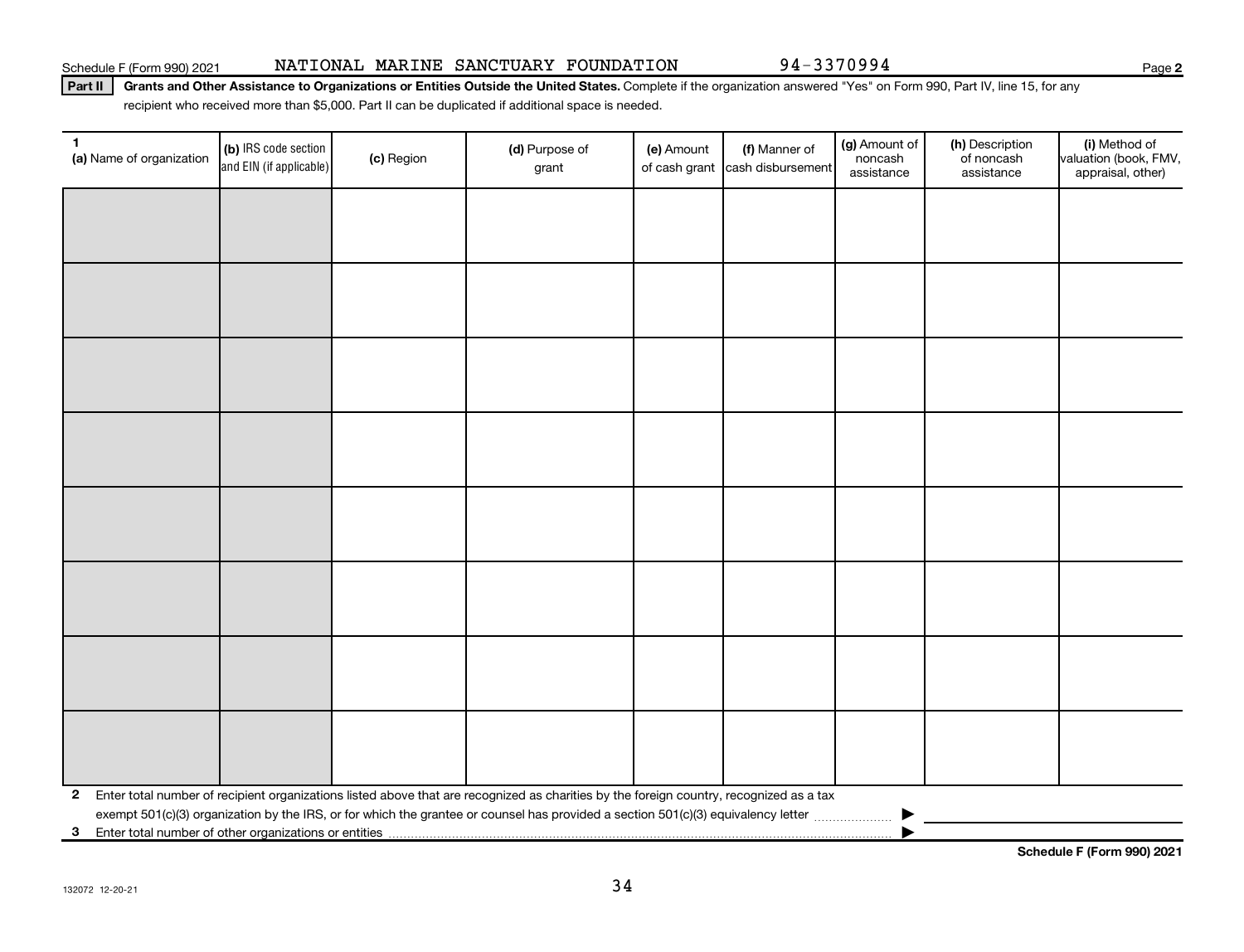94-3370994

**3**

#### Part III Grants and Other Assistance to Individuals Outside the United States. Complete if the organization answered "Yes" on Form 990, Part IV, line 16. Part III can be duplicated if additional space is needed.

| (a) Type of grant or assistance | (b) Region | (c) Number of (d) Amount of<br>recipients cash grant | (e) Manner of<br>cash disbursement | (f) Amount of<br>noncash<br>assistance | (g) Description of<br>noncash assistance | (h) Method of<br>valuation<br>(book, FMV,<br>appraisal, other) |
|---------------------------------|------------|------------------------------------------------------|------------------------------------|----------------------------------------|------------------------------------------|----------------------------------------------------------------|
|                                 |            |                                                      |                                    |                                        |                                          |                                                                |
|                                 |            |                                                      |                                    |                                        |                                          |                                                                |
|                                 |            |                                                      |                                    |                                        |                                          |                                                                |
|                                 |            |                                                      |                                    |                                        |                                          |                                                                |
|                                 |            |                                                      |                                    |                                        |                                          |                                                                |
|                                 |            |                                                      |                                    |                                        |                                          |                                                                |
|                                 |            |                                                      |                                    |                                        |                                          |                                                                |
|                                 |            |                                                      |                                    |                                        |                                          |                                                                |
|                                 |            |                                                      |                                    |                                        |                                          |                                                                |
|                                 |            |                                                      |                                    |                                        |                                          |                                                                |
|                                 |            |                                                      |                                    |                                        |                                          |                                                                |

**Schedule F (Form 990) 2021**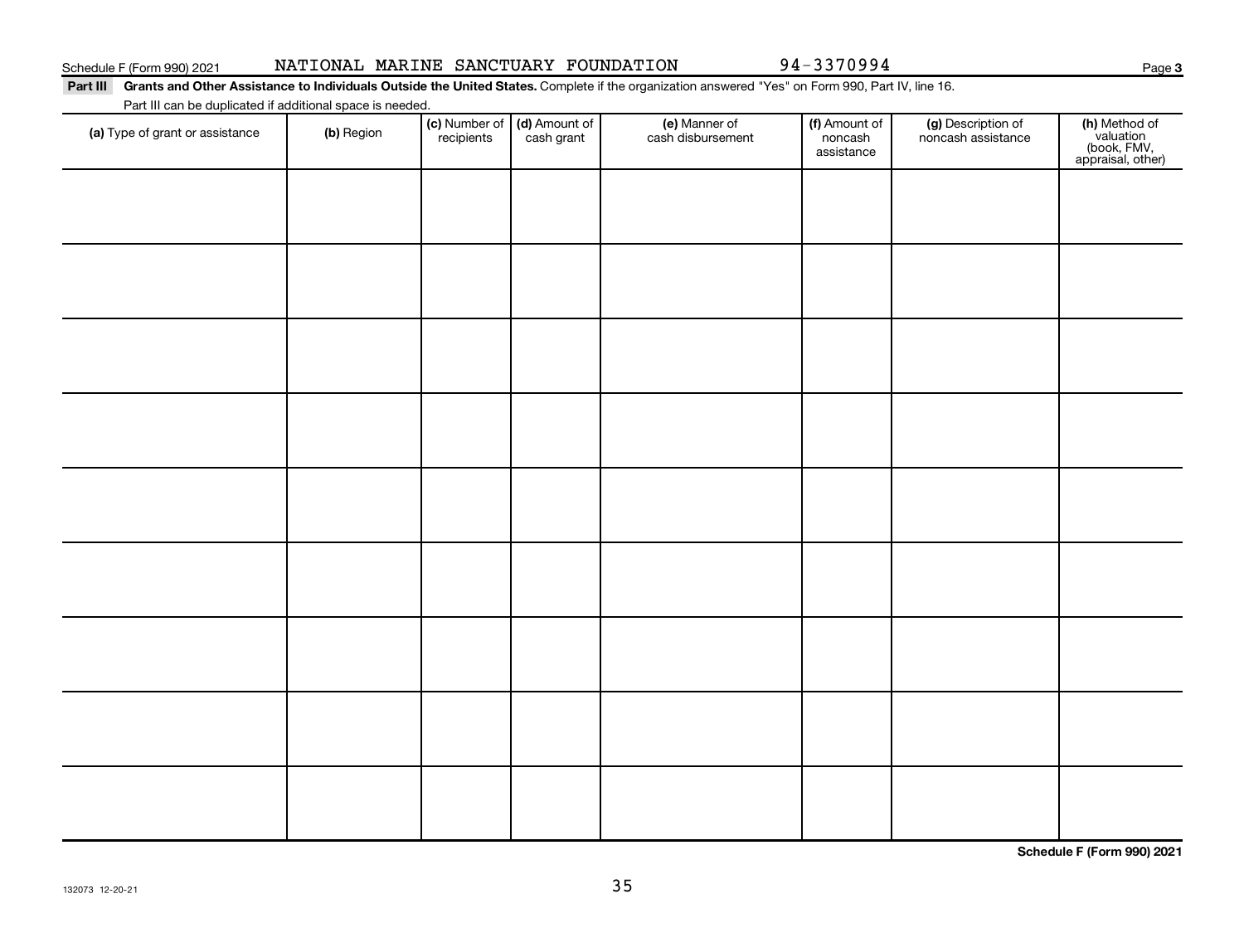#### **4** Schedule F (Form 990) 2021 NATIONAL MARINE SANCTUARY FOUNDATION 94-3370994 Page **Part IV F** (Form 990) 2021 1

| 1              | Was the organization a U.S. transferor of property to a foreign corporation during the tax year? If "Yes,"<br>the organization may be required to file Form 926, Return by a U.S. Transferor of Property to a Foreign                                                                                                                                                                                                                           | Yes | ∴X I No           |
|----------------|-------------------------------------------------------------------------------------------------------------------------------------------------------------------------------------------------------------------------------------------------------------------------------------------------------------------------------------------------------------------------------------------------------------------------------------------------|-----|-------------------|
| $\overline{2}$ | Did the organization have an interest in a foreign trust during the tax year? If "Yes," the organization may<br>be required to separately file Form 3520, Annual Return To Report Transactions With Foreign Trusts and<br>Receipt of Certain Foreign Gifts, and/or Form 3520-A, Annual Information Return of Foreign Trust With a                                                                                                               | Yes | $X _{\text{No}}$  |
| 3              | Did the organization have an ownership interest in a foreign corporation during the tax year? If "Yes,"<br>the organization may be required to file Form 5471, Information Return of U.S. Persons With Respect to                                                                                                                                                                                                                               | Yes | $X _{N_{\Omega}}$ |
| 4              | Was the organization a direct or indirect shareholder of a passive foreign investment company or a<br>qualified electing fund during the tax year? If "Yes," the organization may be required to file Form 8621,<br>Information Return by a Shareholder of a Passive Foreign Investment Company or Qualified Electing                                                                                                                           | Yes | $ X $ No          |
| 5              | Did the organization have an ownership interest in a foreign partnership during the tax year? If "Yes,"<br>the organization may be required to file Form 8865, Return of U.S. Persons With Respect to Certain<br>Foreign Partnerships (see Instructions for Form 8865) manufactured content content and the content of the state of the state of the state of the state of the state of the state of the state of the state of the state of the | Yes | $X _{\text{No}}$  |
| 6              | Did the organization have any operations in or related to any boycotting countries during the tax year? If<br>"Yes," the organization may be required to separately file Form 5713, International Boycott Report (see                                                                                                                                                                                                                           | Yes |                   |

**Schedule F (Form 990) 2021**

132074 12-20-21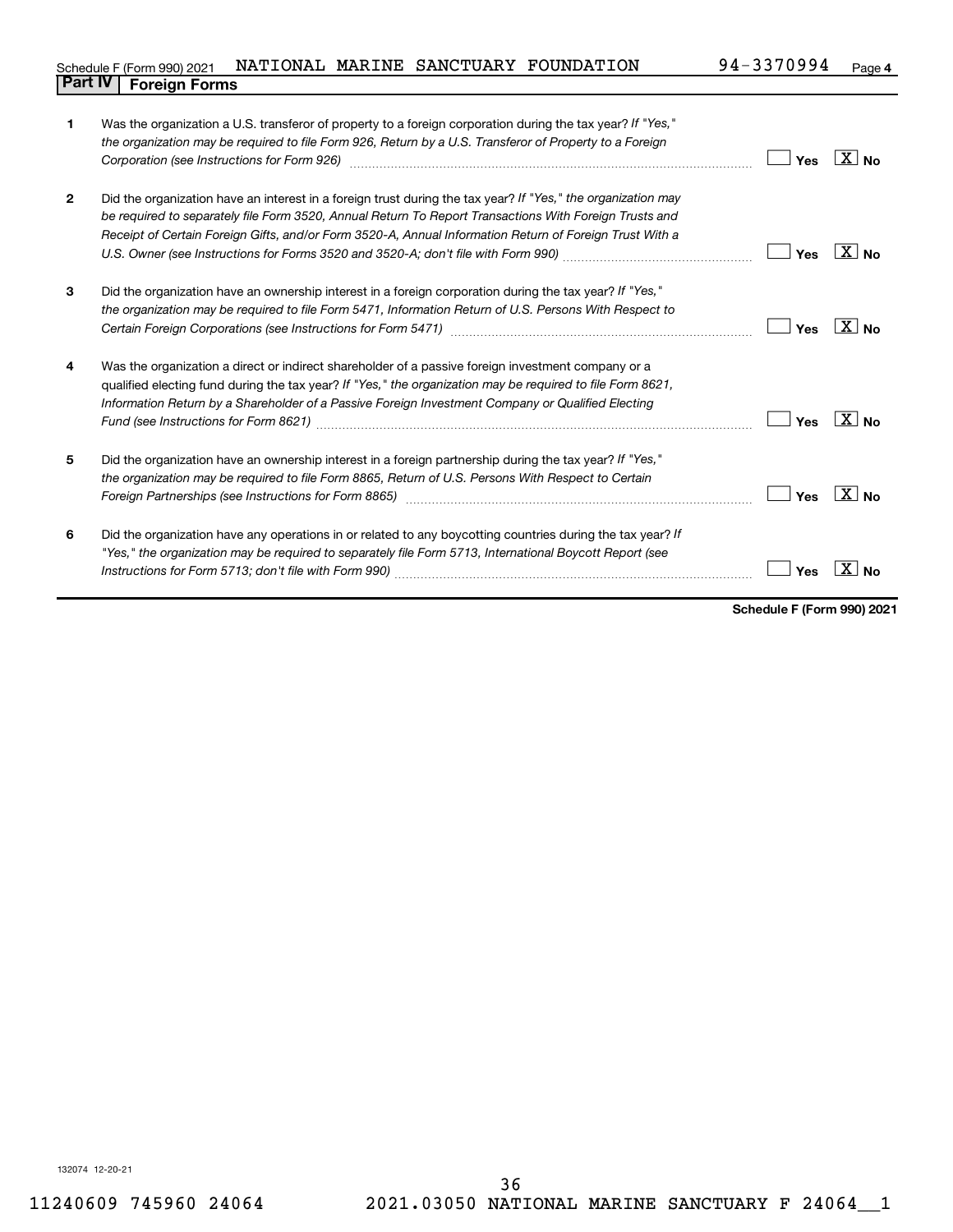| NATIONAL MARINE SANCTUARY FOUNDATION<br>Schedule F (Form 990) 2021                                                                    | 94-3370994 | Page 5 |
|---------------------------------------------------------------------------------------------------------------------------------------|------------|--------|
| <b>Part V</b><br><b>Supplemental Information</b>                                                                                      |            |        |
| Provide the information required by Part I, line 2 (monitoring of funds); Part I, line 3, column (f) (accounting method; amounts of   |            |        |
| investments vs. expenditures per region); Part II, line 1 (accounting method); Part III (accounting method); and Part III, column (c) |            |        |
| (estimated number of recipients), as applicable. Also complete this part to provide any additional information. See instructions.     |            |        |
| PART I, LINE 3, COLUMN (E):                                                                                                           |            |        |
|                                                                                                                                       |            |        |
| REGION: EAST ASIA AND THE PACIFIC                                                                                                     |            |        |
| IN REGION: PROVIDE STATE OF THE ART<br>(E)<br>SPECIFIC TYPES OF<br>SERVICES                                                           |            |        |
|                                                                                                                                       |            |        |
| CURRICULUM AND<br>TRAININGS<br>TO THE MPA MANAGEMENT COMMUNITY ON A RANGE OF                                                          |            |        |
| MPA MANAGEMENT<br>THEMES.<br>FUND A COORDINATOR TO LIAISE WITH GOVERNMENTAL                                                           |            |        |
|                                                                                                                                       |            |        |
| NGO PARTNER AGENCIES<br>AND<br>IN THE PHILIPPINES, INDONESIA, AND ELSEWHERE                                                           |            |        |
| TRIANGLE REGION TO PROVIDE ON THE GROUND<br>SE ASIA AND<br>THE CORAL<br>IN                                                            |            |        |
|                                                                                                                                       |            |        |
| SUPPORT FOR MPA AND FISHERIES MANAGEMENT INITIATIVES FUNDED BY NMFS,                                                                  |            |        |
| NOAA AND USAID.<br>PROVIDE TECHNICAL ASSISTANCE, CAPACITY BUILDING AND                                                                |            |        |
|                                                                                                                                       |            |        |
| INDONESIA'S MINISTRY OF MARINE AFFAIRS AND<br>ADVISORY SUPPORT<br>TО                                                                  |            |        |
| FISHERIES AND LOCAL PARTNERS FOR A RANGE OF MPA AND FISHERIES                                                                         |            |        |
|                                                                                                                                       |            |        |
| <b>MANAGEMENT</b><br>THEMES, INCLUDING: MPA MANAGEMENT; SUSTAINABLE TOURISM;                                                          |            |        |
| FISHERIES STOCK ASSESSMENTS; AND COMBATING ILLEGAL, UNREPORTED, AND                                                                   |            |        |
|                                                                                                                                       |            |        |
| UNREGULATED<br>(IUU) FISHING (INCLUDING PORTS STATES MEASURES).                                                                       |            |        |
|                                                                                                                                       |            |        |
|                                                                                                                                       |            |        |
|                                                                                                                                       |            |        |
| REGION: CENTRAL AMERICA AND THE CARIBBEAN                                                                                             |            |        |
|                                                                                                                                       |            |        |
| (E) SPECIFIC TYPES OF SERVICES IN REGION: INTER-AMERICAN CONVENTION FOR                                                               |            |        |
| THE PROTECION AND CONSERVATION OF SEA TURTLE THROUGHOUT CENTRAL AMERICA                                                               |            |        |
|                                                                                                                                       |            |        |
| AND THE CARRIBEAN (BELIZE, GUATEMALA, HONDURAS, COSTA RICA, PANAMA,                                                                   |            |        |
| DOMINICAN REPUBLIC, EL SALVADOR).                                                                                                     |            |        |
| <u> 1980 - Johann Barn, mars an t-Amerikaansk politiker (* 1918)</u>                                                                  |            |        |
|                                                                                                                                       |            |        |
|                                                                                                                                       |            |        |
|                                                                                                                                       |            |        |
| REGION: SOUTH AMERICA                                                                                                                 |            |        |
|                                                                                                                                       |            |        |
| (E) SPECIFIC TYPES OF SERVICES IN REGION: INTER-AMERICAN CONVENTION FOR                                                               |            |        |
| THE PROTECION AND CONSERVATION OF SEA TURTLE THROUGHOUT SOUTH AMERICA                                                                 |            |        |
|                                                                                                                                       |            |        |
| (ECUADOR, VENEZUELA, URUGUAY, BRAZIL, PERU, ARGENTINA, CHILE,                                                                         |            |        |

132075 12-20-21

37

**Schedule F (Form 990) 2021**

11240609 745960 24064 2021.03050 NATIONAL MARINE SANCTUARY F 24064\_\_1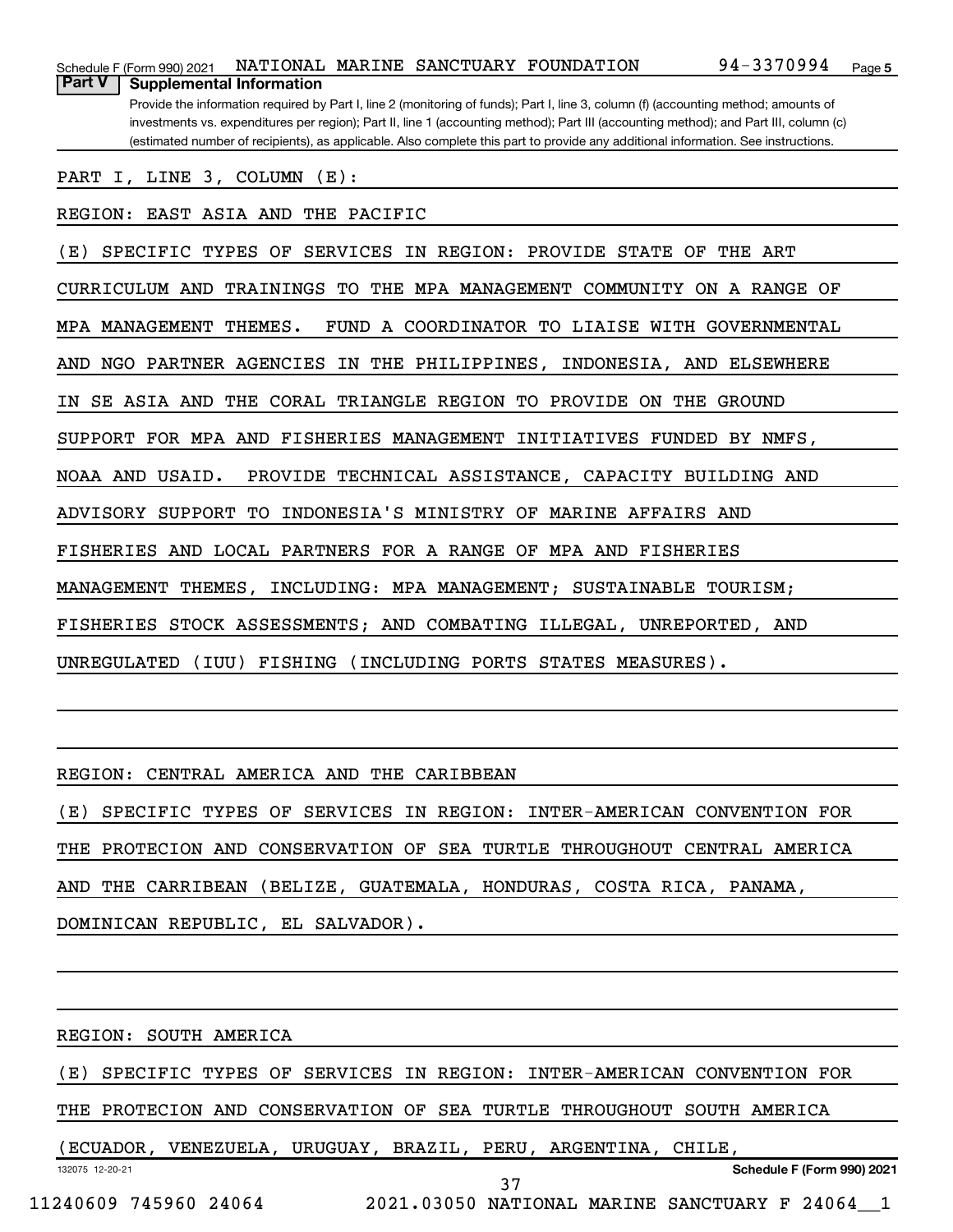| Schedule F (Form 990) 2021 |  |  |  | NATIONAL MARINE SANCTUARY FOUNDATION | 94-3370994 | Page |
|----------------------------|--|--|--|--------------------------------------|------------|------|
|----------------------------|--|--|--|--------------------------------------|------------|------|

#### **Part V Supplemental Information**

Provide the information required by Part I, line 2 (monitoring of funds); Part I, line 3, column (f) (accounting method; amounts of investments vs. expenditures per region); Part II, line 1 (accounting method); Part III (accounting method); and Part III, column (c) (estimated number of recipients), as applicable. Also complete this part to provide any additional information. See instructions.

COLUMBIA).

**Schedule F (Form 990) 2021**

132075 12-20-21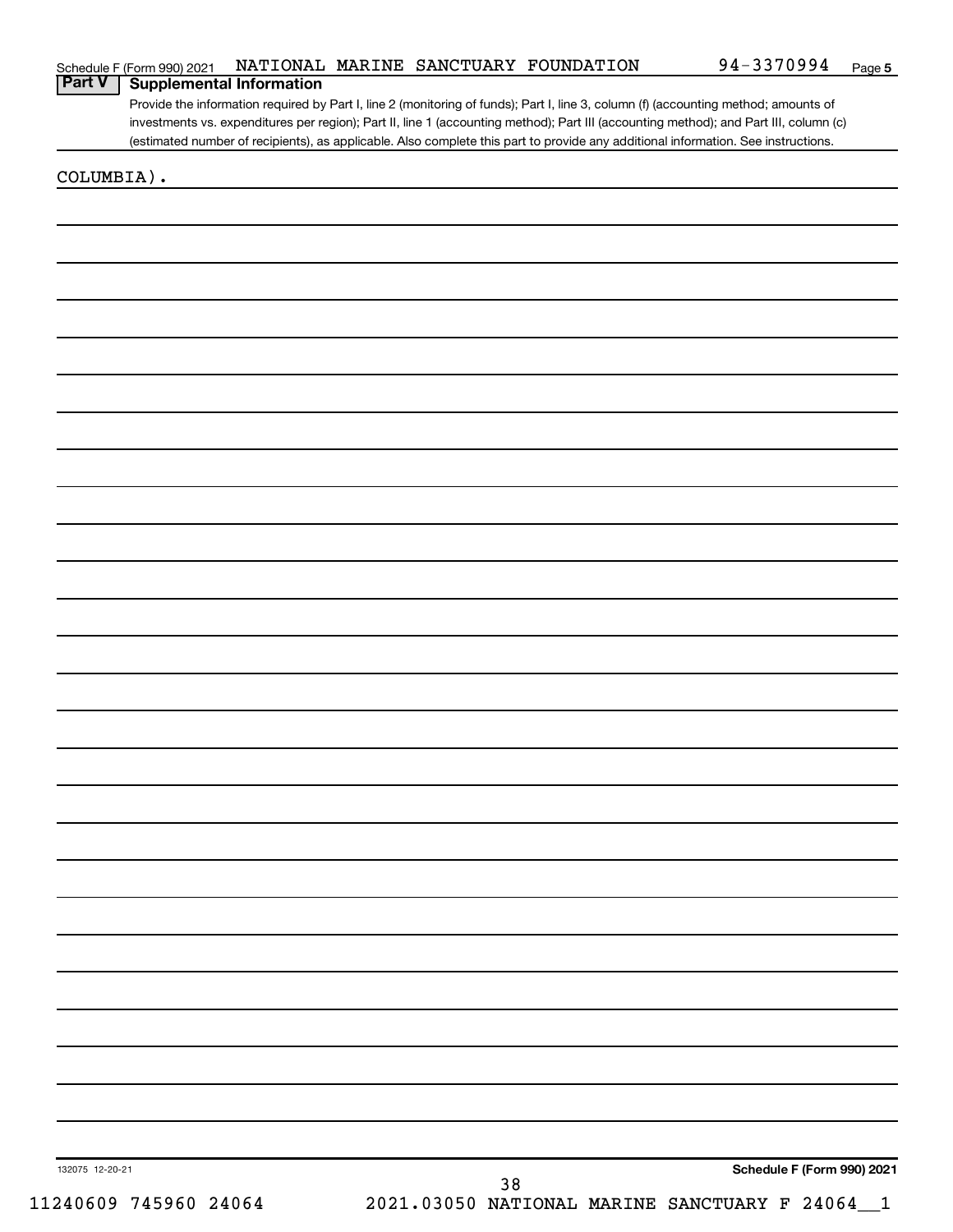| <b>SCHEDULE G</b>                                                                        | <b>Supplemental Information Regarding Fundraising or Gaming Activities</b> |                                                                                                                                                                                                                                                                                            | OMB No. 1545-0047                                                          |    |                                                                            |  |                                                                            |                                                         |
|------------------------------------------------------------------------------------------|----------------------------------------------------------------------------|--------------------------------------------------------------------------------------------------------------------------------------------------------------------------------------------------------------------------------------------------------------------------------------------|----------------------------------------------------------------------------|----|----------------------------------------------------------------------------|--|----------------------------------------------------------------------------|---------------------------------------------------------|
| (Form 990)                                                                               |                                                                            | Complete if the organization answered "Yes" on Form 990, Part IV, line 17, 18, or 19, or if the<br>organization entered more than \$15,000 on Form 990-EZ, line 6a.                                                                                                                        |                                                                            |    |                                                                            |  |                                                                            |                                                         |
| Department of the Treasury                                                               |                                                                            | Attach to Form 990 or Form 990-EZ.                                                                                                                                                                                                                                                         |                                                                            |    |                                                                            |  |                                                                            | <b>Open to Public</b>                                   |
| Internal Revenue Service<br>Name of the organization                                     |                                                                            | Go to www.irs.gov/Form990 for instructions and the latest information.                                                                                                                                                                                                                     |                                                                            |    |                                                                            |  |                                                                            | Inspection<br><b>Employer identification number</b>     |
|                                                                                          |                                                                            | NATIONAL MARINE SANCTUARY FOUNDATION                                                                                                                                                                                                                                                       |                                                                            |    |                                                                            |  | 94-3370994                                                                 |                                                         |
| Part I                                                                                   | required to complete this part.                                            | Fundraising Activities. Complete if the organization answered "Yes" on Form 990, Part IV, line 17. Form 990-EZ filers are not                                                                                                                                                              |                                                                            |    |                                                                            |  |                                                                            |                                                         |
| Mail solicitations<br>a<br>b<br>Phone solicitations<br>с<br>In-person solicitations<br>d | Internet and email solicitations                                           | 1 Indicate whether the organization raised funds through any of the following activities. Check all that apply.<br>e<br>f<br>Special fundraising events<br>g<br>2 a Did the organization have a written or oral agreement with any individual (including officers, directors, trustees, or |                                                                            |    | Solicitation of non-government grants<br>Solicitation of government grants |  |                                                                            |                                                         |
| compensated at least \$5,000 by the organization.                                        |                                                                            | key employees listed in Form 990, Part VII) or entity in connection with professional fundraising services?<br>b If "Yes," list the 10 highest paid individuals or entities (fundraisers) pursuant to agreements under which the fundraiser is to be                                       |                                                                            |    |                                                                            |  | Yes                                                                        | <b>No</b>                                               |
| (i) Name and address of individual<br>or entity (fundraiser)                             |                                                                            | (ii) Activity                                                                                                                                                                                                                                                                              | (iii) Did<br>fundraiser<br>have custody<br>or control of<br>contributions? |    | (iv) Gross receipts<br>from activity                                       |  | (v) Amount paid<br>to (or retained by)<br>fundraiser<br>listed in col. (i) | (vi) Amount paid<br>to (or retained by)<br>organization |
|                                                                                          |                                                                            |                                                                                                                                                                                                                                                                                            | Yes                                                                        | No |                                                                            |  |                                                                            |                                                         |
|                                                                                          |                                                                            |                                                                                                                                                                                                                                                                                            |                                                                            |    |                                                                            |  |                                                                            |                                                         |
|                                                                                          |                                                                            |                                                                                                                                                                                                                                                                                            |                                                                            |    |                                                                            |  |                                                                            |                                                         |
|                                                                                          |                                                                            |                                                                                                                                                                                                                                                                                            |                                                                            |    |                                                                            |  |                                                                            |                                                         |
|                                                                                          |                                                                            |                                                                                                                                                                                                                                                                                            |                                                                            |    |                                                                            |  |                                                                            |                                                         |
|                                                                                          |                                                                            |                                                                                                                                                                                                                                                                                            |                                                                            |    |                                                                            |  |                                                                            |                                                         |
|                                                                                          |                                                                            |                                                                                                                                                                                                                                                                                            |                                                                            |    |                                                                            |  |                                                                            |                                                         |
|                                                                                          |                                                                            |                                                                                                                                                                                                                                                                                            |                                                                            |    |                                                                            |  |                                                                            |                                                         |
|                                                                                          |                                                                            |                                                                                                                                                                                                                                                                                            |                                                                            |    |                                                                            |  |                                                                            |                                                         |
|                                                                                          |                                                                            |                                                                                                                                                                                                                                                                                            |                                                                            |    |                                                                            |  |                                                                            |                                                         |
| Total                                                                                    |                                                                            |                                                                                                                                                                                                                                                                                            |                                                                            |    |                                                                            |  |                                                                            |                                                         |
| or licensing.                                                                            |                                                                            | 3 List all states in which the organization is registered or licensed to solicit contributions or has been notified it is exempt from registration                                                                                                                                         |                                                                            |    |                                                                            |  |                                                                            |                                                         |
|                                                                                          |                                                                            |                                                                                                                                                                                                                                                                                            |                                                                            |    |                                                                            |  |                                                                            |                                                         |
|                                                                                          |                                                                            |                                                                                                                                                                                                                                                                                            |                                                                            |    |                                                                            |  |                                                                            |                                                         |
|                                                                                          |                                                                            |                                                                                                                                                                                                                                                                                            |                                                                            |    |                                                                            |  |                                                                            |                                                         |
|                                                                                          |                                                                            |                                                                                                                                                                                                                                                                                            |                                                                            |    |                                                                            |  |                                                                            |                                                         |
|                                                                                          |                                                                            |                                                                                                                                                                                                                                                                                            |                                                                            |    |                                                                            |  |                                                                            |                                                         |
|                                                                                          |                                                                            |                                                                                                                                                                                                                                                                                            |                                                                            |    |                                                                            |  |                                                                            |                                                         |

LHA For Paperwork Reduction Act Notice, see the Instructions for Form 990 or 990-EZ. Schedule G (Form 990) 2021

132081 10-21-21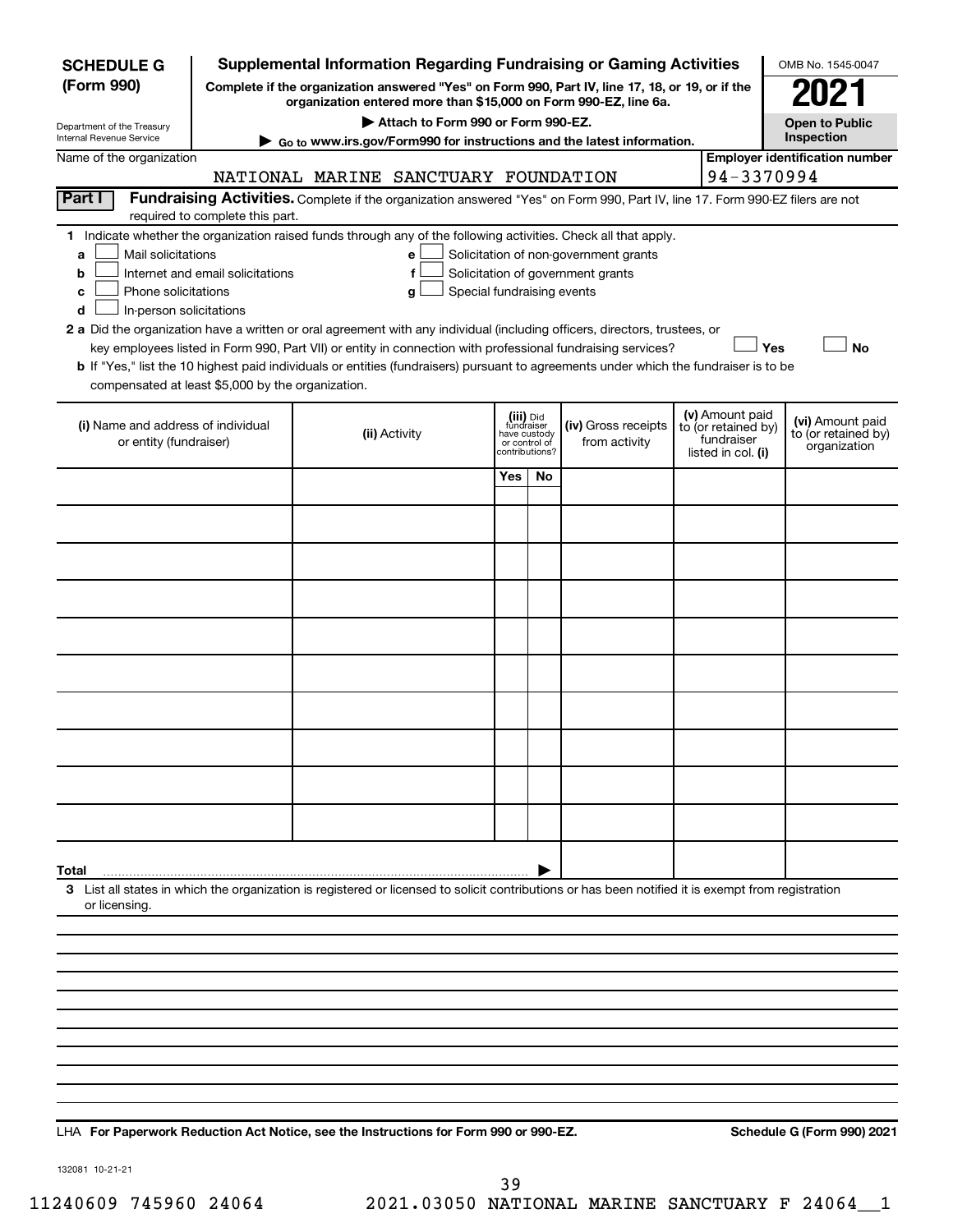Schedule G (Form 990) 2021 Page NATIONAL MARINE SANCTUARY FOUNDATION 94-3370994

94-3370994 Page 2

| Part II   Fundraising Events. Complete if the organization answered "Yes" on Form 990, Part IV, line 18, or reported more than \$15,000   |
|-------------------------------------------------------------------------------------------------------------------------------------------|
| of fundraising event contributions and gross income on Form 990-EZ, lines 1 and 6b. List events with gross receipts greater than \$5,000. |

|                 |          |                                                                                                                                                                                                                                           | or fundraising event contributions and gross income on Form 990-EZ, lines T and 6D. List events with gross receipts greater than \$5,000.<br>(a) Event $#1$<br>OCEAN AWARDS<br>GALA | $(b)$ Event #2                                   | (c) Other events<br><b>NONE</b> | (d) Total events<br>(add col. (a) through<br>col. (c) |
|-----------------|----------|-------------------------------------------------------------------------------------------------------------------------------------------------------------------------------------------------------------------------------------------|-------------------------------------------------------------------------------------------------------------------------------------------------------------------------------------|--------------------------------------------------|---------------------------------|-------------------------------------------------------|
|                 |          |                                                                                                                                                                                                                                           | (event type)                                                                                                                                                                        | (event type)                                     | (total number)                  |                                                       |
| Revenue         | 1.       |                                                                                                                                                                                                                                           | 300,268.                                                                                                                                                                            |                                                  |                                 | 300, 268.                                             |
|                 |          |                                                                                                                                                                                                                                           | 275,068.                                                                                                                                                                            |                                                  |                                 | 275,068.                                              |
|                 | З        | Gross income (line 1 minus line 2)                                                                                                                                                                                                        | 25, 200.                                                                                                                                                                            |                                                  |                                 | 25, 200.                                              |
|                 |          |                                                                                                                                                                                                                                           |                                                                                                                                                                                     |                                                  |                                 |                                                       |
|                 | 5        |                                                                                                                                                                                                                                           |                                                                                                                                                                                     |                                                  |                                 |                                                       |
|                 | 6        |                                                                                                                                                                                                                                           | 3,500.                                                                                                                                                                              |                                                  |                                 | 3,500.                                                |
| Direct Expenses | 7        |                                                                                                                                                                                                                                           | 32,691.                                                                                                                                                                             |                                                  |                                 | 32,691.                                               |
|                 | 8        |                                                                                                                                                                                                                                           |                                                                                                                                                                                     |                                                  |                                 |                                                       |
|                 | 9        |                                                                                                                                                                                                                                           | 625.                                                                                                                                                                                |                                                  |                                 | 625.                                                  |
|                 | 10       | Direct expense summary. Add lines 4 through 9 in column (d)                                                                                                                                                                               |                                                                                                                                                                                     |                                                  |                                 | 36,816.                                               |
|                 |          | 11 Net income summary. Subtract line 10 from line 3, column (d)                                                                                                                                                                           |                                                                                                                                                                                     |                                                  |                                 | $-11,616.$                                            |
|                 | Part III | Gaming. Complete if the organization answered "Yes" on Form 990, Part IV, line 19, or reported more than<br>\$15,000 on Form 990-EZ, line 6a.                                                                                             |                                                                                                                                                                                     |                                                  |                                 |                                                       |
| Revenue         |          |                                                                                                                                                                                                                                           | (a) Bingo                                                                                                                                                                           | (b) Pull tabs/instant<br>bingo/progressive bingo | (c) Other gaming                | (d) Total gaming (add<br>col. (a) through col. (c))   |
|                 |          |                                                                                                                                                                                                                                           |                                                                                                                                                                                     |                                                  |                                 |                                                       |
|                 | 1        |                                                                                                                                                                                                                                           |                                                                                                                                                                                     |                                                  |                                 |                                                       |
|                 | 2        |                                                                                                                                                                                                                                           |                                                                                                                                                                                     |                                                  |                                 |                                                       |
|                 | 3        |                                                                                                                                                                                                                                           |                                                                                                                                                                                     |                                                  |                                 |                                                       |
| Direct Expenses | 4        |                                                                                                                                                                                                                                           |                                                                                                                                                                                     |                                                  |                                 |                                                       |
|                 |          |                                                                                                                                                                                                                                           |                                                                                                                                                                                     |                                                  |                                 |                                                       |
|                 |          |                                                                                                                                                                                                                                           | <b>Yes</b><br>%                                                                                                                                                                     | Yes<br>%                                         | Yes<br>%                        |                                                       |
|                 | 6        | Volunteer labor                                                                                                                                                                                                                           | No                                                                                                                                                                                  | No                                               | No                              |                                                       |
|                 | 7        | Direct expense summary. Add lines 2 through 5 in column (d)                                                                                                                                                                               |                                                                                                                                                                                     |                                                  |                                 |                                                       |
|                 | 8        |                                                                                                                                                                                                                                           |                                                                                                                                                                                     |                                                  |                                 |                                                       |
|                 |          |                                                                                                                                                                                                                                           |                                                                                                                                                                                     |                                                  |                                 |                                                       |
| 9               |          | Enter the state(s) in which the organization conducts gaming activities:                                                                                                                                                                  |                                                                                                                                                                                     |                                                  |                                 |                                                       |
|                 |          | <b>b</b> If "No," explain:                                                                                                                                                                                                                |                                                                                                                                                                                     |                                                  |                                 | Yes<br>No                                             |
|                 |          | <u> 1980 - Andrea Andrew Maria (h. 1980).</u>                                                                                                                                                                                             |                                                                                                                                                                                     |                                                  |                                 |                                                       |
|                 |          |                                                                                                                                                                                                                                           |                                                                                                                                                                                     |                                                  |                                 |                                                       |
|                 |          |                                                                                                                                                                                                                                           |                                                                                                                                                                                     |                                                  |                                 |                                                       |
|                 |          | <b>b</b> If "Yes," explain: <u>All and the set of the set of the set of the set of the set of the set of the set of the set of the set of the set of the set of the set of the set of the set of the set of the set of the set of the</u> |                                                                                                                                                                                     |                                                  |                                 | Yes<br>No                                             |
|                 |          |                                                                                                                                                                                                                                           |                                                                                                                                                                                     |                                                  |                                 |                                                       |
|                 |          |                                                                                                                                                                                                                                           |                                                                                                                                                                                     |                                                  |                                 |                                                       |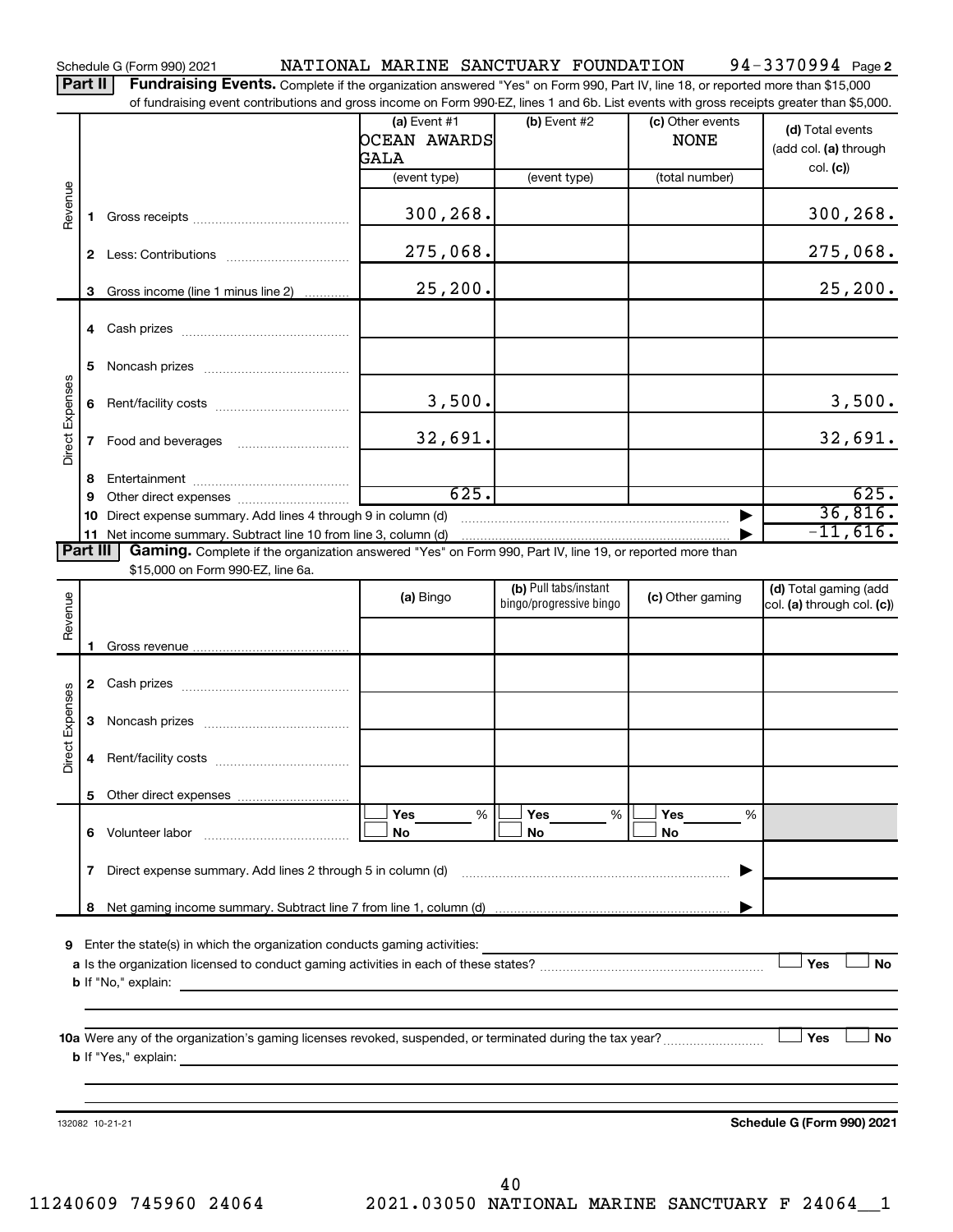| Schedule G (Form 990) 2021                                                                                                                                                                                                     |          |                        | NATIONAL MARINE SANCTUARY FOUNDATION                                                                                                   | 94-3370994 Page 3          |                 |           |
|--------------------------------------------------------------------------------------------------------------------------------------------------------------------------------------------------------------------------------|----------|------------------------|----------------------------------------------------------------------------------------------------------------------------------------|----------------------------|-----------------|-----------|
|                                                                                                                                                                                                                                |          |                        |                                                                                                                                        |                            | Yes             | <b>No</b> |
| 12 Is the organization a grantor, beneficiary or trustee of a trust, or a member of a partnership or other entity formed                                                                                                       |          |                        |                                                                                                                                        |                            |                 |           |
|                                                                                                                                                                                                                                |          |                        |                                                                                                                                        |                            | $\Box$ Yes      | <b>No</b> |
| 13 Indicate the percentage of gaming activity conducted in:                                                                                                                                                                    |          |                        |                                                                                                                                        |                            |                 |           |
| a The organization's facility material content and a content of the content of the content of the content of the content of the content of the content of the content of the content of the content of the content of the cont |          |                        |                                                                                                                                        |                            |                 | %         |
| <b>b</b> An outside facility <i>www.communicality www.communicality.communicality www.communicality www.communicality www.communicality www.communicality www.communicality www.communicality.com</i>                          |          |                        |                                                                                                                                        |                            | 13 <sub>b</sub> | $\%$      |
| 14 Enter the name and address of the person who prepares the organization's gaming/special events books and records:                                                                                                           |          |                        |                                                                                                                                        |                            |                 |           |
|                                                                                                                                                                                                                                |          |                        |                                                                                                                                        |                            |                 |           |
|                                                                                                                                                                                                                                |          |                        |                                                                                                                                        |                            |                 |           |
|                                                                                                                                                                                                                                |          |                        |                                                                                                                                        |                            |                 | 」No       |
|                                                                                                                                                                                                                                |          |                        |                                                                                                                                        |                            |                 |           |
| of gaming revenue retained by the third party $\triangleright$ \$                                                                                                                                                              |          |                        |                                                                                                                                        |                            |                 |           |
| c If "Yes," enter name and address of the third party:                                                                                                                                                                         |          |                        |                                                                                                                                        |                            |                 |           |
| Name $\blacktriangleright$ $\lrcorner$                                                                                                                                                                                         |          |                        |                                                                                                                                        |                            |                 |           |
|                                                                                                                                                                                                                                |          |                        |                                                                                                                                        |                            |                 |           |
|                                                                                                                                                                                                                                |          |                        |                                                                                                                                        |                            |                 |           |
| 16 Gaming manager information:                                                                                                                                                                                                 |          |                        |                                                                                                                                        |                            |                 |           |
| Name $\blacktriangleright$ $\lrcorner$                                                                                                                                                                                         |          |                        |                                                                                                                                        |                            |                 |           |
| Gaming manager compensation > \$                                                                                                                                                                                               |          |                        |                                                                                                                                        |                            |                 |           |
|                                                                                                                                                                                                                                |          |                        |                                                                                                                                        |                            |                 |           |
|                                                                                                                                                                                                                                |          |                        |                                                                                                                                        |                            |                 |           |
|                                                                                                                                                                                                                                |          |                        |                                                                                                                                        |                            |                 |           |
|                                                                                                                                                                                                                                |          |                        |                                                                                                                                        |                            |                 |           |
| Director/officer                                                                                                                                                                                                               | Employee | Independent contractor |                                                                                                                                        |                            |                 |           |
|                                                                                                                                                                                                                                |          |                        |                                                                                                                                        |                            |                 |           |
| <b>17</b> Mandatory distributions:                                                                                                                                                                                             |          |                        |                                                                                                                                        |                            |                 |           |
| a Is the organization required under state law to make charitable distributions from the gaming proceeds to                                                                                                                    |          |                        |                                                                                                                                        |                            |                 |           |
| retain the state gaming license? $\Box$ No                                                                                                                                                                                     |          |                        |                                                                                                                                        |                            |                 |           |
| <b>b</b> Enter the amount of distributions required under state law to be distributed to other exempt organizations or spent in the                                                                                            |          |                        |                                                                                                                                        |                            |                 |           |
| organization's own exempt activities during the tax year $\triangleright$ \$<br><b>Part IV</b>                                                                                                                                 |          |                        | Supplemental Information. Provide the explanations required by Part I, line 2b, columns (iii) and (v); and Part III, lines 9, 9b, 10b, |                            |                 |           |
| 15b, 15c, 16, and 17b, as applicable. Also provide any additional information. See instructions.                                                                                                                               |          |                        |                                                                                                                                        |                            |                 |           |
|                                                                                                                                                                                                                                |          |                        |                                                                                                                                        |                            |                 |           |
|                                                                                                                                                                                                                                |          |                        |                                                                                                                                        |                            |                 |           |
|                                                                                                                                                                                                                                |          |                        |                                                                                                                                        |                            |                 |           |
|                                                                                                                                                                                                                                |          |                        |                                                                                                                                        |                            |                 |           |
|                                                                                                                                                                                                                                |          |                        |                                                                                                                                        |                            |                 |           |
|                                                                                                                                                                                                                                |          |                        |                                                                                                                                        |                            |                 |           |
|                                                                                                                                                                                                                                |          |                        |                                                                                                                                        |                            |                 |           |
|                                                                                                                                                                                                                                |          |                        |                                                                                                                                        |                            |                 |           |
|                                                                                                                                                                                                                                |          |                        |                                                                                                                                        |                            |                 |           |
|                                                                                                                                                                                                                                |          |                        |                                                                                                                                        |                            |                 |           |
|                                                                                                                                                                                                                                |          |                        |                                                                                                                                        |                            |                 |           |
|                                                                                                                                                                                                                                |          |                        |                                                                                                                                        |                            |                 |           |
|                                                                                                                                                                                                                                |          |                        |                                                                                                                                        |                            |                 |           |
| 132083 10-21-21                                                                                                                                                                                                                |          |                        |                                                                                                                                        | Schedule G (Form 990) 2021 |                 |           |
|                                                                                                                                                                                                                                |          | 41                     |                                                                                                                                        |                            |                 |           |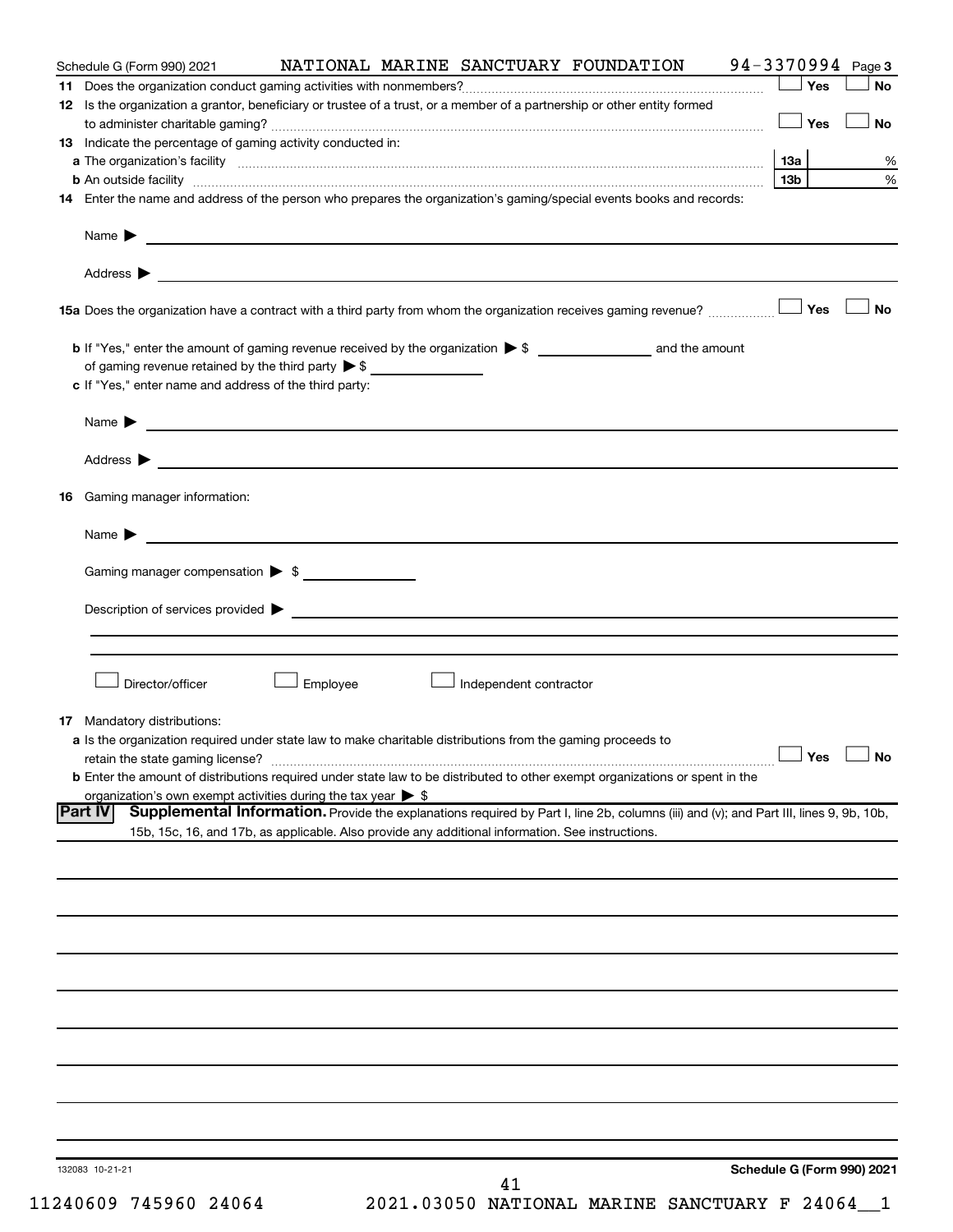|                 | Schedule G (Form 990) NATIONAL M<br>Part IV   Supplemental Information (continued) |  |    | NATIONAL MARINE SANCTUARY FOUNDATION | 94-3370994 Page 4     |
|-----------------|------------------------------------------------------------------------------------|--|----|--------------------------------------|-----------------------|
|                 |                                                                                    |  |    |                                      |                       |
|                 |                                                                                    |  |    |                                      |                       |
|                 |                                                                                    |  |    |                                      |                       |
|                 |                                                                                    |  |    |                                      |                       |
|                 |                                                                                    |  |    |                                      |                       |
|                 |                                                                                    |  |    |                                      |                       |
|                 |                                                                                    |  |    |                                      |                       |
|                 |                                                                                    |  |    |                                      |                       |
|                 |                                                                                    |  |    |                                      |                       |
|                 |                                                                                    |  |    |                                      |                       |
|                 |                                                                                    |  |    |                                      |                       |
|                 |                                                                                    |  |    |                                      |                       |
|                 |                                                                                    |  |    |                                      |                       |
|                 |                                                                                    |  |    |                                      |                       |
|                 |                                                                                    |  |    |                                      |                       |
|                 |                                                                                    |  |    |                                      |                       |
|                 |                                                                                    |  |    |                                      |                       |
|                 |                                                                                    |  |    |                                      |                       |
|                 |                                                                                    |  |    |                                      |                       |
|                 |                                                                                    |  |    |                                      |                       |
|                 |                                                                                    |  |    |                                      |                       |
|                 |                                                                                    |  |    |                                      |                       |
|                 |                                                                                    |  |    |                                      |                       |
|                 |                                                                                    |  |    |                                      |                       |
|                 |                                                                                    |  |    |                                      |                       |
|                 |                                                                                    |  |    |                                      |                       |
|                 |                                                                                    |  |    |                                      |                       |
|                 |                                                                                    |  |    |                                      |                       |
|                 |                                                                                    |  |    |                                      |                       |
|                 |                                                                                    |  |    |                                      |                       |
|                 |                                                                                    |  |    |                                      |                       |
|                 |                                                                                    |  |    |                                      |                       |
|                 |                                                                                    |  |    |                                      |                       |
|                 |                                                                                    |  |    |                                      |                       |
|                 |                                                                                    |  |    |                                      | Schedule G (Form 990) |
| 132084 11-18-21 |                                                                                    |  | 42 |                                      |                       |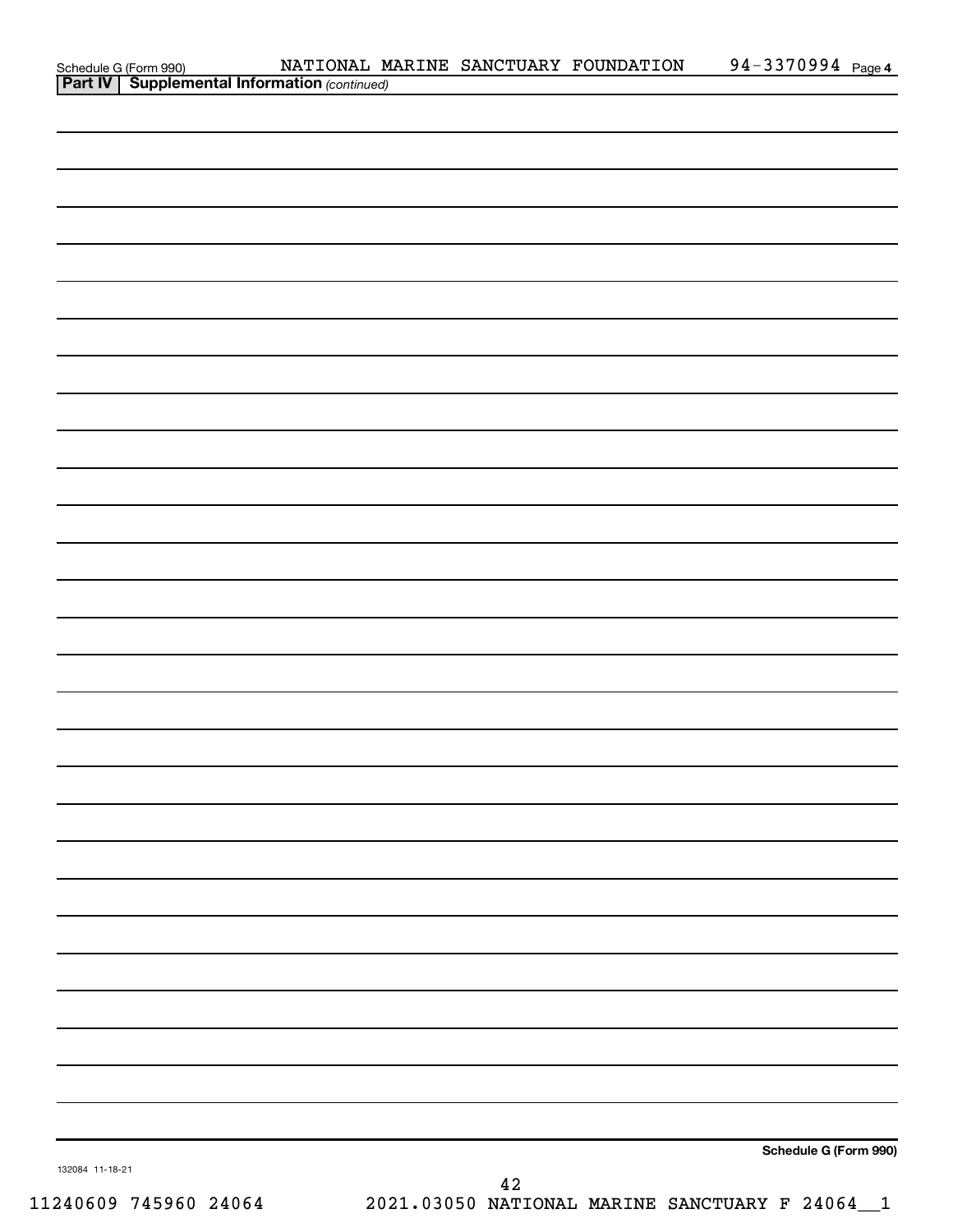| <b>SCHEDULE I</b><br>(Form 990)                                                                                                                                                                                                                                                                  |                          | <b>Grants and Other Assistance to Organizations,</b><br>Governments, and Individuals in the United States<br>Complete if the organization answered "Yes" on Form 990, Part IV, line 21 or 22. |                                                                              |                                        |                                                                |                                          | OMB No. 1545-0047<br>21                                                             |
|--------------------------------------------------------------------------------------------------------------------------------------------------------------------------------------------------------------------------------------------------------------------------------------------------|--------------------------|-----------------------------------------------------------------------------------------------------------------------------------------------------------------------------------------------|------------------------------------------------------------------------------|----------------------------------------|----------------------------------------------------------------|------------------------------------------|-------------------------------------------------------------------------------------|
| Department of the Treasury<br>Internal Revenue Service                                                                                                                                                                                                                                           |                          |                                                                                                                                                                                               | Attach to Form 990.<br>Go to www.irs.gov/Form990 for the latest information. |                                        |                                                                |                                          | <b>Open to Public</b><br>Inspection                                                 |
| Name of the organization                                                                                                                                                                                                                                                                         |                          |                                                                                                                                                                                               |                                                                              |                                        |                                                                |                                          | <b>Employer identification number</b>                                               |
|                                                                                                                                                                                                                                                                                                  |                          | NATIONAL MARINE SANCTUARY FOUNDATION                                                                                                                                                          |                                                                              |                                        |                                                                |                                          | 94-3370994                                                                          |
| Part I<br><b>General Information on Grants and Assistance</b>                                                                                                                                                                                                                                    |                          |                                                                                                                                                                                               |                                                                              |                                        |                                                                |                                          |                                                                                     |
| Does the organization maintain records to substantiate the amount of the grants or assistance, the grantees' eligibility for the grants or assistance, and the selection<br>$\mathbf 1$                                                                                                          |                          |                                                                                                                                                                                               |                                                                              |                                        |                                                                |                                          | $ \mathbf{X} $ Yes<br>l No                                                          |
| 2 Describe in Part IV the organization's procedures for monitoring the use of grant funds in the United States.<br>Grants and Other Assistance to Domestic Organizations and Domestic Governments. Complete if the organization answered "Yes" on Form 990, Part IV, line 21, for any<br>Part II |                          |                                                                                                                                                                                               |                                                                              |                                        |                                                                |                                          |                                                                                     |
| recipient that received more than \$5,000. Part II can be duplicated if additional space is needed.                                                                                                                                                                                              |                          |                                                                                                                                                                                               |                                                                              |                                        |                                                                |                                          |                                                                                     |
| <b>1 (a)</b> Name and address of organization<br>or government                                                                                                                                                                                                                                   | $(b)$ EIN                | (c) IRC section<br>(if applicable)                                                                                                                                                            | (d) Amount of<br>cash grant                                                  | (e) Amount of<br>noncash<br>assistance | (f) Method of<br>valuation (book,<br>FMV, appraisal,<br>other) | (g) Description of<br>noncash assistance | (h) Purpose of grant<br>or assistance                                               |
| GULF OF MAINE RESEARCH INSTITUTE<br>350 COMMERICAL STREET<br>PORTLAND, ME 04101                                                                                                                                                                                                                  | $01 - 0504905$           | 501(C)(3)                                                                                                                                                                                     | 444,347.                                                                     | $\mathbf{0}$                           |                                                                |                                          | DIVERSIFYING DEMAND AND<br><b>ACCESS TO SEAFOOD FOR</b><br>STUDENTS AND NEW MAINERS |
| CORAL RESTORATION FOUNDATION<br>89111 OVERSEAS HWY<br>TAVERNIER, FL 33070                                                                                                                                                                                                                        | 65-1054647               | 501(C)(3)                                                                                                                                                                                     | 383,731.                                                                     | $\mathbf{0}$                           |                                                                |                                          | RESTORATION AND<br>MONITORING OF EDR                                                |
| MOTE MARINE LABORATORY.<br>1600 KEN THOMPSON PKWY<br>SARASOTA, FL 34236                                                                                                                                                                                                                          | 59-0756643               | C CORP                                                                                                                                                                                        | 285,589.                                                                     | $\mathbf 0$                            |                                                                |                                          | <b>RESTORATION AND</b><br>MONITORING OF EDR                                         |
| OCEAN EXPLORATION TRUST<br>613 WILLIAMS STREET<br>NEW LONDON, CT 06320                                                                                                                                                                                                                           | 83-0488383               | 501(C)(3)                                                                                                                                                                                     | 168.162.                                                                     | $\mathbf{0}$                           |                                                                |                                          | EXPLORATION EDUCATION<br>RESOURCES DEVELOPMENT                                      |
| THE COLLEGE OF THE FLORIDA KEYS<br>5901 COLLEGE RD<br>KEY WEST, FL 33040                                                                                                                                                                                                                         | 59-1209205               | 501(C)(3)                                                                                                                                                                                     | 103,432.                                                                     | $\mathbf{0}$                           |                                                                |                                          | ICONIC REEFS SITE<br>MAINTENANCE PILOT PROGRAM                                      |
| <b>DUKE UNIVERSITY</b><br>2200 W. MAIN STREET STE 710<br>DURHAM, NC 27705                                                                                                                                                                                                                        | $56-0532129$ $501(C)(3)$ |                                                                                                                                                                                               | 72,055.                                                                      | $\mathbf{0}$ .                         |                                                                |                                          | LONG TERM WAVE<br><b>ATTENUATION AND</b><br>HYDRODYNAMICS STUDY                     |
| 2 Enter total number of section 501(c)(3) and government organizations listed in the line 1 table                                                                                                                                                                                                |                          |                                                                                                                                                                                               |                                                                              |                                        |                                                                |                                          | 26.<br>▶                                                                            |
|                                                                                                                                                                                                                                                                                                  |                          |                                                                                                                                                                                               |                                                                              |                                        |                                                                |                                          | $\overline{5}$ .                                                                    |

**For Paperwork Reduction Act Notice, see the Instructions for Form 990. Schedule I (Form 990) 2021** LHA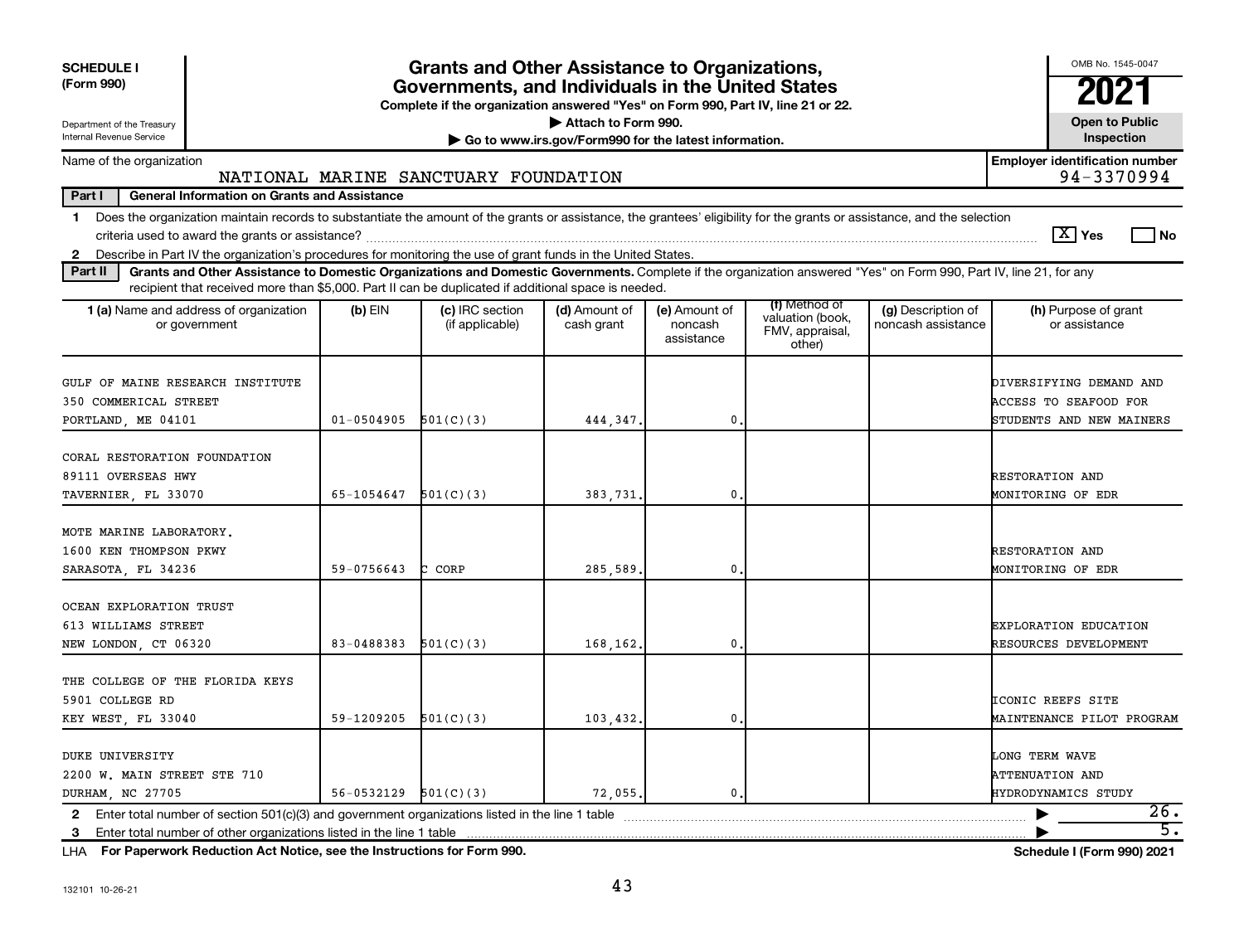#### Schedule I (Form 990) NATIONAL MARINE SANCTUARY FOUNDATION NATURE 2008 1994 - 3370994 Page 1 NATIONAL MARINE SANCTUARY FOUNDATION 94-3370994

|  | 94-3370994 |  |  |  |  |  |  |  |  | Page 1 |
|--|------------|--|--|--|--|--|--|--|--|--------|
|--|------------|--|--|--|--|--|--|--|--|--------|

| (a) Name and address of<br>organization or government | $(b)$ EIN                  | (c) IRC section<br>if applicable | (d) Amount of<br>cash grant | (e) Amount of<br>noncash<br>assistance | (f) Method of<br>valuation<br>(book, FMV,<br>appraisal, other) | (g) Description of<br>non-cash assistance | (h) Purpose of grant<br>or assistance |
|-------------------------------------------------------|----------------------------|----------------------------------|-----------------------------|----------------------------------------|----------------------------------------------------------------|-------------------------------------------|---------------------------------------|
| ICARE                                                 |                            |                                  |                             |                                        |                                                                |                                           |                                       |
| 79851 OVERSEAS HWY                                    |                            |                                  |                             |                                        |                                                                |                                           | CORAL REEF RESTORATION IN             |
| ISLAMORADA, FL 33036                                  | 86-1391515 501(C)(3)       |                                  | 47,472.                     | $\mathbf{0}$                           |                                                                |                                           | ISLAMORADA FLORIDA                    |
| THE NATURE CONSERVANCY                                |                            |                                  |                             |                                        |                                                                |                                           |                                       |
| 801 GERVAIS ST., STE 202                              |                            |                                  |                             |                                        |                                                                |                                           | HI MARINE FELLOWSHIP                  |
| COLUMBIA, SC 29201                                    | 53-0242652                 | 501(C)(3)                        | 45,834                      | 0.                                     |                                                                |                                           | PROGRAM                               |
| (USCS) THE REGENTS OF THE                             |                            |                                  |                             |                                        |                                                                |                                           |                                       |
| UNIVERSITY OF CALIFORNIA, SANTA                       |                            |                                  |                             |                                        |                                                                |                                           | EMERGENCY RESCUE OF BLACK             |
| CRUZ - 1156 HIGH STREET - SANTA                       |                            |                                  |                             |                                        |                                                                |                                           | ABALONE ALONG THE CA                  |
| CRUZ, CA 95064                                        | 94-1539563                 | 501(C)(3)                        | 42,500.                     | 0.                                     |                                                                |                                           | COAST                                 |
| UNIVERSITY OF DALLAS                                  |                            |                                  |                             |                                        |                                                                |                                           | DEVELOPMENT OF CURRICULAR             |
| 1845 E. NORTHGATE DR.                                 |                            |                                  |                             |                                        |                                                                |                                           | MATERIAL FOR ENGAGEMENT               |
| IRVING, TX 75062                                      | $75-0926755$ $501(C)(3)$   |                                  | 37,390                      | 0                                      |                                                                |                                           | WITH THE UNDERWATER WORLD             |
|                                                       |                            |                                  |                             |                                        |                                                                |                                           | SANCTUARY PARTNERSHIPS                |
| AQUARIUM OF THE PACIFIC                               |                            |                                  |                             |                                        |                                                                |                                           | FOR AMERICA'S KEYSTONE                |
| 100 AQUARIUM WAY                                      |                            |                                  |                             |                                        |                                                                |                                           | WILDLIFE & EDUCATIONAL                |
| LONG BEACH, CA 90802                                  | $33-0532354$ $501(C)(3)$   |                                  | 35, 311                     | 0.                                     |                                                                |                                           | WORKSHOPS                             |
|                                                       |                            |                                  |                             |                                        |                                                                |                                           |                                       |
| THE OCEAN FOUNDATION                                  |                            |                                  |                             |                                        |                                                                |                                           | INTERNATIONAL YOUNG ADULT             |
| PO BOX 2506                                           |                            |                                  |                             |                                        |                                                                |                                           | ENGAGEMENT IN OCEAN                   |
| PROVIDENCE, RI 02906                                  | 71-0863908                 | 501(C)(3)                        | 32,164                      | $\mathbf{0}$                           |                                                                |                                           | STEWARDSHIP                           |
| FLORIDA INTERNATIONAL UNIVERSITY                      |                            |                                  |                             |                                        |                                                                |                                           | MARICULTURE OF CARIBBEAN              |
| (FIU) - 11200 SW 8TH STREET MARC                      |                            |                                  |                             |                                        |                                                                |                                           | KING CRABS FOR CORAL REEF             |
| 355 - MIAMI, FL 33199                                 | $65-0177616$ $501(C)(3)$   |                                  | 29,996.                     | 0.                                     |                                                                |                                           | RESTORATION                           |
|                                                       |                            |                                  |                             |                                        |                                                                |                                           |                                       |
| SEAFOOD NUTRITION PARTNERSHIP                         |                            |                                  |                             |                                        |                                                                |                                           |                                       |
| 1001 19TH STREET N. SUITE 1200                        |                            |                                  |                             |                                        |                                                                |                                           | EAT SEAFOOD AMERICA!                  |
| ARLINGTON, VA 22209                                   | 90-0948097                 | 501(C)(3)                        | 25,000.                     | $\mathbf{0}$                           |                                                                |                                           | CAMPAIGN EXPANSION                    |
| UNIVERSITY OF MARYLAND EASTERN                        |                            |                                  |                             |                                        |                                                                |                                           |                                       |
| SHORE - CARVER SCIENCE BLDG #1103                     |                            |                                  |                             |                                        |                                                                |                                           |                                       |
| - PRINCESS ANNE, MD 21853                             | $52 - 6002033$ $501(C)(3)$ |                                  | 20,000.                     | 0.                                     |                                                                |                                           | HBCU INTERSHIP PROGRAM                |

**Schedule I (Form 990)**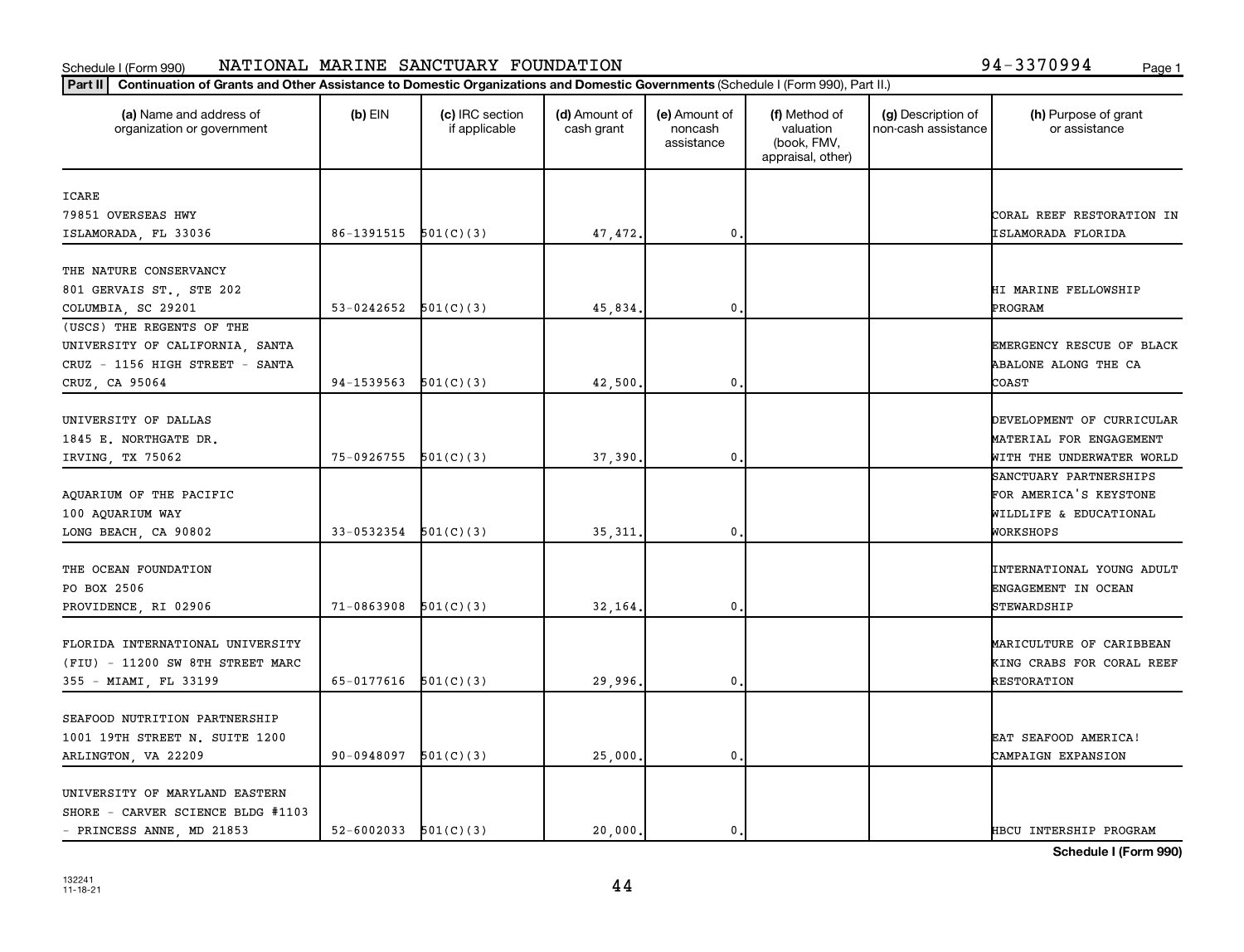#### Schedule I (Form 990) NATIONAL MARINE SANCTUARY FOUNDATION NATURE 2008 1994 - 3370994 Page 1 NATIONAL MARINE SANCTUARY FOUNDATION 94-3370994

|  | 94-3370994 | Page: |
|--|------------|-------|
|--|------------|-------|

| (a) Name and address of<br>organization or government | $(b)$ EIN                  | (c) IRC section<br>if applicable | (d) Amount of<br>cash grant | (e) Amount of<br>noncash<br>assistance | (f) Method of<br>valuation<br>(book, FMV,<br>appraisal, other) | (g) Description of<br>non-cash assistance | (h) Purpose of grant<br>or assistance |
|-------------------------------------------------------|----------------------------|----------------------------------|-----------------------------|----------------------------------------|----------------------------------------------------------------|-------------------------------------------|---------------------------------------|
| GREATER FARALLONES ASSOCIATION                        |                            |                                  |                             |                                        |                                                                |                                           |                                       |
| PO BOX 29386                                          |                            |                                  |                             |                                        |                                                                |                                           |                                       |
| SAN FRANCISCO, CA 94129                               | 94-3227237                 | 501(C)(3)                        | 17,982.                     | 0                                      |                                                                |                                           | ASSESS AND RESTORE KELP               |
|                                                       |                            |                                  |                             |                                        |                                                                |                                           | SUPPORT OF MICROPLASTICS              |
| HELIX SCIENCE LLC                                     |                            |                                  |                             |                                        |                                                                |                                           | ANALYSIS AND RESPONSE                 |
| 102 HASBROUCK DRIVE                                   |                            |                                  |                             |                                        |                                                                |                                           | EFFORTS TO THE X-PRESS                |
| APEX, NC 27523                                        | $26 - 4355153$             | S CORP                           | 15,000                      | 0                                      |                                                                |                                           | PEARL SPILL IN SRI LANKA              |
| ALPENA COUNTY LIBRARY                                 |                            |                                  |                             |                                        |                                                                |                                           | THUNDER BAY SANCTUARY                 |
| 211 N FIRST AVENUE                                    |                            |                                  |                             |                                        |                                                                |                                           | RESEARCH COLLECTION                   |
| ALPENA, MI 49707                                      | 35-2231171                 | GOVERNMENT                       | 14,247.                     | $\mathbf{0}$                           |                                                                |                                           | PROJECT                               |
|                                                       |                            |                                  |                             |                                        |                                                                |                                           |                                       |
| KECO PUMP & EQUIPMENT                                 |                            |                                  |                             |                                        |                                                                |                                           |                                       |
| PO BOX 80308                                          |                            |                                  |                             |                                        |                                                                |                                           |                                       |
| SAN DIEGO, CA 92138                                   | 95-2042295                 | S CORP                           | 10, 233,                    | 0                                      |                                                                |                                           | SEWAGE PUMP FOR MARINA                |
|                                                       |                            |                                  |                             |                                        |                                                                |                                           | VIRTUAL MICROFIBER                    |
| MATEREVOLVE                                           |                            |                                  |                             |                                        |                                                                |                                           | WORKSHOP FOR SOS 2.0                  |
| 189 SPRING GROVE AVE                                  |                            |                                  |                             |                                        |                                                                |                                           | REPORT ON MICROFIBER                  |
| SAN ANSELMO, CA 94960                                 | 83-0620451                 | <b>LLC</b>                       | 10,000                      | 0                                      |                                                                |                                           | POLLUTION                             |
|                                                       |                            |                                  |                             |                                        |                                                                |                                           | ADV DATABASE UPDATE AND               |
| HJR REEFSCAPING                                       |                            |                                  |                             |                                        |                                                                |                                           | PARTNERSHIP CREATION TO               |
| PO BOX 1126                                           |                            |                                  |                             |                                        |                                                                |                                           | PREVENT VESSEL                        |
| HORMIGUEROS, PR 00660                                 | 58-4738219                 | C CORP                           | 10,000                      | $\mathbf{0}$ .                         |                                                                |                                           | ABANDONMENT                           |
| NATIONAL MARINE EDUCATORS                             |                            |                                  |                             |                                        |                                                                |                                           | ANNUAL CONFERENCE OF                  |
| ASSOCIATION - 50 FURBISH ROAD -                       |                            |                                  |                             |                                        |                                                                |                                           | MARINE EDUCATION                      |
| WELLS, ME 04090                                       | $01 - 0412164$             | 501(C)(3)                        | 10,000                      | 0                                      |                                                                |                                           | PROFESSIONALS                         |
|                                                       |                            |                                  |                             |                                        |                                                                |                                           |                                       |
| MATE INSPIRATION FOR INNOVATION                       |                            |                                  |                             |                                        |                                                                |                                           | COMPETITION FOR STUDENTS              |
| $(MATE II) - 980 FREMONT ST -$                        |                            |                                  |                             |                                        |                                                                |                                           | TO APPLY STEM SKILLS TO               |
| MONTEREY, CA 93940                                    | $81 - 4389131$ $501(C)(3)$ |                                  | 10,000                      | 0                                      |                                                                |                                           | SOLVE REAL WORLD PROBLEMS             |
|                                                       |                            |                                  |                             |                                        |                                                                |                                           | RECYCLING OPPORTUNITIES               |
| RHODE ISLAND MARINE TRADE                             |                            |                                  |                             |                                        |                                                                |                                           | FOR ABANDONED, DERELICT &             |
| ASSOCIATION (RIMTA) - 513 BROADWAY                    |                            |                                  |                             |                                        |                                                                |                                           | END-OF-LIFE RECREATIONAL              |
| SUITE 320 - NEWPORT, RI 02840                         | $05-0309513$ $501(C)(3)$   |                                  | 6,947.                      | 0.                                     |                                                                |                                           | VESSELS                               |

**Schedule I (Form 990)**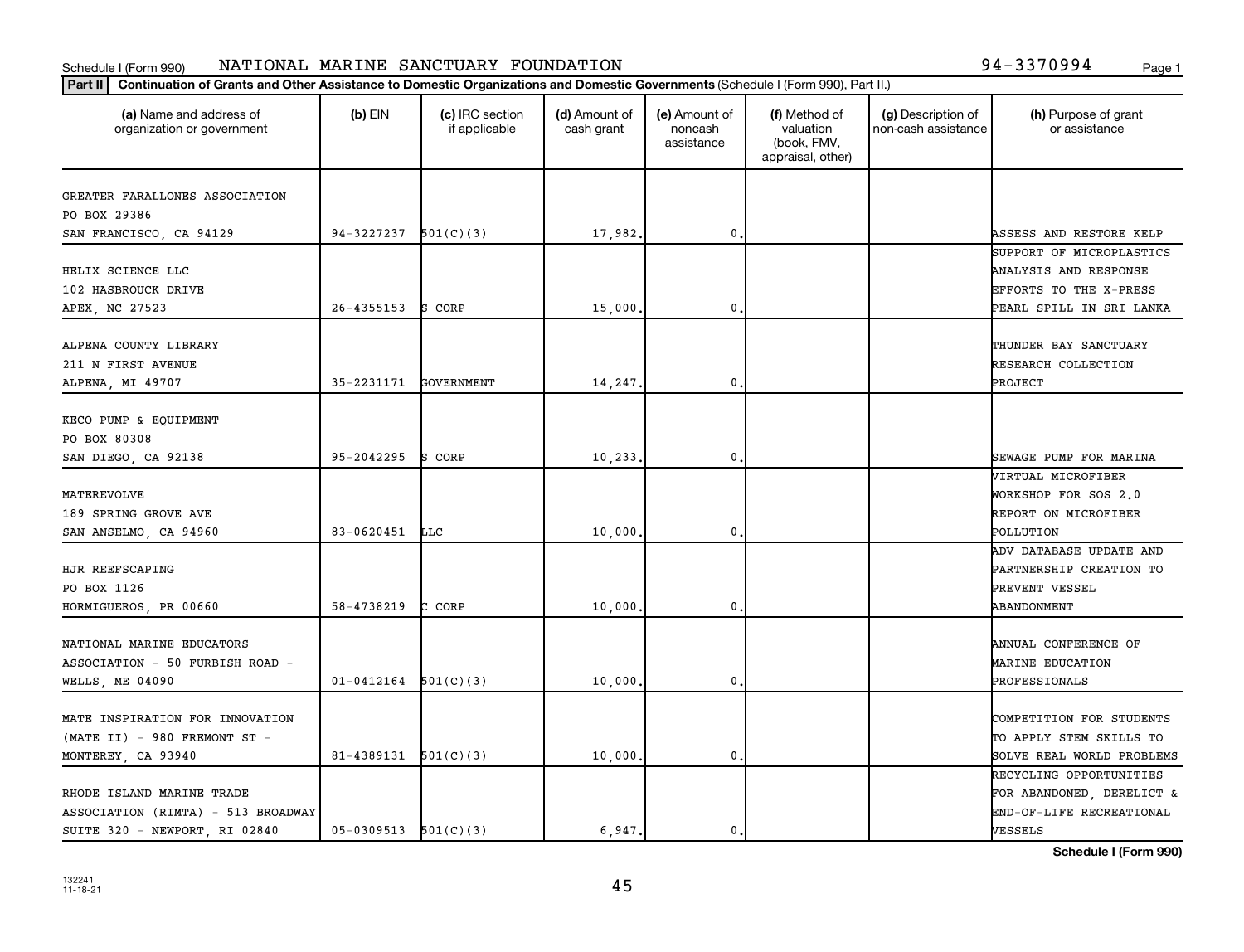#### Schedule I (Form 990) NATIONAL MARINE SANCTUARY FOUNDATION NATURE 2008 1994 - 3370994 Page 1 NATIONAL MARINE SANCTUARY FOUNDATION 94-3370994

| 94-3370994<br>Page: |
|---------------------|
|---------------------|

| (a) Name and address of<br>organization or government                                        | $(b)$ EIN  | (c) IRC section<br>if applicable | (d) Amount of<br>cash grant | (e) Amount of<br>noncash<br>assistance | (f) Method of<br>valuation<br>(book, FMV,<br>appraisal, other) | (g) Description of<br>non-cash assistance | (h) Purpose of grant<br>or assistance      |
|----------------------------------------------------------------------------------------------|------------|----------------------------------|-----------------------------|----------------------------------------|----------------------------------------------------------------|-------------------------------------------|--------------------------------------------|
| NATIONAL AQUARIUM IN BALTIMORE<br>501 E. PRATT STREET                                        |            |                                  |                             |                                        |                                                                |                                           | <b>EXPLORATION EDUCATION</b>               |
| BALTIMORE, MD 21202                                                                          | 52-1121163 | 501(C)(3)                        | 6,000.                      | $\mathbf 0$                            |                                                                |                                           | TEACHER WORKSHOPS                          |
| DAUPHIN ISLAND SEA LAB<br>101 BIENVILLE BLVD<br>DAUPHIN ISLAND, AL 36528                     | 63-0779657 | 501(C)(3)                        | 6,000.                      | $\mathbf 0$                            |                                                                |                                           | EXPLORATION EDUCATION<br>TEACHER WORKSHOPS |
| SOUTH CAROLINA AQUARIUM<br>100 AQUARIUM WHARF<br>CHARLESTON, SC 29401                        | 57-0961897 | 501(C)(3)                        | 6,000,                      | $\mathbf{0}$                           |                                                                |                                           | EXPLORATION EDUCATION<br>TEACHER WORKSHOPS |
| GREAT LAKES AQUARIUM<br>353 HARBOR DRIVE<br>DULUTH MN 55802                                  | 41-1659809 | 501(C)(3)                        | 6,000.                      | 0.                                     |                                                                |                                           | EXPLORATION EDUCATION<br>TEACHER WORKSHOPS |
| UNIVERSITY OF SOUTH FLORIDA<br>140 SEVENTH AVENUE SOUTH, MSL 119<br>ST. PETERSBURG, FL 33701 | 59-2959590 | <b>GOVERNMENT</b>                | 6,000.                      | $\mathbf 0$ .                          |                                                                |                                           | EXPLORATION EDUCATION<br>TEACHER WORKSHOPS |
| ECOEXPLORATORIO<br>PO BOX 2803<br>GUAYNABO, PR 00970                                         | 66-0762579 | 501(C)(3)                        | 6,000.                      | 0                                      |                                                                |                                           | EXPLORATION EDUCATION<br>TEACHER WORKSHOPS |
| UNIVERSITY OF HAWAII - BUSINESS<br>OFFICE - 200 W. KAWILI STREET -<br>HILO, HI 96720         | 99-6000354 | 501(C)(3)                        | 6,000.                      | $\mathbf 0$ .                          |                                                                |                                           | <b>EDUCATION ALLIANCE</b><br>PARTNERSHIP   |
|                                                                                              |            |                                  |                             |                                        |                                                                |                                           |                                            |
|                                                                                              |            |                                  |                             |                                        |                                                                |                                           |                                            |

**Schedule I (Form 990)**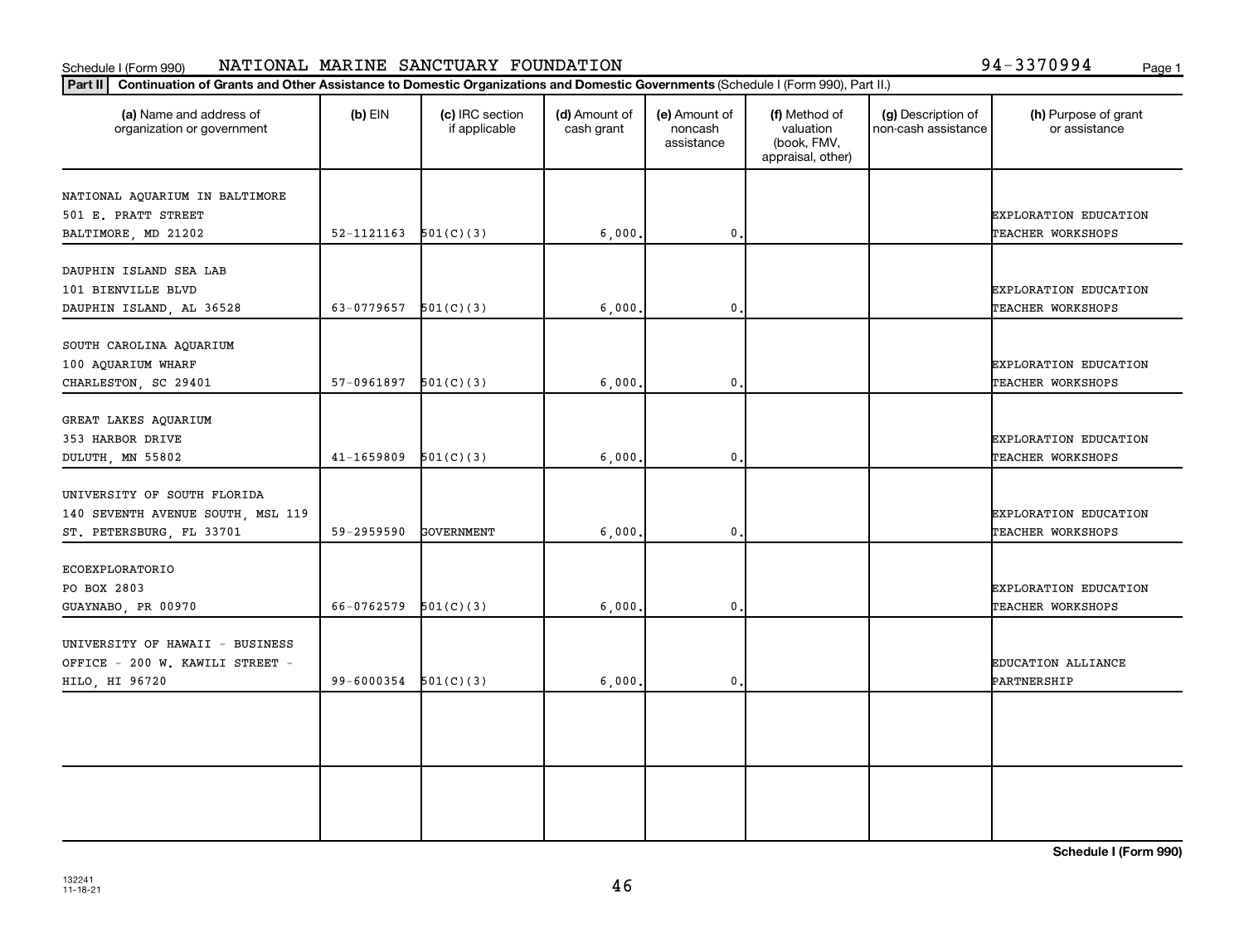#### Schedule I (Form 990) 2021 NATIONAL MARINE SANCTUARY FOUNDATION 94-3370994 Page

**2**

**Part III | Grants and Other Assistance to Domestic Individuals.** Complete if the organization answered "Yes" on Form 990, Part IV, line 22. Part III can be duplicated if additional space is needed.

| (a) Type of grant or assistance                                                                                                                      | (b) Number of<br>recipients | (c) Amount of<br>cash grant | (d) Amount of non-<br>cash assistance | (e) Method of valuation<br>(book, FMV, appraisal, other) | (f) Description of noncash assistance |  |  |  |  |  |
|------------------------------------------------------------------------------------------------------------------------------------------------------|-----------------------------|-----------------------------|---------------------------------------|----------------------------------------------------------|---------------------------------------|--|--|--|--|--|
|                                                                                                                                                      |                             |                             |                                       |                                                          |                                       |  |  |  |  |  |
|                                                                                                                                                      |                             |                             |                                       |                                                          |                                       |  |  |  |  |  |
|                                                                                                                                                      |                             |                             |                                       |                                                          |                                       |  |  |  |  |  |
|                                                                                                                                                      |                             |                             |                                       |                                                          |                                       |  |  |  |  |  |
|                                                                                                                                                      |                             |                             |                                       |                                                          |                                       |  |  |  |  |  |
|                                                                                                                                                      |                             |                             |                                       |                                                          |                                       |  |  |  |  |  |
|                                                                                                                                                      |                             |                             |                                       |                                                          |                                       |  |  |  |  |  |
|                                                                                                                                                      |                             |                             |                                       |                                                          |                                       |  |  |  |  |  |
|                                                                                                                                                      |                             |                             |                                       |                                                          |                                       |  |  |  |  |  |
|                                                                                                                                                      |                             |                             |                                       |                                                          |                                       |  |  |  |  |  |
| Part IV<br>Supplemental Information. Provide the information required in Part I, line 2; Part III, column (b); and any other additional information. |                             |                             |                                       |                                                          |                                       |  |  |  |  |  |
| PART I, LINE 2:                                                                                                                                      |                             |                             |                                       |                                                          |                                       |  |  |  |  |  |
| EACH GRANTEE IS REQUIRED BY MUTUALLY SIGNED AGREEMENT TO SUBMIT TO THE                                                                               |                             |                             |                                       |                                                          |                                       |  |  |  |  |  |

FOUNDATION BOTH NARRATIVE AND FINANCIAL REPORTS USING SPECIFIC FORMS.

REPORTS ARE DUE TO THE FOUNDATION ONCE A YEAR FOR THE DURATION OF THE

PROJECT, AND GRANTEES ARE EXPECTED TO SUBMIT A FINAL REPORT AS WELL. THE

FOUNDATION RESERVES THE RIGHT AS NECESSARY TO MONITOR AND CONDUCT AN

EVALUATION OF THE PROJECT BEING FUNDED, WHICH MAY INCLUDE A VISIT FROM THE

FOUNDATION'S PERSONNEL TO OBSERVE THE ORGANIZATION'S PROJECT, DISCUSS THE

PROJECT WITH THE ORGANIZATION'S PERSONNEL, AND REVIEW FINANCIAL AND OTHER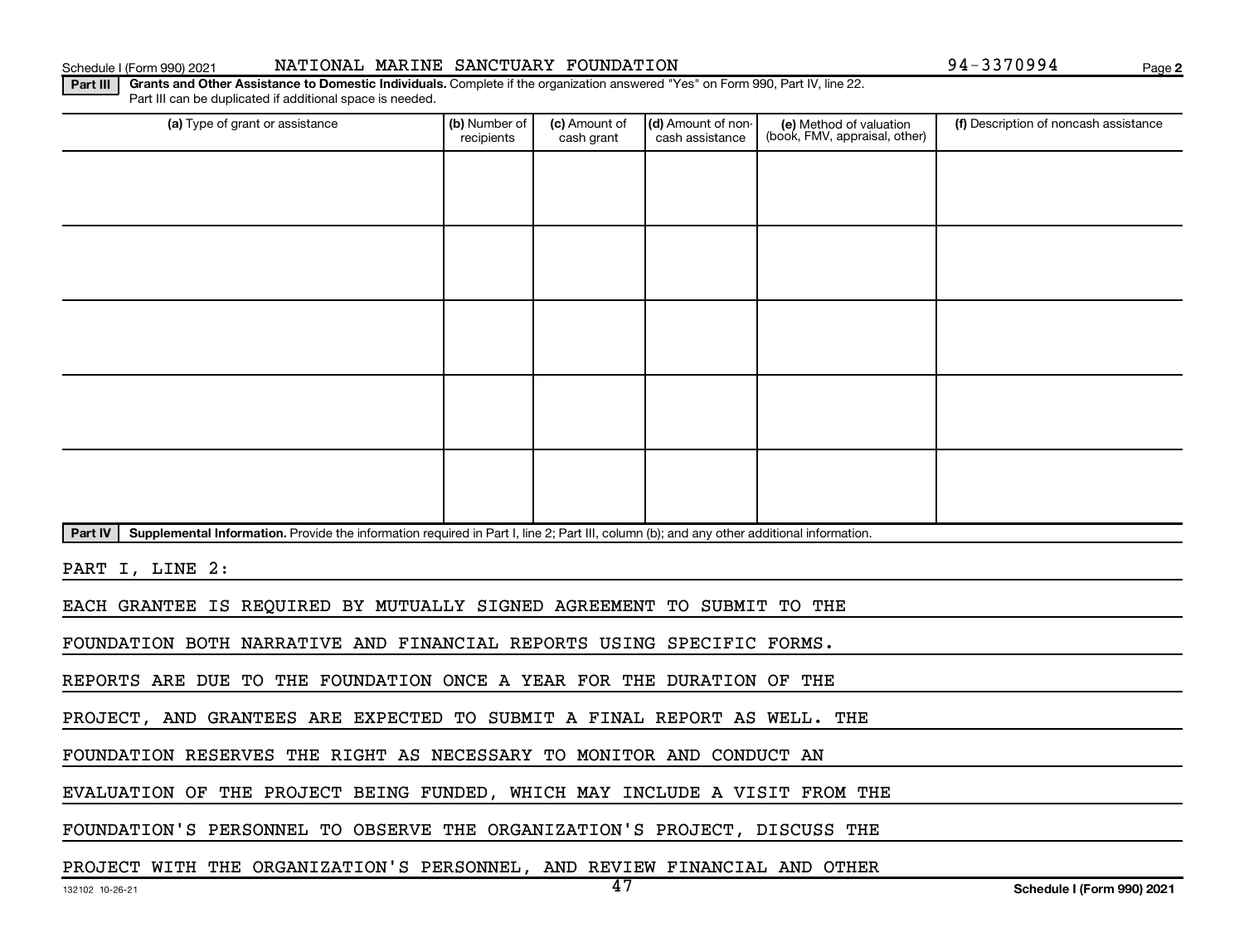| Schedule I (Form 990) |  |
|-----------------------|--|
|                       |  |

**Part IV Supplemental Information**

MATERIALS CONNECTED WITH THE ACTIVITIES FUNDED BY THE FOUNDATION.

**Schedule I (Form 990)**

132291 04-01-21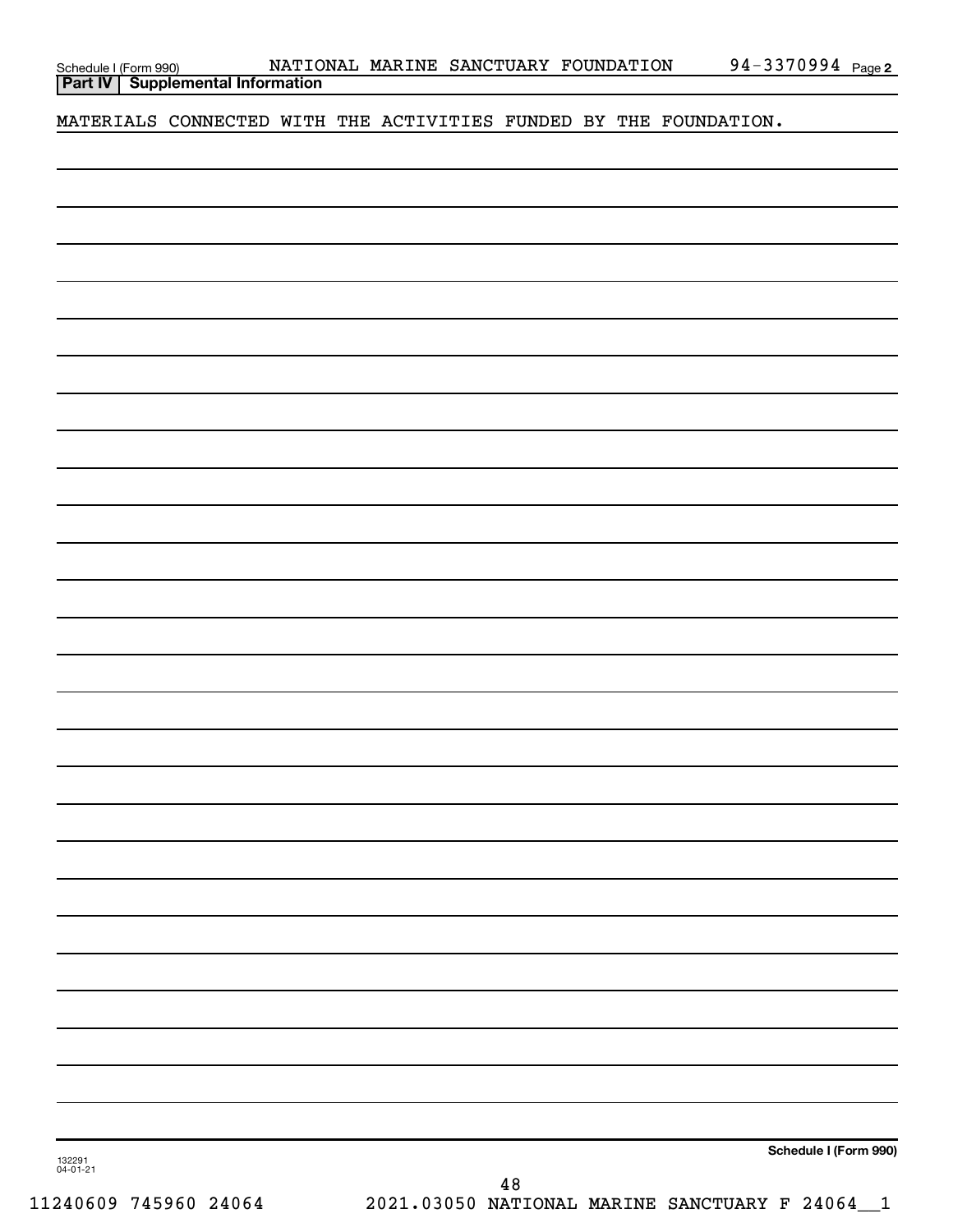|        | <b>SCHEDULE J</b>                                      | <b>Compensation Information</b>                                                                                        |                                       | OMB No. 1545-0047          |            |                              |
|--------|--------------------------------------------------------|------------------------------------------------------------------------------------------------------------------------|---------------------------------------|----------------------------|------------|------------------------------|
|        | (Form 990)                                             | For certain Officers, Directors, Trustees, Key Employees, and Highest                                                  |                                       | 2021                       |            |                              |
|        |                                                        | <b>Compensated Employees</b>                                                                                           |                                       |                            |            |                              |
|        |                                                        | Complete if the organization answered "Yes" on Form 990, Part IV, line 23.<br>Attach to Form 990.                      |                                       | <b>Open to Public</b>      |            |                              |
|        | Department of the Treasury<br>Internal Revenue Service | Go to www.irs.gov/Form990 for instructions and the latest information.                                                 |                                       | Inspection                 |            |                              |
|        | Name of the organization                               |                                                                                                                        | <b>Employer identification number</b> |                            |            |                              |
|        |                                                        | NATIONAL MARINE SANCTUARY FOUNDATION                                                                                   |                                       | 94-3370994                 |            |                              |
| Part I |                                                        | <b>Questions Regarding Compensation</b>                                                                                |                                       |                            |            |                              |
|        |                                                        |                                                                                                                        |                                       |                            | <b>Yes</b> | No                           |
| 1a     |                                                        | Check the appropriate box(es) if the organization provided any of the following to or for a person listed on Form 990, |                                       |                            |            |                              |
|        |                                                        | Part VII, Section A, line 1a. Complete Part III to provide any relevant information regarding these items.             |                                       |                            |            |                              |
|        | First-class or charter travel                          | Housing allowance or residence for personal use                                                                        |                                       |                            |            |                              |
|        | Travel for companions                                  | Payments for business use of personal residence                                                                        |                                       |                            |            |                              |
|        |                                                        | Health or social club dues or initiation fees<br>Tax indemnification and gross-up payments                             |                                       |                            |            |                              |
|        |                                                        | Discretionary spending account<br>Personal services (such as maid, chauffeur, chef)                                    |                                       |                            |            |                              |
|        |                                                        |                                                                                                                        |                                       |                            |            |                              |
|        |                                                        | <b>b</b> If any of the boxes on line 1a are checked, did the organization follow a written policy regarding payment or |                                       |                            |            |                              |
|        |                                                        |                                                                                                                        |                                       | 1b                         |            |                              |
| 2      |                                                        | Did the organization require substantiation prior to reimbursing or allowing expenses incurred by all directors,       |                                       |                            |            |                              |
|        |                                                        |                                                                                                                        |                                       | $\mathbf{2}$               |            |                              |
|        |                                                        |                                                                                                                        |                                       |                            |            |                              |
| З      |                                                        | Indicate which, if any, of the following the organization used to establish the compensation of the organization's     |                                       |                            |            |                              |
|        |                                                        | CEO/Executive Director. Check all that apply. Do not check any boxes for methods used by a related organization to     |                                       |                            |            |                              |
|        |                                                        | establish compensation of the CEO/Executive Director, but explain in Part III.                                         |                                       |                            |            |                              |
|        | Compensation committee                                 | Written employment contract                                                                                            |                                       |                            |            |                              |
|        |                                                        | <u>x  </u><br>Compensation survey or study<br>Independent compensation consultant                                      |                                       |                            |            |                              |
|        |                                                        | $ \mathbf{X} $ Approval by the board or compensation committee<br>Form 990 of other organizations                      |                                       |                            |            |                              |
|        |                                                        |                                                                                                                        |                                       |                            |            |                              |
| 4      |                                                        | During the year, did any person listed on Form 990, Part VII, Section A, line 1a, with respect to the filing           |                                       |                            |            |                              |
|        | organization or a related organization:                |                                                                                                                        |                                       |                            |            |                              |
| а      |                                                        | Receive a severance payment or change-of-control payment?                                                              |                                       | 4a                         |            | х                            |
| b      |                                                        |                                                                                                                        |                                       | 4b                         |            | $\overline{\textbf{x}}$<br>X |
| c      |                                                        |                                                                                                                        |                                       | 4c                         |            |                              |
|        |                                                        | If "Yes" to any of lines 4a-c, list the persons and provide the applicable amounts for each item in Part III.          |                                       |                            |            |                              |
|        |                                                        |                                                                                                                        |                                       |                            |            |                              |
|        |                                                        | Only section 501(c)(3), 501(c)(4), and 501(c)(29) organizations must complete lines 5-9.                               |                                       |                            |            |                              |
|        |                                                        | For persons listed on Form 990, Part VII, Section A, line 1a, did the organization pay or accrue any compensation      |                                       |                            |            |                              |
|        | contingent on the revenues of:                         |                                                                                                                        |                                       | 5а                         |            | х                            |
|        |                                                        |                                                                                                                        |                                       |                            |            | X                            |
|        |                                                        | If "Yes" on line 5a or 5b, describe in Part III.                                                                       |                                       | 5b                         |            |                              |
|        |                                                        |                                                                                                                        |                                       |                            |            |                              |
| 6.     | contingent on the net earnings of:                     | For persons listed on Form 990, Part VII, Section A, line 1a, did the organization pay or accrue any compensation      |                                       |                            |            |                              |
|        |                                                        |                                                                                                                        |                                       | 6a                         |            | х                            |
|        |                                                        |                                                                                                                        |                                       | 6b                         |            | $\overline{\mathbf{X}}$      |
|        |                                                        | If "Yes" on line 6a or 6b, describe in Part III.                                                                       |                                       |                            |            |                              |
|        |                                                        | 7 For persons listed on Form 990, Part VII, Section A, line 1a, did the organization provide any nonfixed payments     |                                       |                            |            |                              |
|        |                                                        |                                                                                                                        |                                       | $\overline{7}$             | X          |                              |
| 8      |                                                        | Were any amounts reported on Form 990, Part VII, paid or accrued pursuant to a contract that was subject to the        |                                       |                            |            |                              |
|        |                                                        |                                                                                                                        |                                       | 8                          |            | x                            |
| 9      |                                                        | If "Yes" on line 8, did the organization also follow the rebuttable presumption procedure described in                 |                                       |                            |            |                              |
|        |                                                        |                                                                                                                        |                                       | 9                          |            |                              |
|        |                                                        | LHA For Paperwork Reduction Act Notice, see the Instructions for Form 990.                                             |                                       | Schedule J (Form 990) 2021 |            |                              |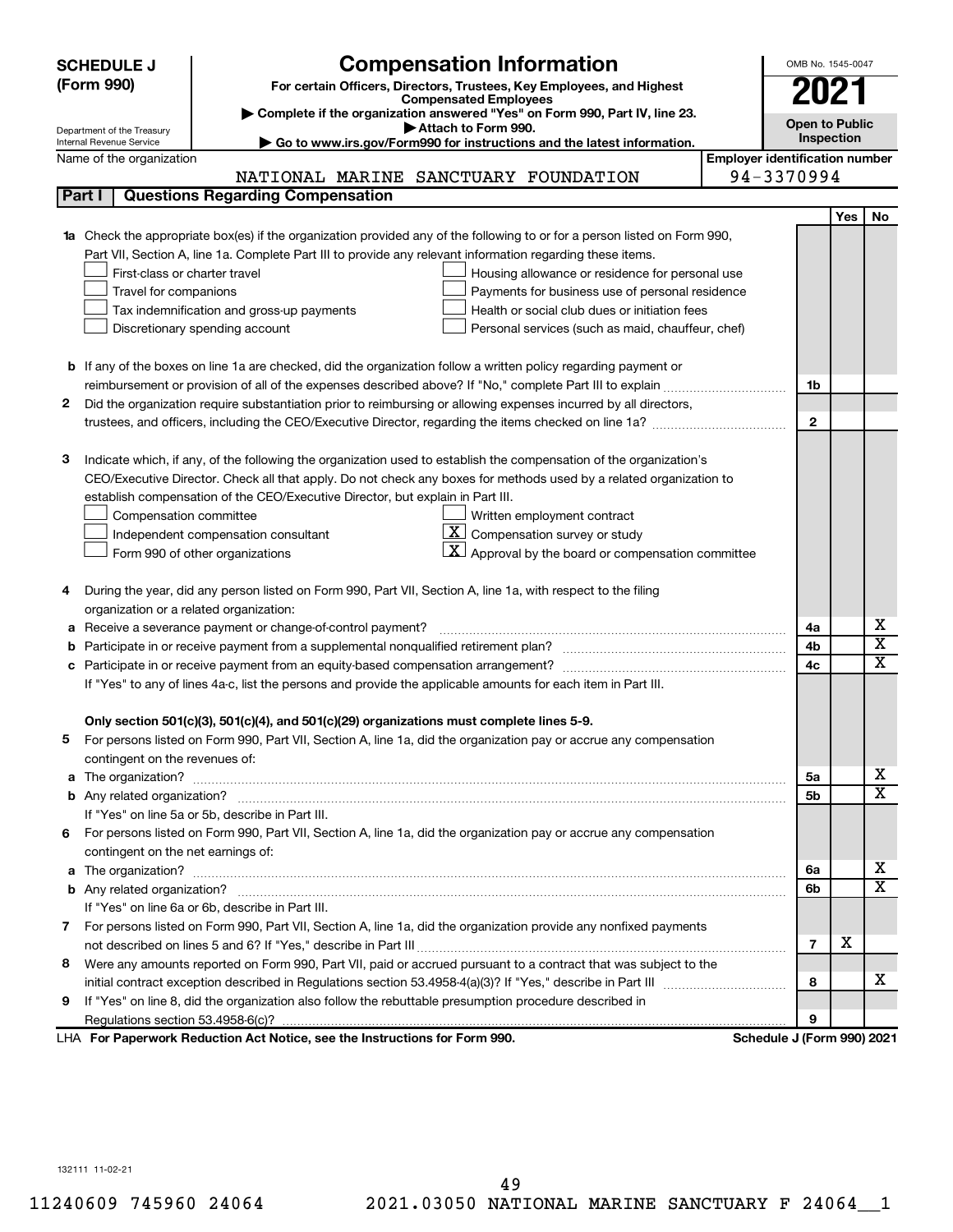#### Part II | Officers, Directors, Trustees, Key Employees, and Highest Compensated Employees. Use duplicate copies if additional space is needed.

For each individual whose compensation must be reported on Schedule J, report compensation from the organization on row (i) and from related organizations, described in the instructions, on row (ii). Do not list any individuals that aren't listed on Form 990, Part VII.

Note: The sum of columns (B)(i)-(iii) for each listed individual must equal the total amount of Form 990, Part VII, Section A, line 1a, applicable column (D) and (E) amounts for that individual.

|                     |             |                          |                                           |                                           | <b>(B)</b> Breakdown of W-2 and/or 1099-MISC and/or 1099-NEC <b>(C)</b> Retirement and compensation<br>other deferred | (D) Nontaxable<br>benefits | (E) Total of columns<br>$(B)(i)$ - $(D)$ | (F) Compensation<br>in column (B)         |  |
|---------------------|-------------|--------------------------|-------------------------------------------|-------------------------------------------|-----------------------------------------------------------------------------------------------------------------------|----------------------------|------------------------------------------|-------------------------------------------|--|
| (A) Name and Title  |             | (i) Base<br>compensation | (ii) Bonus &<br>incentive<br>compensation | (iii) Other<br>reportable<br>compensation | compensation                                                                                                          |                            |                                          | reported as deferred<br>on prior Form 990 |  |
| $(1)$ KRISTEN SARRI | (i)         | 239, 211.                | $\overline{0}$ .                          | $\overline{0}$ .                          | 7,220.                                                                                                                | 11,263.                    | 257,694.                                 | $\overline{0}$ .                          |  |
| PRESIDENT & CEO     | (ii)        | $\overline{0}$ .         | $\overline{0}$ .                          | $\overline{0}$ .                          | $\overline{\mathfrak{o}}$ .                                                                                           | $\overline{0}$ .           | $\overline{0}$ .                         | $\overline{0}$ .                          |  |
|                     | (i)         |                          |                                           |                                           |                                                                                                                       |                            |                                          |                                           |  |
|                     | (ii)        |                          |                                           |                                           |                                                                                                                       |                            |                                          |                                           |  |
|                     | (i)         |                          |                                           |                                           |                                                                                                                       |                            |                                          |                                           |  |
|                     | (ii)        |                          |                                           |                                           |                                                                                                                       |                            |                                          |                                           |  |
|                     | (i)         |                          |                                           |                                           |                                                                                                                       |                            |                                          |                                           |  |
|                     | (ii)        |                          |                                           |                                           |                                                                                                                       |                            |                                          |                                           |  |
|                     | (i)         |                          |                                           |                                           |                                                                                                                       |                            |                                          |                                           |  |
|                     | (ii)        |                          |                                           |                                           |                                                                                                                       |                            |                                          |                                           |  |
|                     | (i)         |                          |                                           |                                           |                                                                                                                       |                            |                                          |                                           |  |
|                     | (ii)        |                          |                                           |                                           |                                                                                                                       |                            |                                          |                                           |  |
|                     | (i)         |                          |                                           |                                           |                                                                                                                       |                            |                                          |                                           |  |
|                     | (ii)        |                          |                                           |                                           |                                                                                                                       |                            |                                          |                                           |  |
|                     | (i)<br>(ii) |                          |                                           |                                           |                                                                                                                       |                            |                                          |                                           |  |
|                     | (i)         |                          |                                           |                                           |                                                                                                                       |                            |                                          |                                           |  |
|                     | (ii)        |                          |                                           |                                           |                                                                                                                       |                            |                                          |                                           |  |
|                     | (i)         |                          |                                           |                                           |                                                                                                                       |                            |                                          |                                           |  |
|                     | (ii)        |                          |                                           |                                           |                                                                                                                       |                            |                                          |                                           |  |
|                     | (i)         |                          |                                           |                                           |                                                                                                                       |                            |                                          |                                           |  |
|                     | (ii)        |                          |                                           |                                           |                                                                                                                       |                            |                                          |                                           |  |
|                     | (i)         |                          |                                           |                                           |                                                                                                                       |                            |                                          |                                           |  |
|                     | (ii)        |                          |                                           |                                           |                                                                                                                       |                            |                                          |                                           |  |
|                     | (i)         |                          |                                           |                                           |                                                                                                                       |                            |                                          |                                           |  |
|                     | (ii)        |                          |                                           |                                           |                                                                                                                       |                            |                                          |                                           |  |
|                     | (i)         |                          |                                           |                                           |                                                                                                                       |                            |                                          |                                           |  |
|                     | (ii)        |                          |                                           |                                           |                                                                                                                       |                            |                                          |                                           |  |
|                     | (i)         |                          |                                           |                                           |                                                                                                                       |                            |                                          |                                           |  |
|                     | (ii)        |                          |                                           |                                           |                                                                                                                       |                            |                                          |                                           |  |
|                     | (i)         |                          |                                           |                                           |                                                                                                                       |                            |                                          |                                           |  |
|                     | (ii)        |                          |                                           |                                           |                                                                                                                       |                            |                                          |                                           |  |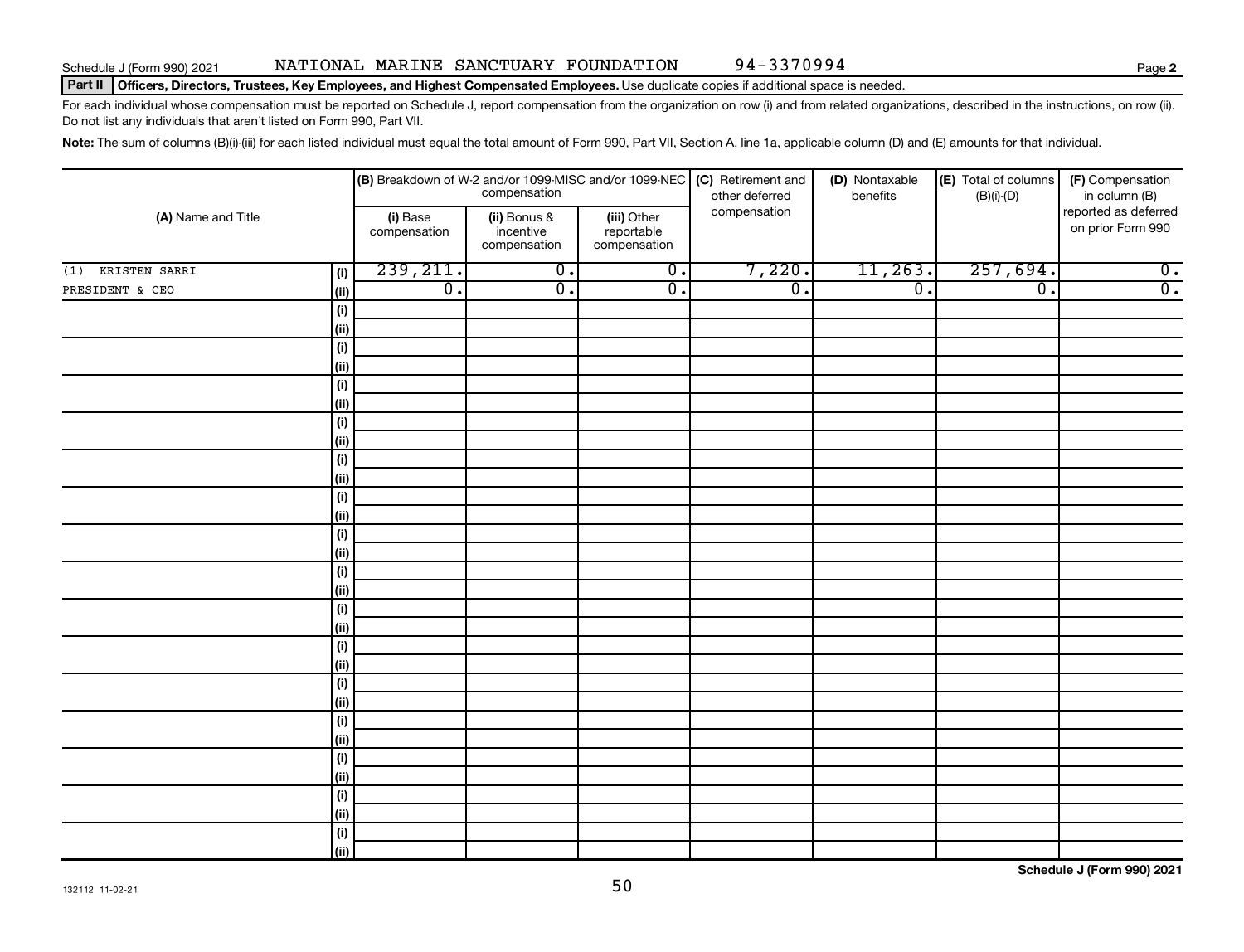#### **Part III Supplemental Information**

Provide the information, explanation, or descriptions required for Part I, lines 1a, 1b, 3, 4a, 4b, 4c, 5a, 5b, 6a, 6b, 7, and 8, and for Part II. Also complete this part for any additional information.

## PART I, LINE 7:

#### THE FOLLOWING EMPLOYEES RECEIVED THE FOLLOWING BONUSES ON PART VII:

## ALLISON ALEXANDER \$ 6,375

## VERONICA ALI \$6,375

CAROL KING \$3,400

#### GINAIA KELLY \$9,439

MATTHEW MCINTOSH \$3,000

**Schedule J (Form 990) 2021**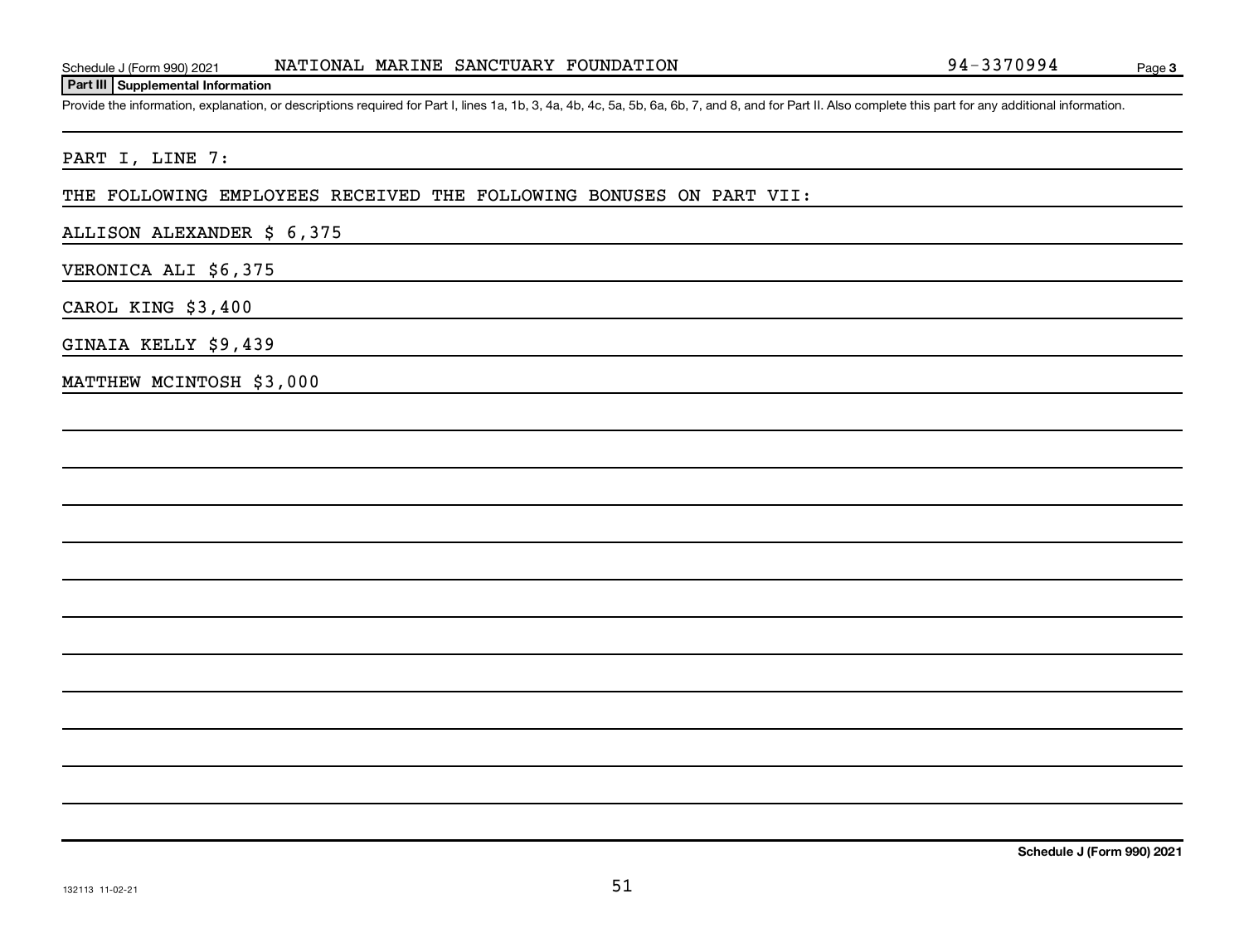**(Form 990)**

# **SCHEDULE O Supplemental Information to Form 990 or 990-EZ 2021**<br>(Form 990) Complete to provide information for responses to specific questions on

Department of the Treasury Internal Revenue Service Name of the organization **Complete to provide information for responses to specific questions on Form 990 or 990-EZ or to provide any additional information. | Attach to Form 990 or Form 990-EZ. | Go to www.irs.gov/Form990 for the latest information.**

OMB No. 1545-0047 **Open to Public Inspection**

**Employer identification number** NATIONAL MARINE SANCTUARY FOUNDATION 94-3370994

FORM 990, PART III, LINE 1, DESCRIPTION OF ORGANIZATION MISSION:

AND PRESERVE AMERICA'S MARITIME RESOURCES.

FORM 990, PART III, LINE 4A, PROGRAM SERVICE ACCOMPLISHMENTS: LABORATORIES AND HUBS FOR SCIENTIFIC RESEARCH TO IMPROVE UNDERSTANDING OF OUR OCEAN AND GREAT LAKES.

THROUGH THIS PARTNERSHIP, THE FOUNDATION SUPPORTS PUBLIC OUTREACH ACTIVITIES AT SEVEN SANCTUARY-FOCUSED VISITOR CENTERS AND NUMEROUS EXHIBITS LOCATED AT PARTNER VENUES THAT WELCOME MILLIONS OF VISITORS EACH YEAR; PROVIDES MINI-GRANTS TO APPROXIMATELY 50 SCHOOLS IN NINE STATES ANNUALLY TO COMPLETE ENVIRONMENTAL STEWARDSHIP PROJECTS; FACILITATES INTERACTIVE EXPLORATION AND MAPPING EXPEDITIONS INTO WEST COAST AND PACIFIC NATIONAL MARINE SANCTUARIES; AND SUPPORTED PIVOTS TO VIRTUAL EXPERIENCES IN SANCTUARIES TO REACH PUBLIC AUDIENCES DURING THE COVID-19 PANDEMIC.

FORM 990, PART III, LINE 4B, PROGRAM SERVICE ACCOMPLISHMENTS: SPECIES PROJECTS. THE FOUNDATION SUPPORTS CAMPAIGNS AND PROJECTS HIGHLIGHTING THE VALUE OF SEAFOOD CONSUMPTION TO HELP SUPPORT SEAFOOD INDUSTRY RECOVERY.

WORKING IN PARTNERSHIP WITH NOAA OCEAN EXPLORATION AND RESEARCH, THE

FOUNDATION MANAGES AN EDUCATION PROGRAM THAT PROMOTES THE ADVANCEMENT

OF OCEAN SCIENCE LITERACY THROUGH OCEAN EXPLORATION. THE PROGRAM

132211 11-11-21 LHA For Paperwork Reduction Act Notice, see the Instructions for Form 990 or 990-EZ. Schedule O (Form 990) 2021 PROVIDES OPPORTUNITIES FOR EDUCATORS THROUGHOUT THE COUNTRY TO GAIN AN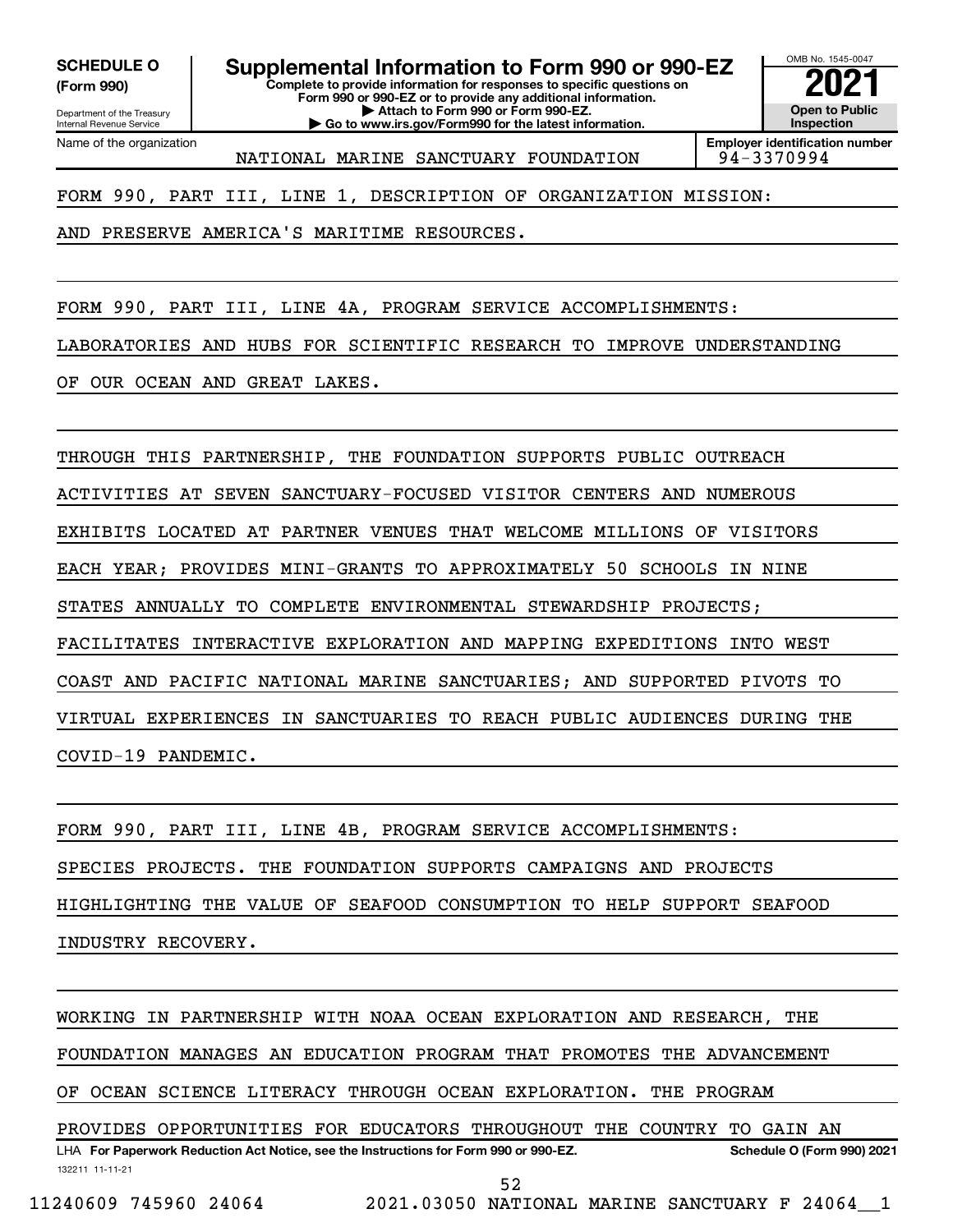| Schedule O (Form 990) 2021                                              | Page 2                                              |  |
|-------------------------------------------------------------------------|-----------------------------------------------------|--|
| Name of the organization<br>NATIONAL MARINE SANCTUARY FOUNDATION        | <b>Employer identification number</b><br>94-3370994 |  |
| IN-DEPTH UNDERSTANDING OF HOW TO INTEGRATE NOAA OCEAN EXPLORATION       |                                                     |  |
| SCIENCE AND TECHNOLOGY IN CLASSROOMS, HELPING THEM TEACH STUDENTS ABOUT |                                                     |  |
| AMERICA'S MARINE RESOURCES AND THE LARGER OCEAN OF WHICH THEY ARE A     |                                                     |  |
| THE PROGRAM INCLUDES APPROXIMATELY 15 AQUARIUM AND SCIENCE<br>PART.     |                                                     |  |
| CENTERS ANNUALLY THAT HOST OCEAN EXPLORATION EDUCATOR WORKSHOPS         |                                                     |  |
| (VIRTUAL FORMAT IN 2021), AND PRODUCES A VARIETY OF WEB ACCESSIBLE      |                                                     |  |
| LEARNING MATERIALS THAT LINK TEACHERS ACROSS THE U.S. TO NOAA SCIENCE   |                                                     |  |
| RESOURCES AND MISSIONS OF THE OKEANOS EXPLORER AND EXPLORATION PARTNERS |                                                     |  |
| IN THE U.S. PROJECT WORK INCLUDES THE AWARD-WINNING                     |                                                     |  |
| DEEPOCEANEDUCATION.ORG WEBSITE, WHICH AGGREGATES EXPLORATION EDUCATION  |                                                     |  |
| RESOURCES FOR EDUCATORS CUSTOMIZED TO<br>THEIR NEEDS.                   |                                                     |  |

IN SUPPORT OF PROTECTING SPECIES THAT INHABIT NATIONAL MARINE SANCTUARIES, THE FOUNDATION SUPPORTS THE WORK OF THE INTERAMERICAN CONVENTION FOR THE PROTECTION AND CONSERVATION OF SEA TURTLES (IAC), INCLUDING ANNUAL AND BIENNIAL MEETINGS TO (VIRTUALLY IN 2021) CONVENE CONVENTION REPRESENTATIVES AND OTHER STAKEHOLDERS, AND TO SUPPORT SEA TURTLE-FOCUSED CONSERVATION AND OUTREACH PROJECTS INITIATED BY THE IAC.

FORM 990, PART III, LINE 4C, PROGRAM SERVICE ACCOMPLISHMENTS: OCEAN AND GREAT LAKES MANAGEMENT AND CONSERVATION TO ADVANCE OCEAN POLICY INITIATIVES AND INCREASE INCLUSION FOR THE OCEAN CONSERVATION MOVEMENT AND MARINE SCIENCES.

FORM 990, PART III, LINE 4D, OTHER PROGRAM SERVICES:

THE NATIONAL MARINE SANCTUARY FOUNDATION FOSTERS A PUBLIC-PRIVATE

PARTNERSHIP IN THE FLORIDA KEYS FOR THE MISSION: ICONIC REEFS

132212 11-11-21 **Schedule O (Form 990) 2021** INITIATIVE. MISSION: ICONIC REEFS BUILDS OFF OF DECADES OF PIONEERING 11240609 745960 24064 2021.03050 NATIONAL MARINE SANCTUARY F 24064\_\_1 53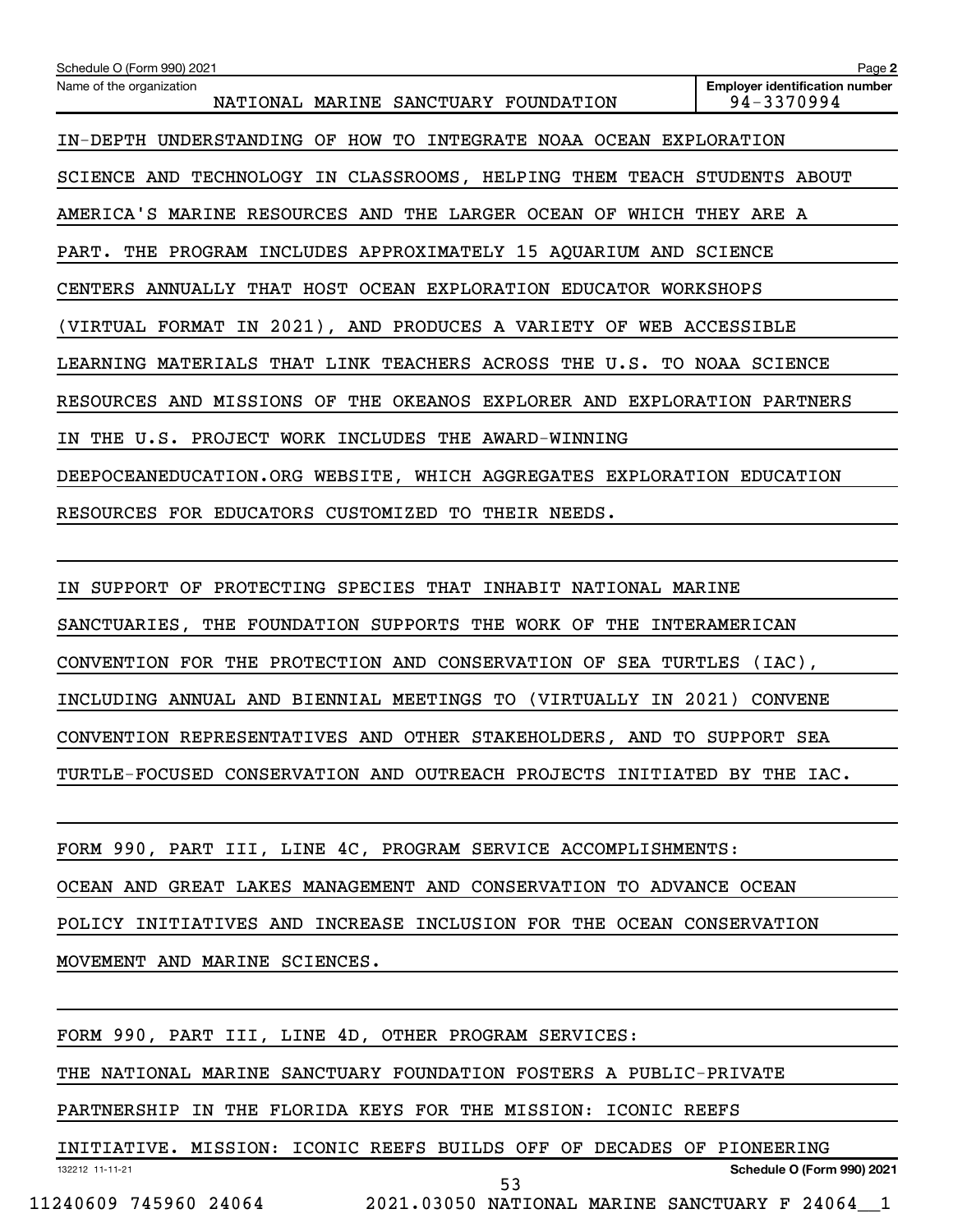| Schedule O (Form 990) 2021                                                       | Page 2                                              |  |
|----------------------------------------------------------------------------------|-----------------------------------------------------|--|
| Name of the organization<br>NATIONAL MARINE SANCTUARY FOUNDATION                 | <b>Employer identification number</b><br>94-3370994 |  |
| RESTORATION EFFORTS PROVEN SUCCESSFUL IN<br>FLORIDA KEYS<br>THE                  | INVOLVING                                           |  |
| GROWING AND TRANSPLANTING CORALS, SETTING THE STAGE FOR THIS                     |                                                     |  |
| LARGE-SCALE, MULTI-PHASED RESTORATION EFFORT AT<br>SEVEN REEFS.                  | THE FIRST                                           |  |
| PHASE FOCUSES ON RESTORING ELKHORN AND STAGHORN CORALS, FAST-GROWING             |                                                     |  |
| THAT HAVE NOT BEEN AFFECTED BY THE CURRENT<br>OUTBREAK<br>SPECIES<br>STONY<br>OF |                                                     |  |
| CORAL TISSUE LOSS DISEASE. THE SECOND PHASE WILL FOCUS<br><b>ON</b>              | INCORPORATING                                       |  |
| RESILIENT CORALS OF<br>OTHER SLOWER GROWING SPECIES AND                          | INTRODUCING GRAZER                                  |  |
| THAT CONTROL INVASIVE ALGAE THAT SMOTHER AND<br>OUTCOMPETE<br>CORAL.<br>SPECIES  |                                                     |  |
| GOAL IS TO RESTORE DIVERSITY AND ECOLOGICAL FUNCTION<br>TO.<br>THE REEFS<br>THE  |                                                     |  |
| BY RETURNING CORAL COVER AT TARGET REEF<br>SITES TO A SELF-SUSTAINING            |                                                     |  |
| LEVEL.                                                                           |                                                     |  |

MODIFYING FISHING GEAR, IDENTIFYING AREAS OF HIGH RISK OF ENTANGLEMENT, AND REMOVING DERELICT GEAR FROM THE WATER CAN DECREASE THE LIKELIHOOD OF LARGE WHALE ENTANGLEMENT. INNOVATIONS LIKE POP-UP OR ROPELESS GEAR WOULD REDUCE OR ELIMINATE VERTICAL FISHING LINES IN THE WATER COLUMN. IN-WATER TESTING OF THESE INNOVATIONS CAN PROVIDE VALUABLE INFORMATION, DATA, AND DESIGN FEEDBACK NEEDED TO GAUGE THE TECHNOLOGY'S EFFICACY AND EASE OF USE BY FISHERMEN. THE FOUNDATION WORKS COLLABORATIVELY WITH FISHERMEN TO TEST DIFFERENT GEAR INNOVATIONS IN SANCTUARY AREAS AND AREAS OF CONCERN. THE GOAL IS TO FOSTER COOPERATIVE AND SCIENTIFICALLY SOUND RESEARCH TO SIMULATE REAL WORLD SCENARIOS THAT ADVANCE INNOVATIVE SOLUTIONS.

132212 11-11-21 **Schedule O (Form 990) 2021** THE FOUNDATION ALSO EXPANDED ITS UNDERWATER MARINE DEBRIS PROGRAM BY CONTINUING GOAL: CLEAN SEAS CHANNEL ISLANDS, MODELED AFTER GOAL: CLEAN SEAS FLORIDA KEYS. IN GOAL: CLEAN SEAS CHANNEL ISLANDS, THE FOUNDATION WORKING WITH PARTNERS TO REMOVE 8,630 POUNDS OF MARINE DEBRIS AND 134 11240609 745960 24064 2021.03050 NATIONAL MARINE SANCTUARY F 24064\_\_1 54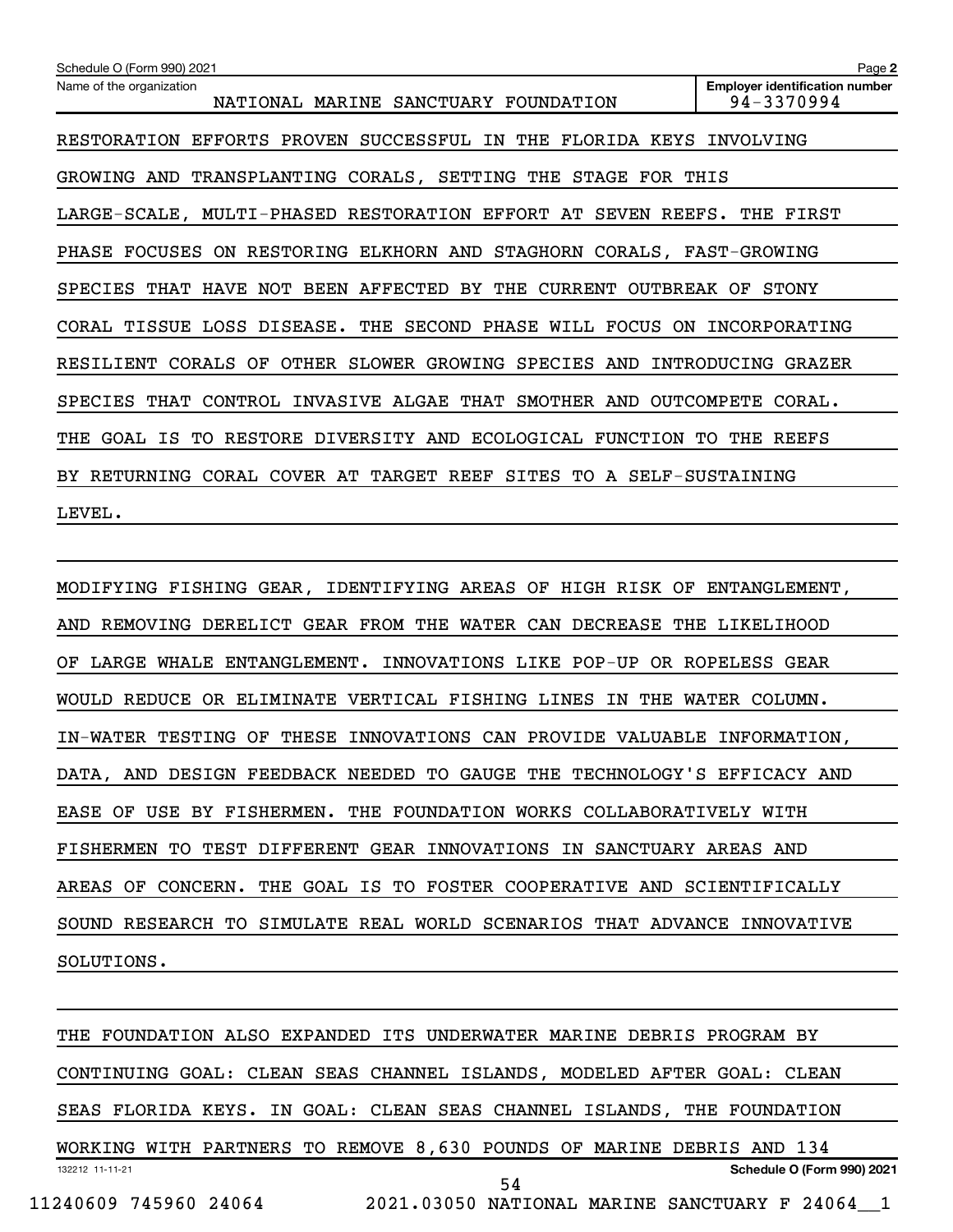NATIONAL MARINE SANCTUARY.

WORKING IN PARTNERSHIP WITH THE OFFICE OF COAST MANAGEMENT, THE

NATIONAL MARINE SANCTUARY FOUNDATION SUPPORTS RESTORATION OF THE HE'EIA NATIONAL ESTUARINE RESEARCH RESERVE (NERR) IN HAWAII. THE GOAL OF THIS PROJECT IS TO ERADICATE INVASIVE MANGROVE SPECIES FROM THIS MARINE PROTECTED AREA BY 2022, THE 100TH ANNIVERSARY OF THEIR INTRODUCTION TO THE STATE, AND REPLACE THE INVASIVES WITH NATIVE PLANTS, WHICH IN TURN HELPS BRING BACK NATIVE WILDLIFE TO THE RESERVE AS WELL. THE FOUNDATION WORKS WITH THE KEY HAWAIIAN PARTNERS WHO MANAGE THE HE'EIA NERR ON THIS PROJECT.

EXPENSES \$ 992,332. INCLUDING GRANTS OF \$ 834,035. REVENUE \$ 0.

FORM 990, PART VI, SECTION B, LINE 11B:

THE FORM 990 WAS PREPARED BY THE OUTSIDE ACCOUNTANTS AND REVIEWED BY SENIOR MANAGEMENT. THE AUDIT COMMITTEE ALSO DISCUSSED AND REVIEWED THE RETURN IN CONJUNCTION WITH THE OUTSIDE ACCOUNTANTS. IT WAS THEN SENT TO THE FULL BOARD PRIOR TO FILING WITH THE IRS.

FORM 990, PART VI, SECTION B, LINE 12C:

132212 11-11-21 **Schedule O (Form 990) 2021** THE ORGANIZATION REQUIRES EACH DIRECTOR, PRINCIPAL OFFICER AND MEMBER OF A COMMITTEE WITH BOARD DELEGATED POWERS TO ANNUALLY SIGN A STATEMENT WHICH AFFIRMS THAT SUCH PERSON HAS RECEIVED, UNDERSTANDS, AND COMPLIED WITH THE ORGANIZATION'S CONFLICT OF INTEREST POLICY. IN THE EVENT THAT A CONFLICT OR POTENTIAL CONFLICT OF INTEREST IS DISCOVERED, THE BOARD OR COMMITTEE MEMBERS, EXCEPT FOR THOSE INTERESTED PERSONS, REVIEW THE CIRCUMSTANCES OF THE CONFLICT OR POTENTIAL CONFLICT OF INTEREST AND DETERMINE THE 55

11240609 745960 24064 2021.03050 NATIONAL MARINE SANCTUARY F 24064\_\_1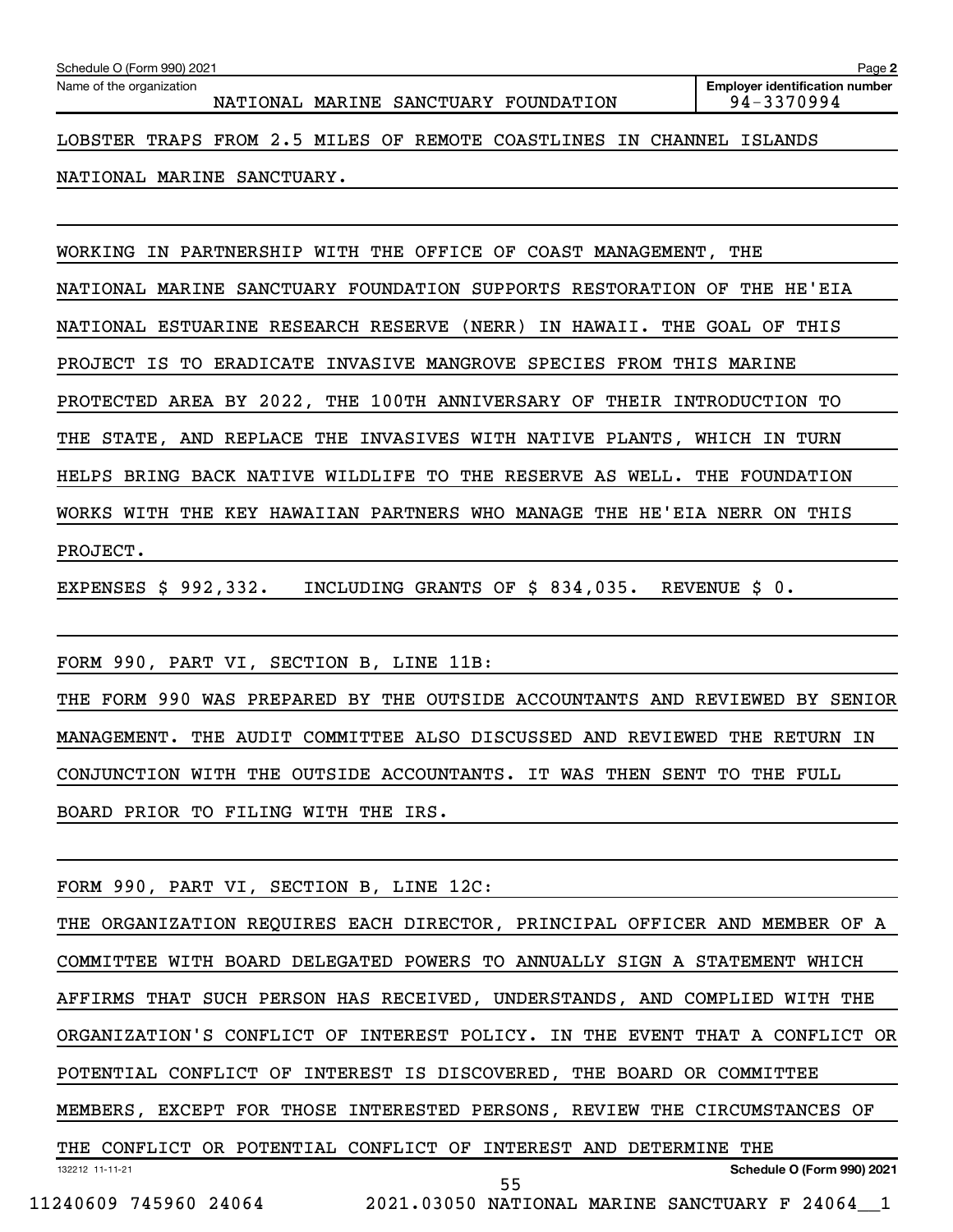| Schedule O (Form 990) 2021                                                 | Page 2                                              |
|----------------------------------------------------------------------------|-----------------------------------------------------|
| Name of the organization<br>NATIONAL MARINE SANCTUARY FOUNDATION           | <b>Employer identification number</b><br>94-3370994 |
| APPROPRIATE COURSE OF ACTION WHICH SERVES THE BEST INTEREST OF THE         |                                                     |
| ORGANIZATION. THE BOARD'S OR COMMITTEE'S DETERMINATION INCLUDES A          |                                                     |
| PRESENTATION FROM THE INTERESTED PERSONS, BUT EXCLUDES THE                 | INTERESTED                                          |
| FROM PARTICIPATING IN THE BOARD'S OR COMMITTEE'S DISCUSSION AND<br>PERSONS |                                                     |
| VOTING REGARDING THE TRANSACTION OR AGREEMENT WHICH RESULTED               | IN THE                                              |
| INTEREST OR THE POTENTIAL CONFLICT<br>INTEREST.<br>CONFLICT OF<br>OF       |                                                     |

THE FOUNDATION STAFF ANNUALLY SIGNS A STATEMENT AFFIRMING RECEIPT OF THE CONFLICT OF INTEREST POLICY AND MUST REFRAIN FROM ANY ACTIVITY WHICH CREATES A CONFLICT OF INTEREST. THE POLICY IS DESCRIBED IN THE PERSONNEL POLICY HANDBOOK AND IS MORE RESTRICTIVE THAN THE BOARD POLICY DESCRIBED ABOVE.

FORM 990, PART VI, SECTION B, LINE 15: THE BOARD OF TRUSTEES OF THE FOUNDATION HAS CONCLUDED THAT THE EXECUTIVE COMMITTEE IS THE MOST APPROPRIATE BODY TO REVIEW AND APPROVE EXECUTIVE COMPENSATION. THIS POLICY IS DESIGNED TO BE CONSISTENT WITH INFORMATION REQUESTED ON THE FORM 990 AND ALSO CONSISTENT WITH INTERNAL REVENUE CODES "EXCESS BENEFIT TRANSACTION" RULES. THE POLICY ON THE PROCESS FOR DETERMINING COMPENSATION OF THE FOUNDATION APPLIES TO THE COMPENSATION OF THE FOLLOWING PERSONS EMPLOYED BY THE FOUNDATION: THE FOUNDATION'S CHIEF EMPLOYED EXECUTIVE (THE CEO/PRESIDENT) AND OTHER COMPENSATED OFFICERS AND KEY EMPLOYEES OF THE FOUNDATION (IF ANY). THE LAST REVIEW TOOK PLACE IN DECEMBER 2022.

132212 11-11-21 **Schedule O (Form 990) 2021** THE PROCESS INCLUDES ALL OF THESE ELEMENTS: (1) REVIEW AND APPROVAL BY THE BOARD OF DIRECTORS OR THE COMPENSATION COMMITTEE OF THE FOUNDATION; (2) USE OF DATA ON COMPARABLE COMPENSATION; AND (3) CONTEMPORANEOUS DOCUMENTATION 11240609 745960 24064 2021.03050 NATIONAL MARINE SANCTUARY F 24064\_\_1 56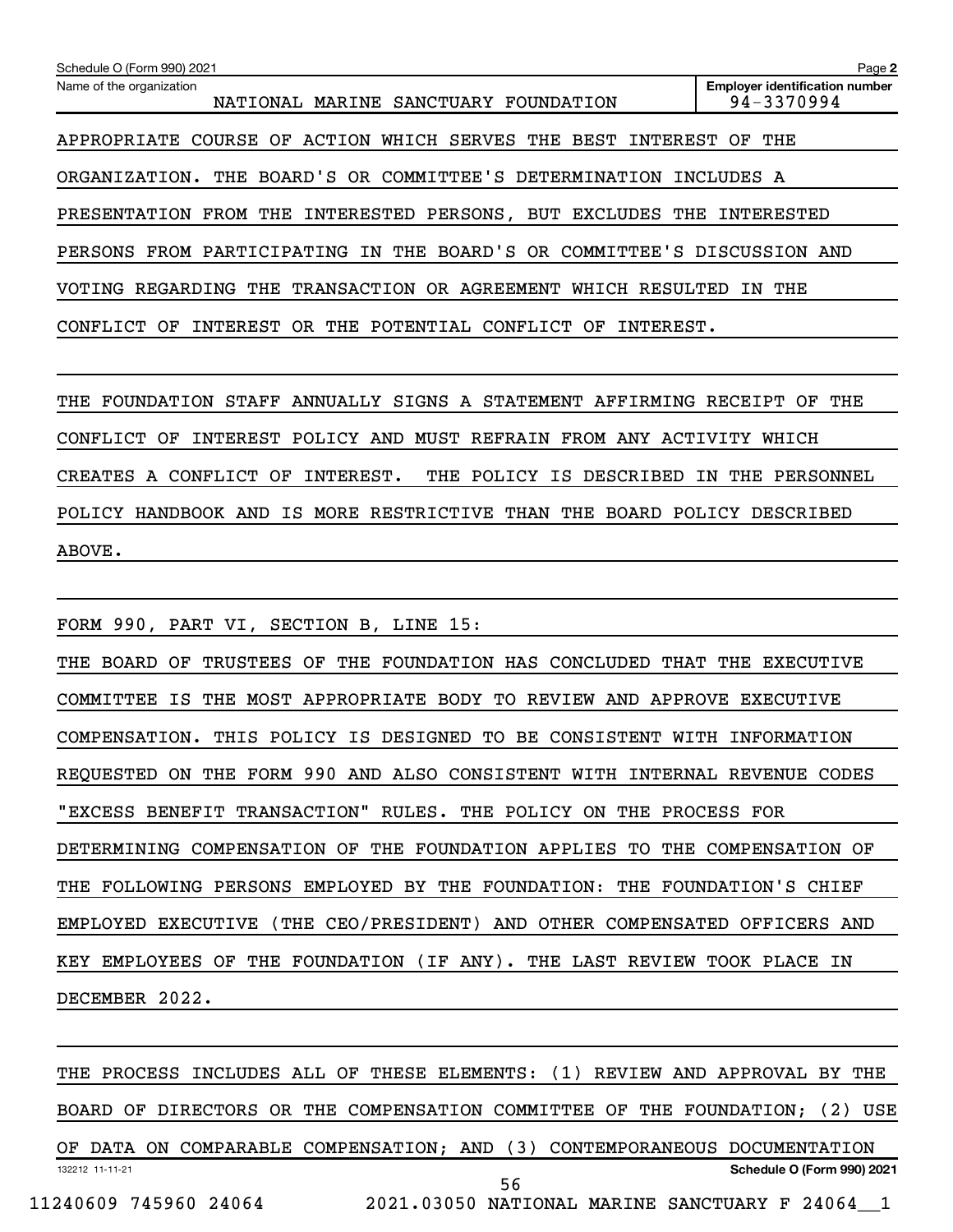| Schedule O (Form 990) 2021<br>Name of the organization                             | Page 2<br><b>Employer identification number</b> |
|------------------------------------------------------------------------------------|-------------------------------------------------|
| NATIONAL MARINE SANCTUARY FOUNDATION                                               | 94-3370994                                      |
| RECORDKEEPING, AS FOLLOWS:<br>AND                                                  |                                                 |
|                                                                                    |                                                 |
|                                                                                    |                                                 |
| AND APPROVAL: THE COMPENSATION OF<br>THE PERSON<br>REVIEW<br>ΙS                    | REVIEWED AND                                    |
| EXECUTIVE COMMITTEE, PROVIDED THAT PERSONS WITH CONFLICTS<br>APPROVED<br>BY<br>THE |                                                 |
| INTEREST<br>WITH RESPECT TO<br><b>THE</b><br>COMPENSATION ARRANGEMENT<br>ΟF        | AT<br>ISSUE<br>ARE NOT                          |
| THIS<br>REVIEW AND<br>APPROVAL.<br>TNVOLVED<br>TN                                  |                                                 |
| DATA AS TO<br>COMPARABLE COMPENSATION: THE<br>USE OF<br>2.                         | COMPENSATION OF<br>THE                          |
| APPROVED<br>COMPARABLE<br>PERSON<br>ΙS<br>REVIEWED AND<br>USING DATA AS<br>TO      | COMPENSATION                                    |
| FOR SIMILARLY QUALIFIED PERSONS IN FUNCTIONALLY COMPARABLE                         | POSITIONS AT                                    |
| SITUATED<br>ORGANIZATIONS.<br>SIMILARLY                                            |                                                 |
| CONTEMPORANEOUS DOCUMENTATION AND RECORDKEEPING:<br>THERE<br>з.                    | ΙS                                              |

CONTEMPORANEOUS DOCUMENTATION AND RECORDKEEPING WITH RESPECT TO THE

DELIBERATIONS AND DECISIONS REGARDING THE COMPENSATION ARRANGEMENT.

FORM 990, PART VI, LINE 17, LIST OF STATES RECEIVING COPY OF FORM 990:

AL,AR,CA,FL,GA,HI,IL,KS,KY,MA,MD,MI,MN,MS,NC,NH,NJ,NM,NY,OR,PA,RI,SC,TN,UT VA,WV,WI

FORM 990, PART VI, SECTION C, LINE 18: THE 1023 FORM IS AVAILABLE UPON REQUEST; AND THE 990 AND 990-T ARE AVAILABLE ON THE THE FOUNDATION'S WEBSITE, AND ON CHARITY INFORMATION WEBSITES.

FORM 990, PART VI, SECTION C, LINE 19: THE GOVERNING DOCUMENTS AND CONFLICT OF INTEREST POLICY ARE AVAILABLE UPON REQUEST; AND FINANCIAL STATEMENTS ARE AVAILABLE ON THE THE FOUNDATION'S WEBSITE AND ON CHARITY INFORMATION WEBSITES.

132212 11-11-21